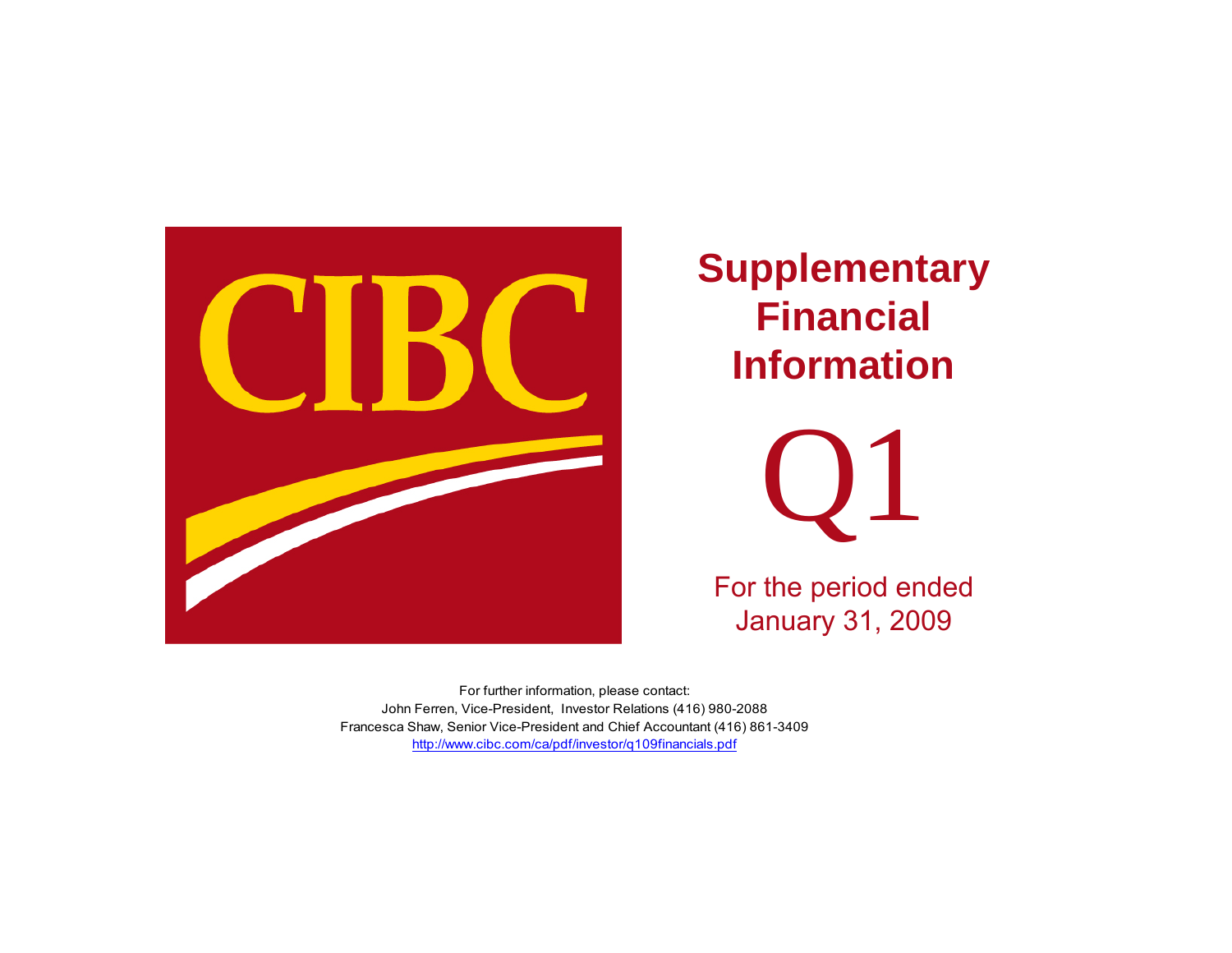# **TABLE OF CONTENTS**

### **NOTES TO USERS**

[External reporting changes i](#page-2-0) Non-GAAP measuress and the contract of the contract of the contract of the contract of the contract of the contract of the contract of the contract of the contract of the contract of the contract of the contract of the contract of the cont [Reconciliation of non-GAAP to GAAP measures](#page-3-0)s and the contract of the contract of the contract of the contract of the contract of the contract of the contract of the contract of the contract of the contract of the contract of the contract of the contract of the cont

### **CONSOLIDATED FINANCIAL OVERVIEW**

#### [Financial Highlights 1](#page-4-0)

### **QUARTERLY TRENDS**

| Condensed Consolidated Statement of Operations |   |
|------------------------------------------------|---|
| Cash Measures                                  |   |
| Net Interest Income                            |   |
| Non-Interest Income                            |   |
| Non-Interest Expenses                          |   |
| Segmented Information                          |   |
| Segmented Information - CIBC Retail Markets    | ค |
| Segmented Information - CIBC World Markets     |   |
| Segmented Information - Corporate and Other    |   |
| <b>Trading Activities</b>                      |   |
| <b>Consolidated Balance Sheet</b>              |   |

### Balance Sheet Measures 11<br>Condwill, Software and Other Intangible Assets 11 [Goodwill, Software and Other Intangible Assets](#page-14-0) 11<br>
Consolidated Statement of Changes in Shareholders' Equity 12 [Consolidated Statement of Changes in Shareholders' Equity](#page-15-0) 12 3 Consolidated Statement of Comprehensive Income (Loss)<br>
13<br>
13 Income Tax (Expense) Benefit Allocated to Each Component of OCI Income Tax (Expense) Benefit Allocated to Each Component of OCI 13<br>Consolidated Statement of Cash Flows 14 [Consolidated Statement of Cash Flows](#page-17-0) 14<br>
Condensed Average Balance Sheet 15 [Condensed Average Balance Sheet](#page-18-0) Profitability Measures 15<br>
Assets under Administration 16 Sexual Assets under Administration 16<br>
Assets under Management 16 Trading [Assets under Management](#page-19-0) 16<br>Trading Asset Securitizations 17<br>17 0 **[Asset Securitizations](#page-20-0)**

#### **CREDIT INFORMATION**

| Loans and Acceptances, Net of Allowances for Credit Losses |  |
|------------------------------------------------------------|--|
| Gross Impaired Loans                                       |  |
| Allowance for Credit Losses                                |  |
| Net Impaired Loans                                         |  |
| Changes in Gross Impaired Loans                            |  |

#### **ADDITIONAL QUARTERLY SCHEDULES**

| Outstanding Derivative Contracts - Notional Amount |  |
|----------------------------------------------------|--|
| Credit Risk Associated with Derivatives            |  |
| Fair Value of Financial Instruments                |  |

### **BASEL RELATED SCHEDULES**

| Regulatory Capital                                                                        | 32 |
|-------------------------------------------------------------------------------------------|----|
| <b>Risk-Weighted Assets</b>                                                               | 33 |
| Gross Credit Exposure (Exposure at default)                                               | 34 |
| Credit Exposure - Geographic Concentration                                                | 35 |
| Mapping of Internal Ratings with External Rating Agencies                                 | 36 |
| PD Bands to Various Risk Levels                                                           | 36 |
| Credit Quality of AIRB Exposure - Business and Government Portfolios (Risk Rating Method) | 37 |
| Credit Quality of AIRB Exposure - Business and Government Portfolios (Slotting Approach)  | 38 |
| Credit Quality of AIRB Exposure - Retail Portfolios                                       | 39 |
| <b>Credit Exposure Maturity Profile</b>                                                   | 40 |
|                                                                                           |    |

|    | Changes in Allowance for Credit Losses |    |
|----|----------------------------------------|----|
|    | Past Due Loans but not Impaired        |    |
|    | Provision for Credit Losses            | 25 |
|    | Net Write-offs                         | 26 |
| 23 | Credit Risk Financial Measures         |    |
|    |                                        |    |

| Outstanding Derivative Contracts - Notional Amount | Fair Value of AFS / HTM Securities   |  |
|----------------------------------------------------|--------------------------------------|--|
| Credit Risk Associated with Derivatives            | Fair Value of Derivative Instruments |  |
| Fair Value of Financial Instruments                | Interest Rate Sensitivity            |  |

| Regulatory Capital                                                                        |     | Business and Government Exposures (AIRB) by Industry Groups         |    |
|-------------------------------------------------------------------------------------------|-----|---------------------------------------------------------------------|----|
| Risk-Weighted Assets                                                                      |     | Risk-Weight of Exposures under the Standardized Approach            | 42 |
| Gross Credit Exposure (Exposure at default)                                               |     | Exposure Covered by Guarantees and Credit Derivatives               | 43 |
| Credit Exposure - Geographic Concentration                                                |     | Exposures Securitized as Originator                                 | 44 |
| Mapping of Internal Ratings with External Rating Agencies                                 |     | Bank Sponsored Multiseller Conduits Exposure                        | 44 |
| PD Bands to Various Risk Levels                                                           | 36  | Securitization Exposures (IRB Approach)                             | 44 |
| Credit Quality of AIRB Exposure - Business and Government Portfolios (Risk Rating Method) | 37  | Securitization Exposures - Risk Weighted Assets and Capital Charges | 45 |
| Credit Quality of AIRB Exposure - Business and Government Portfolios (Slotting Approach)  | -38 | Securitization Subject to Early Amortization                        | 45 |
| Credit Quality of AIRB Exposure - Retail Portfolios                                       | 39  | <b>Basel Glossary</b>                                               | 46 |
|                                                                                           |     |                                                                     |    |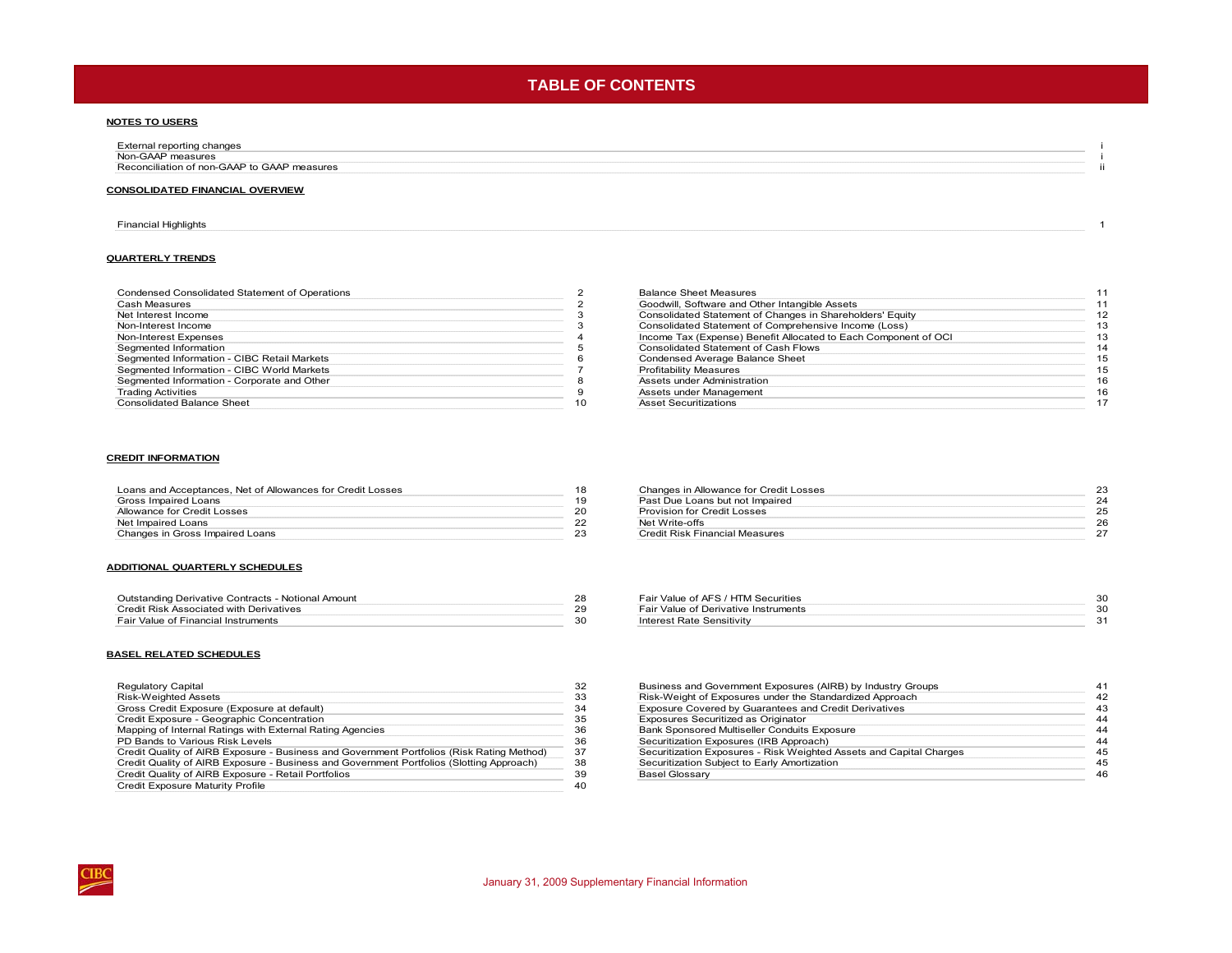### **NOTES TO USERS NOTES TO USERS**

<span id="page-2-0"></span>This document is not audited and should be read in conjunction with our quarterly report to shareholders and news release for Q1/09 and the audited annual consolidated financial statements and accompanying management's discussion & analysis for the year ended October 31, 2008. Additional financial information is also available through our quarterly investor presentations as well as the quarterly conference call webcast.

### **External reporting changes**

1. We moved the impact of securitization from Other within CIBC Retail Markets to Corporate and Other. Prior period information was restated.

2. We realigned the businesses within CIBC Retail Markets and CIBC World Markets. Prior period information was restated to reflect the changes. The new reported businesses are as follows:

### CIBC Retail Markets:

 • Personal banking – includes personal deposits and lending, cards, residential mortgages, and insurance

- Business banking includes business deposits and lending, commercial mortgages, and commercial banking
- Wealth management includes retail brokerage and asset management • FirstCaribbean
- Other

#### CIBC World Markets:

 • Capital markets – includes cash equities, global derivatives and strategic risks, and fixed income, currencies and distribution businesses

• Corporate and investment banking – includes corporate credit products, investment banking, U.S. real estate finance, and core merchant banking • Other – includes legacy merchant banking, structured credit and other run-off businesses, exited businesses, and corporate loan hedging

3. We moved the sublease income of our New York premises from Other within CIBC World Markets to Corporate and Other. Prior period information was not restated.

4. We have retroactively reclassified intangible assets relating to application software from "Land, buildings and equipment" to "Software and other intangible assets" on our consolidated balance sheet.

### **Non-GAAP measures**

 We use <sup>a</sup> number of financial measures to assess the performance of our business lines. Some measures are calculated in accordance with GAAP, while other measures do not have <sup>a</sup> standardized meaning under GAAP and, accordingly, these measures, described below, may not be comparable to similar measures used by other companies. Investors may find these non-GAAP financial measures useful in analyzing financial performance.

This document references the following non-GAAP measures:

### **Net interest income, taxable equivalent basis (TEB)**

We adjust net interest income to reflect tax-exempt income on an equivalent before-tax basis. The corresponding entry is made in the income tax expense. This measure enables comparability of net interest income arising from both taxable and tax-exempt sources. Net interest income (TEB) is used to calculate the efficiency ratio and trading revenue (TEB). We believe these measures permit uniform measurement, which may enable users of our financial information to make comparisons more readily.

### **Economic capital**

Economic capital provides the financial framework to evaluate the returns of each business line, commensurate with the risk taken.

Economic capital is an estimate of the amount of equity capital required by the businesses to absorb losses consistent with our targeted risk rating over <sup>a</sup> one year horizon. It includes credit, market, operational and strategic risk capital. The economic capital methodologies that we employ quantify the level of inherent risk within our products, clients, and business lines, as required. The difference between our total equity capital and economic capital is held in Corporate and Other.

There is no comparable GAAP measure for economic capital.

#### **Economic profit**

Net income, adjusted for <sup>a</sup> charge on capital, determines economic profit. This measures the return generated by each business line in excess of our cost of capital, thus enabling users of our financial information to identify relative contributions to shareholder value.

Reconciliation of net income to economic profit is provided with segmented information on pages 6 to 7.

#### **Segmented return on equity**

We use return on equity (ROE) on <sup>a</sup> segmented basis as one of the measures for performance evaluation and resource allocation decisions.

While ROE for consolidated CIBC provides <sup>a</sup> measure of return on common equity, ROE on <sup>a</sup> segmented basis provides <sup>a</sup> similar metric related to the capital allocated to the segments. We use economic capital to calculate ROE on <sup>a</sup> segmented basis. As <sup>a</sup> result, segmented ROE is <sup>a</sup> non-GAAP measure.

#### **EPS and efficiency ratio on cash basis**

Cash basis measures are calculated by adjusting the amortization of other intangible assets to net income and non-interest expenses. Management believes these measures permit uniform measurement, which enables users of our financial information to make comparisons more readily.

#### **Reconciliation of non-GAAP to GAAP measures**

 The table on the following page provides <sup>a</sup> reconciliation of non-GAAP to GAAP measures.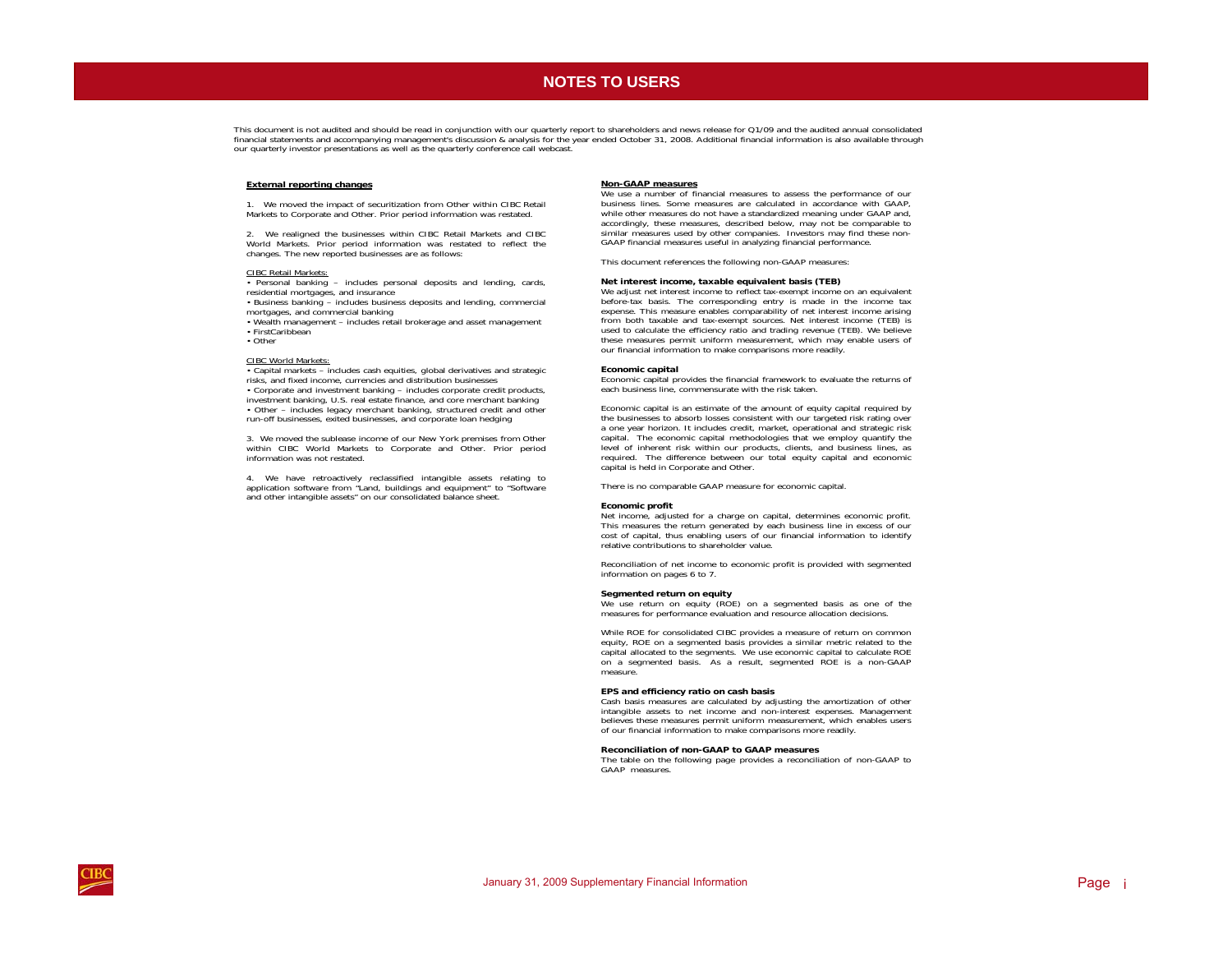### **NOTES TO USERS NOTES TO USERS**

### <span id="page-3-0"></span>**RECONCILIATION OF NON-GAAP TO GAAP MEASURES**

|                                               |       |       |       |        |        |       |       |       |       | 2008   | 2007   |
|-----------------------------------------------|-------|-------|-------|--------|--------|-------|-------|-------|-------|--------|--------|
|                                               | Q1/09 | Q4/08 | Q3/08 | Q2/08  | Q1/08  | Q4/07 | Q3/07 | Q2/07 | Q1/07 | 12M    | 12M    |
| Common share information<br>Per share (\$)    |       |       |       |        |        |       |       |       |       |        |        |
| Basic earnings (loss)                         | 0.29  | 1.07  | 0.11  | (3.00) | (4.39) | 2.55  | 2.33  | 2.29  | 2.13  | (5.89) | 9.30   |
| Add: effect of non-cash items                 | 0.03  | 0.02  | 0.02  | 0.02   | 0.03   | 0.02  | 0.03  | 0.03  | 0.01  | 0.09   | 0.08   |
| Cash basic earnings (loss)                    | 0.32  | 1.09  | 0.13  | (2.98) | (4.36) | 2.57  | 2.36  | 2.32  | 2.14  | (5.80) | 9.38   |
| Diluted earnings (loss)                       | 0.29  | 1.06  | 0.11  | (3.00) | (4.39) | 2.53  | 2.31  | 2.27  | 2.11  | (5.89) | 9.21   |
| Add: effect of non-cash items                 | 0.02  | 0.03  | 0.02  | 0.02   | 0.03   | 0.02  | 0.03  | 0.02  | 0.01  | 0.09   | 0.09   |
| Cash diluted earnings (loss)                  | 0.31  | 1.09  | 0.13  | (2.98) | (4.36) | 2.55  | 2.34  | 2.29  | 2.12  | (5.80) | 9.30   |
| <b>Financial measures</b>                     |       |       |       |        |        |       |       |       |       |        |        |
| Total revenue (\$ millions)                   | 2,022 | 2.204 | 1.905 | 126    | (521)  | 2,946 | 2,979 | 3,050 | 3,091 | 3.714  | 12,066 |
| Add: adjustment for TEB                       | 15    | 23    | 44    | 60     | 61     | 116   | 65    | 54    | 62    | 188    | 297    |
| Revenue (TEB)                                 | 2,037 | 2,227 | 1,949 | 186    | (460)  | 3,062 | 3,044 | 3,104 | 3,153 | 3,902  | 12,363 |
| Non-interest expenses                         | 1,653 | 1,927 | 1,725 | 1,788  | 1.761  | 1.874 | 1,819 | 1,976 | 1,943 | 7,201  | 7,612  |
| Less: amortization of other intangible assets | 11    | 11    | 11    | 10     | 10     | 11    | 11    | 12    | 5     | 42     | 39     |
| Non-interest expenses - cash basis            | 1.642 | 1,916 | 1.714 | 1.778  | 1.751  | 1.863 | 1.808 | 1.964 | 1.938 | 7,159  | 7,573  |
| Cash efficiency ratio (TEB)                   | 80.6% | 86.0% | 88.0% | n/m    | n/m    | 60.9% | 59.4% | 63.2% | 61.5% | n/m    | 61.3%  |
|                                               |       |       |       |        |        |       |       |       |       |        |        |

<sup>1</sup> In case of a loss, the effect of stock options potentially exercisable on diluted earnings (loss) per share will be anti-dilutive; therefore, basic and diluted earnings (loss) per share will be the same.

n/m - not meaningful due to the net loss.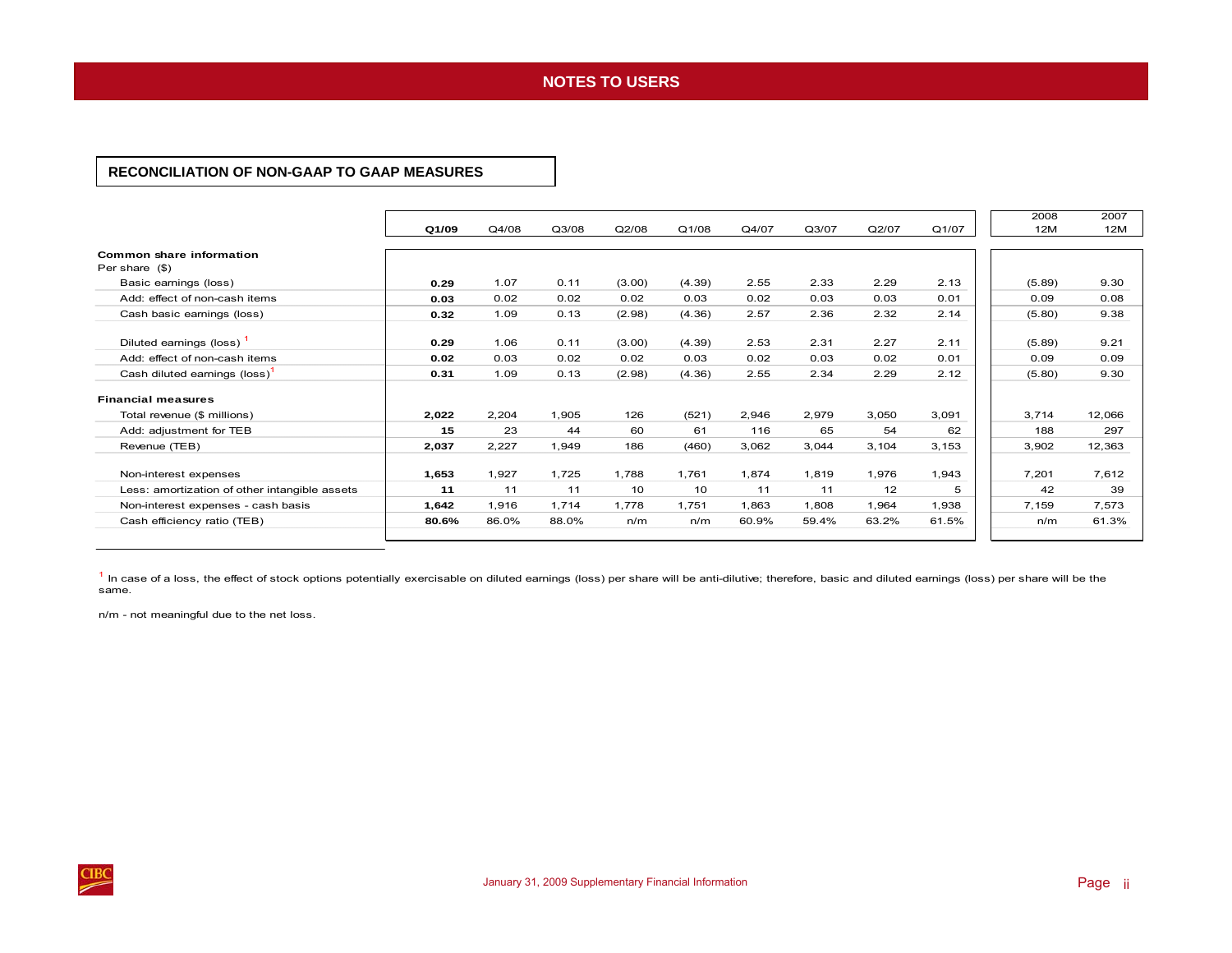### **FINANCIAL HIGHLIGHTS FINANCIAL HIGHLIGHTS**

<span id="page-4-0"></span>

|                                                        |             |             |             |            |            |           |           |           |           |             | 2008    | 2007       |                                                                 |
|--------------------------------------------------------|-------------|-------------|-------------|------------|------------|-----------|-----------|-----------|-----------|-------------|---------|------------|-----------------------------------------------------------------|
|                                                        | Q1/09       | Q4/08       | Q3/08       | Q2/08      | Q1/08      | Q4/07     | Q3/07     | Q2/07     | Q1/07     |             | 12M     | <b>12M</b> |                                                                 |
|                                                        |             |             |             |            |            |           |           |           |           |             |         |            |                                                                 |
| Common share information<br>Per share (\$)             |             |             |             |            |            |           |           |           |           |             |         |            | In case of a loss, the effect<br>of stock options potentially   |
| Basic earnings (loss)                                  | 0.29        | 1.07        | 0.11        | (3.00)     | (4.39)     | 2.55      | 2.33      | 2.29      | 2.13      |             | (5.89)  | 9.30       | exercisable on diluted                                          |
| Diluted earnings (loss)                                | 0.29        | 1.06        | 0.11        | (3.00)     | (4.39)     | 2.53      | 2.31      | 2.27      | 2.11      |             | (5.89)  | 9.21       | earnings (loss) per share                                       |
| Dividends                                              | 0.87        | 0.87        | 0.87        | 0.87       | 0.87       | 0.87      | 0.77      | 0.77      | 0.70      |             | 3.48    | 3.11       | will be anti-dilutive; therefore.<br>basic and diluted earnings |
| Book value                                             | 28.98       | 29.40       | 28.40       | 29.01      | 32.76      | 33.31     | 33.05     | 32.67     | 31.85     |             | 29.40   | 33.31      | (loss) per share will be the                                    |
| Share price (\$)                                       |             |             |             |            |            |           |           |           |           |             |         |            | same.                                                           |
| High                                                   | 57.43       | 65.11       | 76.75       | 74.17      | 99.81      | 103.30    | 106.75    | 104.00    | 102.00    |             | 99.81   | 106.75     | See Notes to users: Non-                                        |
| Low                                                    | 41.65       | 49.00       | 49.56       | 56.94      | 64.70      | 87.00     | 92.37     | 97.70     | 88.96     |             | 49.00   | 87.00      | GAAP measures.                                                  |
| Closing                                                | 46.63       | 54.66       | 61.98       | 74.17      | 73.25      | 102.00    | 92.50     | 97.70     | 100.88    |             | 54.66   | 102.00     | Average interest-earning                                        |
| Shares outstanding (thousands)                         |             |             |             |            |            |           |           |           |           |             |         |            | assets include interest-<br>bearing deposits with banks,        |
| Average basic                                          | 380,911     | 380,782     | 380,877     | 380,754    | 338,732    | 334,849   | 335,755   | 337,320   | 336,486   | 370,229     |         | 336,092    | securities, securities                                          |
| Average diluted                                        | 381,424     | 381,921     | 382,172     | 382,377    | 340,811    | 337.927   | 338,691   | 340,613   | 339,942   | 371,763     |         | 339,316    | borrowed or purchased                                           |
| End of period                                          | 381,070     | 380,805     | 380,732     | 380,770    | 380,650    | 334,989   | 334,595   | 337,487   | 337,139   | 380,805     |         | 334,989    | under resale agreements,<br>and loans.                          |
| Market capitalization (\$ millions)                    | 17,769      | 20,815      | 23,598      | 28,242     | 27,883     | 34,169    | 30,950    | 32,972    | 34,011    | 20,815      |         | 34,169     | <sup>4</sup> Includes assets under                              |
| Value measures                                         |             |             |             |            |            |           |           |           |           |             |         |            | administration or custody of                                    |
| Price to earnings multiple (12 month trailing)         | n/m         | n/m         | n/m         | n/m        | 26.9       | 11.1      | 10.3      | 11.4      | 12.7      |             | n/m     | 11.1       | CIBC Mellon Global                                              |
| Dividend yield (based on closing share price)          | 7.4%        | 6.3%        | 5.6%        | 4.8%       | 4.7%       | 3.4%      | 3.3%      | 3.2%      | 2.8%      |             | 6.4%    | 3.0%       | <b>Securities Services</b>                                      |
| Dividend payout ratio                                  | n/m         | 81.6%       | n/m         | n/m        | n/m        | 34.1%     | 33.0%     | 33.7%     | 32.9%     |             | n/m     | 33.4%      | Company, which is a 50/50<br>ioint venture between CIBC         |
| Market value to book value ratio                       | 1.61        | 1.86        | 2.18        | 2.56       | 2.24       | 3.06      | 2.80      | 2.99      | 3.17      |             | 1.86    | 3.06       | and The Bank of New York                                        |
| Financial results (\$ millions)                        |             |             |             |            |            |           |           |           |           |             |         |            | Mellon. See assets under                                        |
| Total revenue                                          | 2.022       | 2,204       | 1,905       | 126        | (521)      | 2,946     | 2,979     | 3,050     | 3,091     |             | 3,714   | 12,066     | administration on page 16.                                      |
| Provision for credit losses                            | 284         | 222         | 203         | 176        | 172        | 132       | 162       | 166       | 143       |             | 773     | 603        | Debt ratings - S & P -                                          |
| Non-interest expenses                                  | 1,653       | 1,927       | 1,725       | 1,788      | 1,761      | 1,874     | 1,819     | 1,976     | 1,943     |             | 7,201   | 7,612      | Senior Long Term: A+;<br>Moody's - Senior Long Term:            |
| Net income (loss)                                      | 147         | 436         | 71          | (1, 111)   | (1, 456)   | 884       | 835       | 807       | 770       |             | (2,060) | 3,296      | Aa2.                                                            |
| <b>Financial measures</b>                              |             |             |             |            |            |           |           |           |           |             |         |            | Beginning in Q1/08, the                                         |
| Efficiency ratio                                       | 81.8%       | 87.4%       | 90.5%       | n/m        | n/m        | 63.6%     | 61.1%     | 64.8%     | 62.9%     |             | n/m     | 63.1%      | balance sheet quality                                           |
| Cash efficiency ratio (TEB) <sup>2</sup>               | 80.6%       | 86.0%       | 88.0%       | n/m        | n/m        | 60.9%     | 59.4%     | 63.2%     | 61.5%     |             | n/m     | 61.3%      | measures are based upon                                         |
| Return on equity                                       | 4.0%        | 14.8%       | 1.6%        | $(37.6)\%$ | (52.9)%    | 30.3%     | 28.3%     | 28.9%     | 27.1%     | (19.4)%     |         | 28.7%      | Basel II framework whereas<br>the prior quarters were           |
| Net interest margin                                    | 1.43%       | 1.60%       | 1.54%       | 1.57%      | 1.33%      | 1.45%     | 1.41%     | 1.36%     | 1.33%     |             | 1.51%   | 1.39%      | based upon Basel I                                              |
| Net interest margin on average interest-earning assets | 1.77%       | 1.90%       | 1.82%       | 1.85%      | 1.57%      | 1.67%     | 1.61%     | 1.55%     | 1.52%     |             | 1.78%   | 1.59%      | methodology.                                                    |
| Return on average assets                               | 0.16%       | 0.51%       | 0.08%       | (1.29)%    | (1.68)%    | 1.03%     | 1.00%     | 1.02%     | 0.97%     | (0.60)%     |         | 1.00%      | The ratio represents the                                        |
| Return on average interest-earning assets              | 0.19%       | 0.60%       | 0.10%       | $(1.52)\%$ | (1.98)%    | 1.19%     | 1.14%     | 1.16%     | 1.10%     | (0.71)%     |         | 1.15%      | amount of capital attributed<br>to the business lines as at     |
| Total shareholder return                               | $(13.13)\%$ | $(10.61)\%$ | $(15.25)\%$ | 2.59%      | $(27.3)\%$ | 11.2%     | (4.6)%    | (2.4)%    | 16.0%     | $(43.50)\%$ |         | 20.2%      | the end of the period.                                          |
| On- and off-balance sheet information (\$ millions)    |             |             |             |            |            |           |           |           |           |             |         |            | <sup>8</sup> Regular workforce                                  |
| Cash, deposits with banks and securities               | 90,589      | 88,130      | 89,468      | 92.189     | 99.411     | 100,247   | 102,143   | 100,204   | 108,482   |             | 88,130  | 100,247    | headcount comprises                                             |
| Loans and acceptances                                  | 174,499     | 180,323     | 173,386     | 174,580    | 171,090    | 170,678   | 167,828   | 164,797   | 159,530   | 180,323     |         | 170,678    | regular working full-time and<br>part-time employees, base      |
| Total assets                                           | 353,815     | 353,930     | 329,040     | 343,063    | 347,734    | 342, 178  | 338,881   | 326,580   | 322,608   | 353,930     |         | 342,178    | plus commissioned                                               |
| Deposits                                               | 226,383     | 232,952     | 228,601     | 238,203    | 239,976    | 231,672   | 230,208   | 221,169   | 223,625   | 232,952     |         | 231,672    | employees, and 100%                                             |
| Common shareholders' equity                            | 11,041      | 11,200      | 10,813      | 11,046     | 12,472     | 11,158    | 11,058    | 11,025    | 10,736    |             | 11,200  | 11,158     | commissioned employees.<br>Full-time employees are              |
| Average assets                                         | 369,249     | 342.621     | 343,396     | 349,005    | 344,528    | 340.236   | 331,553   | 326,088   | 316,122   | 344,865     |         | 328,520    | counted as one and part-                                        |
| Average interest-earning assets                        | 299,136     | 288,544     | 290,598     | 296,427    | 293,166    | 294,591   | 290,157   | 285,127   | 276,799   | 292,159     |         | 286,682    | time employees as one-half.                                     |
| Average common shareholders' equity                    | 10,960      | 10,896      | 10,664      | 12,328     | 11,181     | 11,191    | 10,992    | 10,964    | 10,474    | 11,261      |         | 10,905     |                                                                 |
| Assets under administration                            | 1,038,958   | 1,047,326   | 1,134,843   | 1,147,887  | 1,123,750  | 1,170,407 | 1,115,719 | 1,165,585 | 1,122,184 | 1,047,326   |         | 1,170,407  | n/m - not meaningful due to<br>the net loss during the          |
| Balance sheet quality measures <sup>5</sup>            |             |             |             |            |            |           |           |           |           |             |         |            | quarter or over the 12 month                                    |
| Common equity to risk-weighted assets <b>b</b>         | 9.0%        | 9.5%        | 9.1%        | 9.6%       | 10.6%      | 8.8%      | 8.8%      | 8.7%      | 8.7%      |             | 9.5%    | 8.8%       | trailing period.                                                |
| Risk-weighted assets (\$ billions)                     | 122.4       | 117.9       | 118.5       | 114.8      | 117.4      | 127.4     | 125.0     | 127.2     | 124.1     |             | 117.9   | 127.4      |                                                                 |
| Tier 1 capital ratio                                   | 9.8%        | 10.5%       | 9.8%        | 10.5%      | 11.4%      | 9.7%      | 9.7%      | 9.5%      | 9.6%      |             | 10.5%   | 9.7%       |                                                                 |
| Total capital ratio <sup>6</sup>                       | 14.8%       | 15.4%       | 14.4%       | 14.4%      | 15.2%      | 13.9%     | 13.7%     | 14.1%     | 14.1%     |             | 15.4%   | 13.9%      |                                                                 |
| Other information                                      |             |             |             |            |            |           |           |           |           |             |         |            |                                                                 |
| Retail/wholesale ratio                                 | 63%/37%     | 65%/35%     | 67%/33%     | 68%/32%    | 71%/29%    | 73%/27%   | 76%/24%   | 73%/27%   | 74%/26%   | 65%/35%     |         | 73%/27%    |                                                                 |
| Regular workforce headcount                            | 39.004      | 39.698      | 40.251      | 40.345     | 40.237     | 40.457    | 40.315    | 40.488    | 40.559    | 39.698      |         | 40.457     |                                                                 |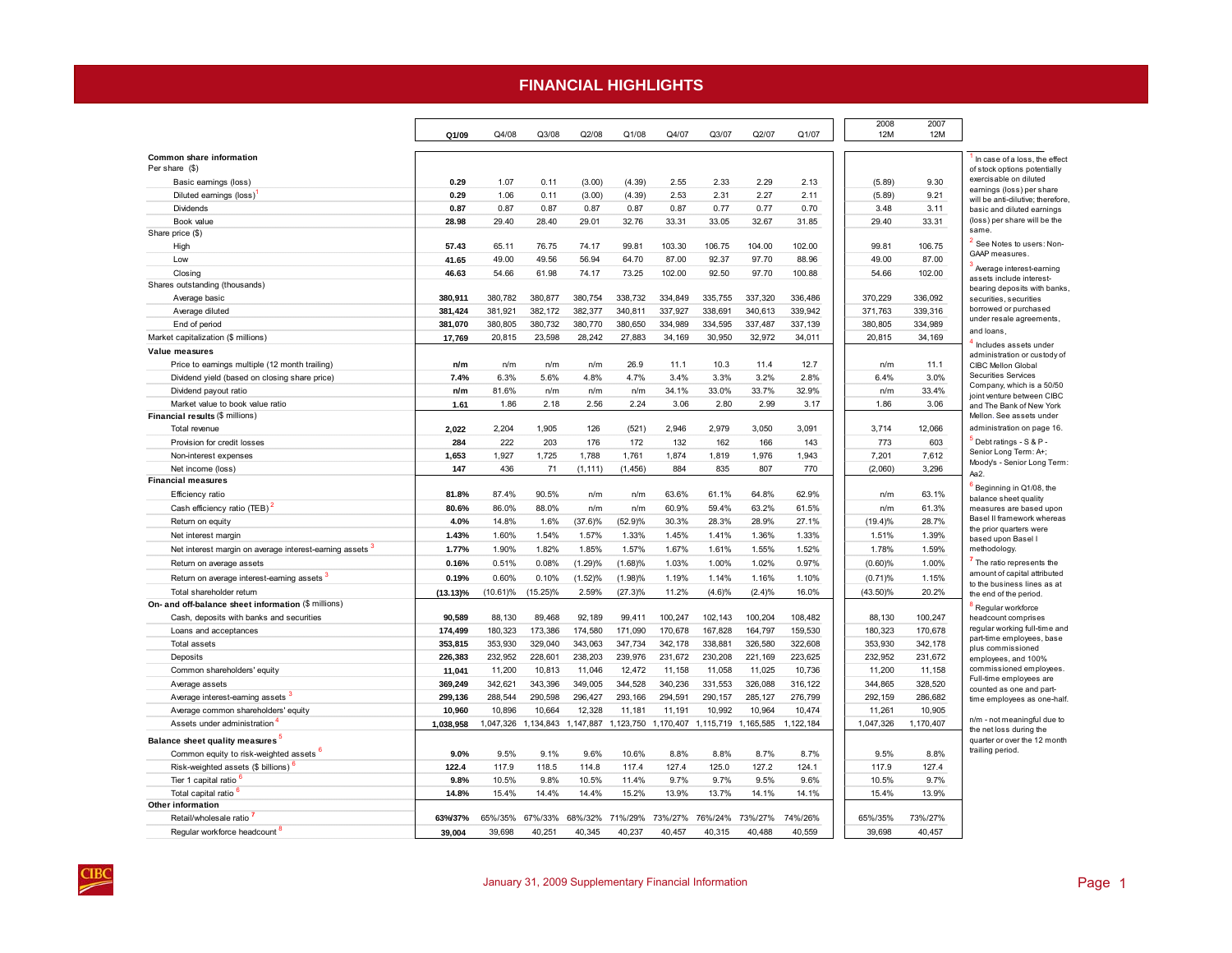# **CONDENSED CONSOLIDATED STATEMENT OF OPERATIONS**

<span id="page-5-0"></span>

| (\$ millions)                                                   |                          |                          |       |          |                          |                          |       |                          |       | 2008                     | 2007       |
|-----------------------------------------------------------------|--------------------------|--------------------------|-------|----------|--------------------------|--------------------------|-------|--------------------------|-------|--------------------------|------------|
|                                                                 | Q1/09                    | Q4/08                    | Q3/08 | Q2/08    | Q1/08                    | Q4/07                    | Q3/07 | Q2/07                    | Q1/07 | 12M                      | <b>12M</b> |
|                                                                 |                          |                          |       |          |                          |                          |       |                          |       |                          |            |
| Net interest income                                             | 1,333                    | 1,377                    | 1,327 | 1,349    | 1,154                    | 240.ا                    | l,180 | 1,079                    | 1,059 | 5,207                    | 4,558      |
| Non-interest income                                             | 689                      | 827                      | 578   | (1, 223) | (1,675)                  | 1,706                    | 1,799 | 1,971                    | 2,032 | (1, 493)                 | 7,508      |
| <b>Total revenue</b>                                            | 2,022                    | 2,204                    | 1,905 | 126      | (521)                    | 2,946                    | 2,979 | 3,050                    | 3,091 | 3,714                    | 12,066     |
| <b>Provision for credit losses</b>                              | 284                      | 222                      | 203   | 176      | 172                      | 132                      | 162   | 166                      | 143   | 773                      | 603        |
| Non-interest expenses                                           | 1,653                    | 1,927                    | 1.725 | 1.788    | 1,761                    | 1,874                    | 1.819 | 1,976                    | 1,943 | 7.201                    | 7,612      |
| Income (loss) before income taxes and non-controlling interests | 85                       | 55                       | (23)  | (1, 838) | (2, 454)                 | 940                      | 998   | 908                      | 1,005 | (4,260)                  | 3,851      |
| Income tax (benefit) expense                                    | (67)                     | (384)                    | (101) | (731)    | (1,002)                  | 45                       | 157   | 91                       | 231   | (2, 218)                 | 524        |
|                                                                 | 152                      | 439                      | 78    | (1, 107) | (1, 452)                 | 895                      | 841   | 817                      | 774   | (2,042)                  | 3,327      |
| Non-controlling interests                                       | 5                        | 3                        |       | 4        | 4                        | 11                       | 6     | 10                       | 4     | 18                       | 31         |
| Net income (loss)                                               | 147                      | 436                      | 71    | (1, 111) | (1, 456)                 | 884                      | 835   | 807                      | 770   | (2,060)                  | 3,296      |
| Dividends on preferred shares                                   | 36                       | 29                       | 30    | 30       | 30                       | 30                       | 36    | 35                       | 38    | 119                      | 139        |
| Premium on redemption of preferred shares classified as equity  | $\overline{\phantom{a}}$ | $\overline{\phantom{a}}$ |       |          | $\overline{\phantom{a}}$ | $\overline{\phantom{a}}$ | 16    | $\overline{\phantom{0}}$ | 16    | $\overline{\phantom{a}}$ | 32         |
| Net income (loss) applicable to common shares                   | 111                      | 407                      | 41    | (1, 141) | (1, 486)                 | 854                      | 783   | 772                      | 716   | (2, 179)                 | 3,125      |

# **CASH MEASURES** <sup>1</sup>

| (\$ millions)                                               |         |         |         |          |          |         |         |         |         | 2008     | 2007    |
|-------------------------------------------------------------|---------|---------|---------|----------|----------|---------|---------|---------|---------|----------|---------|
|                                                             | Q1/09   | Q4/08   | Q3/08   | Q2/08    | Q1/08    | Q4/07   | Q3/07   | Q2/07   | Q1/07   | 12M      | 12M     |
|                                                             |         |         |         |          |          |         |         |         |         |          |         |
| Cash net income (loss) (\$ millions)                        |         |         |         |          |          |         |         |         |         |          |         |
| Net income (loss) applicable to common shares               | 111     | 407     | 41      | (1, 141) | (1, 486) | 854     | 783     | 772     | 716     | (2, 179) | 3,125   |
| After-tax effect of amortization of other intangible assets | 9       | 8       | 8       | 8        | 8        | 8       | 8       | 9       |         | 32       | 29      |
|                                                             | 120     | 415     | 49      | (1, 133) | (1, 478) | 862     | 791     | 781     | 720     | (2, 147) | 3,154   |
| Average common shareholders' equity (\$ millions)           |         |         |         |          |          |         |         |         |         |          |         |
| Average common shareholders' equity                         | 10.960  | 10,896  | 10,664  | 12,328   | 11.181   | 11,191  | 10,992  | 10,964  | 10,474  | 11,261   | 10,905  |
| Cash measures                                               |         |         |         |          |          |         |         |         |         |          |         |
| Average number of common shares - basic (thousands)         | 380.911 | 380,782 | 380,877 | 380.754  | 338,732  | 334.849 | 335.755 | 337.320 | 336,486 | 370,229  | 336,092 |
| Average number of common shares - diluted (thousands)       | 381.424 | 381,921 | 382,172 | 382,377  | 340,811  | 337,927 | 338,691 | 340,613 | 339,942 | 371,763  | 339,316 |
| Cash basis earnings (loss) per share - basic                | \$0.32  | \$1.09  | \$0.13  | \$(2.98) | \$(4.36) | \$2.57  | \$2.36  | \$2.32  | \$2.14  | \$(5.80) | \$9.38  |
| Cash basis earnings (loss) per share - diluted 2            | \$0.31  | \$1.09  | \$0.13  | \$(2.98) | \$(4.36) | \$2.55  | \$2.34  | \$2.29  | \$2.12  | \$(5.80) | \$9.30  |

<sup>1</sup> See Notes to users: Non-GAAP measures.

<sup>2</sup> In case of a loss, the effect of stock options potentially exercisable on diluted earnings (loss) per share will be anti-dilutive; therefore, basic and diluted earnings (loss) per share will be the same.

**12M**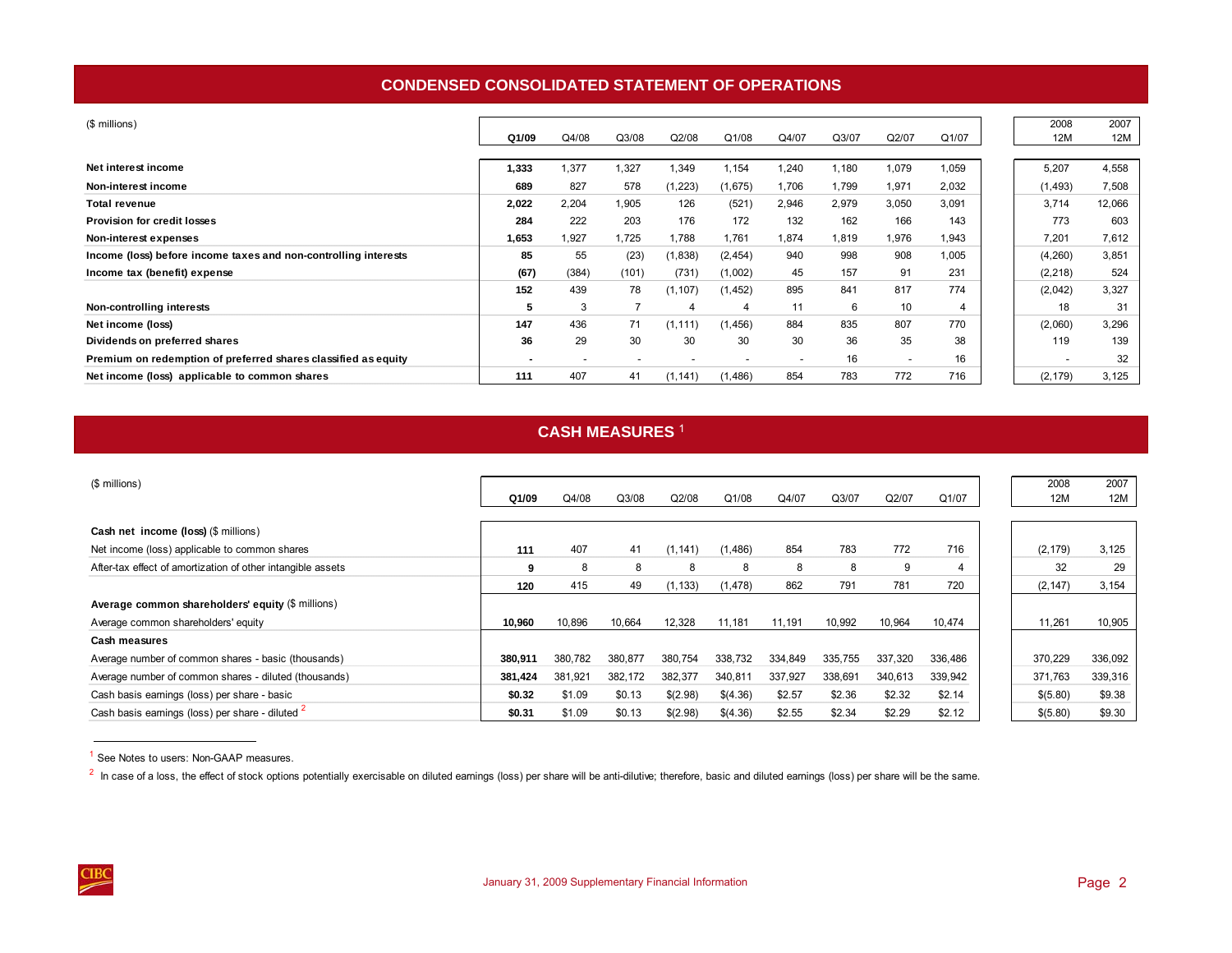<span id="page-6-0"></span>

| <b>NET INTEREST INCOME</b>                               |       |       |       |       |       |       |       |       |       |  |             |             |  |
|----------------------------------------------------------|-------|-------|-------|-------|-------|-------|-------|-------|-------|--|-------------|-------------|--|
| (\$ millions)                                            | Q1/09 | Q4/08 | Q3/08 | Q2/08 | Q1/08 | Q4/07 | Q3/07 | Q2/07 | Q1/07 |  | 2008<br>12M | 2007<br>12M |  |
| Interest income                                          |       |       |       |       |       |       |       |       |       |  |             |             |  |
| Loans                                                    | 1,908 | 2,204 | 2,212 | 2,310 | 2,582 | 2,583 | 2,501 | 2,350 | 2,304 |  | 9,308       | 9,738       |  |
| Securities borrowed or purchased under resale agreements | 171   | 261   | 326   | 419   | 529   | 564   | 596   | 499   | 472   |  | 1,535       | 2,131       |  |
| Securities                                               | 662   | 650   | 671   | 697   | 664   | 869   | 755   | 719   | 762   |  | 2,682       | 3,105       |  |
| Deposits with banks                                      | 54    | 112   | 104   | 192   | 230   | 222   | 212   | 200   | 173   |  | 638         | 807         |  |
|                                                          | 2,795 | 3,227 | 3,313 | 3,618 | 4,005 | 4,238 | 4,064 | 3,768 | 3,711 |  | 14,163      | 15,781      |  |
| Interest expense                                         |       |       |       |       |       |       |       |       |       |  |             |             |  |
| Deposits                                                 | 1,040 | 1,415 | 1,483 | 1,747 | 2,208 | 2,216 | 2,003 | 1,928 | 1,903 |  | 6,853       | 8,050       |  |
| Other liabilities                                        | 350   | 356   | 430   | 452   | 563   | 697   | 798   | 678   | 665   |  | 1,801       | 2,838       |  |
| Subordinated indebtedness                                | 64    | 71    | 66    | 62    | 72    | 77    | 76    | 75    | 76    |  | 271         | 304         |  |
| Preferred share liabilities                              | 8     | 8     | 7     | 8     | 8     | 8     | 7     | 8     | 8     |  | 31          | 31          |  |
|                                                          | 1,462 | 1,850 | 1,986 | 2,269 | 2,851 | 2,998 | 2,884 | 2,689 | 2,652 |  | 8,956       | 11,223      |  |
| Net interest income                                      | 1,333 | 1,377 | 1,327 | 1,349 | 1,154 | 1,240 | 1,180 | 1,079 | 1,059 |  | 5,207       | 4,558       |  |

### **NON-INTEREST INCOME**

| (\$ millions)                                     |       |       |       |          |          |       |       |       |       | 2008     | 2007  |
|---------------------------------------------------|-------|-------|-------|----------|----------|-------|-------|-------|-------|----------|-------|
|                                                   | Q1/09 | Q4/08 | Q3/08 | Q2/08    | Q1/08    | Q4/07 | Q3/07 | Q2/07 | Q1/07 | 12M      | 12M   |
|                                                   |       |       |       |          |          |       |       |       |       |          |       |
| Underwriting and advisory fees                    | 102   | 79    | 68    | 88       | 176      | 190   | 192   | 178   | 185   | 411      | 745   |
| Deposit and payment fees                          | 193   | 193   | 197   | 191      | 195      | 200   | 205   | 193   | 193   | 776      | 791   |
| Credit fees                                       | 60    | 63    | 58    | 56       | 60       | 59    | 77    | 82    | 69    | 237      | 287   |
| Card fees                                         | 95    | 81    | 81    | 67       | 77       | 72    | 68    | 60    | 70    | 306      | 270   |
| Investment management and custodial fees          | 108   | 129   | 129   | 131      | 136      | 139   | 136   | 130   | 130   | 525      | 535   |
| Mutual fund fees                                  | 159   | 190   | 208   | 204      | 212      | 218   | 226   | 216   | 212   | 814      | 872   |
| Insurance fees, net of claims                     | 66    | 65    | 62    | 63       | 58       | 59    | 55    | 62    | 58    | 248      | 234   |
| Commissions on securities transactions            | 120   | 128   | 134   | 133      | 170      | 196   | 224   | 226   | 229   | 565      | 875   |
| Trading revenue                                   | (720) | (499) | (794) | (2, 401) | (3, 127) | (378) | 35    | 296   | 375   | (6, 821) | 328   |
| Available-for-sale securities gains (losses), net | 148   | (71)  | 68    | 12       | (49)     | 133   | 137   | 119   | 132   | (40)     | 521   |
| FVO revenue                                       | 44    | (163) | (39)  | (18)     | (29)     | 9     | 45    | 59    | 43    | (249)    | 156   |
| Income from securitized assets                    | 119   | 134   | 161   | 146      | 144      | 103   | 121   | 136   | 129   | 585      | 489   |
| Foreign exchange other than trading 2             | 117   | 214   | 88    | 3        | 132      | 100   | 105   | 101   | 84    | 437      | 390   |
| Other                                             | 78    | 284   | 157   | 102      | 170      | 606   | 173   | 113   | 123   | 713      | .015  |
| Total non-interest income                         | 689   | 827   | 578   | (1, 223) | (1,675)  | 1,706 | 1,799 | 1,971 | 2,032 | (1, 493) | 7,508 |

1 Represents revenue from financial instruments designated at fair value and related hedges.

<sup>2</sup> Includes foreign exchange revenue arising from translation of foreign currency denominated positions, eamed on foreign exchange transactions, foreign currency related economic hedging activities and the ineffective por foreign currency related accounting hedges. Also includes accumulated exchange gains and losses within accumulated other comprehensive income recognized in income as a result of reduction in the net investment in foreign operations, if any.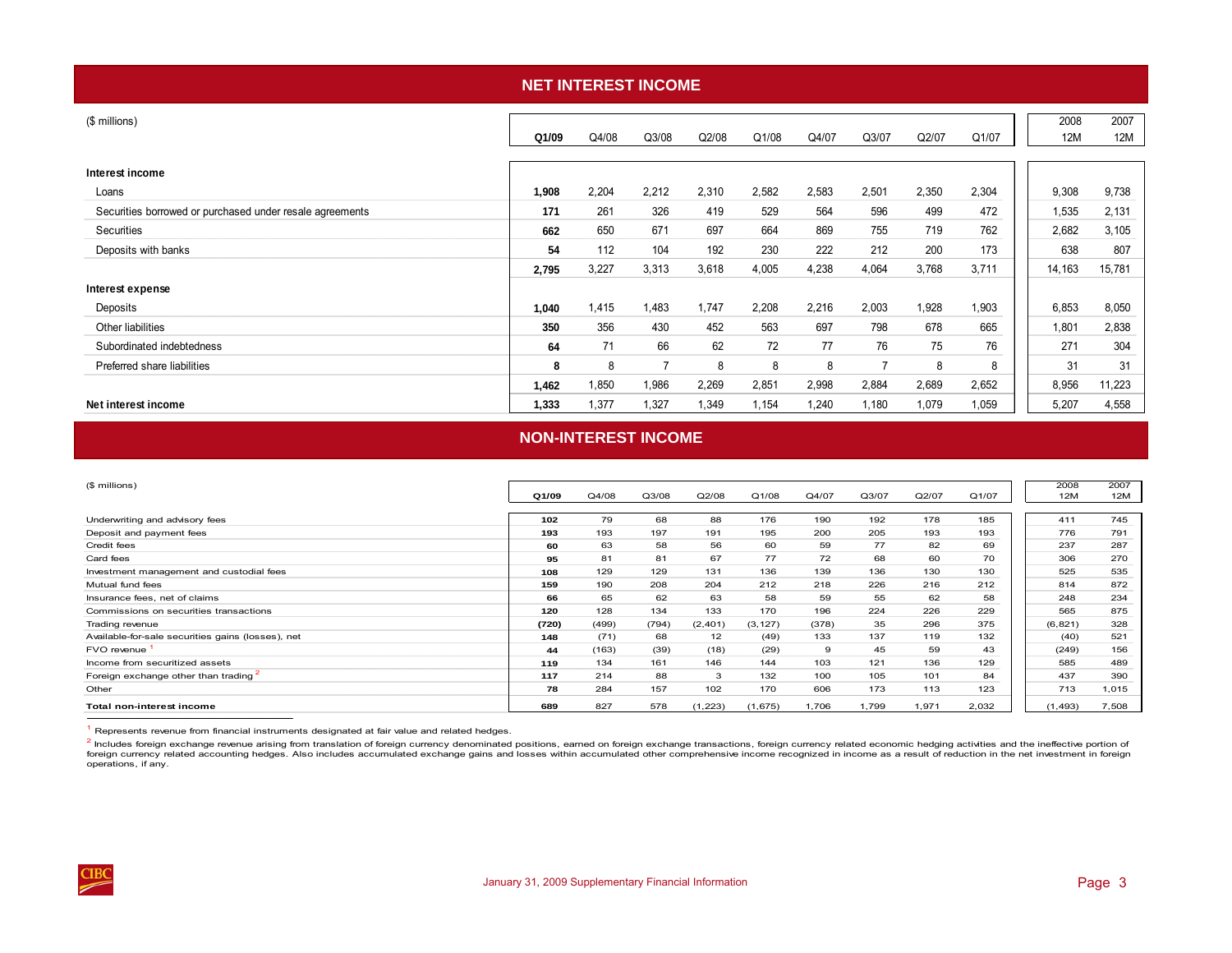### **NON-INTEREST EXPENSES**

<span id="page-7-0"></span>

| (\$ millions)                                           | Q1/09 | Q4/08 | Q3/08 | Q2/08 | Q1/08 | Q4/07 | Q3/07 | Q2/07 | Q1/07 | 2008<br>12M | 2007<br>12M |
|---------------------------------------------------------|-------|-------|-------|-------|-------|-------|-------|-------|-------|-------------|-------------|
| <b>Employee compensation and benefits</b>               |       |       |       |       |       |       |       |       |       |             |             |
| <b>Salaries</b>                                         | 545   | 694   | 583   | 570   | 588   | 589   | 564   | 550   | 555   | 2,435       | 2,258       |
| Incentive bonuses                                       | 163   | 107   | 87    | 83    | 137   | 148   | 216   | 267   | 295   | 414         | 926         |
| Commissions                                             | 110   | 118   | 139   | 136   | 135   | 144   | 156   | 151   | 162   | 528         | 613         |
| <b>Benefits</b>                                         | 114   | 129   | 133   | 144   | 134   | 125   | 164   | 158   | 148   | 540         | 595         |
|                                                         | 932   | 1,048 | 942   | 933   | 994   | 1,006 | 1,100 | 1,126 | 1,160 | 3,917       | 4,392       |
| <b>Occupancy costs</b>                                  |       |       |       |       |       |       |       |       |       |             |             |
| Rent and maintenance                                    | 111   | 153   | 126   | 120   | 122   | 127   | 128   | 126   | 127   | 521         | 508         |
| Depreciation                                            | 23    | 22    | 22    | 22    | 23    | 21    | 24    | 26    | 23    | 89          | 94          |
|                                                         | 134   | 175   | 148   | 142   | 145   | 148   | 152   | 152   | 150   | 610         | 602         |
| Computer and office equipment                           |       |       |       |       |       |       |       |       |       |             |             |
| Rent and maintenance and amortization of software costs | 217   | 270   | 242   | 236   | 233   | 254   | 251   | 246   | 233   | 981         | 984         |
| Depreciation                                            | 28    | 28    | 28    | 29    | 29    | 29    | 28    | 33    | 30    | 114         | 120         |
|                                                         | 245   | 298   | 270   | 265   | 262   | 283   | 279   | 279   | 263   | 1,095       | 1,104       |
| <b>Communications</b>                                   |       |       |       |       |       |       |       |       |       |             |             |
| Telecommunications                                      | 28    | 28    | 24    | 28    | 32    | 36    | 36    | 35    | 34    | 112         | 141         |
| Postage and courier                                     | 25    | 26    | 26    | 26    | 26    | 25    | 24    | 34    | 21    | 104         | 104         |
| Stationery                                              | 15    | 17    | 17    | 18    | 16    | 20    | 17    | 19    | 16    | 68          | 72          |
|                                                         | 68    | 71    | 67    | 72    | 74    | 81    | 77    | 88    | 71    | 284         | 317         |
| Advertising and business development                    | 47    | 55    | 51    | 58    | 53    | 71    | 59    | 66    | 50    | 217         | 246         |
| <b>Professional fees</b>                                | 40    | 60    | 58    | 61    | 51    | 51    | 45    | 43    | 39    | 230         | 178         |
| <b>Business and capital taxes</b>                       | 30    | 29    | 29    | 35    | 25    | 37    | 31    | 34    | 35    | 118         | 137         |
| Other <sup>2</sup>                                      | 157   | 191   | 160   | 222   | 157   | 197   | 76    | 188   | 175   | 730         | 636         |
| Non-interest expenses                                   | 1,653 | 1,927 | 1,725 | 1,788 | 1,761 | 1,874 | 1,819 | 1,976 | 1,943 | 7,201       | 7,612       |
| Non-interest expenses to revenue ratio                  | 81.8% | 87.4% | 90.5% | n/m   | n/m   | 63.6% | 61.1% | 64.8% | 62.9% | n/m         | 63.1%       |

 $1$  Includes amortization of software costs (Q1/09: \$41 million; Q4/08: \$48 million).

 $^2$  Includes amortization of other intangible assets (Q1/09: \$11 million; Q4/08: \$11 million).

n/m - not meaningful due to the net loss.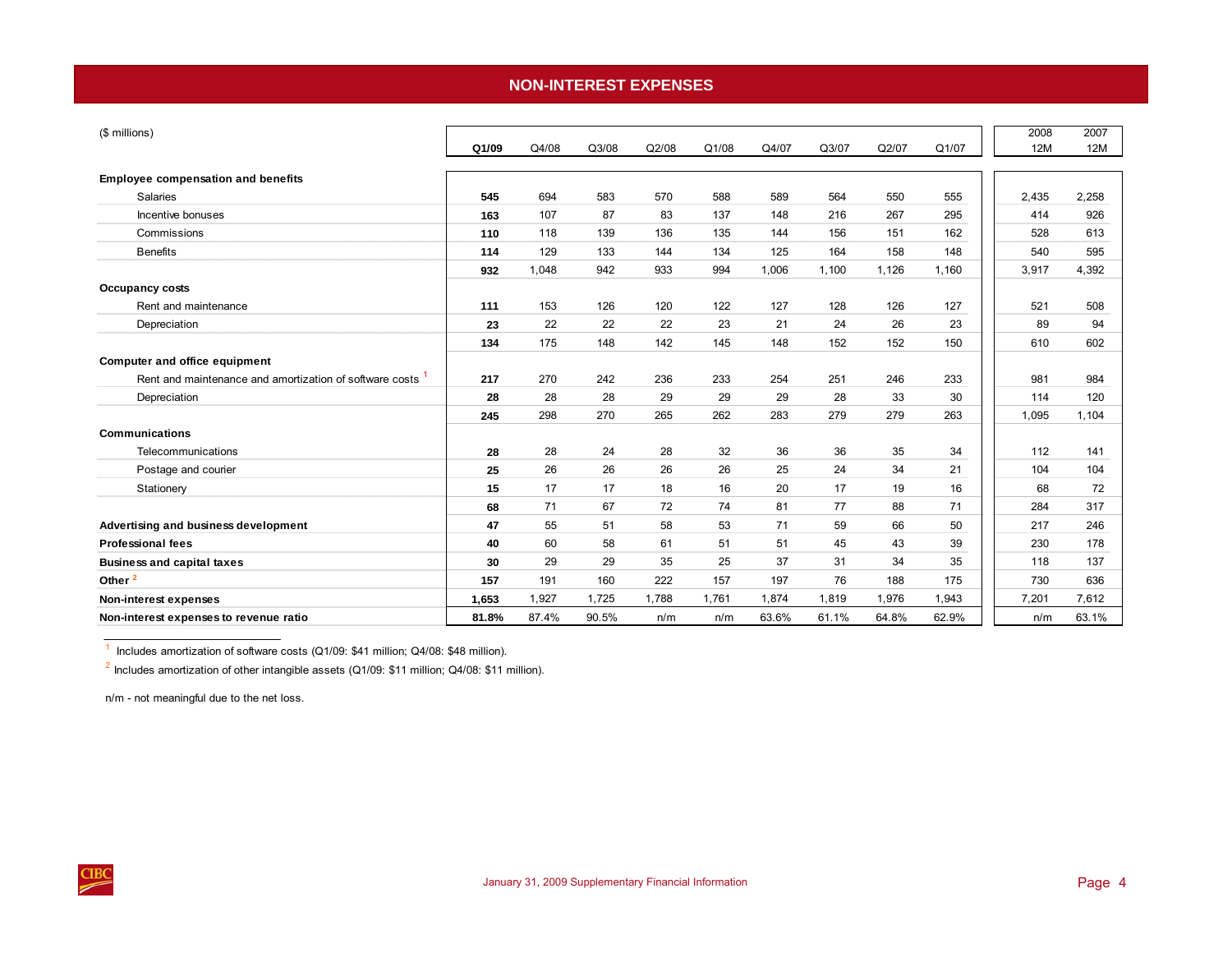# **SEGMENTED INFORMATION**

### <span id="page-8-0"></span>**CIBC has two strategic business lines:**

► CIBC Retail Markets provides a full range of financial products and services to individual and business banking clients, as well as investment management services globally to retail and institutional clients.

► CIBC World Markets is the wholesale banking arm of CIBC. To deliver on its mandate as a premier client-focused and Canadian-based investment bank, CIBC World Markets provides a wide range of credit, capital markets, investment banking, merchant banking and research products and services to government, institutional, corporate and retail clients in Canada and in key markets around the world.

**Corporate and Other** comprises the five functional groups – Technology and Operations; Corporate Development; Finance (including Treasury); Administration; and Risk Management – that support CIBC's business lines, as well as CIBC Mellon joint ventures, and other income statement and balance sheet items, not directly attributable to the business lines. The impact of securitization is retained within Corporate and Other. The remaining revenue and expenses of the functional groups are generally allocated to the business lines.

| (\$ millions)              | Q1/09 | Q4/08 | Q3/08 | Q2/08    | Q1/08    | Q4/07 | Q3/07 | Q2/07 | Q1/07 | 2008<br>12M | 2007<br>12M |
|----------------------------|-------|-------|-------|----------|----------|-------|-------|-------|-------|-------------|-------------|
| <b>Financial results</b>   |       |       |       |          |          |       |       |       |       |             |             |
| <b>CIBC Retail Markets</b> | 562   | 554   | 572   | 516      | 660      | 980   | 581   | 612   | 565   | 2,302       | 2,738       |
| <b>CIBC World Markets</b>  | (413) | 133   | (538) | (1,637)  | (2, 159) | (112) | 220   | 160   | 170   | (4, 201)    | 438         |
| Corporate and Other        | (2)   | (251) | 37    | 10       | 43       | 16    | 34    | 35    | 35    | (161        | 120         |
| Net income (loss)          | 147   | 436   | 71    | (1, 111) | 1,456)   | 884   | 835   | 807   | 770   | (2,060)     | 3,296       |

<sup>&</sup>lt;sup>1</sup> Our Manufacturer / Customer Segment / Distributor Management Model is used to measure and report the results of operations of the two strategic business lines. Under this model, internal payments for sales and trailer commissions and distribution service fees are made among the business lines. As well, revenue, expenses and balance sheet resources relating to certain activities are fully allocated to other business lines.

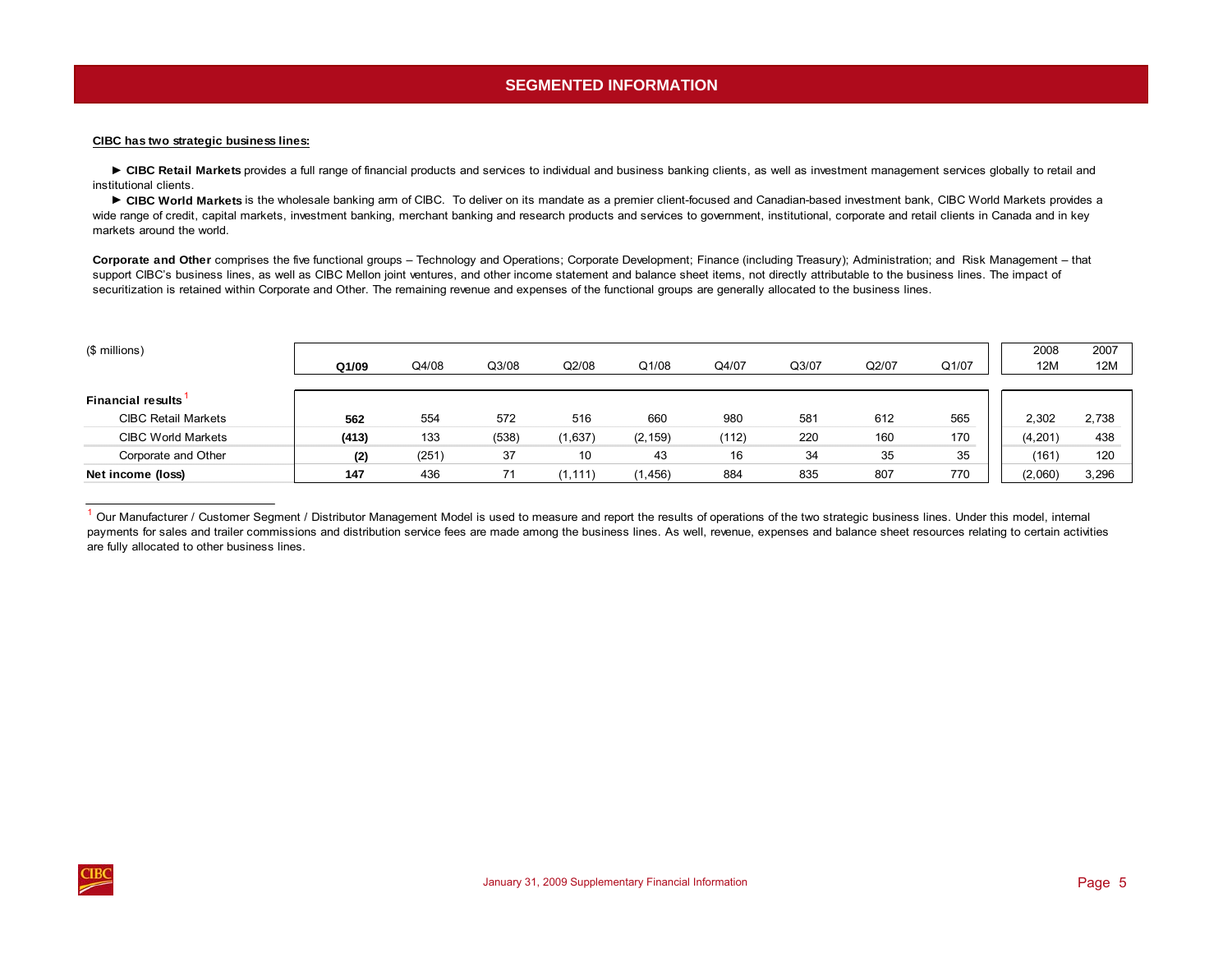# **SEGMENTED INFORMATION – CIBC RETAIL MARKETS**

<span id="page-9-0"></span>

| Q1/07<br>Q1/09<br>Q4/08<br>Q3/08<br>Q2/08<br>Q1/08<br>Q4/07<br>Q3/07<br>Q2/07<br>12M<br>12M<br><b>Financial results</b><br>6,076<br>1,430<br>1,409<br>1,415<br>1,818<br>1,386<br>1,432<br>5,738<br>Personal banking<br>1,484<br>1,440<br>1,457<br>337<br>340<br>328<br>352<br>365<br>353<br>332<br>352<br>1,357<br>1,402<br><b>Business banking</b><br>330<br>Wealth management<br>323<br>363<br>393<br>380<br>396<br>405<br>421<br>418<br>425<br>1.532<br>1,669<br>174<br>574<br>FirstCaribbean<br>180<br>161<br>165<br>122<br>126<br>133<br>150<br>50<br>507<br>126<br>76<br>45<br>121<br>93<br>46<br>56<br>46<br>237<br>Other<br>(5)<br>241<br>2,367<br>2,377<br>2,284<br>2,342<br>Total revenue<br>2,416<br>2,410<br>2,855<br>2,393<br>2,305<br>9,438<br>9,895<br>327<br>266<br>221<br>209<br>189<br>181<br>197<br>228<br>885<br>794<br>Provision for credit losses<br>188<br>2,156<br>2,075<br>2,221<br>2,674<br>2,196<br>2,114<br>2,117<br>8,553<br>9,101<br>2,089<br>2,101<br>1,363<br>1,377<br>1,380<br>1,353<br>5,473<br>1,305<br>1,402<br>1,406<br>1,418<br>1,353<br>5,579<br>Non-interest expenses<br>784<br>738<br>779<br>695<br>868<br>1,272<br>790<br>696<br>764<br>3,080<br>Income before taxes<br>3,522<br>217<br>178<br>200<br>177<br>204<br>281<br>204<br>77<br>195<br>759<br>757<br>Income tax expense<br>$\overline{7}$<br>$\overline{2}$<br>$\overline{\mathbf{4}}$<br>5<br>$\overline{7}$<br>$\overline{4}$<br>19<br>27<br>Non-controlling interests<br>5<br>6<br>11<br>562<br>554<br>572<br>516<br>581<br>Net income<br>660<br>980<br>612<br>565<br>2,302<br>2,738<br><b>Total revenue</b><br>1,384<br>1,397<br>1,384<br>1,375<br>1,347<br>1,271<br>5,562<br>5,301<br>Net interest income<br>1,291<br>1,397<br>1,308<br>969<br>992<br>885<br>1,025<br>1,478<br>Non-interest income<br>1,124<br>1,046<br>1,032<br>1,032<br>3,871<br>4,588<br>$\overline{a}$<br>Intersegment revenue<br>$\mathbf{2}$<br>$\overline{2}$<br>$\overline{2}$<br>5<br>$\mathbf{1}$<br>$\overline{1}$<br>$\overline{1}$<br>$\mathbf{1}$<br>6<br>$\overline{a}$<br>2,342<br>2,416<br>2,367<br>2,377<br>2,284<br>2,410<br>2,855<br>2,393<br>2,305<br>9,438<br>9,895<br><b>Average balances</b><br>202,708<br>191,029<br>183, 157<br>178,295<br>173,225<br>166,654<br>194,608<br>173,350<br>Loans and acceptances<br>196,506<br>188,112<br>205,345<br>209,924<br>202,555<br>224,093<br>Deposits<br>220,398<br>223,343<br>225,974<br>226,697<br>219,170<br>212,244<br>210,982<br>219,724<br>Common equity<br>4,740<br>4,831<br>4,874<br>4,805<br>4,747<br>4,933<br>4,771<br>4,783<br>4,039<br>4,818<br>4,627<br><b>Financial measures</b><br>Efficiency ratio<br>54.0%<br>57.6%<br>58.0%<br>60.4%<br>56.1%<br>49.1%<br>58.7%<br>60.5%<br>58.7%<br>58.0%<br>56.4%<br>Cash efficiency ratio <sup>2</sup><br>53.7%<br>57.2%<br>57.6%<br>60.1%<br>55.8%<br>48.8%<br>60.1%<br>57.7%<br>56.1%<br>58.4%<br>58.6%<br>45.5%<br>45.6%<br>46.7%<br>Return on equity <sup>2</sup><br>44.5%<br>42.6%<br>54.3%<br>77.7%<br>46.6%<br>51.1%<br>53.3%<br>57.6%<br>554<br>572<br>660<br>2.302<br>2,738<br>Net income<br>562<br>516<br>980<br>581<br>612<br>565<br>Cost of capital adjustment <sup>2</sup><br>(168)<br>(163)<br>(162)<br>(154)<br>(156)<br>(159)<br>(157)<br>(153)<br>(137)<br>(635)<br>(606)<br>Economic profit <sup>2</sup><br>394<br>391<br>410<br>362<br>504<br>821<br>424<br>459<br>428<br>1,667<br>2,132<br>Other information<br>Residential mortgages administered<br>126,230<br>123,876<br>119,675<br>117,089<br>114,448<br>111,272<br>106,402<br>103,656<br>126,230<br>114,448<br>126,287<br>12,802<br>13,365<br>Card loans administered<br>14,350<br>14,336<br>14,053<br>13,640<br>13,365<br>12,462<br>12,081<br>14,350<br>13,985<br>1,050<br>1,050<br>1,049<br>1,049<br>1,048<br>1,048<br>1,051<br>1,053<br>1,050<br>1,048<br>Number of branches - Canada<br>1,051<br>66<br>66<br>66<br>66<br>64<br>66<br>66<br>Number of branches - Caribbean<br>69<br>65<br>64<br>66<br>234<br>233<br>245<br>238<br>239<br>239<br>239<br>235<br>234<br>239<br>Number of pavilions (President's Choice Financial)<br>234<br>2,223<br>Number of registered clients (President's Choice Financial - thousands)<br>2,266<br>2,182<br>2,141<br>2,099<br>2,045<br>1,988<br>1,937<br>2,266<br>2,099<br>2,300<br>Regular workforce headcount<br>27,727<br>27,923<br>28,341<br>28,253<br>27,984<br>27,659<br>27,612<br>27,773<br>27,758<br>27,923<br>27,659<br>Assets under administration <sup>3</sup><br>Individuals<br>152,807<br>116,030<br>123,695<br>140,676<br>145,385<br>141,961<br>151,560<br>155,184<br>152,100<br>123,695<br>151,560<br>Institutions<br>86,675<br>86,978<br>81,731<br>80,328<br>74,373<br>81,211<br>78,882<br>78,910<br>86,675<br>74,373<br>90,521<br>Retail mutual funds<br>40,887<br>43,106<br>50,052<br>51,174<br>49,446<br>51,062<br>50,950<br>50,807<br>49,629<br>43,106<br>51,062<br>247,438<br>253,476<br>277,706<br>278,290<br>271,735<br>276,995<br>284,968<br>284,873<br>280,639<br>253,476<br>276,995<br>Assets under management <sup>3</sup><br>14,627<br>15,189<br>14,869<br>15,552<br>15,397<br>15,107<br>15,552<br>Individuals<br>13,317<br>14,834<br>13,317<br>11,904<br>Institutions<br>16,049<br>15,820<br>18,331<br>18,472<br>18,312<br>17,953<br>17,399<br>17,416<br>16,901<br>15,820<br>17,953<br>Retail mutual funds<br>49,446<br>51,062<br>43,106<br>40,887<br>43,106<br>50,052<br>51,174<br>50,950<br>50,807<br>49,629<br>51,062<br>72,243<br>83,010<br>84,835<br>82,627<br>84,567<br>83,746<br>83,330<br>81,364<br>72,243<br>84,567<br>68,840 | (\$ millions) |  |  |  |  | 2008 | 2007 |
|-------------------------------------------------------------------------------------------------------------------------------------------------------------------------------------------------------------------------------------------------------------------------------------------------------------------------------------------------------------------------------------------------------------------------------------------------------------------------------------------------------------------------------------------------------------------------------------------------------------------------------------------------------------------------------------------------------------------------------------------------------------------------------------------------------------------------------------------------------------------------------------------------------------------------------------------------------------------------------------------------------------------------------------------------------------------------------------------------------------------------------------------------------------------------------------------------------------------------------------------------------------------------------------------------------------------------------------------------------------------------------------------------------------------------------------------------------------------------------------------------------------------------------------------------------------------------------------------------------------------------------------------------------------------------------------------------------------------------------------------------------------------------------------------------------------------------------------------------------------------------------------------------------------------------------------------------------------------------------------------------------------------------------------------------------------------------------------------------------------------------------------------------------------------------------------------------------------------------------------------------------------------------------------------------------------------------------------------------------------------------------------------------------------------------------------------------------------------------------------------------------------------------------------------------------------------------------------------------------------------------------------------------------------------------------------------------------------------------------------------------------------------------------------------------------------------------------------------------------------------------------------------------------------------------------------------------------------------------------------------------------------------------------------------------------------------------------------------------------------------------------------------------------------------------------------------------------------------------------------------------------------------------------------------------------------------------------------------------------------------------------------------------------------------------------------------------------------------------------------------------------------------------------------------------------------------------------------------------------------------------------------------------------------------------------------------------------------------------------------------------------------------------------------------------------------------------------------------------------------------------------------------------------------------------------------------------------------------------------------------------------------------------------------------------------------------------------------------------------------------------------------------------------------------------------------------------------------------------------------------------------------------------------------------------------------------------------------------------------------------------------------------------------------------------------------------------------------------------------------------------------------------------------------------------------------------------------------------------------------------------------------------------------------------------------------------------------------------------------------------------------------------------------------------------------------------------------------------------------------------------------------------------------------------------------------------------------------------------------------------------------------------------------------------------------------------------------------------------------------------------------------------------------------------------------------------------------------------------------------------------------------------------------------------------------------------------------------------------------------------------------------------------------------------------------------------------------------------------------------------------------------------------------------------------------------------------------|---------------|--|--|--|--|------|------|
|                                                                                                                                                                                                                                                                                                                                                                                                                                                                                                                                                                                                                                                                                                                                                                                                                                                                                                                                                                                                                                                                                                                                                                                                                                                                                                                                                                                                                                                                                                                                                                                                                                                                                                                                                                                                                                                                                                                                                                                                                                                                                                                                                                                                                                                                                                                                                                                                                                                                                                                                                                                                                                                                                                                                                                                                                                                                                                                                                                                                                                                                                                                                                                                                                                                                                                                                                                                                                                                                                                                                                                                                                                                                                                                                                                                                                                                                                                                                                                                                                                                                                                                                                                                                                                                                                                                                                                                                                                                                                                                                                                                                                                                                                                                                                                                                                                                                                                                                                                                                                                                                                                                                                                                                                                                                                                                                                                                                                                                                                                                                                                               |               |  |  |  |  |      |      |
|                                                                                                                                                                                                                                                                                                                                                                                                                                                                                                                                                                                                                                                                                                                                                                                                                                                                                                                                                                                                                                                                                                                                                                                                                                                                                                                                                                                                                                                                                                                                                                                                                                                                                                                                                                                                                                                                                                                                                                                                                                                                                                                                                                                                                                                                                                                                                                                                                                                                                                                                                                                                                                                                                                                                                                                                                                                                                                                                                                                                                                                                                                                                                                                                                                                                                                                                                                                                                                                                                                                                                                                                                                                                                                                                                                                                                                                                                                                                                                                                                                                                                                                                                                                                                                                                                                                                                                                                                                                                                                                                                                                                                                                                                                                                                                                                                                                                                                                                                                                                                                                                                                                                                                                                                                                                                                                                                                                                                                                                                                                                                                               |               |  |  |  |  |      |      |
|                                                                                                                                                                                                                                                                                                                                                                                                                                                                                                                                                                                                                                                                                                                                                                                                                                                                                                                                                                                                                                                                                                                                                                                                                                                                                                                                                                                                                                                                                                                                                                                                                                                                                                                                                                                                                                                                                                                                                                                                                                                                                                                                                                                                                                                                                                                                                                                                                                                                                                                                                                                                                                                                                                                                                                                                                                                                                                                                                                                                                                                                                                                                                                                                                                                                                                                                                                                                                                                                                                                                                                                                                                                                                                                                                                                                                                                                                                                                                                                                                                                                                                                                                                                                                                                                                                                                                                                                                                                                                                                                                                                                                                                                                                                                                                                                                                                                                                                                                                                                                                                                                                                                                                                                                                                                                                                                                                                                                                                                                                                                                                               |               |  |  |  |  |      |      |
|                                                                                                                                                                                                                                                                                                                                                                                                                                                                                                                                                                                                                                                                                                                                                                                                                                                                                                                                                                                                                                                                                                                                                                                                                                                                                                                                                                                                                                                                                                                                                                                                                                                                                                                                                                                                                                                                                                                                                                                                                                                                                                                                                                                                                                                                                                                                                                                                                                                                                                                                                                                                                                                                                                                                                                                                                                                                                                                                                                                                                                                                                                                                                                                                                                                                                                                                                                                                                                                                                                                                                                                                                                                                                                                                                                                                                                                                                                                                                                                                                                                                                                                                                                                                                                                                                                                                                                                                                                                                                                                                                                                                                                                                                                                                                                                                                                                                                                                                                                                                                                                                                                                                                                                                                                                                                                                                                                                                                                                                                                                                                                               |               |  |  |  |  |      |      |
|                                                                                                                                                                                                                                                                                                                                                                                                                                                                                                                                                                                                                                                                                                                                                                                                                                                                                                                                                                                                                                                                                                                                                                                                                                                                                                                                                                                                                                                                                                                                                                                                                                                                                                                                                                                                                                                                                                                                                                                                                                                                                                                                                                                                                                                                                                                                                                                                                                                                                                                                                                                                                                                                                                                                                                                                                                                                                                                                                                                                                                                                                                                                                                                                                                                                                                                                                                                                                                                                                                                                                                                                                                                                                                                                                                                                                                                                                                                                                                                                                                                                                                                                                                                                                                                                                                                                                                                                                                                                                                                                                                                                                                                                                                                                                                                                                                                                                                                                                                                                                                                                                                                                                                                                                                                                                                                                                                                                                                                                                                                                                                               |               |  |  |  |  |      |      |
|                                                                                                                                                                                                                                                                                                                                                                                                                                                                                                                                                                                                                                                                                                                                                                                                                                                                                                                                                                                                                                                                                                                                                                                                                                                                                                                                                                                                                                                                                                                                                                                                                                                                                                                                                                                                                                                                                                                                                                                                                                                                                                                                                                                                                                                                                                                                                                                                                                                                                                                                                                                                                                                                                                                                                                                                                                                                                                                                                                                                                                                                                                                                                                                                                                                                                                                                                                                                                                                                                                                                                                                                                                                                                                                                                                                                                                                                                                                                                                                                                                                                                                                                                                                                                                                                                                                                                                                                                                                                                                                                                                                                                                                                                                                                                                                                                                                                                                                                                                                                                                                                                                                                                                                                                                                                                                                                                                                                                                                                                                                                                                               |               |  |  |  |  |      |      |
|                                                                                                                                                                                                                                                                                                                                                                                                                                                                                                                                                                                                                                                                                                                                                                                                                                                                                                                                                                                                                                                                                                                                                                                                                                                                                                                                                                                                                                                                                                                                                                                                                                                                                                                                                                                                                                                                                                                                                                                                                                                                                                                                                                                                                                                                                                                                                                                                                                                                                                                                                                                                                                                                                                                                                                                                                                                                                                                                                                                                                                                                                                                                                                                                                                                                                                                                                                                                                                                                                                                                                                                                                                                                                                                                                                                                                                                                                                                                                                                                                                                                                                                                                                                                                                                                                                                                                                                                                                                                                                                                                                                                                                                                                                                                                                                                                                                                                                                                                                                                                                                                                                                                                                                                                                                                                                                                                                                                                                                                                                                                                                               |               |  |  |  |  |      |      |
|                                                                                                                                                                                                                                                                                                                                                                                                                                                                                                                                                                                                                                                                                                                                                                                                                                                                                                                                                                                                                                                                                                                                                                                                                                                                                                                                                                                                                                                                                                                                                                                                                                                                                                                                                                                                                                                                                                                                                                                                                                                                                                                                                                                                                                                                                                                                                                                                                                                                                                                                                                                                                                                                                                                                                                                                                                                                                                                                                                                                                                                                                                                                                                                                                                                                                                                                                                                                                                                                                                                                                                                                                                                                                                                                                                                                                                                                                                                                                                                                                                                                                                                                                                                                                                                                                                                                                                                                                                                                                                                                                                                                                                                                                                                                                                                                                                                                                                                                                                                                                                                                                                                                                                                                                                                                                                                                                                                                                                                                                                                                                                               |               |  |  |  |  |      |      |
|                                                                                                                                                                                                                                                                                                                                                                                                                                                                                                                                                                                                                                                                                                                                                                                                                                                                                                                                                                                                                                                                                                                                                                                                                                                                                                                                                                                                                                                                                                                                                                                                                                                                                                                                                                                                                                                                                                                                                                                                                                                                                                                                                                                                                                                                                                                                                                                                                                                                                                                                                                                                                                                                                                                                                                                                                                                                                                                                                                                                                                                                                                                                                                                                                                                                                                                                                                                                                                                                                                                                                                                                                                                                                                                                                                                                                                                                                                                                                                                                                                                                                                                                                                                                                                                                                                                                                                                                                                                                                                                                                                                                                                                                                                                                                                                                                                                                                                                                                                                                                                                                                                                                                                                                                                                                                                                                                                                                                                                                                                                                                                               |               |  |  |  |  |      |      |
|                                                                                                                                                                                                                                                                                                                                                                                                                                                                                                                                                                                                                                                                                                                                                                                                                                                                                                                                                                                                                                                                                                                                                                                                                                                                                                                                                                                                                                                                                                                                                                                                                                                                                                                                                                                                                                                                                                                                                                                                                                                                                                                                                                                                                                                                                                                                                                                                                                                                                                                                                                                                                                                                                                                                                                                                                                                                                                                                                                                                                                                                                                                                                                                                                                                                                                                                                                                                                                                                                                                                                                                                                                                                                                                                                                                                                                                                                                                                                                                                                                                                                                                                                                                                                                                                                                                                                                                                                                                                                                                                                                                                                                                                                                                                                                                                                                                                                                                                                                                                                                                                                                                                                                                                                                                                                                                                                                                                                                                                                                                                                                               |               |  |  |  |  |      |      |
|                                                                                                                                                                                                                                                                                                                                                                                                                                                                                                                                                                                                                                                                                                                                                                                                                                                                                                                                                                                                                                                                                                                                                                                                                                                                                                                                                                                                                                                                                                                                                                                                                                                                                                                                                                                                                                                                                                                                                                                                                                                                                                                                                                                                                                                                                                                                                                                                                                                                                                                                                                                                                                                                                                                                                                                                                                                                                                                                                                                                                                                                                                                                                                                                                                                                                                                                                                                                                                                                                                                                                                                                                                                                                                                                                                                                                                                                                                                                                                                                                                                                                                                                                                                                                                                                                                                                                                                                                                                                                                                                                                                                                                                                                                                                                                                                                                                                                                                                                                                                                                                                                                                                                                                                                                                                                                                                                                                                                                                                                                                                                                               |               |  |  |  |  |      |      |
|                                                                                                                                                                                                                                                                                                                                                                                                                                                                                                                                                                                                                                                                                                                                                                                                                                                                                                                                                                                                                                                                                                                                                                                                                                                                                                                                                                                                                                                                                                                                                                                                                                                                                                                                                                                                                                                                                                                                                                                                                                                                                                                                                                                                                                                                                                                                                                                                                                                                                                                                                                                                                                                                                                                                                                                                                                                                                                                                                                                                                                                                                                                                                                                                                                                                                                                                                                                                                                                                                                                                                                                                                                                                                                                                                                                                                                                                                                                                                                                                                                                                                                                                                                                                                                                                                                                                                                                                                                                                                                                                                                                                                                                                                                                                                                                                                                                                                                                                                                                                                                                                                                                                                                                                                                                                                                                                                                                                                                                                                                                                                                               |               |  |  |  |  |      |      |
|                                                                                                                                                                                                                                                                                                                                                                                                                                                                                                                                                                                                                                                                                                                                                                                                                                                                                                                                                                                                                                                                                                                                                                                                                                                                                                                                                                                                                                                                                                                                                                                                                                                                                                                                                                                                                                                                                                                                                                                                                                                                                                                                                                                                                                                                                                                                                                                                                                                                                                                                                                                                                                                                                                                                                                                                                                                                                                                                                                                                                                                                                                                                                                                                                                                                                                                                                                                                                                                                                                                                                                                                                                                                                                                                                                                                                                                                                                                                                                                                                                                                                                                                                                                                                                                                                                                                                                                                                                                                                                                                                                                                                                                                                                                                                                                                                                                                                                                                                                                                                                                                                                                                                                                                                                                                                                                                                                                                                                                                                                                                                                               |               |  |  |  |  |      |      |
|                                                                                                                                                                                                                                                                                                                                                                                                                                                                                                                                                                                                                                                                                                                                                                                                                                                                                                                                                                                                                                                                                                                                                                                                                                                                                                                                                                                                                                                                                                                                                                                                                                                                                                                                                                                                                                                                                                                                                                                                                                                                                                                                                                                                                                                                                                                                                                                                                                                                                                                                                                                                                                                                                                                                                                                                                                                                                                                                                                                                                                                                                                                                                                                                                                                                                                                                                                                                                                                                                                                                                                                                                                                                                                                                                                                                                                                                                                                                                                                                                                                                                                                                                                                                                                                                                                                                                                                                                                                                                                                                                                                                                                                                                                                                                                                                                                                                                                                                                                                                                                                                                                                                                                                                                                                                                                                                                                                                                                                                                                                                                                               |               |  |  |  |  |      |      |
|                                                                                                                                                                                                                                                                                                                                                                                                                                                                                                                                                                                                                                                                                                                                                                                                                                                                                                                                                                                                                                                                                                                                                                                                                                                                                                                                                                                                                                                                                                                                                                                                                                                                                                                                                                                                                                                                                                                                                                                                                                                                                                                                                                                                                                                                                                                                                                                                                                                                                                                                                                                                                                                                                                                                                                                                                                                                                                                                                                                                                                                                                                                                                                                                                                                                                                                                                                                                                                                                                                                                                                                                                                                                                                                                                                                                                                                                                                                                                                                                                                                                                                                                                                                                                                                                                                                                                                                                                                                                                                                                                                                                                                                                                                                                                                                                                                                                                                                                                                                                                                                                                                                                                                                                                                                                                                                                                                                                                                                                                                                                                                               |               |  |  |  |  |      |      |
|                                                                                                                                                                                                                                                                                                                                                                                                                                                                                                                                                                                                                                                                                                                                                                                                                                                                                                                                                                                                                                                                                                                                                                                                                                                                                                                                                                                                                                                                                                                                                                                                                                                                                                                                                                                                                                                                                                                                                                                                                                                                                                                                                                                                                                                                                                                                                                                                                                                                                                                                                                                                                                                                                                                                                                                                                                                                                                                                                                                                                                                                                                                                                                                                                                                                                                                                                                                                                                                                                                                                                                                                                                                                                                                                                                                                                                                                                                                                                                                                                                                                                                                                                                                                                                                                                                                                                                                                                                                                                                                                                                                                                                                                                                                                                                                                                                                                                                                                                                                                                                                                                                                                                                                                                                                                                                                                                                                                                                                                                                                                                                               |               |  |  |  |  |      |      |
|                                                                                                                                                                                                                                                                                                                                                                                                                                                                                                                                                                                                                                                                                                                                                                                                                                                                                                                                                                                                                                                                                                                                                                                                                                                                                                                                                                                                                                                                                                                                                                                                                                                                                                                                                                                                                                                                                                                                                                                                                                                                                                                                                                                                                                                                                                                                                                                                                                                                                                                                                                                                                                                                                                                                                                                                                                                                                                                                                                                                                                                                                                                                                                                                                                                                                                                                                                                                                                                                                                                                                                                                                                                                                                                                                                                                                                                                                                                                                                                                                                                                                                                                                                                                                                                                                                                                                                                                                                                                                                                                                                                                                                                                                                                                                                                                                                                                                                                                                                                                                                                                                                                                                                                                                                                                                                                                                                                                                                                                                                                                                                               |               |  |  |  |  |      |      |
|                                                                                                                                                                                                                                                                                                                                                                                                                                                                                                                                                                                                                                                                                                                                                                                                                                                                                                                                                                                                                                                                                                                                                                                                                                                                                                                                                                                                                                                                                                                                                                                                                                                                                                                                                                                                                                                                                                                                                                                                                                                                                                                                                                                                                                                                                                                                                                                                                                                                                                                                                                                                                                                                                                                                                                                                                                                                                                                                                                                                                                                                                                                                                                                                                                                                                                                                                                                                                                                                                                                                                                                                                                                                                                                                                                                                                                                                                                                                                                                                                                                                                                                                                                                                                                                                                                                                                                                                                                                                                                                                                                                                                                                                                                                                                                                                                                                                                                                                                                                                                                                                                                                                                                                                                                                                                                                                                                                                                                                                                                                                                                               |               |  |  |  |  |      |      |
|                                                                                                                                                                                                                                                                                                                                                                                                                                                                                                                                                                                                                                                                                                                                                                                                                                                                                                                                                                                                                                                                                                                                                                                                                                                                                                                                                                                                                                                                                                                                                                                                                                                                                                                                                                                                                                                                                                                                                                                                                                                                                                                                                                                                                                                                                                                                                                                                                                                                                                                                                                                                                                                                                                                                                                                                                                                                                                                                                                                                                                                                                                                                                                                                                                                                                                                                                                                                                                                                                                                                                                                                                                                                                                                                                                                                                                                                                                                                                                                                                                                                                                                                                                                                                                                                                                                                                                                                                                                                                                                                                                                                                                                                                                                                                                                                                                                                                                                                                                                                                                                                                                                                                                                                                                                                                                                                                                                                                                                                                                                                                                               |               |  |  |  |  |      |      |
|                                                                                                                                                                                                                                                                                                                                                                                                                                                                                                                                                                                                                                                                                                                                                                                                                                                                                                                                                                                                                                                                                                                                                                                                                                                                                                                                                                                                                                                                                                                                                                                                                                                                                                                                                                                                                                                                                                                                                                                                                                                                                                                                                                                                                                                                                                                                                                                                                                                                                                                                                                                                                                                                                                                                                                                                                                                                                                                                                                                                                                                                                                                                                                                                                                                                                                                                                                                                                                                                                                                                                                                                                                                                                                                                                                                                                                                                                                                                                                                                                                                                                                                                                                                                                                                                                                                                                                                                                                                                                                                                                                                                                                                                                                                                                                                                                                                                                                                                                                                                                                                                                                                                                                                                                                                                                                                                                                                                                                                                                                                                                                               |               |  |  |  |  |      |      |
|                                                                                                                                                                                                                                                                                                                                                                                                                                                                                                                                                                                                                                                                                                                                                                                                                                                                                                                                                                                                                                                                                                                                                                                                                                                                                                                                                                                                                                                                                                                                                                                                                                                                                                                                                                                                                                                                                                                                                                                                                                                                                                                                                                                                                                                                                                                                                                                                                                                                                                                                                                                                                                                                                                                                                                                                                                                                                                                                                                                                                                                                                                                                                                                                                                                                                                                                                                                                                                                                                                                                                                                                                                                                                                                                                                                                                                                                                                                                                                                                                                                                                                                                                                                                                                                                                                                                                                                                                                                                                                                                                                                                                                                                                                                                                                                                                                                                                                                                                                                                                                                                                                                                                                                                                                                                                                                                                                                                                                                                                                                                                                               |               |  |  |  |  |      |      |
|                                                                                                                                                                                                                                                                                                                                                                                                                                                                                                                                                                                                                                                                                                                                                                                                                                                                                                                                                                                                                                                                                                                                                                                                                                                                                                                                                                                                                                                                                                                                                                                                                                                                                                                                                                                                                                                                                                                                                                                                                                                                                                                                                                                                                                                                                                                                                                                                                                                                                                                                                                                                                                                                                                                                                                                                                                                                                                                                                                                                                                                                                                                                                                                                                                                                                                                                                                                                                                                                                                                                                                                                                                                                                                                                                                                                                                                                                                                                                                                                                                                                                                                                                                                                                                                                                                                                                                                                                                                                                                                                                                                                                                                                                                                                                                                                                                                                                                                                                                                                                                                                                                                                                                                                                                                                                                                                                                                                                                                                                                                                                                               |               |  |  |  |  |      |      |
|                                                                                                                                                                                                                                                                                                                                                                                                                                                                                                                                                                                                                                                                                                                                                                                                                                                                                                                                                                                                                                                                                                                                                                                                                                                                                                                                                                                                                                                                                                                                                                                                                                                                                                                                                                                                                                                                                                                                                                                                                                                                                                                                                                                                                                                                                                                                                                                                                                                                                                                                                                                                                                                                                                                                                                                                                                                                                                                                                                                                                                                                                                                                                                                                                                                                                                                                                                                                                                                                                                                                                                                                                                                                                                                                                                                                                                                                                                                                                                                                                                                                                                                                                                                                                                                                                                                                                                                                                                                                                                                                                                                                                                                                                                                                                                                                                                                                                                                                                                                                                                                                                                                                                                                                                                                                                                                                                                                                                                                                                                                                                                               |               |  |  |  |  |      |      |
|                                                                                                                                                                                                                                                                                                                                                                                                                                                                                                                                                                                                                                                                                                                                                                                                                                                                                                                                                                                                                                                                                                                                                                                                                                                                                                                                                                                                                                                                                                                                                                                                                                                                                                                                                                                                                                                                                                                                                                                                                                                                                                                                                                                                                                                                                                                                                                                                                                                                                                                                                                                                                                                                                                                                                                                                                                                                                                                                                                                                                                                                                                                                                                                                                                                                                                                                                                                                                                                                                                                                                                                                                                                                                                                                                                                                                                                                                                                                                                                                                                                                                                                                                                                                                                                                                                                                                                                                                                                                                                                                                                                                                                                                                                                                                                                                                                                                                                                                                                                                                                                                                                                                                                                                                                                                                                                                                                                                                                                                                                                                                                               |               |  |  |  |  |      |      |
|                                                                                                                                                                                                                                                                                                                                                                                                                                                                                                                                                                                                                                                                                                                                                                                                                                                                                                                                                                                                                                                                                                                                                                                                                                                                                                                                                                                                                                                                                                                                                                                                                                                                                                                                                                                                                                                                                                                                                                                                                                                                                                                                                                                                                                                                                                                                                                                                                                                                                                                                                                                                                                                                                                                                                                                                                                                                                                                                                                                                                                                                                                                                                                                                                                                                                                                                                                                                                                                                                                                                                                                                                                                                                                                                                                                                                                                                                                                                                                                                                                                                                                                                                                                                                                                                                                                                                                                                                                                                                                                                                                                                                                                                                                                                                                                                                                                                                                                                                                                                                                                                                                                                                                                                                                                                                                                                                                                                                                                                                                                                                                               |               |  |  |  |  |      |      |
|                                                                                                                                                                                                                                                                                                                                                                                                                                                                                                                                                                                                                                                                                                                                                                                                                                                                                                                                                                                                                                                                                                                                                                                                                                                                                                                                                                                                                                                                                                                                                                                                                                                                                                                                                                                                                                                                                                                                                                                                                                                                                                                                                                                                                                                                                                                                                                                                                                                                                                                                                                                                                                                                                                                                                                                                                                                                                                                                                                                                                                                                                                                                                                                                                                                                                                                                                                                                                                                                                                                                                                                                                                                                                                                                                                                                                                                                                                                                                                                                                                                                                                                                                                                                                                                                                                                                                                                                                                                                                                                                                                                                                                                                                                                                                                                                                                                                                                                                                                                                                                                                                                                                                                                                                                                                                                                                                                                                                                                                                                                                                                               |               |  |  |  |  |      |      |
|                                                                                                                                                                                                                                                                                                                                                                                                                                                                                                                                                                                                                                                                                                                                                                                                                                                                                                                                                                                                                                                                                                                                                                                                                                                                                                                                                                                                                                                                                                                                                                                                                                                                                                                                                                                                                                                                                                                                                                                                                                                                                                                                                                                                                                                                                                                                                                                                                                                                                                                                                                                                                                                                                                                                                                                                                                                                                                                                                                                                                                                                                                                                                                                                                                                                                                                                                                                                                                                                                                                                                                                                                                                                                                                                                                                                                                                                                                                                                                                                                                                                                                                                                                                                                                                                                                                                                                                                                                                                                                                                                                                                                                                                                                                                                                                                                                                                                                                                                                                                                                                                                                                                                                                                                                                                                                                                                                                                                                                                                                                                                                               |               |  |  |  |  |      |      |
|                                                                                                                                                                                                                                                                                                                                                                                                                                                                                                                                                                                                                                                                                                                                                                                                                                                                                                                                                                                                                                                                                                                                                                                                                                                                                                                                                                                                                                                                                                                                                                                                                                                                                                                                                                                                                                                                                                                                                                                                                                                                                                                                                                                                                                                                                                                                                                                                                                                                                                                                                                                                                                                                                                                                                                                                                                                                                                                                                                                                                                                                                                                                                                                                                                                                                                                                                                                                                                                                                                                                                                                                                                                                                                                                                                                                                                                                                                                                                                                                                                                                                                                                                                                                                                                                                                                                                                                                                                                                                                                                                                                                                                                                                                                                                                                                                                                                                                                                                                                                                                                                                                                                                                                                                                                                                                                                                                                                                                                                                                                                                                               |               |  |  |  |  |      |      |
|                                                                                                                                                                                                                                                                                                                                                                                                                                                                                                                                                                                                                                                                                                                                                                                                                                                                                                                                                                                                                                                                                                                                                                                                                                                                                                                                                                                                                                                                                                                                                                                                                                                                                                                                                                                                                                                                                                                                                                                                                                                                                                                                                                                                                                                                                                                                                                                                                                                                                                                                                                                                                                                                                                                                                                                                                                                                                                                                                                                                                                                                                                                                                                                                                                                                                                                                                                                                                                                                                                                                                                                                                                                                                                                                                                                                                                                                                                                                                                                                                                                                                                                                                                                                                                                                                                                                                                                                                                                                                                                                                                                                                                                                                                                                                                                                                                                                                                                                                                                                                                                                                                                                                                                                                                                                                                                                                                                                                                                                                                                                                                               |               |  |  |  |  |      |      |
|                                                                                                                                                                                                                                                                                                                                                                                                                                                                                                                                                                                                                                                                                                                                                                                                                                                                                                                                                                                                                                                                                                                                                                                                                                                                                                                                                                                                                                                                                                                                                                                                                                                                                                                                                                                                                                                                                                                                                                                                                                                                                                                                                                                                                                                                                                                                                                                                                                                                                                                                                                                                                                                                                                                                                                                                                                                                                                                                                                                                                                                                                                                                                                                                                                                                                                                                                                                                                                                                                                                                                                                                                                                                                                                                                                                                                                                                                                                                                                                                                                                                                                                                                                                                                                                                                                                                                                                                                                                                                                                                                                                                                                                                                                                                                                                                                                                                                                                                                                                                                                                                                                                                                                                                                                                                                                                                                                                                                                                                                                                                                                               |               |  |  |  |  |      |      |
|                                                                                                                                                                                                                                                                                                                                                                                                                                                                                                                                                                                                                                                                                                                                                                                                                                                                                                                                                                                                                                                                                                                                                                                                                                                                                                                                                                                                                                                                                                                                                                                                                                                                                                                                                                                                                                                                                                                                                                                                                                                                                                                                                                                                                                                                                                                                                                                                                                                                                                                                                                                                                                                                                                                                                                                                                                                                                                                                                                                                                                                                                                                                                                                                                                                                                                                                                                                                                                                                                                                                                                                                                                                                                                                                                                                                                                                                                                                                                                                                                                                                                                                                                                                                                                                                                                                                                                                                                                                                                                                                                                                                                                                                                                                                                                                                                                                                                                                                                                                                                                                                                                                                                                                                                                                                                                                                                                                                                                                                                                                                                                               |               |  |  |  |  |      |      |
|                                                                                                                                                                                                                                                                                                                                                                                                                                                                                                                                                                                                                                                                                                                                                                                                                                                                                                                                                                                                                                                                                                                                                                                                                                                                                                                                                                                                                                                                                                                                                                                                                                                                                                                                                                                                                                                                                                                                                                                                                                                                                                                                                                                                                                                                                                                                                                                                                                                                                                                                                                                                                                                                                                                                                                                                                                                                                                                                                                                                                                                                                                                                                                                                                                                                                                                                                                                                                                                                                                                                                                                                                                                                                                                                                                                                                                                                                                                                                                                                                                                                                                                                                                                                                                                                                                                                                                                                                                                                                                                                                                                                                                                                                                                                                                                                                                                                                                                                                                                                                                                                                                                                                                                                                                                                                                                                                                                                                                                                                                                                                                               |               |  |  |  |  |      |      |
|                                                                                                                                                                                                                                                                                                                                                                                                                                                                                                                                                                                                                                                                                                                                                                                                                                                                                                                                                                                                                                                                                                                                                                                                                                                                                                                                                                                                                                                                                                                                                                                                                                                                                                                                                                                                                                                                                                                                                                                                                                                                                                                                                                                                                                                                                                                                                                                                                                                                                                                                                                                                                                                                                                                                                                                                                                                                                                                                                                                                                                                                                                                                                                                                                                                                                                                                                                                                                                                                                                                                                                                                                                                                                                                                                                                                                                                                                                                                                                                                                                                                                                                                                                                                                                                                                                                                                                                                                                                                                                                                                                                                                                                                                                                                                                                                                                                                                                                                                                                                                                                                                                                                                                                                                                                                                                                                                                                                                                                                                                                                                                               |               |  |  |  |  |      |      |
|                                                                                                                                                                                                                                                                                                                                                                                                                                                                                                                                                                                                                                                                                                                                                                                                                                                                                                                                                                                                                                                                                                                                                                                                                                                                                                                                                                                                                                                                                                                                                                                                                                                                                                                                                                                                                                                                                                                                                                                                                                                                                                                                                                                                                                                                                                                                                                                                                                                                                                                                                                                                                                                                                                                                                                                                                                                                                                                                                                                                                                                                                                                                                                                                                                                                                                                                                                                                                                                                                                                                                                                                                                                                                                                                                                                                                                                                                                                                                                                                                                                                                                                                                                                                                                                                                                                                                                                                                                                                                                                                                                                                                                                                                                                                                                                                                                                                                                                                                                                                                                                                                                                                                                                                                                                                                                                                                                                                                                                                                                                                                                               |               |  |  |  |  |      |      |
|                                                                                                                                                                                                                                                                                                                                                                                                                                                                                                                                                                                                                                                                                                                                                                                                                                                                                                                                                                                                                                                                                                                                                                                                                                                                                                                                                                                                                                                                                                                                                                                                                                                                                                                                                                                                                                                                                                                                                                                                                                                                                                                                                                                                                                                                                                                                                                                                                                                                                                                                                                                                                                                                                                                                                                                                                                                                                                                                                                                                                                                                                                                                                                                                                                                                                                                                                                                                                                                                                                                                                                                                                                                                                                                                                                                                                                                                                                                                                                                                                                                                                                                                                                                                                                                                                                                                                                                                                                                                                                                                                                                                                                                                                                                                                                                                                                                                                                                                                                                                                                                                                                                                                                                                                                                                                                                                                                                                                                                                                                                                                                               |               |  |  |  |  |      |      |
|                                                                                                                                                                                                                                                                                                                                                                                                                                                                                                                                                                                                                                                                                                                                                                                                                                                                                                                                                                                                                                                                                                                                                                                                                                                                                                                                                                                                                                                                                                                                                                                                                                                                                                                                                                                                                                                                                                                                                                                                                                                                                                                                                                                                                                                                                                                                                                                                                                                                                                                                                                                                                                                                                                                                                                                                                                                                                                                                                                                                                                                                                                                                                                                                                                                                                                                                                                                                                                                                                                                                                                                                                                                                                                                                                                                                                                                                                                                                                                                                                                                                                                                                                                                                                                                                                                                                                                                                                                                                                                                                                                                                                                                                                                                                                                                                                                                                                                                                                                                                                                                                                                                                                                                                                                                                                                                                                                                                                                                                                                                                                                               |               |  |  |  |  |      |      |
|                                                                                                                                                                                                                                                                                                                                                                                                                                                                                                                                                                                                                                                                                                                                                                                                                                                                                                                                                                                                                                                                                                                                                                                                                                                                                                                                                                                                                                                                                                                                                                                                                                                                                                                                                                                                                                                                                                                                                                                                                                                                                                                                                                                                                                                                                                                                                                                                                                                                                                                                                                                                                                                                                                                                                                                                                                                                                                                                                                                                                                                                                                                                                                                                                                                                                                                                                                                                                                                                                                                                                                                                                                                                                                                                                                                                                                                                                                                                                                                                                                                                                                                                                                                                                                                                                                                                                                                                                                                                                                                                                                                                                                                                                                                                                                                                                                                                                                                                                                                                                                                                                                                                                                                                                                                                                                                                                                                                                                                                                                                                                                               |               |  |  |  |  |      |      |
|                                                                                                                                                                                                                                                                                                                                                                                                                                                                                                                                                                                                                                                                                                                                                                                                                                                                                                                                                                                                                                                                                                                                                                                                                                                                                                                                                                                                                                                                                                                                                                                                                                                                                                                                                                                                                                                                                                                                                                                                                                                                                                                                                                                                                                                                                                                                                                                                                                                                                                                                                                                                                                                                                                                                                                                                                                                                                                                                                                                                                                                                                                                                                                                                                                                                                                                                                                                                                                                                                                                                                                                                                                                                                                                                                                                                                                                                                                                                                                                                                                                                                                                                                                                                                                                                                                                                                                                                                                                                                                                                                                                                                                                                                                                                                                                                                                                                                                                                                                                                                                                                                                                                                                                                                                                                                                                                                                                                                                                                                                                                                                               |               |  |  |  |  |      |      |
|                                                                                                                                                                                                                                                                                                                                                                                                                                                                                                                                                                                                                                                                                                                                                                                                                                                                                                                                                                                                                                                                                                                                                                                                                                                                                                                                                                                                                                                                                                                                                                                                                                                                                                                                                                                                                                                                                                                                                                                                                                                                                                                                                                                                                                                                                                                                                                                                                                                                                                                                                                                                                                                                                                                                                                                                                                                                                                                                                                                                                                                                                                                                                                                                                                                                                                                                                                                                                                                                                                                                                                                                                                                                                                                                                                                                                                                                                                                                                                                                                                                                                                                                                                                                                                                                                                                                                                                                                                                                                                                                                                                                                                                                                                                                                                                                                                                                                                                                                                                                                                                                                                                                                                                                                                                                                                                                                                                                                                                                                                                                                                               |               |  |  |  |  |      |      |
|                                                                                                                                                                                                                                                                                                                                                                                                                                                                                                                                                                                                                                                                                                                                                                                                                                                                                                                                                                                                                                                                                                                                                                                                                                                                                                                                                                                                                                                                                                                                                                                                                                                                                                                                                                                                                                                                                                                                                                                                                                                                                                                                                                                                                                                                                                                                                                                                                                                                                                                                                                                                                                                                                                                                                                                                                                                                                                                                                                                                                                                                                                                                                                                                                                                                                                                                                                                                                                                                                                                                                                                                                                                                                                                                                                                                                                                                                                                                                                                                                                                                                                                                                                                                                                                                                                                                                                                                                                                                                                                                                                                                                                                                                                                                                                                                                                                                                                                                                                                                                                                                                                                                                                                                                                                                                                                                                                                                                                                                                                                                                                               |               |  |  |  |  |      |      |
|                                                                                                                                                                                                                                                                                                                                                                                                                                                                                                                                                                                                                                                                                                                                                                                                                                                                                                                                                                                                                                                                                                                                                                                                                                                                                                                                                                                                                                                                                                                                                                                                                                                                                                                                                                                                                                                                                                                                                                                                                                                                                                                                                                                                                                                                                                                                                                                                                                                                                                                                                                                                                                                                                                                                                                                                                                                                                                                                                                                                                                                                                                                                                                                                                                                                                                                                                                                                                                                                                                                                                                                                                                                                                                                                                                                                                                                                                                                                                                                                                                                                                                                                                                                                                                                                                                                                                                                                                                                                                                                                                                                                                                                                                                                                                                                                                                                                                                                                                                                                                                                                                                                                                                                                                                                                                                                                                                                                                                                                                                                                                                               |               |  |  |  |  |      |      |
|                                                                                                                                                                                                                                                                                                                                                                                                                                                                                                                                                                                                                                                                                                                                                                                                                                                                                                                                                                                                                                                                                                                                                                                                                                                                                                                                                                                                                                                                                                                                                                                                                                                                                                                                                                                                                                                                                                                                                                                                                                                                                                                                                                                                                                                                                                                                                                                                                                                                                                                                                                                                                                                                                                                                                                                                                                                                                                                                                                                                                                                                                                                                                                                                                                                                                                                                                                                                                                                                                                                                                                                                                                                                                                                                                                                                                                                                                                                                                                                                                                                                                                                                                                                                                                                                                                                                                                                                                                                                                                                                                                                                                                                                                                                                                                                                                                                                                                                                                                                                                                                                                                                                                                                                                                                                                                                                                                                                                                                                                                                                                                               |               |  |  |  |  |      |      |
|                                                                                                                                                                                                                                                                                                                                                                                                                                                                                                                                                                                                                                                                                                                                                                                                                                                                                                                                                                                                                                                                                                                                                                                                                                                                                                                                                                                                                                                                                                                                                                                                                                                                                                                                                                                                                                                                                                                                                                                                                                                                                                                                                                                                                                                                                                                                                                                                                                                                                                                                                                                                                                                                                                                                                                                                                                                                                                                                                                                                                                                                                                                                                                                                                                                                                                                                                                                                                                                                                                                                                                                                                                                                                                                                                                                                                                                                                                                                                                                                                                                                                                                                                                                                                                                                                                                                                                                                                                                                                                                                                                                                                                                                                                                                                                                                                                                                                                                                                                                                                                                                                                                                                                                                                                                                                                                                                                                                                                                                                                                                                                               |               |  |  |  |  |      |      |
|                                                                                                                                                                                                                                                                                                                                                                                                                                                                                                                                                                                                                                                                                                                                                                                                                                                                                                                                                                                                                                                                                                                                                                                                                                                                                                                                                                                                                                                                                                                                                                                                                                                                                                                                                                                                                                                                                                                                                                                                                                                                                                                                                                                                                                                                                                                                                                                                                                                                                                                                                                                                                                                                                                                                                                                                                                                                                                                                                                                                                                                                                                                                                                                                                                                                                                                                                                                                                                                                                                                                                                                                                                                                                                                                                                                                                                                                                                                                                                                                                                                                                                                                                                                                                                                                                                                                                                                                                                                                                                                                                                                                                                                                                                                                                                                                                                                                                                                                                                                                                                                                                                                                                                                                                                                                                                                                                                                                                                                                                                                                                                               |               |  |  |  |  |      |      |
|                                                                                                                                                                                                                                                                                                                                                                                                                                                                                                                                                                                                                                                                                                                                                                                                                                                                                                                                                                                                                                                                                                                                                                                                                                                                                                                                                                                                                                                                                                                                                                                                                                                                                                                                                                                                                                                                                                                                                                                                                                                                                                                                                                                                                                                                                                                                                                                                                                                                                                                                                                                                                                                                                                                                                                                                                                                                                                                                                                                                                                                                                                                                                                                                                                                                                                                                                                                                                                                                                                                                                                                                                                                                                                                                                                                                                                                                                                                                                                                                                                                                                                                                                                                                                                                                                                                                                                                                                                                                                                                                                                                                                                                                                                                                                                                                                                                                                                                                                                                                                                                                                                                                                                                                                                                                                                                                                                                                                                                                                                                                                                               |               |  |  |  |  |      |      |
|                                                                                                                                                                                                                                                                                                                                                                                                                                                                                                                                                                                                                                                                                                                                                                                                                                                                                                                                                                                                                                                                                                                                                                                                                                                                                                                                                                                                                                                                                                                                                                                                                                                                                                                                                                                                                                                                                                                                                                                                                                                                                                                                                                                                                                                                                                                                                                                                                                                                                                                                                                                                                                                                                                                                                                                                                                                                                                                                                                                                                                                                                                                                                                                                                                                                                                                                                                                                                                                                                                                                                                                                                                                                                                                                                                                                                                                                                                                                                                                                                                                                                                                                                                                                                                                                                                                                                                                                                                                                                                                                                                                                                                                                                                                                                                                                                                                                                                                                                                                                                                                                                                                                                                                                                                                                                                                                                                                                                                                                                                                                                                               |               |  |  |  |  |      |      |
|                                                                                                                                                                                                                                                                                                                                                                                                                                                                                                                                                                                                                                                                                                                                                                                                                                                                                                                                                                                                                                                                                                                                                                                                                                                                                                                                                                                                                                                                                                                                                                                                                                                                                                                                                                                                                                                                                                                                                                                                                                                                                                                                                                                                                                                                                                                                                                                                                                                                                                                                                                                                                                                                                                                                                                                                                                                                                                                                                                                                                                                                                                                                                                                                                                                                                                                                                                                                                                                                                                                                                                                                                                                                                                                                                                                                                                                                                                                                                                                                                                                                                                                                                                                                                                                                                                                                                                                                                                                                                                                                                                                                                                                                                                                                                                                                                                                                                                                                                                                                                                                                                                                                                                                                                                                                                                                                                                                                                                                                                                                                                                               |               |  |  |  |  |      |      |
|                                                                                                                                                                                                                                                                                                                                                                                                                                                                                                                                                                                                                                                                                                                                                                                                                                                                                                                                                                                                                                                                                                                                                                                                                                                                                                                                                                                                                                                                                                                                                                                                                                                                                                                                                                                                                                                                                                                                                                                                                                                                                                                                                                                                                                                                                                                                                                                                                                                                                                                                                                                                                                                                                                                                                                                                                                                                                                                                                                                                                                                                                                                                                                                                                                                                                                                                                                                                                                                                                                                                                                                                                                                                                                                                                                                                                                                                                                                                                                                                                                                                                                                                                                                                                                                                                                                                                                                                                                                                                                                                                                                                                                                                                                                                                                                                                                                                                                                                                                                                                                                                                                                                                                                                                                                                                                                                                                                                                                                                                                                                                                               |               |  |  |  |  |      |      |

 $1$  Represents internal sales commissions and revenue allocations under the Manufacturer / Customer Segment / Distributor Management Model.

<sup>2</sup> See Notes to users: Non-GAAP measures.

 $C\text{BC}$ 

<sup>3</sup> Assets under management are included in assets under administration.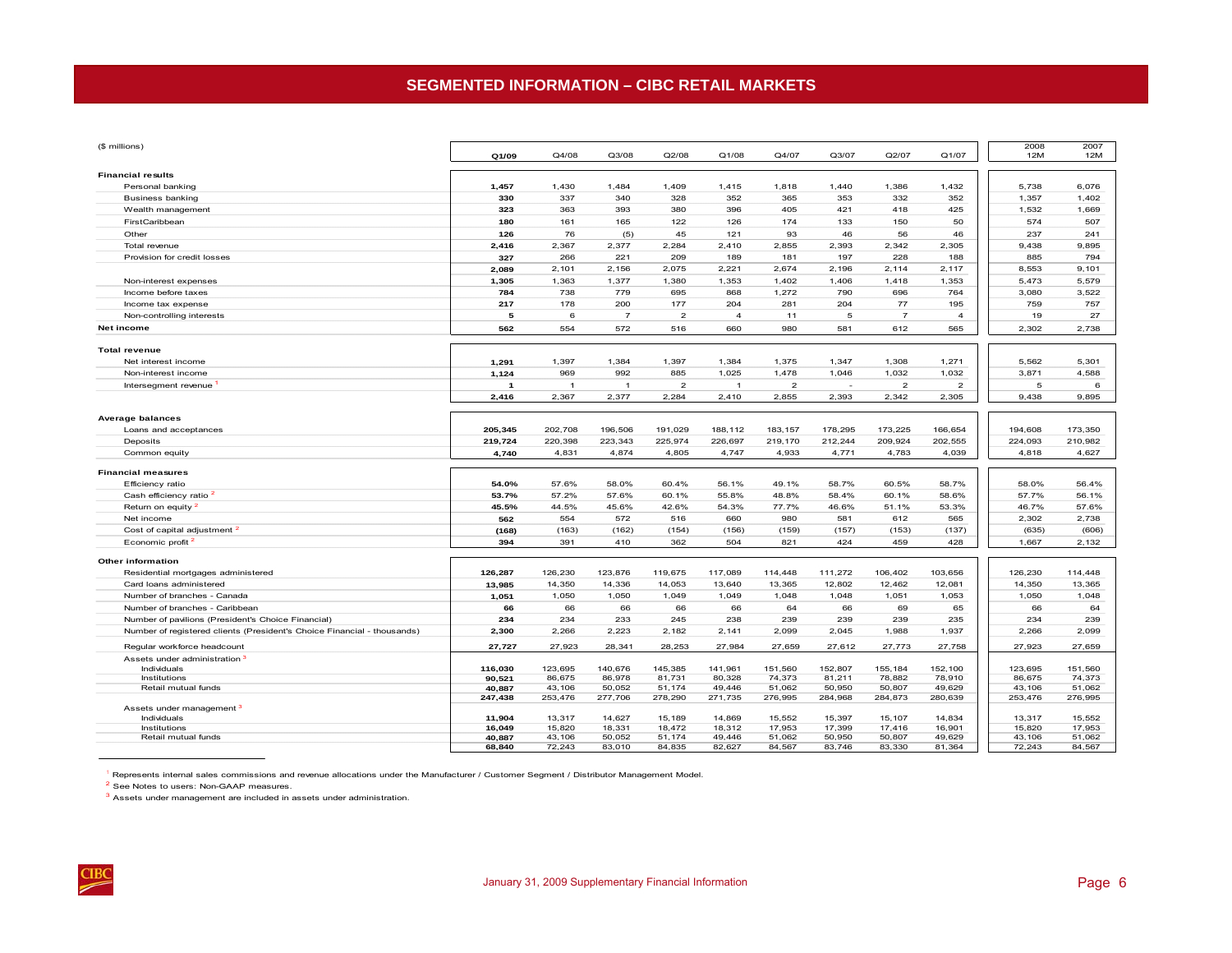# **SEGMENTED INFORMATION – CIBC WORLD MARKETS**

<span id="page-10-0"></span>

| (\$ millions)                             |                |        |                |                |             |            |              |                          |        | 2008        | 2007   |
|-------------------------------------------|----------------|--------|----------------|----------------|-------------|------------|--------------|--------------------------|--------|-------------|--------|
|                                           | Q1/09          | Q4/08  | Q3/08          | Q2/08          | Q1/08       | Q4/07      | Q3/07        | Q2/07                    | Q1/07  | 12M         | 12M    |
| <b>Financial results</b>                  |                |        |                |                |             |            |              |                          |        |             |        |
| Capital markets                           | 307            | 11     | 209            | 194            | 224         | 258        | 254          | 241                      | 318    | 638         | 1,071  |
| Corporate and investment banking          | 156            | 113    | 110            | 109            | 181         | 231        | 193          | 188                      | 195    | 513         | 807    |
| Other                                     | (816)          | (419)  | (873)          | (2, 409)       | (3, 301)    | (368)      | 73           | 231                      | 211    | (7,002)     | 147    |
| Total revenue (TEB)                       | (353)          | (295)  | (554)          | (2, 106)       | (2,896)     | 121        | 520          | 660                      | 724    | (5, 851)    | 2,025  |
| TEB adjustment                            | 15             | 23     | 44             | 60             | 61          | 116        | 65           | 54                       | 62     | 188         | 297    |
| Total revenue                             | (368)          | (318)  | (598)          | (2, 166)       | (2,957)     | 5          | 455          | 606                      | 662    | (6,039)     | 1,728  |
| Provision for (reversal of) credit losses | 19             | (10)   | $\overline{7}$ | $\overline{2}$ | 17          | (18)       | (5)          | $\overline{\phantom{a}}$ | (5)    | 16          | (28)   |
|                                           | (387)          | (308)  | (605)          | (2, 168)       | (2,974)     | 23         | 460          | 606                      | 667    | (6,055)     | 1,756  |
| Non-interest expenses                     | 267            | 288    | 266            | 358            | 351         | 357        | 319          | 459                      | 486    | 1,263       | 1,621  |
| (Loss) income before taxes and            |                |        |                |                |             |            |              |                          |        |             |        |
| non-controlling interests                 | (654)          | (596)  | (871)          | (2,526)        | (3, 325)    | (334)      | 141          | 147                      | 181    | (7, 318)    | 135    |
| Income tax (benefit) expense              | (241)          | (726)  | (333)          | (891)          | (1, 166)    | (222)      | (80)         | (16)                     | 11     | (3, 116)    | (307)  |
| Non-controlling interests                 | $\overline{a}$ | (3)    | $\overline{a}$ | 2              | $\sim$      | $\sim$     | $\mathbf{1}$ | 3                        |        | (1)         | 4      |
| Net (loss) income                         | (413)          | 133    | (538)          | (1,637)        | (2, 159)    | (112)      | 220          | 160                      | 170    | (4,201)     | 438    |
| <b>Total revenue</b>                      |                |        |                |                |             |            |              |                          |        |             |        |
| Net interest income (expense)             | 78             | (37)   | (67)           | 17             | (164)       | (84)       | (129)        | (187)                    | (168)  | (251)       | (568)  |
| Non-interest income                       | (446)          | (281)  | (531)          | (2, 183)       | (2,793)     | 89         | 584          | 793                      | 830    | (5,788)     | 2,296  |
|                                           | (368)          | (318)  | (598)          | (2, 166)       | (2,957)     | 5          | 455          | 606                      | 662    | (6,039)     | 1,728  |
| Average balances                          |                |        |                |                |             |            |              |                          |        |             |        |
| Loans and acceptances                     | 16,366         | 14,373 | 14,100         | 14,771         | 15,063      | 13,799     | 13,625       | 14,492                   | 12,949 | 14,576      | 13,710 |
| <b>Trading securities</b>                 | 17,317         | 24,680 | 40,448         | 44,064         | 47,035      | 48,671     | 52,761       | 51,566                   | 54,274 | 39,029      | 51,820 |
| Deposits                                  | 10,578         | 10,697 | 11,202         | 12,045         | 12,028      | 11,566     | 10,688       | 10,817                   | 10,636 | 11,490      | 10,928 |
| Common equity                             | 2,647          | 2,421  | 2,127          | 2,273          | 2,199       | 1,739      | 1,564        | 1,718                    | 1,551  | 2,257       | 1,642  |
|                                           |                |        |                |                |             |            |              |                          |        |             |        |
| <b>Financial measures</b>                 |                |        |                |                |             |            |              |                          |        |             |        |
| Efficiency ratio                          | n/m            | n/m    | n/m            | n/m            | n/m         | n/m        | 70.0%        | 75.8%                    | 73.4%  | n/m         | 93.8%  |
| Cash efficiency ratio (TEB)               | n/m            | n/m    | n/m            | n/m            | n/m         | n/m        | 61.3%        | 69.6%                    | 67.1%  | n/m         | 80.0%  |
| Return on equity                          | $(63.4)\%$     | 20.6%  | (101.7)%       | $(293.9)\%$    | $(391.7)\%$ | $(26.6)\%$ | 53.7%        | 36.9%                    | 41.6%  | $(187.2)\%$ | 25.1%  |
| Net (loss) income                         | (413)          | 133    | (538)          | (1,637)        | (2, 159)    | (112)      | 220          | 160                      | 170    | (4, 201)    | 438    |
| Cost of capital adjustment 1              | (94)           | (82)   | (71)           | (73)           | (72)        | (56)       | (52)         | (55)                     | (52)   | (298)       | (215)  |
| Economic (loss) profit                    | (507)          | 51     | (609)          | (1,710)        | (2, 231)    | (168)      | 168          | 105                      | 118    | (4, 499)    | 223    |
| <b>Other information</b>                  |                |        |                |                |             |            |              |                          |        |             |        |
| Regular workforce headcount               | 1,025          | 1,047  | 1,060          | 1,145          | 1,287       | 1.862      | 1,825        | 1,846                    | 1,880  | 1,047       | 1,862  |

<sup>1</sup> See Notes to users: Non-GAAP measures.

n/m - not meaningful due to the net loss.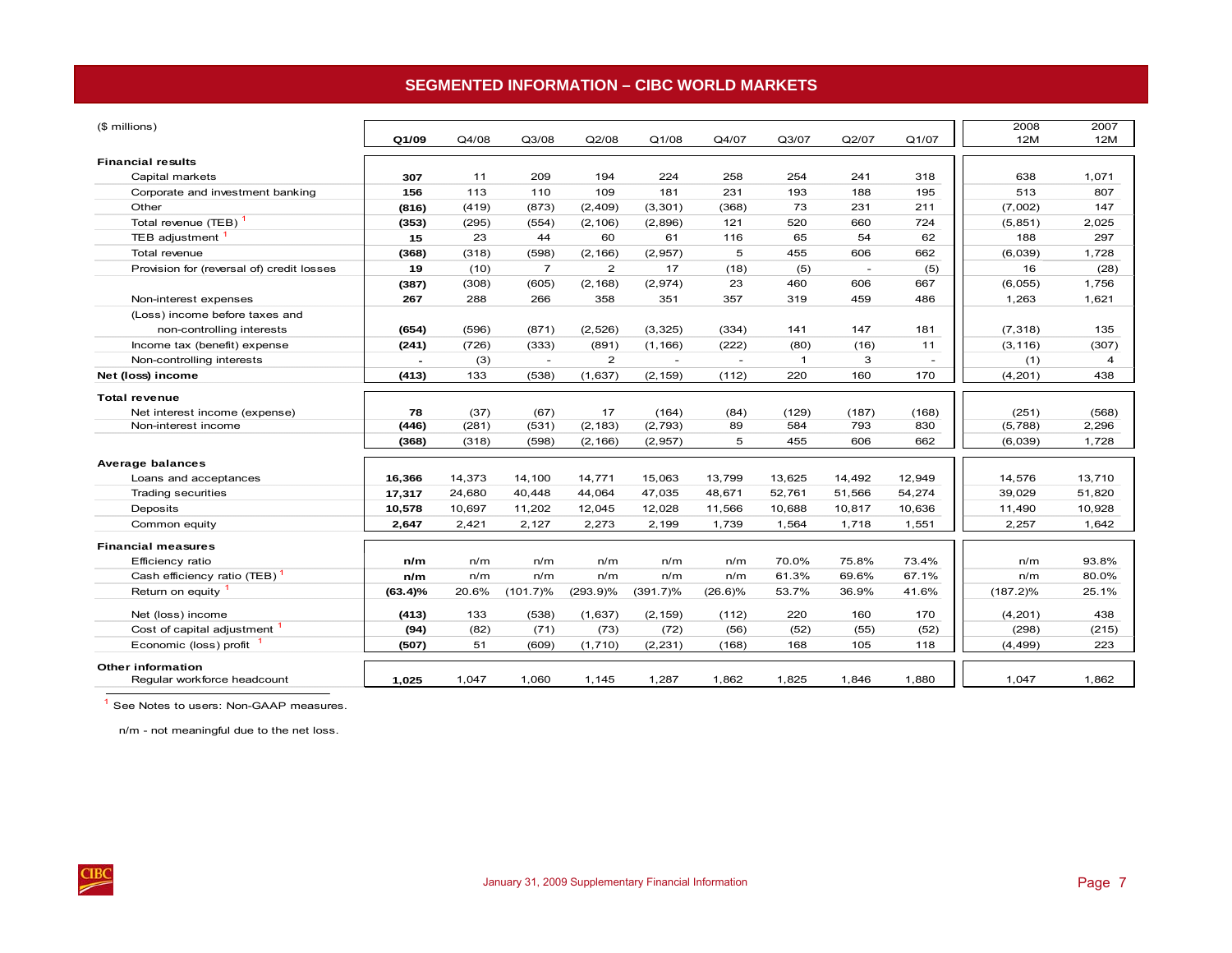# **SEGMENTED INFORMATION – CORPORATE AND OTHER**

<span id="page-11-0"></span>

| (\$ millions)                                            |        |        |                          |                          |        |                          |                          |        |        | 2008   | 2007   |
|----------------------------------------------------------|--------|--------|--------------------------|--------------------------|--------|--------------------------|--------------------------|--------|--------|--------|--------|
|                                                          | Q1/09  | Q4/08  | Q3/08                    | Q2/08                    | Q1/08  | Q4/07                    | Q3/07                    | Q2/07  | Q1/07  | 12M    | 12M    |
|                                                          |        |        |                          |                          |        |                          |                          |        |        |        |        |
| <b>Financial results</b>                                 |        |        |                          |                          |        |                          |                          |        |        |        |        |
| Total revenue                                            | (26)   | 155    | 126                      | 8                        | 26     | 86                       | 131                      | 102    | 124    | 315    | 443    |
| Reversal of credit losses                                | (62)   | (34)   | (25)                     | (35)                     | (34)   | (31)                     | (30)                     | (62)   | (40)   | (128)  | (163)  |
|                                                          | 36     | 189    | 151                      | 43                       | 60     | 117                      | 161                      | 164    | 164    | 443    | 606    |
| Non-interest expenses                                    | 81     | 276    | 82                       | 50                       | 57     | 115                      | 94                       | 99     | 104    | 465    | 412    |
| (Loss) income before taxes and non-controlling interests | (45)   | (87)   | 69                       | (7)                      | 3      | $\overline{2}$           | 67                       | 65     | 60     | (22)   | 194    |
| Income tax expense (benefit)                             | (43)   | 164    | 32                       | (17)                     | (40)   | (14)                     | 33                       | 30     | 25     | 139    | 74     |
| Non-controlling interests                                |        |        | $\overline{\phantom{a}}$ | $\overline{\phantom{a}}$ | $\sim$ | $\overline{\phantom{a}}$ | $\overline{\phantom{a}}$ |        | $\sim$ |        |        |
| Net (loss) income                                        | (2)    | (251)  | 37                       | 10                       | 43     | 16                       | 34                       | 35     | 35     | (161)  | 120    |
|                                                          |        |        |                          |                          |        |                          |                          |        |        |        |        |
| <b>Total revenue</b>                                     |        |        |                          |                          |        |                          |                          |        |        |        |        |
| Net interest income                                      | (36)   | 17     | 10                       | (65)                     | (66)   | (51)                     | (38)                     | (42)   | (44)   | (104)  | (175)  |
| Non-interest income                                      | 11     | 139    | 117                      | 75                       | 93     | 139                      | 169                      | 146    | 170    | 424    | 624    |
| Intersegment revenue                                     | (1)    | (1)    | (1)                      | (2)                      | (1)    | (2)                      | ٠                        | (2)    | (2)    | (5)    | (6)    |
|                                                          | (26)   | 155    | 126                      | 8                        | 26     | 86                       | 131                      | 102    | 124    | 315    | 443    |
|                                                          |        |        |                          |                          |        |                          |                          |        |        |        |        |
| Other information                                        |        |        |                          |                          |        |                          |                          |        |        |        |        |
| Regular workforce headcount                              | 10,252 | 10,728 | 10,850                   | 10,947                   | 10,966 | 10,936                   | 10,878                   | 10,869 | 10,921 | 10,728 | 10,936 |

1 Represents internal sales commissions and revenue allocations under the Manufacturer / Customer Segment / Distributor Management Model.

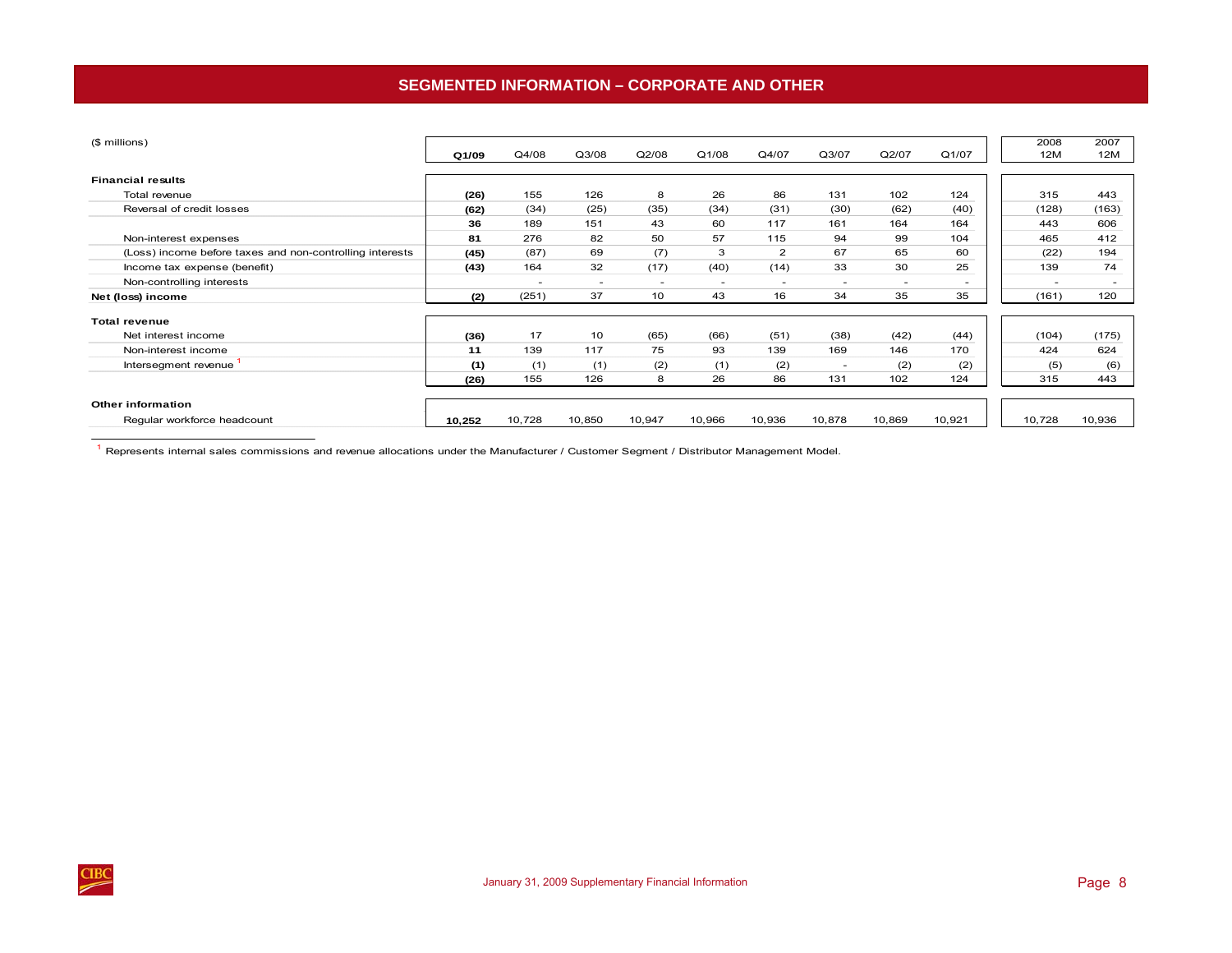### **TRADING ACTIVITIES**

<span id="page-12-0"></span>

| (\$ millions)                                       |       |       |       |          |          |                          |       |                |       | 2008       | 2007       |
|-----------------------------------------------------|-------|-------|-------|----------|----------|--------------------------|-------|----------------|-------|------------|------------|
|                                                     | Q1/09 | Q4/08 | Q3/08 | Q2/08    | Q1/08    | Q4/07                    | Q3/07 | Q2/07          | Q1/07 | <b>12M</b> | <b>12M</b> |
| <b>Trading income</b>                               |       |       |       |          |          |                          |       |                |       |            |            |
| Net interest income (expense) (TEB) <sup>2, 3</sup> | 118   | (77)  | (32)  | 15       | (141)    | $\overline{\phantom{a}}$ | (96)  | (120)          | (130) | (235)      | (346)      |
| Non-interest income <sup>2</sup>                    | (720) | (499) | (794) | (2,401)  | (3, 127) | (378)                    | 35    | 296            | 375   | (6, 821)   | 328        |
| Total trading income (TEB) <sup>3</sup>             | (602) | (576) | (826) | (2,386)  | (3,268)  | (378)                    | (61)  | 176            | 245   | (7,056)    | (18)       |
| TEB adjustment <sup>3</sup>                         | 15    | 23    | 42    | 59       | 59       | 115                      | 63    | 53             | 61    | 183        | 292        |
| Total trading income                                | (617) | (599) | (868) | (2, 445) | (3, 327) | (493)                    | (124) | 123            | 184   | (7, 239)   | (310)      |
| Trading income as a % of total revenue              | n/m   | n/m   | n/m   | n/m      | n/m      | n/m                      | n/m   | 4.0%           | 6.0%  | n/m        | n/m        |
| Trading income (TEB) as a % of total revenue $3$    | n/m   | n/m   | n/m   | n/m      | n/m      | n/m                      | n/m   | 5.8%           | 7.9%  | n/m        | n/m        |
| Trading income by product line (TEB) <sup>3</sup>   |       |       |       |          |          |                          |       |                |       |            |            |
| Interest rates                                      | 25    | (107) | (26)  | (116)    | 81       | 66                       | 137   | 50             | 65    | (168)      | 318        |
| Foreign exchange                                    | 85    | 91    | 56    | 56       | 61       | 49                       | 49    | 48             | 44    | 264        | 190        |
| Equities                                            | 79    | (137) | 25    | 42       | (5)      | 80                       | 42    | 75             | 104   | (75)       | 301        |
| Commodities                                         | 10    | (5)   | 16    | 8        | 11       | 12                       | 6     | $\mathbf{2}$   | 6     | 30         | 26         |
| Structured credit and other                         | (801) | (418) | (897) | (2,376)  | (3, 416) | (585)                    | (295) | $\overline{1}$ | 26    | (7, 107)   | (853)      |
| Total trading income (TEB) <sup>3</sup>             | (602) | (576) | (826) | (2,386)  | (3,268)  | (378)                    | (61)  | 176            | 245   | (7,056)    | (18)       |
| TEB adjustment <sup>3</sup>                         | 15    | 23    | 42    | 59       | 59       | 115                      | 63    | 53             | 61    | 183        | 292        |
| <b>Total trading income</b>                         | (617) | (599) | (868) | (2, 445) | (3, 327) | (493)                    | (124) | 123            | 184   | (7, 239)   | (310)      |
| Foreign exchange revenue                            |       |       |       |          |          |                          |       |                |       |            |            |
| Foreign exchange trading income                     | 85    | 91    | 56    | 56       | 61       | 49                       | 49    | 48             | 44    | 264        | 190        |
| Foreign exchange other than trading <sup>4</sup>    | 117   | 214   | 88    | 3        | 132      | 100                      | 105   | 101            | 84    | 437        | 390        |
|                                                     | 202   | 305   | 144   | 59       | 193      | 149                      | 154   | 149            | 128   | 701        | 580        |

 $1$  Trading income comprises net interest income (expense) and non-interest income. Net interest income (expense) arises from interest and dividends related to trading assets and liabilities other than derivatives, and is reported net of interest expense and income associated with funding these assets and liabilities. Non-interest income includes unrealized gains and losses on security positions held, and gains and losses that are realized from the purchase and sale of securities. Non-interest income also includes realized and unrealized gains and losses on trading derivatives. Trading income excludes underwriting fees and commissions on securities transactions, which are shown separately in the consolidated statement of operations.

 $2$  Trading activities and related risk management strategies can periodically shift revenue between net interest income (expense) and non-interest income. Therefore, we view trading-related net interest income (expense) as an integral part of trading revenue.

<sup>3</sup> See Notes to users: Non-GAAP measures.

4 See footnote 2 on page 3 of non-interest income.

n/m - not meaningful due to the trading loss.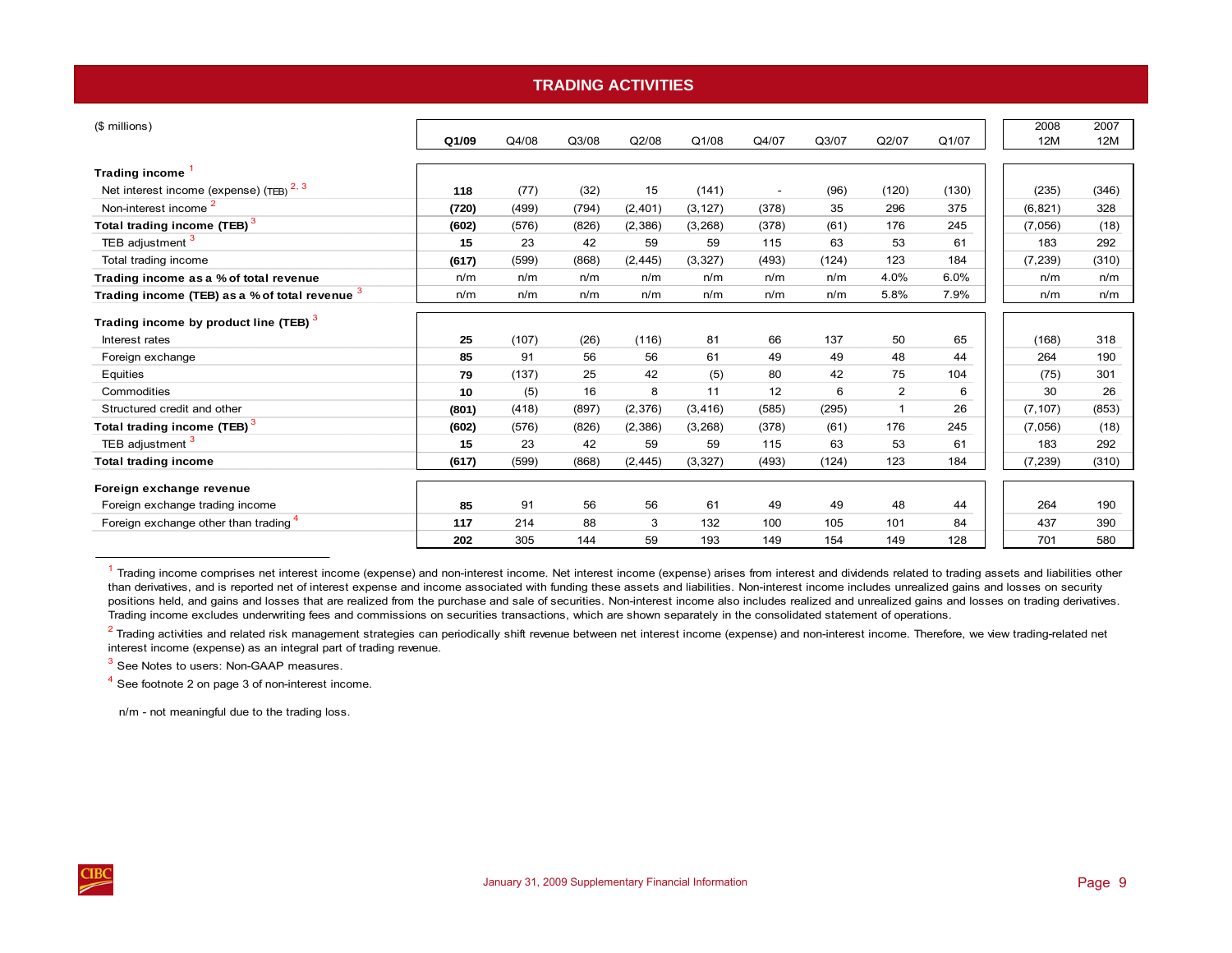### **CONSOLIDATED BALANCE SHEET**

<span id="page-13-0"></span> $(6 \text{ million})$ 

| $(\psi$ in intervals $\eta$                                                |          |          |          |          |          |          |          |          |          |
|----------------------------------------------------------------------------|----------|----------|----------|----------|----------|----------|----------|----------|----------|
|                                                                            | Q1/09    | Q4/08    | Q3/08    | Q2/08    | Q1/08    | Q4/07    | Q3/07    | Q2/07    | Q1/07    |
| <b>ASSETS</b>                                                              |          |          |          |          |          |          |          |          |          |
| Cash and non-interest-bearing deposits with banks                          | 1,333    | 1,558    | 1,546    | 1,142    | 1,673    | 1,457    | 1,337    | 1,707    | 1,938    |
| Interest-bearing deposits with banks                                       | 8,309    | 7,401    | 10,900   | 11,950   | 16,520   | 12,290   | 15,606   | 14,734   | 15,754   |
| <b>Securities</b>                                                          |          |          |          |          |          |          |          |          |          |
| Trading                                                                    | 16,357   | 37,244   | 42,195   | 54,896   | 58,365   | 58,779   | 63,452   | 63,404   | 68,113   |
| Available-for-sale (AFS)                                                   | 36,007   | 13,302   | 12,448   | 8,616    | 8,589    | 17,430   | 14,120   | 14,227   | 15,708   |
| Designated at fair value (FVO)                                             | 21,798   | 21,861   | 22,379   | 15,585   | 14,264   | 10,291   | 7,628    | 6,132    | 6,969    |
| Held-to-maturity (HTM)                                                     | 6,785    | 6,764    |          |          |          |          |          |          |          |
| Securities borrowed or purchased under resale agreements<br>Loans          | 33,253   | 35,596   | 25,513   | 33,170   | 35,625   | 34,020   | 35,084   | 30,916   | 23,968   |
|                                                                            | 85,658   | 90,695   | 89,870   | 92,703   | 90,572   | 91,664   | 90,582   | 87,075   | 83,338   |
| Residential mortgages<br>Personal                                          | 32,493   | 32,124   | 31,457   | 30,297   | 29,539   | 29,213   | 29,136   | 28,970   | 28,622   |
| Credit card                                                                | 10,461   | 10,829   | 10,571   | 9,809    | 9,395    | 9,121    | 8,442    | 7,998    | 7,612    |
| Business and government                                                    | 38,096   | 39,273   | 34,108   | 34,399   | 34,436   | 34,099   | 33,478   | 33,992   | 34,528   |
| Allowance for credit losses                                                |          |          |          |          |          |          |          |          |          |
| Other                                                                      | (1, 551) | (1, 446) | (1, 398) | (1, 384) | (1, 379) | (1, 443) | (1, 499) | (1, 515) | (1, 554) |
| Derivative instruments                                                     | 34,144   | 28,644   | 22,967   | 23,549   | 23,395   | 24,075   | 20,424   | 17,233   | 17,665   |
| Customers' liability under acceptances                                     | 9,342    | 8,848    | 8,778    | 8,756    | 8,527    | 8,024    | 7,689    | 8,277    | 6,984    |
| Land, buildings and equipment                                              | 1,620    | 1,623    | 1,495    | 1,496    | 1,561    | 1,535    | 1,599    | 1,660    | 1,738    |
| Goodwill                                                                   | 2,123    | 2,100    | 1,932    | 1,916    | 1,911    | 1,847    | 1,964    | 1,983    | 1,951    |
| Software and other intangible assets                                       | 798      | 812      | 817      | 832      | 854      | 849      | 929      | 957      | 930      |
| Other assets                                                               | 16,789   | 16,702   | 13,462   | 15,331   | 13,887   | 8,927    | 8,910    | 8,830    | 8,344    |
| <b>Total assets</b>                                                        | 353,815  | 353,930  | 329,040  | 343,063  | 347,734  | 342,178  | 338,881  | 326,580  | 322,608  |
| <b>LIABILITIES AND SHAREHOLDERS' EQUITY</b><br><b>Deposits</b><br>Personal |          |          |          |          |          |          |          |          |          |
| Demand                                                                     | 6,803    | 6,654    | 6,187    | 6,271    | 6,232    | 5,885    | 5,787    | 5,881    | 5,928    |
| Notice                                                                     | 44,271   | 41,857   | 40,929   | 40,584   | 38,422   | 37,602   | 38,128   | 37,309   | 35,888   |
| Fixed                                                                      | 50,105   | 50,966   | 50,008   | 49,100   | 49,229   | 48,285   | 47,700   | 47,300   | 47,138   |
| Subtotal                                                                   | 101,179  | 99,477   | 97,124   | 95,955   | 93,883   | 91,772   | 91,615   | 90,490   | 88,954   |
| Business and government                                                    | 113,534  | 117,772  | 115,733  | 125,626  | 131,000  | 125,878  | 122,346  | 116,338  | 118,955  |
| Bank                                                                       | 11,670   | 15,703   | 15,744   | 16,622   | 15,093   | 14,022   | 16,247   | 14,341   | 15,716   |
| Other                                                                      |          |          |          |          |          |          |          |          |          |
| Derivative instruments                                                     | 38,851   | 32,742   | 24,812   | 26,206   | 26,109   | 26,688   | 19,435   | 17,224   | 16,694   |
| Acceptances                                                                | 9,345    | 8,848    | 8,778    | 8,756    | 8,527    | 8,249    | 7,689    | 8,277    | 6,984    |
| Obligations related to securities sold short                               | 6,465    | 6,924    | 7,879    | 10,285   | 10,077   | 13,137   | 14,035   | 13,743   | 13,719   |
| Obligations related to securities lent or sold under                       |          |          |          |          |          |          |          |          |          |
| repurchase agreements                                                      | 38,141   | 38,023   | 26,652   | 26,530   | 29,355   | 28,944   | 34,044   | 31,772   | 29,255   |
| Other liabilities                                                          | 13,441   | 13,167   | 11,890   | 13,588   | 12,728   | 13,728   | 13,154   | 13,867   | 12,295   |
| Subordinated indebtedness                                                  | 6,728    | 6,658    | 6,521    | 5,359    | 5,402    | 5,526    | 6,171    | 6,011    | 5,991    |
| <b>Preferred share liabilities</b>                                         | 600      | 600      | 600      | 600      | 600      | 600      | 600      | 600      | 600      |
| Non-controlling interests                                                  | 189      | 185      | 163      | 159      | 157      | 145      | 156      | 161      | 278      |
| <b>Shareholders' equity</b>                                                |          |          |          |          |          |          |          |          |          |
| Preferred shares                                                           | 2,631    | 2,631    | 2,331    | 2,331    | 2,331    | 2,331    | 2,331    | 2,731    | 2,431    |
| Common shares                                                              | 6,074    | 6,063    | 6,060    | 6,064    | 6,061    | 3,137    | 3,110    | 3,131    | 3,113    |
| Contributed surplus                                                        | 100      | 96       | 89       | 90       | 86       | 96       | 85       | 76       | 74       |
| Retained earnings                                                          | 5,257    | 5,483    | 5,409    | 5,699    | 7,174    | 9,017    | 8,450    | 8,200    | 7,693    |
| Accumulated other comprehensive income                                     | (390)    | (442)    | (745)    | (807)    | (849)    | (1,092)  | (587)    | (382)    | (144)    |
| Total liabilities and shareholders' equity                                 | 353,815  | 353,930  | 329,040  | 343,063  | 347,734  | 342,178  | 338,881  | 326,580  | 322,608  |

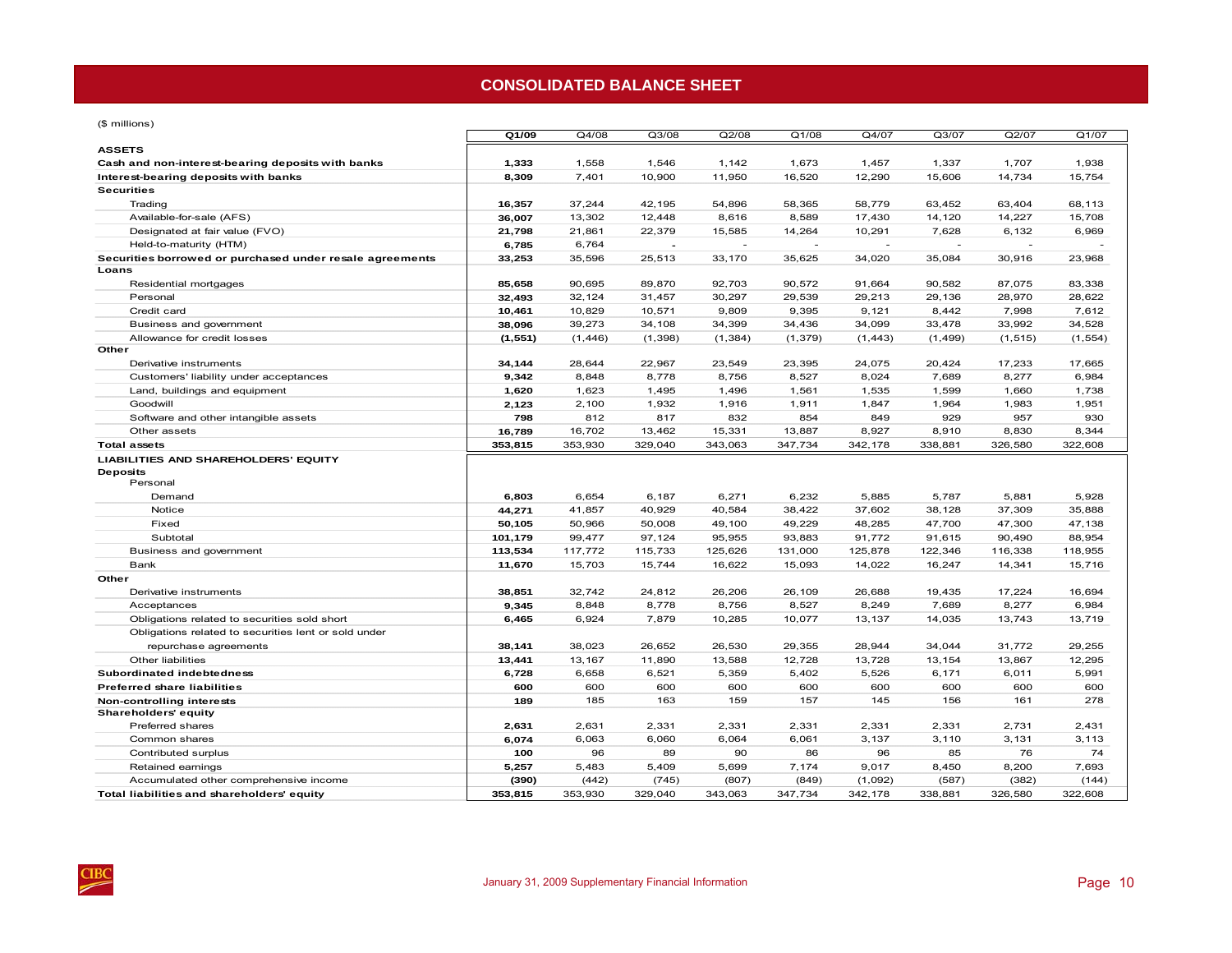# **BALANCE SHEET MEASURES**

<span id="page-14-0"></span>

|                                                   | Q1/09  | Q4/08  | Q3/08  | Q2/08  | Q1/08  | Q4/07  | Q3/07  | Q2/07  | Q1/07  |
|---------------------------------------------------|--------|--------|--------|--------|--------|--------|--------|--------|--------|
|                                                   |        |        |        |        |        |        |        |        |        |
| Personal deposits to loans ratio                  | 61.3%  | 58.0%  | 59.0%  | 57.9%  | 57.8%  | 56.4%  | 57.2%  | 57.8%  | 58.3%  |
| Cash and deposits with banks to total assets      | 2.7%   | 2.5%   | 3.8%   | 3.8%   | 5.2%   | 4.0%   | 5.0%   | 5.0%   | 5.5%   |
| Securities to total assets                        | 22.9%  | 22.4%  | 23.4%  | 23.1%  | 23.4%  | 25.3%  | 25.1%  | 25.6%  | 28.1%  |
| Average common shareholders' equity (\$ millions) | 10.960 | 10.896 | 10.664 | 12.328 | 11.181 | 11.191 | 10.992 | 10.964 | 10.474 |

# **GOODWILL, SOFTWARE AND OTHER INTANGIBLE ASSETS**

| (\$ millions)                        |                              |                          |                          |                          |          |                          |                          |                          |                          |
|--------------------------------------|------------------------------|--------------------------|--------------------------|--------------------------|----------|--------------------------|--------------------------|--------------------------|--------------------------|
|                                      | Q1/09                        | Q4/08                    | Q3/08                    | Q2/08                    | Q1/08    | Q4/07                    | Q3/07                    | Q2/07                    | Q1/07                    |
| Goodwill                             |                              |                          |                          |                          |          |                          |                          |                          |                          |
| Opening balance                      | 2,100                        | 1,932                    | 1,916                    | 1,911                    | 1,847    | 1,964                    | 1,983                    | 1,951                    | 982                      |
| Acquisitions                         | 3                            | $\overline{2}$           | $\overline{\phantom{a}}$ | $\overline{\phantom{a}}$ | 9        | 19                       | $\overline{\phantom{a}}$ | 94                       | 958                      |
| Dispositions                         | $\qquad \qquad \blacksquare$ | $\overline{\phantom{a}}$ | $\overline{\phantom{0}}$ | $\overline{\phantom{a}}$ | $(15)^2$ | $\overline{\phantom{0}}$ | $\overline{\phantom{a}}$ | $\overline{\phantom{a}}$ | $\overline{\phantom{a}}$ |
| Other <sup>3</sup>                   | 20                           | 166                      | 16                       | 5                        | 70       | (136)                    | (19)                     | (62)                     | 11                       |
| <b>Closing balance</b>               | 2,123                        | 2,100                    | 1,932                    | 1,916                    | 1,911    | 1,847                    | 1,964                    | 1,983                    | 1,951                    |
|                                      |                              |                          |                          |                          |          |                          |                          |                          |                          |
| <b>Software</b><br>Opening balance   | 385                          | 418                      | 426                      | 440                      | 443      | 483                      | 482                      | 474                      | 459                      |
| Additions, net of amortization 3     | (11)                         | (33)                     | (8)                      | (14)                     | (3)      | (40)                     | -1                       | 8                        | 15                       |
| Closing balance                      | 374                          | 385                      | 418                      | 426                      | 440      | 443                      | 483                      | 482                      | 474                      |
| Other intangible assets              |                              |                          |                          |                          |          |                          |                          |                          |                          |
| Opening balance                      | 427                          | 399                      | 406                      | 414                      | 406      | 446                      | 475                      | 456                      | 192                      |
| Acquisitions                         | 3                            |                          | $\overline{\phantom{a}}$ | $\overline{\phantom{a}}$ | 4        | $\overline{\phantom{a}}$ | $\overline{\phantom{a}}$ | 49                       | 267                      |
| Amortization                         | (11)                         | (11)                     | (11)                     | (10)                     | (10)     | (11)                     | (11)                     | (12)                     | (5)                      |
| Other $3$                            | 5                            | 38                       | 4                        | $\overline{2}$           | 14       | (29)                     | (18)                     | (18)                     | 2                        |
| Closing balance                      | 424                          | 427                      | 399                      | 406                      | 414      | 406                      | 446                      | 475                      | 456                      |
| Software and other intangible assets | 798                          | 812                      | 817                      | 832                      | 854      | 849                      | 929                      | 957                      | 930                      |

<sup>1</sup> Primarily relates to the acquisition of FirstCaribbean.

2 Includes disposition of certain U.S. businesses.

3 Includes foreign currency translation adjustments.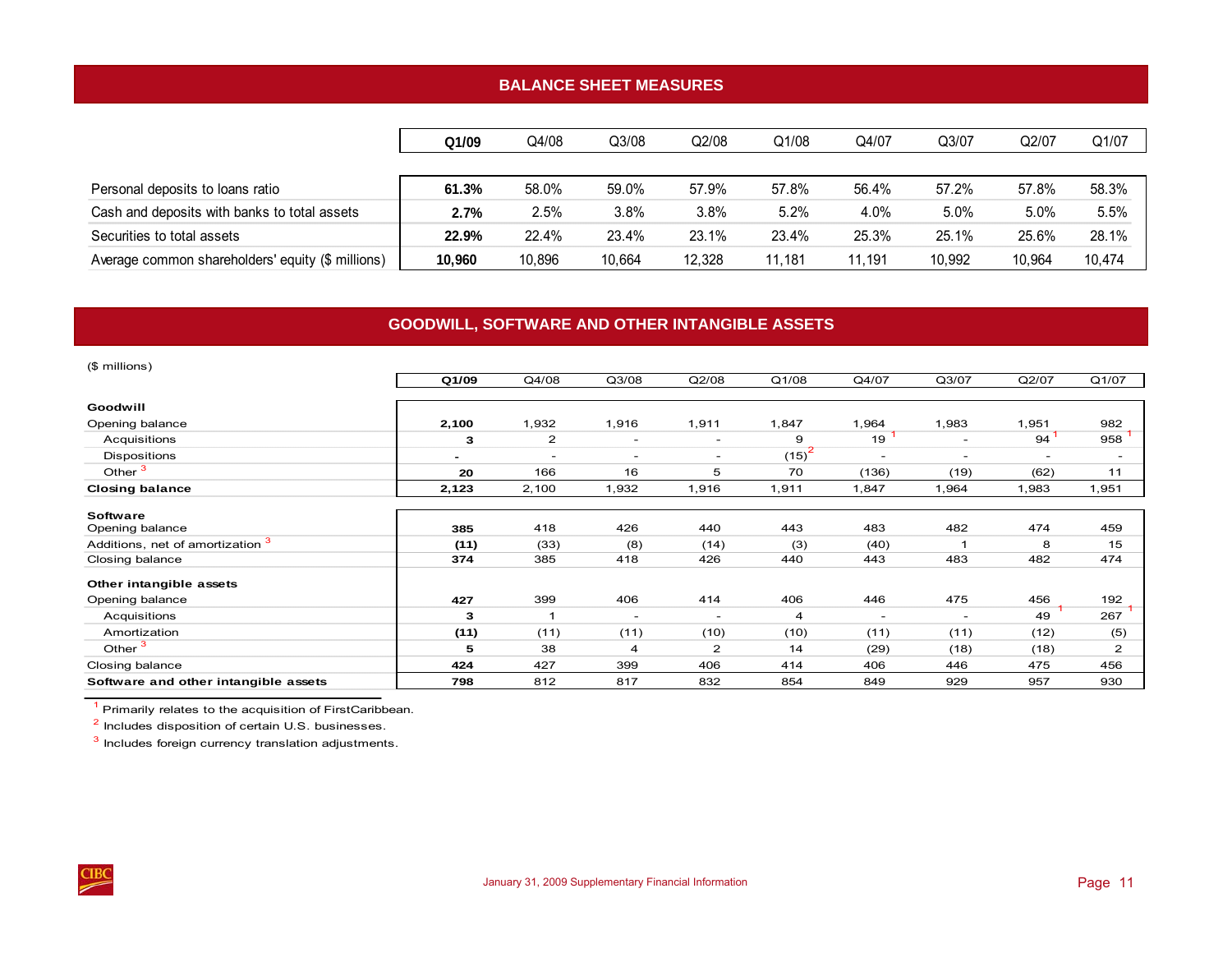# **CONSOLIDATED STATEMENT OF CHANGES IN SHAREHOLDERS' EQUITY**

<span id="page-15-0"></span>

| (\$ millions)                                                    |                          |                          |                          |                          |                          |                          |                          |                          |                          | 2008                     | 2007                              |
|------------------------------------------------------------------|--------------------------|--------------------------|--------------------------|--------------------------|--------------------------|--------------------------|--------------------------|--------------------------|--------------------------|--------------------------|-----------------------------------|
|                                                                  | Q1/09                    | Q4/08                    | Q3/08                    | Q2/08                    | Q1/08                    | Q4/07                    | Q3/07                    | Q2/07                    | Q1/07                    | 12M                      | 12M                               |
|                                                                  |                          |                          |                          |                          |                          |                          |                          |                          |                          |                          |                                   |
| <b>Preferred shares</b>                                          |                          |                          |                          |                          |                          |                          |                          |                          |                          |                          |                                   |
| Balance at beginning of period                                   | 2,631                    | 2,331                    | 2,331                    | 2,331                    | 2,331                    | 2,331                    | 2,731                    | 2,431                    | 2,381                    | 2,331                    | 2,381                             |
| Issue of preferred shares                                        |                          | 300                      |                          |                          |                          |                          |                          | 300                      | 450                      | 300                      | 750                               |
| Redemption of preferred shares                                   |                          | ٠                        | ٠                        | ٠                        | ÷                        | $\overline{\phantom{a}}$ | (400)                    | $\overline{\phantom{a}}$ | (400)                    | $\overline{\phantom{a}}$ | (800)                             |
| Balance at end of period                                         | 2,631                    | 2,631                    | 2,331                    | 2,331                    | 2,331                    | 2,331                    | 2,331                    | 2,731                    | 2,431                    | 2,631                    | 2,331                             |
| <b>Common shares</b>                                             |                          |                          |                          |                          |                          |                          |                          |                          |                          |                          |                                   |
| Balance at beginning of period                                   | 6,063                    | 6,060                    | 6,064                    | 6,061                    | 3,137                    | 3,110                    | 3,131                    | 3,113                    | 3,045                    | 3,137                    | 3,045                             |
| Issue of common shares                                           | 12                       | 3                        | 4                        | 8                        | 2,948                    | 12 <sub>2</sub>          | 15                       | 21                       | 50                       | 2,963                    | 98                                |
| Issuance costs, net of related income taxes                      | $\overline{\phantom{0}}$ | (1)                      | $\sim$                   | (1)                      | (32)                     | $\sim$                   | $\sim$                   | $\sim$                   | $\sim$                   | (34)                     |                                   |
| Purchase of common shares for cancellation                       | $\overline{\phantom{0}}$ | $\sim$                   | $\overline{\phantom{a}}$ | $\sim$                   | $\overline{\phantom{a}}$ | $\sim$                   | (29)                     | $\sim$                   | $\overline{\phantom{a}}$ |                          | (29)<br>$\sim$                    |
| Treasury shares                                                  | (1)                      | $\mathbf{1}$             | (8)                      | (4)                      | 8                        | 15                       | (7)                      | (3)                      | 18                       | (3)                      | 23                                |
| Balance at end of period                                         | 6,074                    | 6,063                    | 6,060                    | 6,064                    | 6,061                    | 3,137                    | 3,110                    | 3,131                    | 3,113                    | 6,063                    | 3,137                             |
| <b>Contributed surplus</b>                                       |                          |                          |                          |                          |                          |                          |                          |                          |                          |                          |                                   |
| Balance at beginning of period                                   | 96                       | 89                       | 90                       | 86                       | 96                       | 85                       | 76                       | 74                       | 70                       | 96                       | 70                                |
| Stock option expense                                             | 4                        | $\overline{2}$           | $\overline{2}$           | $\overline{2}$           | 3                        | (1)                      | 2                        | $\mathbf{1}$             | $\overline{\mathbf{c}}$  | 9                        | $\overline{4}$                    |
| Stock options exercised                                          |                          | ٠                        | ٠                        | $\sim$                   | (1)                      | (1)                      | (2)                      | (1)                      | (4)                      | (1)                      | (8)                               |
| Net premium (discount) on treasury shares                        | $\mathbf{1}$             | 3                        | ٠                        | 3                        | (14)                     | $\sim$                   | $\sim$                   | $\overline{2}$           | 6                        | (8)                      | 8                                 |
| Other                                                            | (1)                      | 2                        | (3)                      | (1)                      | 2                        | 13                       | 9                        | $\overline{\phantom{a}}$ | ٠                        | $\overline{\phantom{a}}$ | 22                                |
| Balance at end of period                                         | 100                      | 96                       | 89                       | 90                       | 86                       | 96                       | 85                       | 76                       | 74                       | 96                       | 96                                |
| <b>Retained earnings</b>                                         |                          |                          |                          |                          |                          |                          |                          |                          |                          |                          |                                   |
| Balance at beginning of period, as previously reported           | 5,483                    | 5,409                    | 5,699                    | 7,174                    | 9,017                    | 8,450                    | 8,200                    | 7,693                    | 7,268                    | 9,017                    | 7,268                             |
| Adoption of new accounting policies                              | (6)                      | ٠                        | ٠                        | $\overline{\phantom{a}}$ | (66)                     |                          |                          |                          | (50)                     | (66)                     | (50)                              |
| Balance at beginning of period, as restated                      | 5,477                    | 5.409                    | 5,699                    | 7.174                    | 8,951                    | 8,450                    | 8,200                    | 7,693                    | 7,218                    | 8,951                    | 7,218                             |
| Net income (loss)                                                | 147                      | 436                      | 71                       | (1, 111)                 | (1, 456)                 | 884                      | 835                      | 807                      | 770                      | (2,060)                  | 3,296                             |
| Dividends                                                        |                          |                          |                          |                          |                          |                          |                          |                          |                          |                          |                                   |
| Preferred                                                        | (36)                     | (29)                     | (30)                     | (30)                     | (30)                     | (30)                     | (36)                     | (35)                     | (38)                     | (119)                    | (139)                             |
| Common                                                           | (332)                    | (331)                    | (331)                    | (332)                    | (291)                    | (292)                    | (258)                    | (259)                    | (235)                    | (1, 285)                 | (1,044)                           |
| Premium on purchase of common shares for cancellation            | $\overline{\phantom{0}}$ | $\overline{\phantom{a}}$ | $\overline{\phantom{a}}$ | $\sim$                   | $\overline{\phantom{a}}$ | $\overline{\phantom{a}}$ | (277)                    | $\sim$                   | $\overline{\phantom{a}}$ |                          | (277)<br>$\overline{\phantom{a}}$ |
| Premium on redemption of preferred shares (classified as equity) |                          | ٠                        | ٠                        | $\overline{\phantom{a}}$ | $\sim$                   | $\overline{\phantom{a}}$ | (16)                     | $\sim$                   | (16)                     |                          | (32)<br>$\sim$                    |
| Other                                                            | $\mathbf{1}$             | (2)                      | ÷.                       | (2)                      | ÷                        | 5                        | $\overline{2}$           | (6)                      | (6)                      | (4)                      | (5)                               |
| Balance at end of period                                         | 5,257                    | 5,483                    | 5,409                    | 5,699                    | 7,174                    | 9,017                    | 8,450                    | 8,200                    | 7,693                    | 5,483                    | 9,017                             |
| Accumulated other comprehensive income, net of tax               |                          |                          |                          |                          |                          |                          |                          |                          |                          |                          |                                   |
| Balance at beginning of period                                   | (442)                    | (745)                    | (807)                    | (849)                    | (1,092)                  | (587)                    | (382)                    | (144)                    | (442)                    | (1,092)                  | (442)                             |
| Adoption of new accounting policies                              |                          | $\overline{\phantom{a}}$ | $\overline{\phantom{a}}$ | $\overline{\phantom{a}}$ | $\overline{\phantom{a}}$ | $\overline{\phantom{a}}$ | $\overline{\phantom{a}}$ | $\overline{\phantom{a}}$ | 123                      |                          | 123                               |
| Other comprehensive income (loss) (OCI)                          | 52                       | 303                      | 62                       | 42                       | 243                      | (505)                    | (205)                    | (238)                    | 175                      | 650                      | (773)                             |
| Balance at end of period                                         | (390)                    | (442)                    | (745)                    | (807)                    | (849)                    | (1,092)                  | (587)                    | (382)                    | (144)                    | (442)                    | (1,092)                           |
| Shareholders' equity at end of period                            | 13,672                   | 13,831                   | 13,144                   | 13,377                   | 14,803                   | 13,489                   | 13,389                   | 13,756                   | 13,167                   | 13,831                   | 13,489                            |

<sup>1</sup> Assets and liabilities in the form of CIBC common shares, held within certain compensation trusts, have been offset (January 31, 2009: \$202 million; October 31, 2008: \$244 million) within treasury shares.

 $2$  Represents the impact of changing the measurement date for employee future benefits.

 $3$  Represents the impact of adopting the amended Canadian Institute of Chartered Accountants (CICA) Emerging Issues Committee Abstract 46," Leveraged Leases ".

4 Represents the transitional adjustment on adoption of the CICA handbook sections 1530, 3251, 3855 and 3865.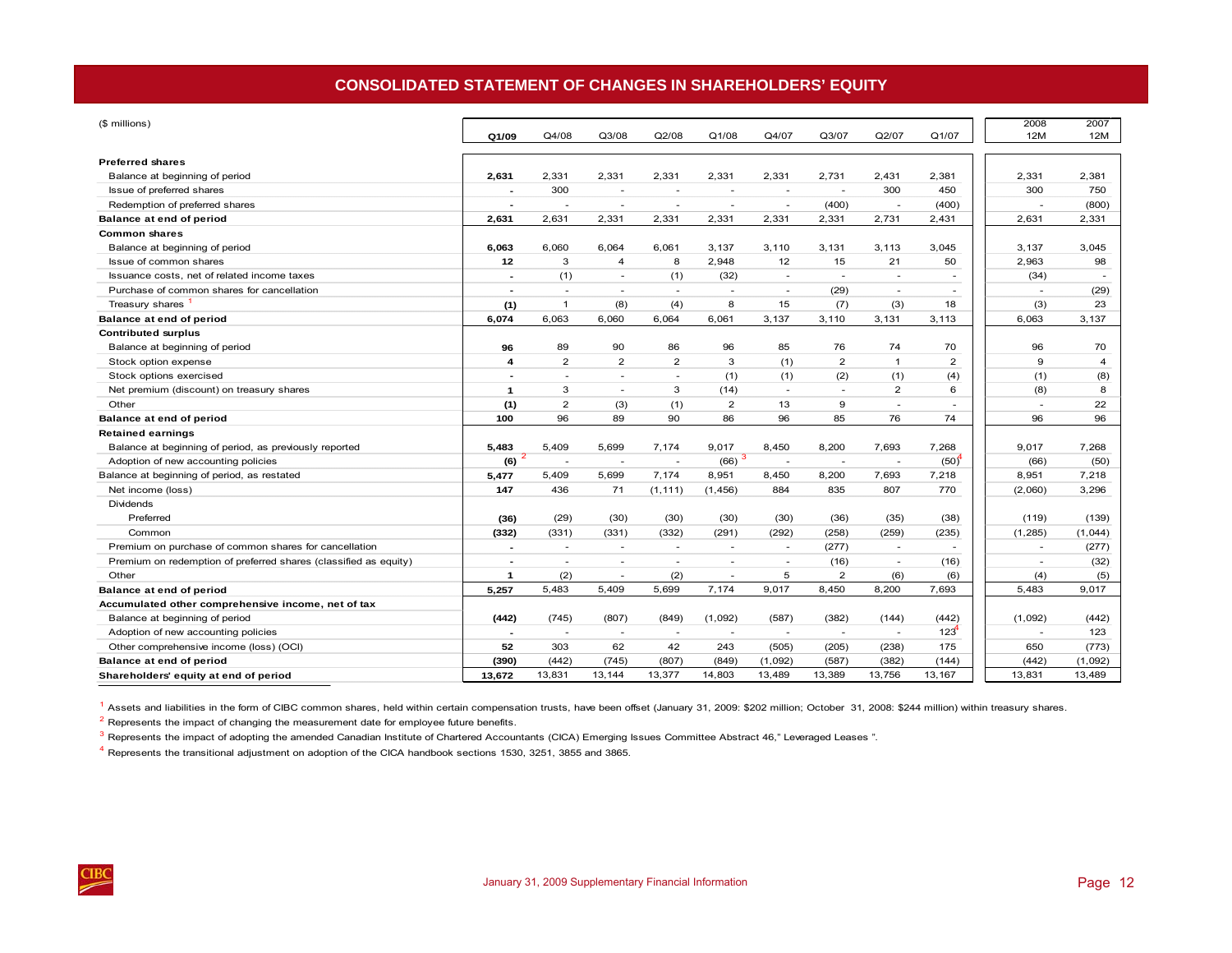# **CONSOLIDATED STATEMENT OF COMPREHENSIVE INCOME (LOSS)**

<span id="page-16-0"></span>

| (\$ millions)                                                                              |              |          |                |                |          |         |       |         |       | 2008     | 2007       |
|--------------------------------------------------------------------------------------------|--------------|----------|----------------|----------------|----------|---------|-------|---------|-------|----------|------------|
|                                                                                            |              |          |                |                |          |         |       |         |       | 12M      |            |
|                                                                                            | Q1/09        | Q4/08    | Q3/08          | Q2/08          | Q1/08    | Q4/07   | Q3/07 | Q2/07   | Q1/07 |          | <b>12M</b> |
|                                                                                            |              |          |                |                |          |         |       |         |       |          |            |
| Net income (loss)                                                                          | 147          | 436      | 71             | (1, 111)       | (1, 456) | 884     | 835   | 807     | 770   | (2,060)  | 3,296      |
| OCI, net of tax                                                                            |              |          |                |                |          |         |       |         |       |          |            |
| Foreign currency translation adjustments                                                   |              |          |                |                |          |         |       |         |       |          |            |
| Net gains (losses) on investment in self-sustaining foreign operations                     | 26           | 1,712    | 260            | $\overline{2}$ | 973      | (1,921) | (719) | (1,089) | 805   | 2,947    | (2,924)    |
| Net gains (losses) on hedges of foreign currency translation adjustments                   | 3            | (1, 293) | (203)          | 25             | (746)    | 1,493   | 549   | 840     | (603) | (2, 217) | 2,279      |
|                                                                                            | 29           | 419      | 57             | 27             | 227      | (428)   | (170) | (249)   | 202   | 730      | (645)      |
| Net change in AFS securities                                                               |              |          |                |                |          |         |       |         |       |          |            |
| Net unrealized gains (losses) on AFS securities                                            | 87           | (111)    | 8              | 83             | (21)     | 54      | (43)  | 74      | (43)  | (41)     | 42         |
| Transfer of net (gains) losses to net income                                               | (62)         | (31)     | (5)            | (65)           | 106      | (35)    | (17)  |         | (28)  | 5        | (79)       |
|                                                                                            | 25           | (142)    | 3              | 18             | 85       | 19      | (60)  | 75      | (71)  | (36)     | (37)       |
| Net change in cash flow hedges                                                             |              |          |                |                |          |         |       |         |       |          |            |
| Net (losses) gains on derivatives designated as cash flow hedges                           | (4)          | 29       | $\sim$         | (5)            | (36)     | (120)   | (31)  | (55)    | 73    | (12)     | (133)      |
| Net losses (gains) on derivatives designated as cash flow hedges transferred to net income | $\mathbf{2}$ | (3)      | $\overline{2}$ | $\overline{2}$ | (33)     | 24      | 56    | (9)     | (29)  | (32)     | 42         |
|                                                                                            | (2)          | 26       | $\overline{2}$ | (3)            | (69)     | (96)    | 25    | (64)    | 44    | (44)     | (91)       |
| <b>Total OCI</b>                                                                           | 52           | 303      | 62             | 42             | 243      | (505)   | (205) | (238)   | 175   | 650      | (773)      |
| Comprehensive income (loss)                                                                | 199          | 739      | 133            | (1,069)        | (1, 213) | 379     | 630   | 569     | 945   | (1, 410) | 2,523      |

# **INCOME TAX (EXPENSE) BENEFIT ALLOCATED TO EACH COMPONENT OF OCI**

| (\$ millions)                                                                   |       |                |                          |       |       |       |       |       |       | 2008       | 2007       |
|---------------------------------------------------------------------------------|-------|----------------|--------------------------|-------|-------|-------|-------|-------|-------|------------|------------|
|                                                                                 | Q1/09 | Q4/08          | Q3/08                    | Q2/08 | Q1/08 | Q4/07 | Q3/07 | Q2/07 | Q1/07 | <b>12M</b> | <b>12M</b> |
|                                                                                 |       |                |                          |       |       |       |       |       |       |            |            |
| Foreign currency translation adjustments                                        |       |                |                          |       |       |       |       |       |       |            |            |
| Changes on investment in self-sustaining foreign operations                     | (7)   | (40)           | (1)                      |       | (3)   |       | 2     | 10    | (10)  | (44)       | 6          |
| Changes on hedges of foreign currency translation adjustments                   | (15)  | 588            | 92                       | (41)  | 374   | (736) | (275) | (425) | 313   | 1,013      | (1, 123)   |
| Net change in AFS securities                                                    |       |                |                          |       |       |       |       |       |       |            |            |
| Net unrealized losses (gains) on AFS securities                                 | (56)  | 14             | (4)                      | (50)  | 15    | (34)  | 27    | (52)  | 29    | (25)       | (30)       |
| Transfer of net gains (losses) to net income                                    | 30    | 8              | 3                        | 41    | (89)  | 15    | 9     | (1)   | 16    | (37)       | 39         |
| Net change in cash flow hedges                                                  |       |                |                          |       |       |       |       |       |       |            |            |
| Changes on derivatives designated as cash flow hedges                           |       | (14)           | $\overline{\phantom{a}}$ |       | 20    | 65    | 16    | 29    | (39)  |            | 71         |
| Changes on derivatives designated as cash flow hedges transferred to net income | (1)   | $\overline{2}$ | (2)                      | (2)   | 18    | (12)  | (30)  | b     | 15    | 16         | (22)       |
|                                                                                 | (46)  | 558            | 88                       | (51)  | 335   | (698) | (251) | (434) | 324   | 930        | (1,059)    |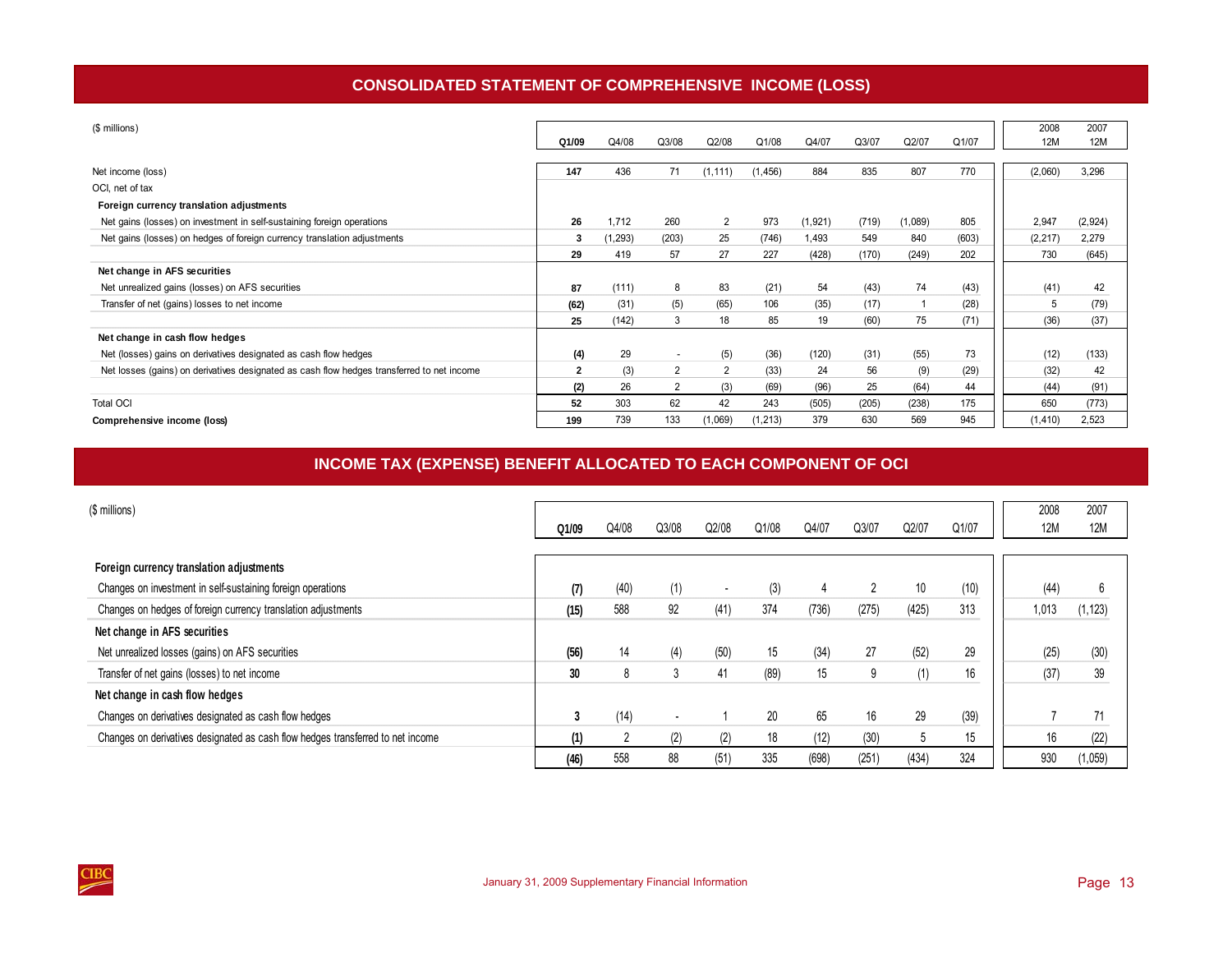### **CONSOLIDATED STATEMENT OF CASH FLOWS**

<span id="page-17-0"></span>

| (\$ millions)                                                                                       |                      |                          |                          |                          |                          |                          |                          |                          |               | 2008                     | 2007                     |
|-----------------------------------------------------------------------------------------------------|----------------------|--------------------------|--------------------------|--------------------------|--------------------------|--------------------------|--------------------------|--------------------------|---------------|--------------------------|--------------------------|
|                                                                                                     | Q1/09                | Q4/08                    | Q3/08                    | Q2/08                    | Q1/08                    | Q4/07                    | Q3/07                    | Q2/07                    | Q1/07         | <b>12M</b>               | 12M                      |
| Cash flows provided by (used in) operating activities                                               |                      |                          |                          |                          |                          |                          |                          |                          |               |                          |                          |
| Net income (loss)                                                                                   | 147                  | 436                      | 71                       | (1, 111)                 | (1, 456)                 | 884                      | 835                      | 807                      | 770           | (2,060)                  | 3,296                    |
| Adjustments to reconcile net income (loss) to cash flows provided by (used in) operating activities |                      |                          |                          |                          |                          |                          |                          |                          |               |                          |                          |
| Provision for credit losses                                                                         | 284                  | 222                      | 203                      | 176                      | 172                      | 132                      | 162                      | 166                      | 143           | 773                      | 603                      |
| Amortization                                                                                        | 103                  | 61                       | 61                       | 61                       | 62                       | 61                       | 63                       | 71                       | 58            | 245                      | 253                      |
| Stock-based compensation                                                                            | (3)                  | (1)                      | (3)                      | $\overline{2}$           | (19)                     | $\overline{7}$           | (3)                      | (2)                      | 18            | (21)                     | 20                       |
| Future income taxes                                                                                 | (130)                | (494)                    | (235)                    | (765)                    | (53)                     | 141                      | 91                       | 51                       | 63            | (1, 547)                 | 346                      |
| AFS securities (gains) losses, net                                                                  | (148)                | 71                       | (68)                     | (12)                     | 49                       | (133)                    | (137)                    | (119)                    | (132)         | 40                       | (521)                    |
| (Gains) losses on disposal of land, buildings, and equipment                                        | (1)                  | $\overline{1}$           | $\overline{\phantom{a}}$ | (1)                      | $\overline{\phantom{a}}$ | $\overline{1}$           | $\overline{\phantom{a}}$ | $\sim$                   |               | ÷,                       | $\overline{1}$           |
| Other non-cash items, net                                                                           | (8)                  | 251                      | (54)                     | (13)                     | 66                       | (158)                    | 119                      | (11)                     | 50            | 250                      | $\overline{\phantom{a}}$ |
| Changes in operating assets and liabilities                                                         |                      |                          |                          |                          |                          |                          |                          |                          |               |                          |                          |
| Accrued interest receivable                                                                         | 134                  | (25)                     | 121                      | 32                       | 104                      | (51)                     | (5)                      | 74                       | (106)         | 232                      | (88)                     |
| Accrued interest payable                                                                            | (92)                 | (24)                     | (158)                    | (93)                     | (24)                     | 16                       | 118                      | 29                       | (474)         | (299)                    | (311)                    |
| Amounts receivable on derivative contracts                                                          | (5, 196)             | (5, 398)                 | 517                      | (79)                     | 663                      | (3,787)                  | (3,033)                  | 450                      | (404)         | (4, 297)                 | (6, 774)                 |
| Amounts payable on derivative contracts                                                             | 5,345                | 7,397                    | (1, 280)                 | (82)                     | (954)                    | 7,262                    | 2,214                    | 629                      | (958)         | 5,081                    | 9.147                    |
| Net change in trading securities                                                                    | 21,031               | (2,926)                  | 12,701                   | 3,469                    | 414                      | 4,673                    | (48)                     | 4,709                    | (4, 238)      | 13.658                   | 5,096                    |
| Net change in FVO securities                                                                        | 63                   | 518                      | (6, 794)                 | (1, 321)                 | (3,973)                  | (2,663)                  | (1,496)                  | 837                      | (629)         | (11, 570)                | (3,951)                  |
| Net change in other FVO assets and liabilities                                                      | 4,083                | 5,570                    | 2,128                    | (83)                     | (581)                    | (2, 192)                 | $\overline{a}$           | 1,194                    | 187           | 7,034                    | (811)                    |
| Current income taxes                                                                                | 87                   | (45)                     | 133                      | (74)                     | (1,794)                  | (145)                    | 16                       | (457)                    | (377)         | (1,780)                  | (963)                    |
| Other, net                                                                                          | (236)                | (3,039)                  | 1,295                    | 218                      | (3,779)                  | 150                      | (510)                    | 1,325                    | (1,742)       | (5, 305)                 | (777)                    |
|                                                                                                     | 25,463               | 2,575                    | 8,638                    | 324                      | (11, 103)                | 4,198                    | (1,614)                  | 9,753                    | (7, 771)      | 434                      | 4,566                    |
| Cash flows provided by (used in) financing activities                                               |                      |                          |                          |                          |                          |                          |                          |                          |               |                          |                          |
| Deposits, net of withdrawals<br>Obligations related to securities sold short                        | (9, 304)<br>(1,054)  | (736)<br>(902)           | (10, 995)<br>(2, 455)    | (1,643)<br>648           | 8,844<br>(3,076)         | 4,371<br>(868)           | 9,937<br>(236)           | (3,619)<br>(14)          | 5,554<br>(69) | (4, 530)<br>(5,785)      | 16,243<br>(1, 187)       |
| Net obligations related to securities lent or sold under repurchase agreements                      | 118                  | 11,371                   | 122                      | (2,825)                  | 411                      | (5, 100)                 | 2,272                    | 2,517                    | (1, 178)      | 9,079                    | (1,489)                  |
| Issue of subordinated indebtedness                                                                  |                      | ÷                        | 1,150                    | $\overline{\phantom{a}}$ | $\overline{\phantom{a}}$ | $\overline{\phantom{a}}$ | 288                      | 59                       |               | 1,150                    | 347                      |
| Redemption/repurchase of subordinated indebtedness                                                  | ٠                    | ٠                        | $\overline{\phantom{a}}$ | (89)                     | (250)                    | (537)                    | $\overline{\phantom{a}}$ | $\overline{\phantom{a}}$ |               | (339)                    | (537)                    |
| Issue of preferred shares                                                                           | $\ddot{\phantom{1}}$ | 300                      | $\sim$                   | $\sim$                   | $\overline{\phantom{a}}$ |                          | $\sim$                   | 300                      | 450           | 300                      | 750                      |
| Redemption of preferred shares                                                                      | ٠                    | $\overline{a}$           |                          | $\overline{\phantom{a}}$ | $\overline{\phantom{a}}$ | $\overline{\phantom{a}}$ | (416)                    | $\overline{a}$           | (416)         | ÷                        | (832)                    |
| Issue of common shares, net                                                                         | 12                   | $\overline{2}$           | 4                        | $\overline{7}$           | 2,916                    | 12                       | 15                       | 21                       | 50            | 2,929                    | 98                       |
| Purchase of common shares for cancellation                                                          |                      | ٠                        |                          | $\overline{\phantom{a}}$ | $\overline{\phantom{a}}$ | $\overline{\phantom{a}}$ | (306)                    | $\sim$                   |               | $\overline{\phantom{a}}$ | (306)                    |
| Net proceeds from treasury shares (purchased) sold                                                  | (1)                  | $\mathbf{1}$             | (8)                      | (4)                      | 8                        | 15                       | (7)                      | (3)                      | 18            | (3)                      | 23                       |
| Dividends                                                                                           | (368)                | (360)                    | (361)                    | (362)                    | (321)                    | (322)                    | (294)                    | (294)                    | (273)         | (1, 404)                 | (1, 183)                 |
| Other, net                                                                                          | 87                   | 1,878                    | (949)                    | 223                      | (445)                    | 130                      | (555)                    | (154)                    | 353           | 707                      | (226)                    |
|                                                                                                     | (10, 510)            | 11,554                   | (13, 492)                | (4,045)                  | 8,087                    | (2, 299)                 | 10,698                   | (1, 187)                 | 4,489         | 2,104                    | 11,701                   |
| Cash flows provided by (used in) investing activities                                               |                      |                          |                          |                          |                          |                          |                          |                          |               |                          |                          |
| Interest-bearing deposits with banks                                                                | (908)                | 3,499                    | 1,050                    | 4,570                    | (4, 230)                 | 3,316                    | (872)                    | 1,020                    | (2, 494)      | 4,889                    | 970                      |
| Loans, net of repayments                                                                            | (1,787)              | (12, 485)                | (2,801)                  | (4, 694)                 | (2,047)                  | (4, 483)                 | (6, 140)                 | (5,976)                  | 1,295         | (22, 027)                | (15, 304)                |
| Proceeds from securitizations                                                                       | 7.610                | 5,000                    | 3.145                    | 933                      | 2.250                    | 1,493                    | 1,581                    | 1,698                    | 2,537         | 11,328                   | 7,309                    |
| <b>AFS</b> securities                                                                               |                      |                          |                          |                          |                          |                          |                          |                          |               |                          |                          |
| Purchase of securities                                                                              | (28, 725)            | (7, 389)                 | (6, 248)                 | (3, 286)                 | (1, 924)                 | (5, 149)                 | (1,484)                  | (2,618)                  | (1,787)       | (18, 847)                | (11, 038)                |
| Proceeds from sale of securities                                                                    | 5,161                | 6,877                    | 1,073                    | 1,944                    | 5,870                    | 1,258                    | 1,453                    | 3,353                    | 1,462         | 15,764                   | 7,526                    |
| Proceeds from maturity of securities                                                                | 1,155                | 471                      | 1,409                    | 1,288                    | 4,941                    | 790                      | 182                      | 986                      | 2,396         | 8,109                    | 4,354                    |
| Net securities borrowed or purchased under resale agreements                                        | 2.343                | (10,083)                 | 7,657                    | 2.455                    | (1.605)                  | 1,064                    | (4, 168)                 | (6,948)                  | 1.464         | (1, 576)                 | (8,588)                  |
| Net cash used in the acquisition                                                                    | ÷                    | $\overline{\phantom{a}}$ |                          | $\overline{a}$           | $\overline{a}$           | $\overline{\phantom{a}}$ | $\overline{\phantom{a}}$ | (262)                    | (778)         | $\overline{a}$           | (1,040)                  |
| Purchase of land, buildings and equipment                                                           | (35)                 | (51)                     | (32)                     | (23)                     | (43)                     | (14)                     | $\overline{\phantom{a}}$ | $\overline{\phantom{a}}$ | (233)         | (149)                    | (247)                    |
| Proceeds from disposal of land, buildings and equipment                                             | $\blacksquare$       |                          |                          | $\overline{2}$           | $\overline{\phantom{a}}$ | $\overline{1}$           | ٠                        | $\overline{\phantom{a}}$ |               | $\overline{2}$           | $\mathbf{1}$             |
|                                                                                                     | (15, 186)            | (14, 161)                | 5,253                    | 3,189                    | 3,212                    | (1, 724)                 | (9, 448)                 | (8, 747)                 | 3,862         | (2, 507)                 | (16, 057)                |
| Effect of exchange rate changes on cash and non-interest bearing deposits with banks                | 8                    | 44                       | 5                        | $\overline{1}$           | 20                       | (55)                     | (6)                      | (50)                     | 41            | 70                       | (70)                     |
| Net (decrease) increase in cash and non-interest-bearing deposits with banks during period          | (225)                | 12                       | 404                      | (531)                    | 216                      | 120                      | (370)                    | (231)                    | 621           | 101                      | 140                      |
| Cash and non-interest-bearing deposits with banks at beginning of period                            | 1,558                | 1,546                    | 1,142                    | 1,673                    | 1,457                    | 1,337                    | 1,707                    | 1,938                    | 1,317         | 1,457                    | 1,317                    |
| Cash and non-interest-bearing deposits with banks at end of period                                  | 1.333                | 1,558                    | 1,546                    | 1,142                    | 1,673                    | 1,457                    | 1,337                    | 1,707                    | 1,938         | 1,558                    | 1,457                    |
| Cash interest paid                                                                                  | 1,554                | 1,874                    | 2,144                    | 2,362                    | 2,875                    | 2,982                    | 2,766                    | 2,660                    | 3,126         | 9,255                    | 11,534                   |
| Cash income taxes (recovered) paid                                                                  | (25)                 | 155                      | $\overline{2}$           | 107                      | 846                      | 49                       | 50                       | 496                      | 545           | 1,110                    | 1,140                    |
|                                                                                                     |                      |                          |                          |                          |                          |                          |                          |                          |               |                          |                          |

 $1$  Includes amortization of buildings, furniture, equipment, leasehold equipment, software and other intangible assets.

 $2$  Includes securities initially bought as trading securities and subsequently reclassified to HTM and AFS securities.

<sup>3</sup> Primarily relates to the acquisition of FirstCaribbean in the first and second quarters of 2007.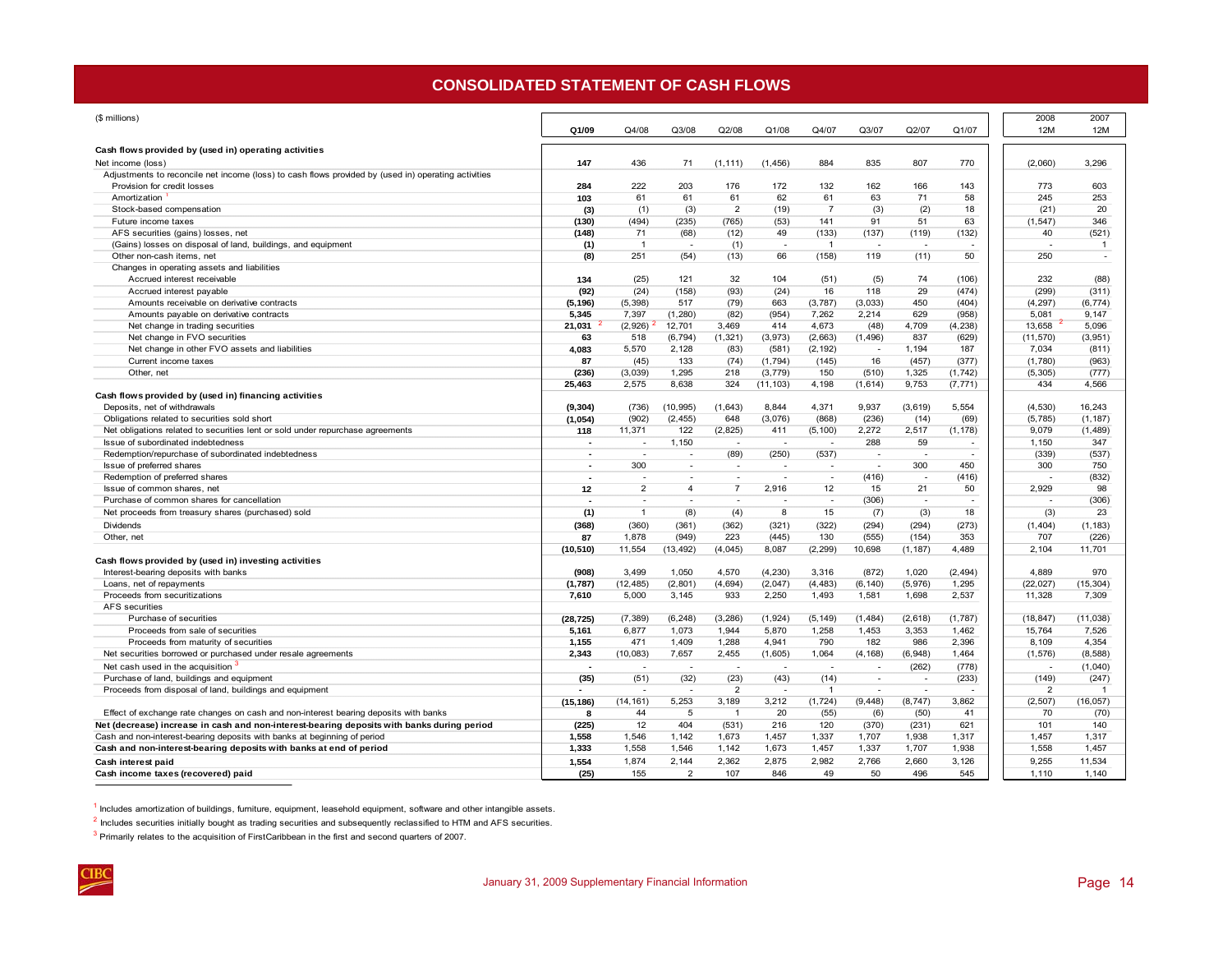### **CONDENSED AVERAGE BALANCE SHEET**

<span id="page-18-0"></span>

| (\$ millions)                                            |         |         |         |         |         |         |          |         |         | 2008    | 2007    |
|----------------------------------------------------------|---------|---------|---------|---------|---------|---------|----------|---------|---------|---------|---------|
|                                                          | Q1/09   | Q4/08   | Q3/08   | Q2/08   | Q1/08   | Q4/07   | Q3/07    | Q2/07   | Q1/07   | 12M     | 12M     |
|                                                          |         |         |         |         |         |         |          |         |         |         |         |
| <b>Assets</b>                                            |         |         |         |         |         |         |          |         |         |         |         |
| Cash and deposits with banks                             | 10,318  | 11,757  | 14,230  | 18,183  | 16,782  | 15,570  | 15,807   | 16,799  | 15,337  | 15,222  | 15,888  |
| Securities                                               | 86,741  | 78,076  | 83,450  | 80,055  | 80,880  | 87,010  | 85,454   | 87,334  | 88,479  | 80,618  | 87,050  |
| Securities borrowed or purchased under resale agreements | 37,706  | 32,853  | 31,116  | 35,415  | 32,606  | 33,740  | 32,310   | 29,260  | 27,134  | 32,984  | 30,622  |
| Loans                                                    | 165,910 | 167,297 | 162,649 | 163,553 | 164,340 | 159,503 | 158,031  | 153,321 | 147,454 | 164,464 | 154,588 |
| Other                                                    | 68,574  | 52,638  | 51,951  | 51,799  | 49,920  | 44,413  | 39,951   | 39,374  | 37,718  | 51,577  | 40,372  |
| <b>Total assets</b>                                      | 369,249 | 342,621 | 343,396 | 349,005 | 344,528 | 340,236 | 331,553  | 326,088 | 316,122 | 344,865 | 328,520 |
| Liabilities and shareholders' equity                     |         |         |         |         |         |         |          |         |         |         |         |
| Deposits                                                 | 232,148 | 232,533 | 235,934 | 239,348 | 240,102 | 232,092 | 224,422  | 222,169 | 214,613 | 236,966 | 223,334 |
| Other                                                    | 115,988 | 89,345  | 87,654  | 88,869  | 84,570  | 88,095  | 86,612   | 83,471  | 81,826  | 87,604  | 85,013  |
| Subordinated indebtedness                                | 6,735   | 6,569   | 6,052   | 5,373   | 5,590   | 5,813   | 6,045    | 6,001   | 5,748   | 5,898   | 5,901   |
| Preferred share liabilities                              | 600     | 600     | 600     | 600     | 600     | 600     | 600      | 600     | 600     | 600     | 600     |
| Non-controlling interests                                | 188     | 178     | 161     | 156     | 154     | 114     | 156      | 196     | 103     | 162     | 142     |
| Shareholders' equity                                     | 13,590  | 13,396  | 12,995  | 14,659  | 13,512  | 13,522  | 13,718   | 13,651  | 13,232  | 13,635  | 13,530  |
| Total liabilities and shareholders' equity               | 369,249 | 342,621 | 343,396 | 349,005 | 344,528 | 340,236 | 331,553  | 326,088 | 316,122 | 344,865 | 328,520 |
| Average interest-earning assets                          | 299,136 | 288,544 | 290,598 | 296,427 | 293,166 | 294,591 | 290, 157 | 285,127 | 276,799 | 292,159 | 286,682 |

# **PROFITABILITY MEASURES**

|                                                              | Q1/09      | Q4/08      | Q3/08      | Q2/08      | Q1/08      | Q4/07      | Q3/07      | Q2/07      | Q1/07    | 2008<br>12M | 2007<br>12M |
|--------------------------------------------------------------|------------|------------|------------|------------|------------|------------|------------|------------|----------|-------------|-------------|
| Return on common equity                                      | 4.0%       | 14.8%      | .6%        | $(37.6)\%$ | (52.9)%    | 30.3%      | 28.3%      | 28.9%      | 27.1%    | $(19.4)\%$  | 28.7%       |
| Income statement measures as a percentage of average assets: |            |            |            |            |            |            |            |            |          |             |             |
| Net interest income                                          | 1.43%      | 1.60 %     | 1.54 %     | 1.57 %     | $.33\%$    | 1.45 %     | 1.41 %     | 1.36 %     | $1.33\%$ | 1.51 %      | 1.39 %      |
| Provision for credit losses                                  | $(0.31)\%$ | $(0.26)\%$ | (0.24)%    | (0.20)%    | $(0.20)\%$ | $(0.15)\%$ | (0.19)%    | $(0.21)$ % | (0.18)%  | (0.22)%     | (0.18)%     |
| Non-interest income                                          | 0.74%      | 0.96%      | 0.67%      | (1.42)%    | (1.93)%    | 1.99 %     | 2.15%      | 2.48 %     | 2.55%    | (0.43)%     | 2.29%       |
| Non-interest expenses                                        | (1.78)%    | $(2.23)\%$ | $(2.00)\%$ | $(2.08)\%$ | $(2.03)\%$ | (2.19)%    | $(2.17)\%$ | (2.49)%    | (2.44)%  | $(2.10)\%$  | $(2.33)\%$  |
| Income taxes and non-controlling interests                   | 0.07%      | 0.44%      | 0.11%      | 0.84%      | 1.15%      | (0.07)%    | $(0.20)\%$ | (0.13)%    | (0.29)%  | 0.64%       | (0.17)%     |
| Net income (loss)                                            | 0.16%      | 0.51%      | 0.08%      | (1.29)%    | $(1.68)\%$ | 1.03 %     | 1.00 %     | 1.01 %     | 0.97%    | $(0.60)\%$  | 1.00 %      |

 $<sup>1</sup>$  Average interest-earning assets include interest-bearing deposits with banks, securities, securities borrowed or purchased under resale agreements, and loans.</sup>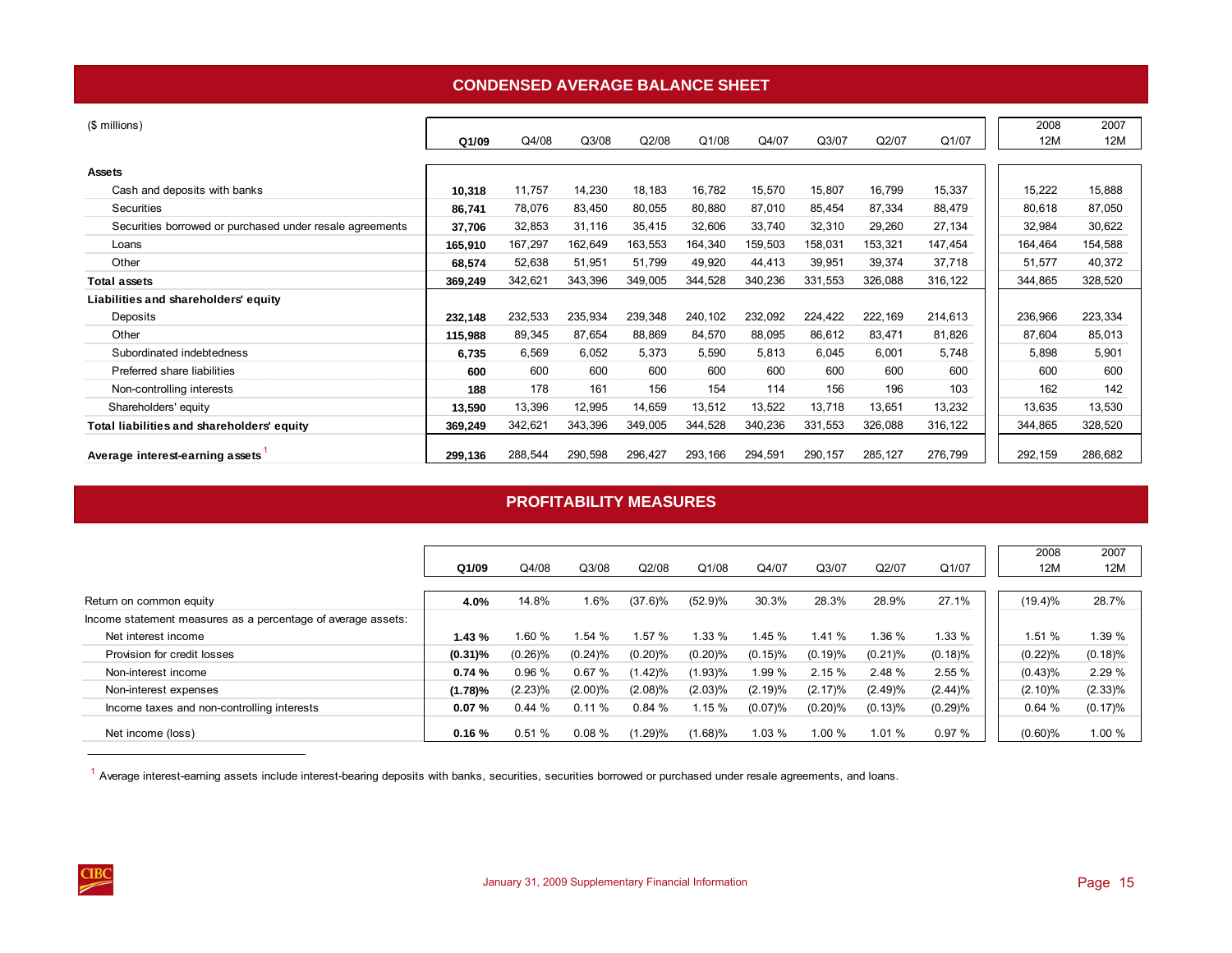# **ASSETS UNDER ADMINISTRATION**

<span id="page-19-0"></span>

| (\$ millions)                     | Q1/09     | Q4/08    | Q3/08    | Q2/08     | Q1/08     | Q4/07     | Q3/07     | Q2/07    | Q1/07     |
|-----------------------------------|-----------|----------|----------|-----------|-----------|-----------|-----------|----------|-----------|
|                                   |           |          |          |           |           |           |           |          |           |
| Assets under administration       |           |          |          |           |           |           |           |          |           |
| <b>Individuals</b>                | 117.530   | 124.893  | 141.951  | 146.697   | 143.270   | 152.999   | 154.534   | 156.551  | 153,577   |
| Institutions $2, 3$               | 880.541   | 879.327  | 942.840  | 950.016   | 931,034   | 966.346   | 910,235   | 958.227  | 918,978   |
| Retail mutual funds               | 40.887    | 43.106   | 50.052   | 51.174    | 49,446    | 51.062    | 50.950    | 50,807   | 49,629    |
|                                   |           |          |          |           |           |           |           |          |           |
| Total assets under administration | 1,038,958 | ,047,326 | .134.843 | 1.147.887 | 1.123.750 | 1.170.407 | 1.115.719 | .165.585 | 1,122,184 |

# **ASSETS UNDER MANAGEMENT**

| (\$ millions)                                 |        |        |        |        |        |        |        |        |        |
|-----------------------------------------------|--------|--------|--------|--------|--------|--------|--------|--------|--------|
|                                               | Q1/09  | Q4/08  | Q3/08  | Q2/08  | Q1/08  | Q4/07  | Q3/07  | Q2/07  | Q1/07  |
| Assets under management<br><b>Individuals</b> | 11.904 | 13,317 | 14.627 | 15.189 | 14.869 | 15.552 | 15.397 | 15,107 | 14,834 |
| <b>Institutions</b>                           | 16.049 | 15,820 | 18,331 | 18,472 | 18,312 | 17,953 | 17.399 | 17.416 | 16,901 |
| Retail mutual funds                           | 40.887 | 43,106 | 50,052 | 51.174 | 49,446 | 51,062 | 50.950 | 50,807 | 49,629 |
| Total assets under management                 | 68.840 | 72.243 | 83.010 | 84.835 | 82.627 | 84.567 | 83.746 | 83.330 | 81,364 |

 $1$  Assets under management are included in assets under administration.

 $2$  Includes the following mortgages securitized and not sold.

| 1/09   | Q4/08       | Q3/08  | Q2/08             | 1/08                         | 24/07 | Q3/07 | Q2/07 | Q1/07 |
|--------|-------------|--------|-------------------|------------------------------|-------|-------|-------|-------|
| 19,185 | .754<br>ت ا | 20,982 | 1,362<br>ıд<br>__ | 133<br>$\sim$<br>, I JV<br>. | 9,757 | 6,989 | .883  | 5,559 |

<sup>3</sup> Includes the following assets under administration or custody of CIBC Mellon Global Securities Services Company.

| Q1/09   | Q4/08   | Q3/08   | Q2/08          | 21/08<br>. . | 4/07د   | Q3/07   | Q2/07   | Q1/07   |
|---------|---------|---------|----------------|--------------|---------|---------|---------|---------|
| 776,818 | 764.878 | 829.004 | 837,123<br>027 | 823.659      | 866,548 | 798.553 | 850.638 | 812.078 |

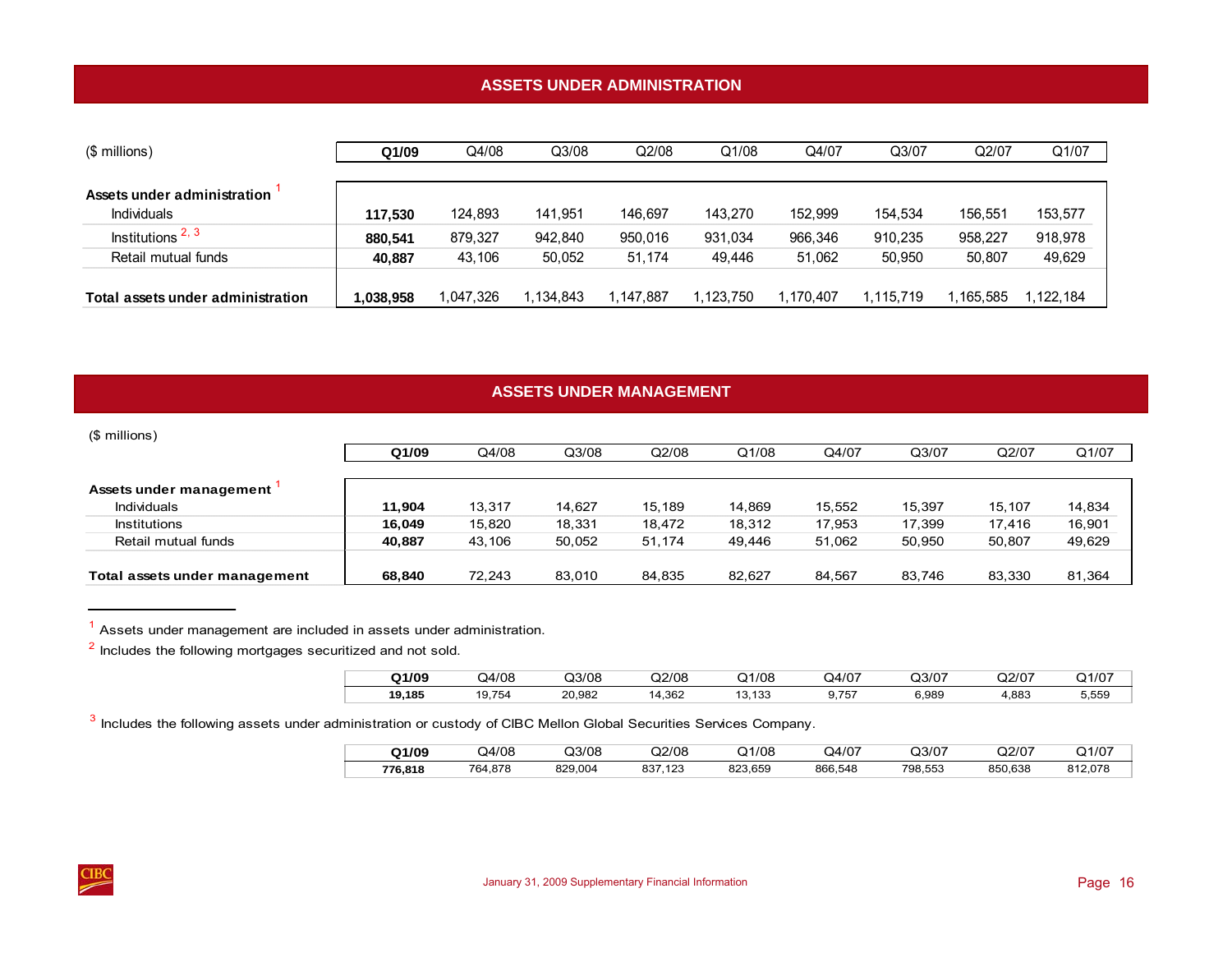# **ASSET SECURITIZATIONS**

<span id="page-20-0"></span>

| (\$ millions)                                                      |        |        |        |        |                          |        |        |                          |                          | 2008   | 2007   |
|--------------------------------------------------------------------|--------|--------|--------|--------|--------------------------|--------|--------|--------------------------|--------------------------|--------|--------|
|                                                                    | Q1/09  | Q4/08  | Q3/08  | Q2/08  | Q1/08                    | Q4/07  | Q3/07  | Q2/07                    | Q1/07                    | 12M    | 12M    |
|                                                                    |        |        |        |        |                          |        |        |                          |                          |        |        |
| Outstanding at end of period (securitized and sold) <sup>1,2</sup> |        |        |        |        |                          |        |        |                          |                          |        |        |
| Credit card receivables                                            | 3,541  | 3,541  | 3,778  | 4,251  | 4,251                    | 4,251  | 4,360  | 4,469                    | 4,469                    | 3,541  | 4,251  |
| Residential mortgages                                              | 25,500 | 19,365 | 16,447 | 15,554 | 16,085                   | 15,300 | 15,639 | 16,624                   | 16,474                   | 19,365 | 15,300 |
| Commercial mortgages                                               | 606    | 621    | 638    | 658    | 669                      | 675    | 683    | 360                      | 371                      | 621    | 675    |
|                                                                    | 29,647 | 23,527 | 20,863 | 20,463 | 21,005                   | 20,226 | 20,682 | 21,453                   | 21,314                   | 23,527 | 20,226 |
|                                                                    |        |        |        |        |                          |        |        |                          |                          |        |        |
| Income statement effect (securitized and sold) 3                   |        |        |        |        |                          |        |        |                          |                          |        |        |
|                                                                    |        |        |        |        |                          |        |        |                          |                          |        |        |
| Net interest income forgone                                        | (113)  | (99)   | (104)  | (117)  | (106)                    | (114)  | (119)  | (126)                    | (125)                    | (426)  | (484)  |
| Non-interest income                                                |        |        |        |        |                          |        |        |                          |                          |        |        |
| Securitization revenue                                             | 119    | 134    | 161    | 146    | 144                      | 103    | 121    | 136                      | 129                      | 585    | 489    |
| Card services fees forgone                                         | (39)   | (42)   | (46)   | (50)   | (48)                     | (50)   | (52)   | (55)                     | (53)                     | (186)  | (210)  |
|                                                                    | 80     | 92     | 115    | 96     | 96                       | 53     | 69     | 81                       | 76                       | 399    | 279    |
|                                                                    |        |        |        |        |                          |        |        |                          |                          |        |        |
| Reduction in specific provision for credit losses                  | 56     | 38     | 32     | 35     | 34                       | 30     | 30     | 42                       | 40                       | 139    | 142    |
| Change in general provision                                        | 6      | (4)    | (7)    |        | $\overline{\phantom{a}}$ | (2)    | (2)    | $\overline{\phantom{a}}$ | $\overline{\phantom{0}}$ | (11)   | (4)    |
| Total income statement effect                                      | 29     | 27     | 36     | 14     | 24                       | (33)   | (22)   | (3)                      | (9)                      | 101    | (67)   |

 $1$  The amounts represent those assets that we securitized and continue to service.

<sup>2</sup> We periodically sell groups of loans or receivables to variable interest entities, which issue securities to investors. These transactions meet accepted criteria for recognition as sales and as such, the assets are removed from the consolidated balance sheet.

<sup>3</sup> Securitization affects the components of income reported in the consolidated statement of operations, including net interest income, provision for credit losses, and non-interest income. Non-interest income from securitization comprises servicing income and net gains or losses on securitizations (Q1/09: \$(6) million; Q4/08: \$48 million).

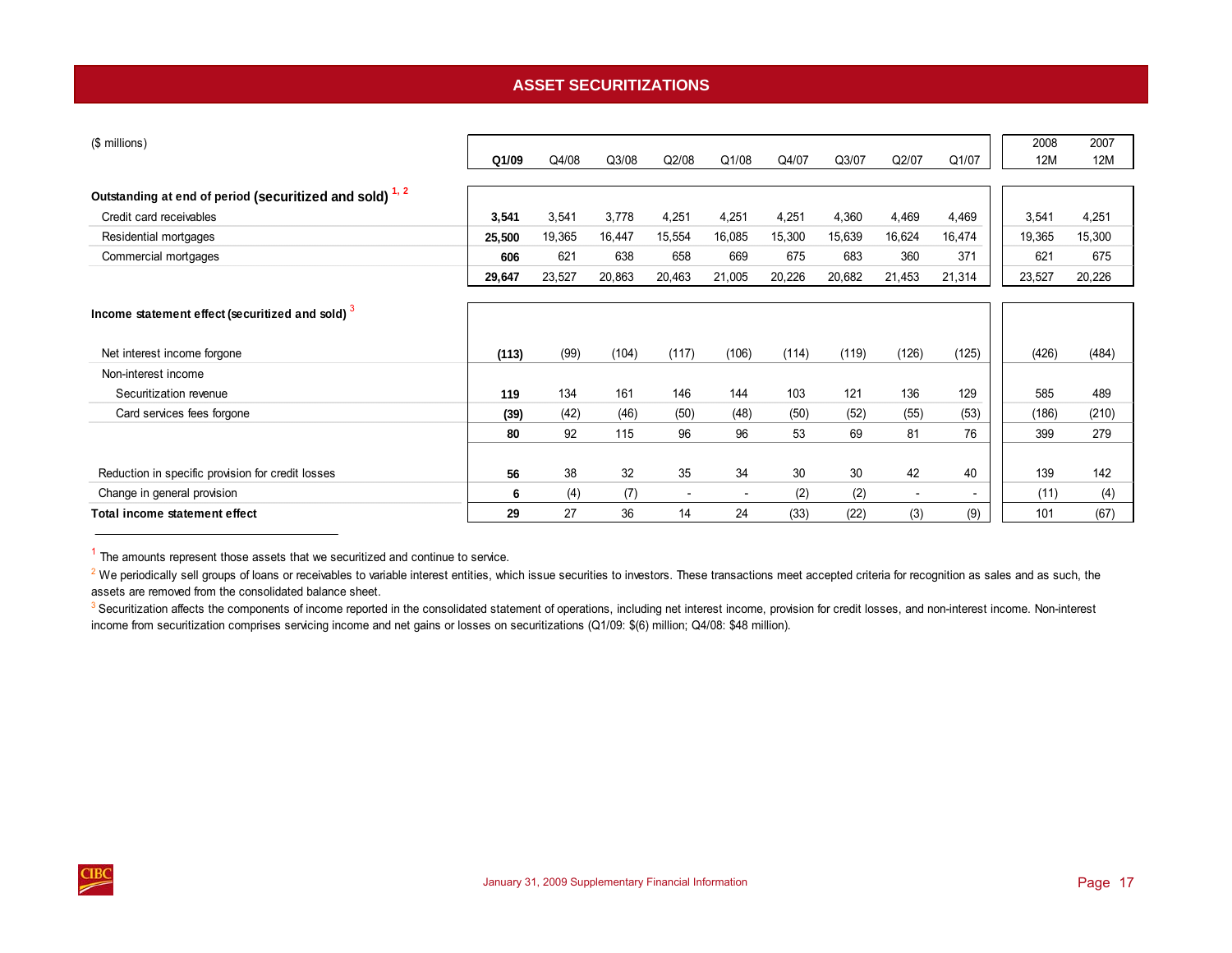<span id="page-21-0"></span>(\$ millions)

|                                                                | Q1/09   | Q4/08   | Q3/08   | Q2/08   | Q1/08   | Q4/07   | Q3/07   | Q2/07   | Q1/07   |
|----------------------------------------------------------------|---------|---------|---------|---------|---------|---------|---------|---------|---------|
| Business, government and consumer loans                        |         |         |         |         |         |         |         |         |         |
| Canada                                                         | 156,656 | 162,375 | 157,747 | 159,113 | 155,278 | 155,243 | 152,991 | 149,194 | 142,869 |
| <b>United States</b>                                           | 4,937   | 5,833   | 4,727   | 4,979   | 4,769   | 4,538   | 4,743   | 5,574   | 6,053   |
| Other countries                                                | 12,906  | 12,115  | 10,912  | 10,488  | 11,043  | 10,897  | 10,094  | 10,029  | 10,608  |
| Total net loans and acceptances                                | 174,499 | 180,323 | 173,386 | 174,580 | 171,090 | 170,678 | 167,828 | 164,797 | 159,530 |
| Residential mortgages                                          | 85,611  | 90,649  | 89,828  | 92,665  | 90,530  | 91,623  | 90,543  | 87,036  | 83,294  |
| Student                                                        | 820     | 859     | 913     | 964     | 1,015   | 1,061   | 1,120   | 1,171   | 1,232   |
| Credit card                                                    | 10,077  | 10,480  | 10,268  | 9,531   | 9,129   | 8,862   | 8,200   | 7,783   | 7,389   |
| Personal - other                                               | 31,168  | 30,772  | 30,054  | 28,822  | 27,998  | 27,577  | 27,425  | 27,196  | 26,761  |
| <b>Total net consumer loans</b>                                | 127,676 | 132,760 | 131,063 | 131,982 | 128,672 | 129,123 | 127,288 | 123,186 | 118,676 |
| Non-residential mortgages                                      | 6,589   | 6,386   | 6,058   | 6,113   | 6,085   | 5,766   | 6,283   | 7,306   | 7,698   |
| <b>Financial institutions</b>                                  | 6,368   | 6,397   | 5,389   | 5,282   | 4,601   | 4,565   | 3,895   | 3,850   | 3,265   |
| Retail                                                         | 3,059   | 3,229   | 2,877   | 2,648   | 2,844   | 3,080   | 2,785   | 3,038   | 2,987   |
| <b>Business services</b>                                       | 4,721   | 5,305   | 5,114   | 5,231   | 4,974   | 4,912   | 4,806   | 4,829   | 5,382   |
| Manufacturing, capital goods                                   | 1,190   | 1,229   | 1,338   | 1,351   | 1,288   | 1,184   | 1,317   | 1,656   | 1,514   |
| Manufacturing, consumer goods                                  | 1,374   | 1,409   | 1,361   | 1,641   | 1,579   | 1,693   | 1,871   | 2,097   | 1,402   |
| Real estate and construction                                   | 6,318   | 5,753   | 5,062   | 4,610   | 4,345   | 3,851   | 4,039   | 3,865   | 4,060   |
| Agriculture                                                    | 3,278   | 3,204   | 2,934   | 2,977   | 3,034   | 3,018   | 3,006   | 2,938   | 3,061   |
| Oil and gas                                                    | 3,831   | 3,663   | 3,380   | 3,553   | 3,764   | 3,965   | 3,865   | 4,109   | 3,724   |
| Mining                                                         | 2,699   | 2,951   | 1,608   | 1,710   | 1,762   | 1,843   | 724     | 503     | 414     |
| Forest products                                                | 427     | 461     | 556     | 519     | 650     | 641     | 651     | 664     | 590     |
| Hardware and software                                          | 503     | 573     | 649     | 614     | 610     | 576     | 639     | 410     | 388     |
| Telecommunications and cable                                   | 659     | 885     | 710     | 709     | 919     | 1,084   | 940     | 786     | 947     |
| Publishing, printing and broadcasting                          | 763     | 649     | 631     | 660     | 716     | 756     | 736     | 832     | 805     |
| Transportation                                                 | 1,614   | 1,462   | 1,379   | 1,634   | 1,627   | 1,640   | 1,530   | 1,587   | 1,640   |
| <b>Utilities</b>                                               | 1,130   | 1,272   | 783     | 975     | 805     | 701     | 689     | 607     | 560     |
| Education, health and social services                          | 1,386   | 1,415   | 1,383   | 1,355   | 1,320   | 1,357   | 1,606   | 1,668   | 1,406   |
| Governments                                                    | 1,300   | 1,678   | 1,463   | 1,363   | 1,825   | 1,297   | 1,545   | 1,277   | 1,424   |
| General allowance allocated to business and government loans   | (386)   | (358)   | (352)   | (347)   | (330)   | (374)   | (387)   | (411)   | (413)   |
| Total net business and government loans, including acceptances | 46,823  | 47,563  | 42,323  | 42,598  | 42,418  | 41,555  | 40,540  | 41,611  | 40,854  |
| Total net loans and acceptances                                | 174,499 | 180,323 | 173,386 | 174,580 | 171,090 | 170,678 | 167,828 | 164,797 | 159,530 |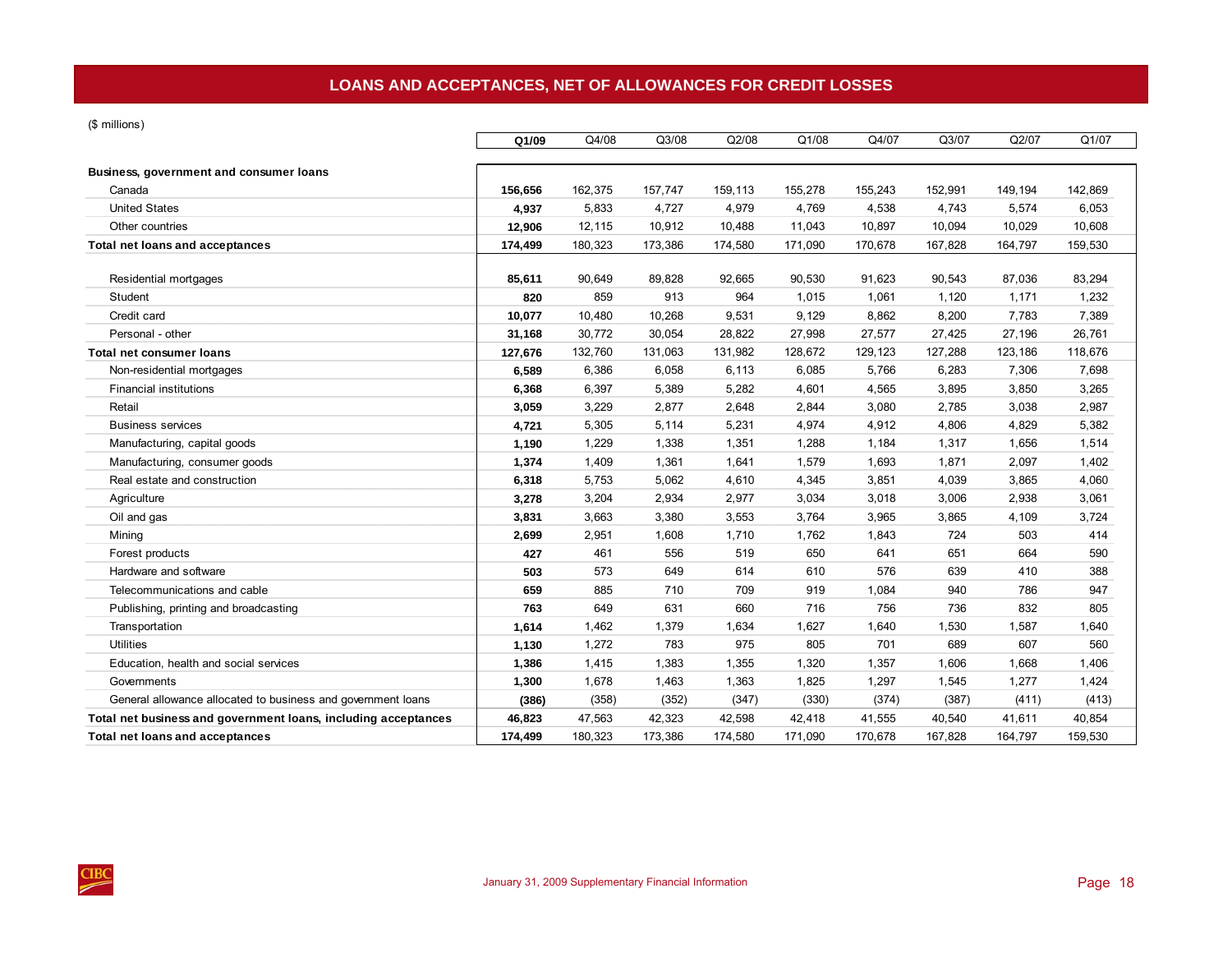# **GROSS IMPAIRED LOANS**

<span id="page-22-0"></span>(\$ millions)

| Gross impaired loans by portfolio:<br>Consumer<br>343<br>287<br>248<br>240<br>253<br>219<br>242<br>242<br>Residential mortgages<br>34<br>33<br>36<br>42<br>41<br>41<br>41<br>45<br>Student<br>233<br>Personal<br>291<br>264<br>241<br>242<br>233<br>243<br>268<br><b>Business and government</b><br>32<br>28<br>24<br>39<br>37<br>21<br>Non-residential mortgages<br>38<br>21<br>5<br>5<br>$\overline{7}$<br>$\overline{2}$<br>$\overline{4}$<br>5<br>6<br>6<br>Financial institutions<br>42<br>43<br>47<br>48<br>47<br>49<br>29<br>29<br>Retail<br>207<br>176<br>202<br>227<br><b>Business services</b><br>241<br>214<br>193<br>271<br>$\overline{7}$<br>$\overline{7}$<br>8<br>Manufacturing, capital goods<br>11<br>6<br>15<br>17<br>16<br>8<br>8<br>10<br>13<br>10<br>21<br>29<br>22<br>Manufacturing, consumer goods<br>10<br>16<br>20<br>22<br>22<br>Real estate and construction<br>10<br>13<br>19<br>26<br>31<br>33<br>48<br>57<br>20<br>30<br>Agriculture<br>17 | Q1/07          |
|--------------------------------------------------------------------------------------------------------------------------------------------------------------------------------------------------------------------------------------------------------------------------------------------------------------------------------------------------------------------------------------------------------------------------------------------------------------------------------------------------------------------------------------------------------------------------------------------------------------------------------------------------------------------------------------------------------------------------------------------------------------------------------------------------------------------------------------------------------------------------------------------------------------------------------------------------------------------------|----------------|
|                                                                                                                                                                                                                                                                                                                                                                                                                                                                                                                                                                                                                                                                                                                                                                                                                                                                                                                                                                          |                |
|                                                                                                                                                                                                                                                                                                                                                                                                                                                                                                                                                                                                                                                                                                                                                                                                                                                                                                                                                                          | 235            |
|                                                                                                                                                                                                                                                                                                                                                                                                                                                                                                                                                                                                                                                                                                                                                                                                                                                                                                                                                                          | 46             |
|                                                                                                                                                                                                                                                                                                                                                                                                                                                                                                                                                                                                                                                                                                                                                                                                                                                                                                                                                                          | 266            |
|                                                                                                                                                                                                                                                                                                                                                                                                                                                                                                                                                                                                                                                                                                                                                                                                                                                                                                                                                                          |                |
|                                                                                                                                                                                                                                                                                                                                                                                                                                                                                                                                                                                                                                                                                                                                                                                                                                                                                                                                                                          |                |
|                                                                                                                                                                                                                                                                                                                                                                                                                                                                                                                                                                                                                                                                                                                                                                                                                                                                                                                                                                          | 5              |
|                                                                                                                                                                                                                                                                                                                                                                                                                                                                                                                                                                                                                                                                                                                                                                                                                                                                                                                                                                          | $\overline{2}$ |
|                                                                                                                                                                                                                                                                                                                                                                                                                                                                                                                                                                                                                                                                                                                                                                                                                                                                                                                                                                          | 30             |
|                                                                                                                                                                                                                                                                                                                                                                                                                                                                                                                                                                                                                                                                                                                                                                                                                                                                                                                                                                          | 268            |
|                                                                                                                                                                                                                                                                                                                                                                                                                                                                                                                                                                                                                                                                                                                                                                                                                                                                                                                                                                          | 18             |
|                                                                                                                                                                                                                                                                                                                                                                                                                                                                                                                                                                                                                                                                                                                                                                                                                                                                                                                                                                          | 20             |
|                                                                                                                                                                                                                                                                                                                                                                                                                                                                                                                                                                                                                                                                                                                                                                                                                                                                                                                                                                          | 14             |
|                                                                                                                                                                                                                                                                                                                                                                                                                                                                                                                                                                                                                                                                                                                                                                                                                                                                                                                                                                          | 62             |
| $\overline{2}$<br>$\overline{2}$<br>3<br>Oil and gas<br>$\mathbf{1}$<br>$\mathbf{1}$<br>$\mathbf{1}$<br>$\mathbf{1}$<br>$\mathbf{1}$                                                                                                                                                                                                                                                                                                                                                                                                                                                                                                                                                                                                                                                                                                                                                                                                                                     | $\mathbf{1}$   |
| $\overline{1}$<br>Mining<br>$\mathbf{1}$<br>$\overline{\phantom{a}}$<br>$\overline{\phantom{a}}$<br>$\sim$<br>$\overline{\phantom{a}}$<br>$\sim$<br>$\overline{a}$                                                                                                                                                                                                                                                                                                                                                                                                                                                                                                                                                                                                                                                                                                                                                                                                       | $\sim$         |
| $\overline{2}$<br>$\overline{2}$<br>$\overline{2}$<br>16<br>18<br>3<br>3<br>Forest products<br>$\mathbf{1}$                                                                                                                                                                                                                                                                                                                                                                                                                                                                                                                                                                                                                                                                                                                                                                                                                                                              | $\mathbf{1}$   |
| Hardware and software<br>$\mathbf{2}$<br>$\overline{2}$<br>$\overline{2}$<br>3<br>$\overline{2}$<br>$\overline{2}$<br>3<br>3                                                                                                                                                                                                                                                                                                                                                                                                                                                                                                                                                                                                                                                                                                                                                                                                                                             | 3              |
| $\mathbf{3}$<br>3<br>3<br>Telecommunications and cable<br>$\overline{4}$<br>$\overline{a}$<br>$\sim$<br>×.<br>$\overline{\phantom{a}}$                                                                                                                                                                                                                                                                                                                                                                                                                                                                                                                                                                                                                                                                                                                                                                                                                                   | $\overline{4}$ |
| 3<br>3<br>35<br>$\overline{2}$<br>$\overline{2}$<br>$\mathbf{3}$<br>$\mathbf{1}$<br>Publishing, printing and broadcasting<br>$\mathbf{1}$                                                                                                                                                                                                                                                                                                                                                                                                                                                                                                                                                                                                                                                                                                                                                                                                                                | $\mathbf{1}$   |
| 27<br>3<br>5<br>5<br>6<br>6<br>6<br>Transportation<br>5                                                                                                                                                                                                                                                                                                                                                                                                                                                                                                                                                                                                                                                                                                                                                                                                                                                                                                                  | 5              |
| <b>Utilities</b><br>5<br>$\overline{a}$<br>÷.<br>$\sim$<br>$\sim$<br>$\sim$<br>$\sim$<br>×.                                                                                                                                                                                                                                                                                                                                                                                                                                                                                                                                                                                                                                                                                                                                                                                                                                                                              | $\sim$         |
| 3<br>$\overline{2}$<br>5<br>Education, health and social services<br>$\overline{4}$<br>4<br>$\overline{4}$<br>$\overline{4}$<br>5                                                                                                                                                                                                                                                                                                                                                                                                                                                                                                                                                                                                                                                                                                                                                                                                                                        | 6              |
| 3<br>Government<br>$\overline{a}$<br>4<br>÷.<br>Î,                                                                                                                                                                                                                                                                                                                                                                                                                                                                                                                                                                                                                                                                                                                                                                                                                                                                                                                       | $\overline{4}$ |
| <b>Total gross impaired loans</b><br>1,125<br>983<br>889<br>894<br>940<br>863<br>923<br>981                                                                                                                                                                                                                                                                                                                                                                                                                                                                                                                                                                                                                                                                                                                                                                                                                                                                              | 991            |
| Gross impaired loans by geography:                                                                                                                                                                                                                                                                                                                                                                                                                                                                                                                                                                                                                                                                                                                                                                                                                                                                                                                                       |                |
| Canada                                                                                                                                                                                                                                                                                                                                                                                                                                                                                                                                                                                                                                                                                                                                                                                                                                                                                                                                                                   |                |
| 357<br>334<br>348<br>337<br>365<br>390<br>Consumer<br>419<br>362                                                                                                                                                                                                                                                                                                                                                                                                                                                                                                                                                                                                                                                                                                                                                                                                                                                                                                         | 378            |
| 228<br>Business and government<br>170<br>176<br>192<br>201<br>245<br>198<br>184                                                                                                                                                                                                                                                                                                                                                                                                                                                                                                                                                                                                                                                                                                                                                                                                                                                                                          | 239            |
| 527<br>532<br>554<br>538<br>593<br>635<br>617<br>510                                                                                                                                                                                                                                                                                                                                                                                                                                                                                                                                                                                                                                                                                                                                                                                                                                                                                                                     | 617            |
|                                                                                                                                                                                                                                                                                                                                                                                                                                                                                                                                                                                                                                                                                                                                                                                                                                                                                                                                                                          |                |
| <b>United States</b>                                                                                                                                                                                                                                                                                                                                                                                                                                                                                                                                                                                                                                                                                                                                                                                                                                                                                                                                                     |                |
| 6<br>Business and government<br>27<br>15<br>21<br>52<br>24<br>26<br>34                                                                                                                                                                                                                                                                                                                                                                                                                                                                                                                                                                                                                                                                                                                                                                                                                                                                                                   | 35             |
| 27<br>6<br>15<br>26<br>34<br>21<br>52<br>24                                                                                                                                                                                                                                                                                                                                                                                                                                                                                                                                                                                                                                                                                                                                                                                                                                                                                                                              | 35             |
|                                                                                                                                                                                                                                                                                                                                                                                                                                                                                                                                                                                                                                                                                                                                                                                                                                                                                                                                                                          |                |
| <b>Other countries</b>                                                                                                                                                                                                                                                                                                                                                                                                                                                                                                                                                                                                                                                                                                                                                                                                                                                                                                                                                   |                |
| 227<br>183<br>175<br>174<br>165<br>Consumer<br>249<br>156<br>161                                                                                                                                                                                                                                                                                                                                                                                                                                                                                                                                                                                                                                                                                                                                                                                                                                                                                                         | 169            |
| 223<br>181<br>166<br>160<br>145<br>143<br>147<br>Business and government<br>232                                                                                                                                                                                                                                                                                                                                                                                                                                                                                                                                                                                                                                                                                                                                                                                                                                                                                          | 170            |
| 301<br>304<br>312<br>450<br>364<br>341<br>334<br>481                                                                                                                                                                                                                                                                                                                                                                                                                                                                                                                                                                                                                                                                                                                                                                                                                                                                                                                     | 339            |
| <b>Total gross impaired loans</b>                                                                                                                                                                                                                                                                                                                                                                                                                                                                                                                                                                                                                                                                                                                                                                                                                                                                                                                                        |                |
| Consumer<br>584<br>517<br>523<br>493<br>526<br>555<br>668<br>536                                                                                                                                                                                                                                                                                                                                                                                                                                                                                                                                                                                                                                                                                                                                                                                                                                                                                                         | 547            |
| Business and government<br>457<br>399<br>372<br>371<br>404<br>370<br>397<br>426                                                                                                                                                                                                                                                                                                                                                                                                                                                                                                                                                                                                                                                                                                                                                                                                                                                                                          | 444            |
| 1,125<br>983<br>889<br>894<br>940<br>863<br>923<br>981                                                                                                                                                                                                                                                                                                                                                                                                                                                                                                                                                                                                                                                                                                                                                                                                                                                                                                                   | 991            |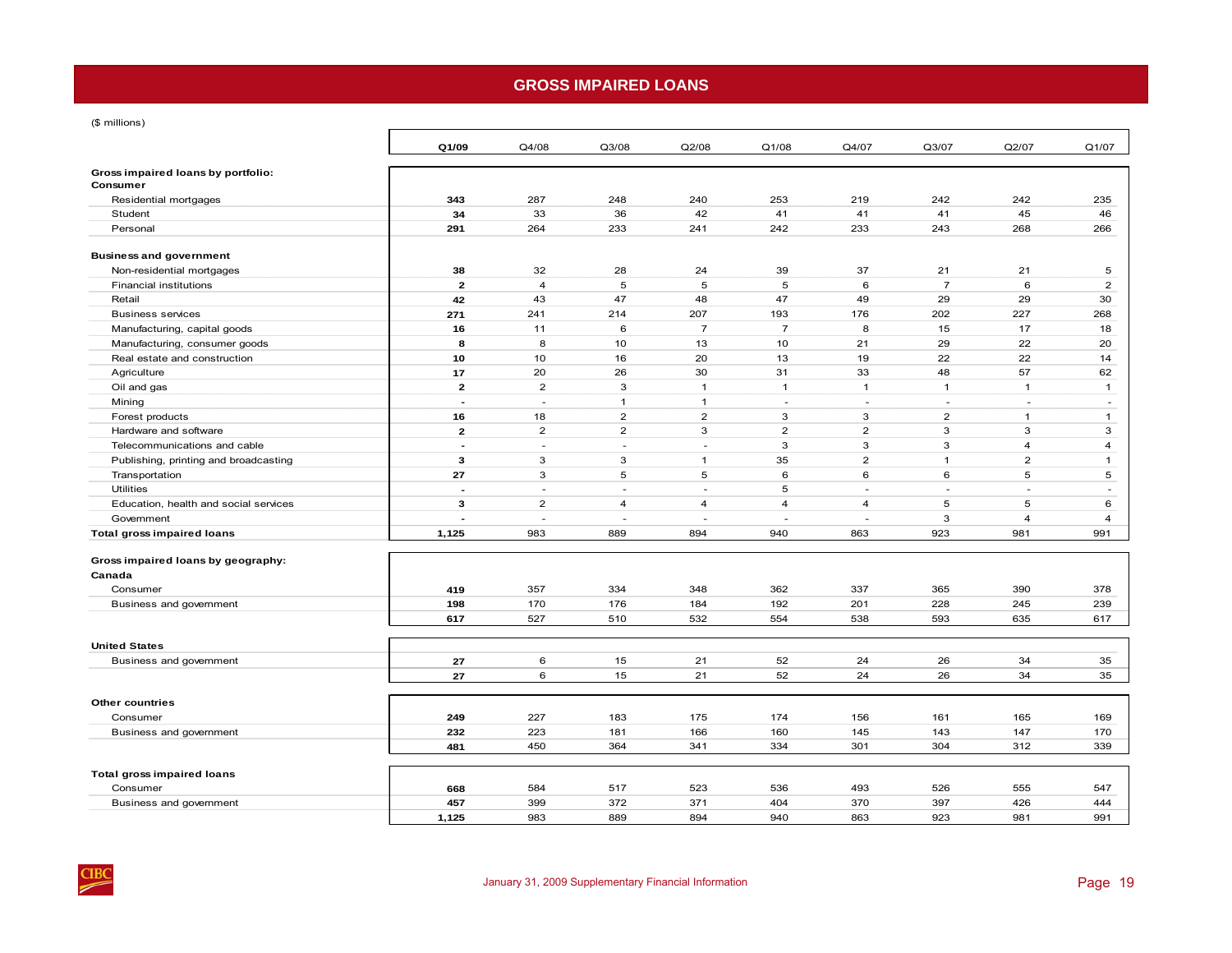# **ALLOWANCE FOR CREDIT LOSSES**

<span id="page-23-0"></span>(\$ millions)

|                                                 | Q1/09                    | Q4/08                    | Q3/08                    | Q2/08                    | Q1/08                    | Q4/07                    | Q3/07                    | Q2/07          | Q1/07          |
|-------------------------------------------------|--------------------------|--------------------------|--------------------------|--------------------------|--------------------------|--------------------------|--------------------------|----------------|----------------|
| Allowance for credit losses (ACL) by portfolio: |                          |                          |                          |                          |                          |                          |                          |                |                |
| <b>Specific</b>                                 |                          |                          |                          |                          |                          |                          |                          |                |                |
| Consumer                                        |                          |                          |                          |                          |                          |                          |                          |                |                |
| Residential mortgages                           | 39                       | 36                       | 34                       | 30                       | 33                       | 30                       | 28                       | 28             | 32             |
| Student                                         | 12                       | 11                       | 14                       | 16                       | 16                       | 16                       | 18                       | 20             | 21             |
| Credit card                                     | 212                      | 188                      | 155                      | 139                      | 129                      | 122                      | 117                      | 117            | 106            |
| Personal                                        | 209                      | 196                      | 181                      | 184                      | 187                      | 191                      | 204                      | 209            | 230            |
| General                                         |                          |                          |                          |                          |                          |                          |                          |                |                |
| Consumer                                        |                          |                          |                          |                          |                          |                          |                          |                |                |
| Residential mortgages                           | 8                        | 10                       | 8                        | 8                        | $\boldsymbol{9}$         | 11                       | 11                       | 11             | 12             |
| Student                                         | 28                       | 33                       | 30                       | 35                       | 41                       | 49                       | 49                       | 60             | 64             |
| Credit card                                     | 172                      | 161                      | 148                      | 139                      | 137                      | 137                      | 125                      | 98             | 117            |
| Personal                                        | 256                      | 253                      | 265                      | 276                      | 282                      | 319                      | 320                      | 314            | 314            |
| <b>Specific</b>                                 |                          |                          |                          |                          |                          |                          |                          |                |                |
| <b>Business and government</b>                  |                          |                          |                          |                          |                          |                          |                          |                |                |
| Non-residential mortgages                       | $\overline{7}$           | 5                        | $\overline{7}$           | 6                        | 6                        | 4                        | 9                        | 9              | $\overline{1}$ |
| <b>Financial institutions</b>                   | $\overline{2}$           | $\overline{1}$           | $\mathbf{1}$             | $\mathbf{1}$             | $\overline{1}$           | $\mathbf{1}$             | $\overline{1}$           | $\overline{1}$ | $\overline{1}$ |
| Retail                                          | 41                       | 40                       | 47                       | 48                       | 37                       | 30                       | 27                       | 26             | 24             |
| <b>Business services</b>                        | 116                      | 105                      | 98                       | 90                       | 96                       | 90                       | 102                      | 107            | 124            |
| Manufacturing, capital goods                    | $\overline{7}$           | 5                        | 6                        | $\overline{7}$           | $\overline{7}$           | $\overline{7}$           | 13                       | 16             | 15             |
| Manufacturing, consumer goods                   | 8                        | $\overline{7}$           | 9                        | 11                       | 12                       | 13                       | 21                       | 19             | 18             |
| Real estate and construction                    | 9                        | 10                       | 13                       | 16                       | 12                       | 13                       | 15                       | 15             | 9              |
| Agriculture                                     | 10                       | 10                       | 13                       | 14                       | 13                       | 18                       | 32                       | 35             | 35             |
| Oil and gas                                     | $\mathbf{1}$             | $\mathbf{1}$             | $\mathbf{1}$             | $\mathbf{1}$             | $\mathbf{1}$             | $\mathbf{1}$             | $\mathbf{1}$             | $\mathbf{1}$   | $\overline{1}$ |
| Forest products                                 | 6                        | 6                        | $\overline{2}$           | $\overline{2}$           | $\overline{2}$           | $\overline{2}$           | $\mathbf{1}$             | $\mathbf{1}$   | $\mathbf{1}$   |
| Hardware and software                           | $\mathbf{2}$             | $\overline{2}$           | $\overline{2}$           | 3                        | $\overline{2}$           | $\overline{2}$           | 3                        | 3              | 3              |
| Telecommunications and cable                    | $\sim$                   | $\overline{\phantom{a}}$ | $\overline{\phantom{a}}$ | $\overline{a}$           | 3                        | 3                        | 3                        | 3              | 3              |
| Publishing, printing and broadcasting           | 3                        | $\overline{2}$           | 3                        | $\overline{2}$           | 14                       | $\mathbf{1}$             | $\mathbf{1}$             | $\mathbf{1}$   | $\mathbf{1}$   |
| Transportation                                  | 14                       | $\overline{4}$           | 6                        | 6                        | 6                        | 6                        | 6                        | 5              | 5              |
| Education, health and social services           | 3                        | $\overline{2}$           | 3                        | 3                        | 3                        | 3                        | $\overline{4}$           | $\overline{4}$ | 3              |
| Government                                      | $\overline{\phantom{a}}$ | $\overline{\phantom{a}}$ | $\overline{\phantom{a}}$ | $\overline{\phantom{a}}$ | $\overline{\phantom{a}}$ | $\overline{\phantom{a}}$ | $\overline{1}$           | $\overline{1}$ | $\mathbf{1}$   |
|                                                 |                          |                          |                          |                          |                          |                          |                          |                |                |
| General - Business and government <sup>1</sup>  | 386                      | 358                      | 352                      | 347                      | 330                      | 374                      | 387                      | 411            | 413            |
|                                                 | 1,551                    | 1,446                    | 1,398                    | 1,384                    | 1,379                    | 1,443                    | 1,499                    | 1,515          | 1,554          |
| Specific - Letters of credit                    |                          | $\overline{\phantom{a}}$ | $\overline{\phantom{a}}$ | $\overline{\phantom{a}}$ | $\overline{\phantom{a}}$ | $\overline{a}$           | 1                        | $\mathbf{1}$   | $\overline{2}$ |
| General - Undrawn credit facilities             | 76                       | 77                       | 86                       | 84                       | 90                       | $\overline{a}$           | $\overline{\phantom{a}}$ | ÷              | $\overline{a}$ |
| <b>Total allowance</b>                          | 1,627                    | 1,523                    | 1,484                    | 1,468                    | 1,469                    | 1,443                    | 1,500                    | 1,516          | 1,556          |

 $<sup>1</sup>$  Beginning in 2008, allowance on undrawn credit facilities is included in other liabilities.</sup>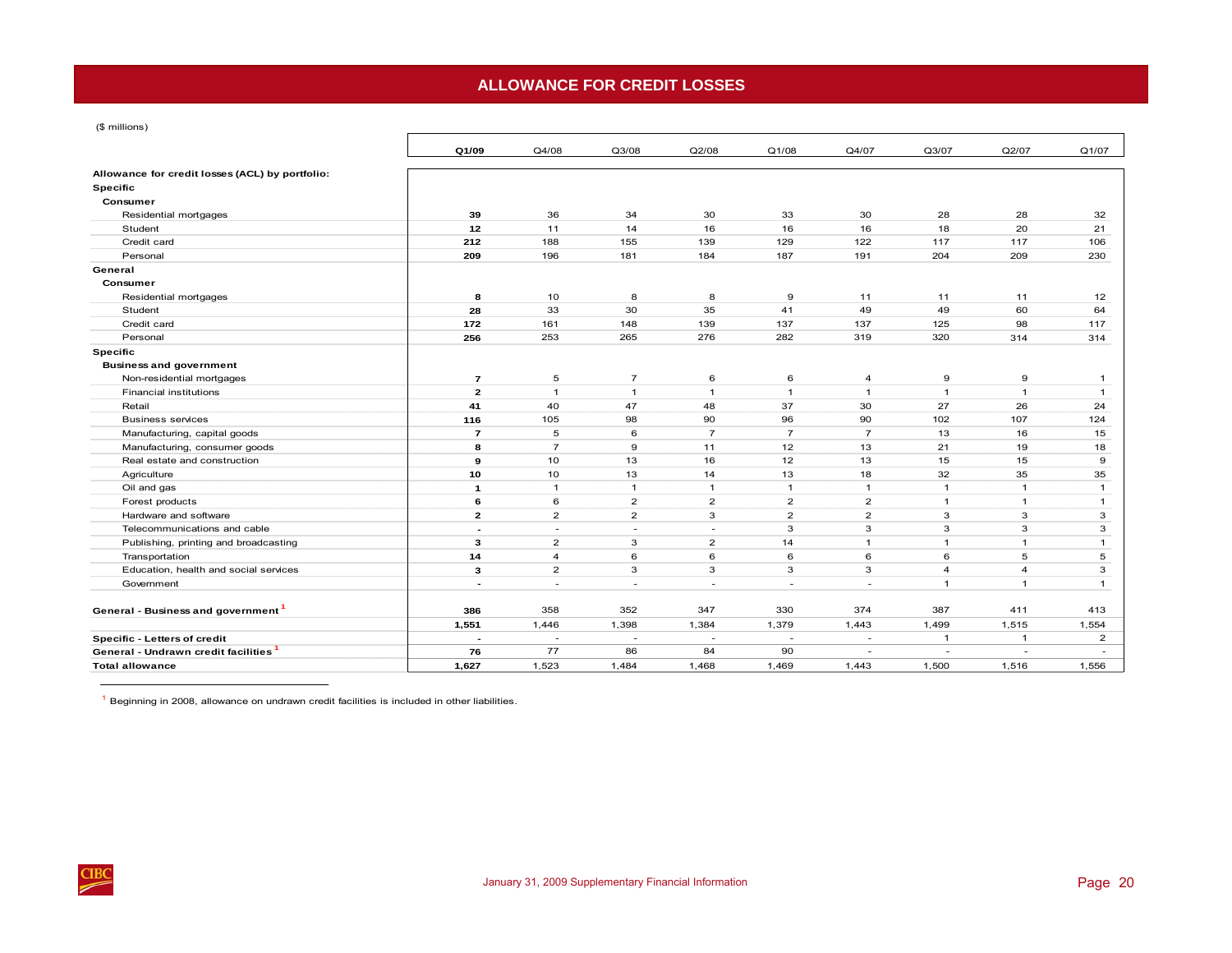# **ALLOWANCE FOR CREDIT LOSSES (continued)**

|  | (\$ millions) |
|--|---------------|
|  |               |

 $\frac{\text{CIBC}}{\text{C}}$ 

| $(\psi$ in motion                                                  |                          |                          |                          |                          |                |                          |                          |              |                          |
|--------------------------------------------------------------------|--------------------------|--------------------------|--------------------------|--------------------------|----------------|--------------------------|--------------------------|--------------|--------------------------|
|                                                                    | Q1/09                    | Q4/08                    | Q3/08                    | Q2/08                    | Q1/08          | Q4/07                    | Q3/07                    | Q2/07        | Q1/07                    |
|                                                                    |                          |                          |                          |                          |                |                          |                          |              |                          |
| Allowance for credit losses (ACL) by geography:<br><b>Specific</b> |                          |                          |                          |                          |                |                          |                          |              |                          |
| Canada                                                             |                          |                          |                          |                          |                |                          |                          |              |                          |
| Consumer loans                                                     | 404                      | 366                      | 332                      | 324                      | 317            | 316                      | 320                      | 328          | 338                      |
| Business and government loans                                      | 132                      | 121                      | 140                      | 145                      | 136            | 133                      | 173                      | 181          | 169                      |
|                                                                    | 536                      | 487                      | 472                      | 469                      | 453            | 449                      | 493                      | 509          | 507                      |
| <b>United States</b>                                               |                          |                          |                          |                          |                |                          |                          |              |                          |
| Business and government loans                                      | 13                       | $\overline{a}$           | 10                       | 18                       | 28             | 17                       | 18                       | 18           | 19                       |
| <b>Other countries</b>                                             |                          |                          |                          |                          |                |                          |                          |              |                          |
| Consumer loans                                                     | 68                       | 65                       | 52                       | 45                       | 48             | 43                       | 47                       | 46           | 51                       |
| Business and government loans                                      | 84                       | 75                       | 61                       | 47                       | 51             | 44                       | 49                       | 48           | 57                       |
|                                                                    | 152                      | 140                      | 113                      | 92                       | 99             | 87                       | 96                       | 94           | 108                      |
| Total specific allowance for credit losses (ACL)                   |                          |                          |                          |                          |                |                          |                          |              |                          |
| Consumer loans                                                     | 472                      | 431                      | 384                      | 369                      | 365            | 359                      | 367                      | 374          | 389                      |
| Business and government loans                                      | 229                      | 200                      | 211                      | 210                      | 215            | 194                      | 240                      | 247          | 245                      |
| Letters of credit                                                  |                          | $\overline{\phantom{a}}$ | $\overline{a}$           |                          | $\overline{a}$ |                          | $\mathbf{1}$             | $\mathbf{1}$ | $\overline{2}$           |
|                                                                    | 701                      | 631                      | 595                      | 579                      | 580            | 553                      | 608                      | 622          | 636                      |
|                                                                    |                          |                          |                          |                          |                |                          |                          |              |                          |
| General                                                            |                          |                          |                          |                          |                |                          |                          |              |                          |
| Canada                                                             |                          |                          |                          |                          |                |                          |                          |              |                          |
| Consumer loans                                                     | 453                      | 446                      | 442                      | 449                      | 461            | 498                      | 489                      | 465          | 488                      |
| Business and government loans                                      | 290                      | 282                      | 275                      | 272                      | 271            | 279                      | 262                      | 263          | 264                      |
|                                                                    | 743                      | 728                      | 717                      | 721                      | 732            | 777                      | 751                      | 728          | 752                      |
| <b>United States</b>                                               |                          |                          |                          |                          |                |                          |                          |              |                          |
| Consumer loans                                                     | $\overline{\phantom{a}}$ | $\overline{\phantom{a}}$ | $\overline{\phantom{a}}$ | $\overline{\phantom{a}}$ | $\sim$         | $\overline{2}$           | $\overline{\mathbf{c}}$  | 3            | 3                        |
| Business and government loans                                      | 58                       | 42                       | 42                       | 40                       | 28             | 54                       | 79                       | 86           | 98                       |
|                                                                    | 58                       | 42                       | 42                       | 40                       | 28             | 56                       | 81                       | 89           | 101                      |
| <b>Other countries</b>                                             |                          |                          |                          |                          |                |                          |                          |              |                          |
| Consumer loans                                                     |                          | 11                       | $\mathbf 9$              | 9                        | 8              | 16                       | 14                       | 15           | 16                       |
|                                                                    | 11<br>38                 |                          | 35                       | 35                       | 31             |                          |                          | 62           |                          |
| Business and government loans                                      |                          | 34                       |                          |                          |                | 41                       | 46                       |              | 51                       |
|                                                                    | 49                       | 45                       | 44                       | 44                       | 39             | 57                       | 60                       | 77           | 67                       |
| <b>Total general allowance</b>                                     |                          |                          |                          |                          |                |                          |                          |              |                          |
| Consumer loans                                                     | 464                      | 457                      | 451                      | 458                      | 469            | 516                      | 505                      | 483          | 507                      |
| Business and government loans <sup>1</sup>                         | 386                      | 358                      | 352                      | 347                      | 330            | 374                      | 387                      | 411          | 413                      |
| Undrawn credit facilities <sup>1</sup>                             | 76                       | 77                       | 86                       | 84                       | 90             | $\overline{\phantom{a}}$ | $\overline{\phantom{a}}$ | ۰.           | $\overline{\phantom{a}}$ |
|                                                                    | 926                      | 892                      | 889                      | 889                      | 889            | 890                      | 892                      | 894          | 920                      |
|                                                                    |                          |                          |                          |                          |                |                          |                          |              |                          |

<sup>1</sup> Beginning in 2008, allowance on undrawn credit facilities is included in other liabilities.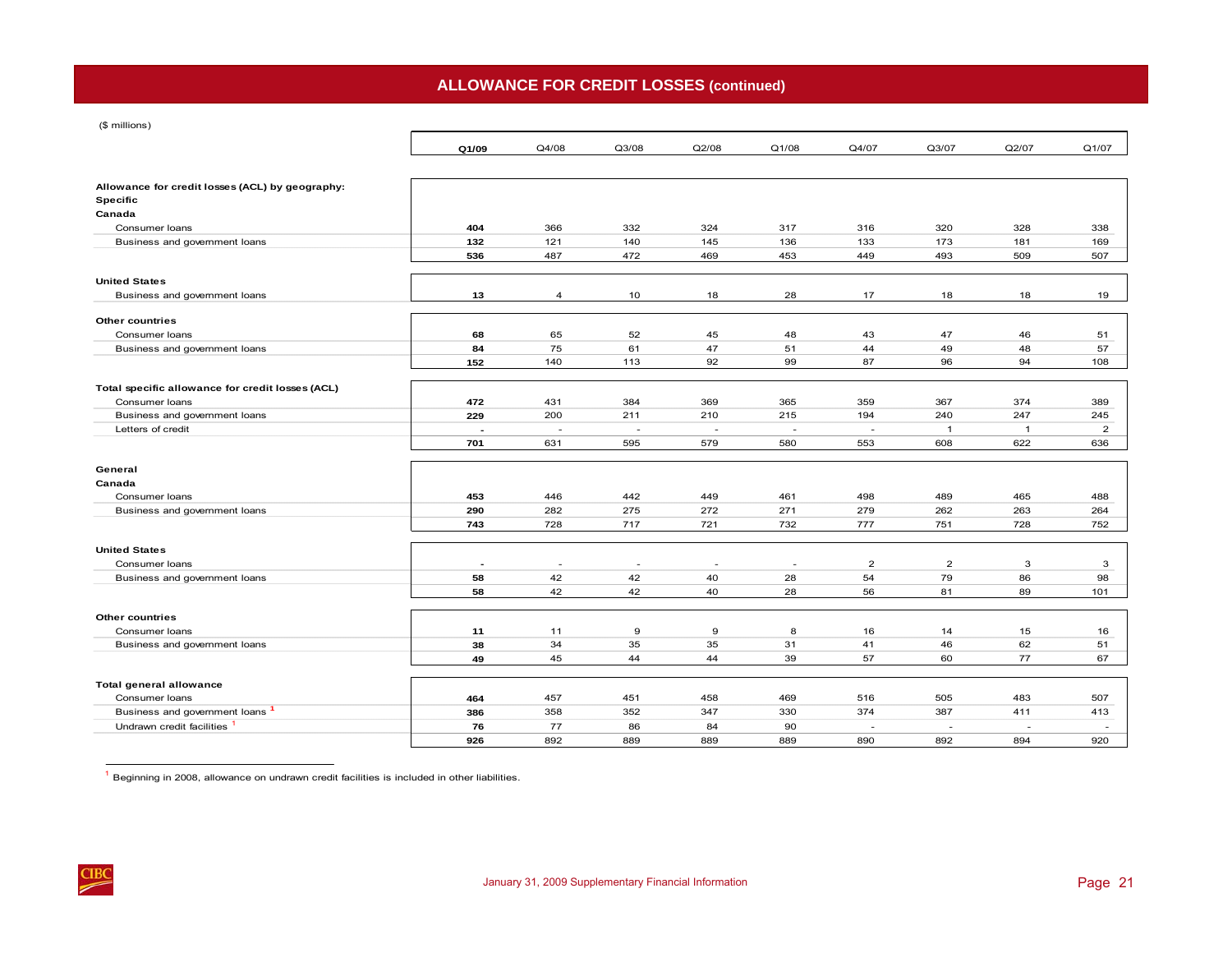# **NET IMPAIRED LOANS**

<span id="page-25-0"></span>(\$ millions)

 $rac{C\text{B}}{2}$ 

|                                              | Q1/09                    | Q4/08          | Q3/08          | Q2/08                    | Q1/08                    | Q4/07          | Q3/07                    | Q2/07          | Q1/07          |
|----------------------------------------------|--------------------------|----------------|----------------|--------------------------|--------------------------|----------------|--------------------------|----------------|----------------|
| Net impaired loans by portfolio:<br>Consumer |                          |                |                |                          |                          |                |                          |                |                |
| Residential mortgages                        | 304                      | 251            | 214            | 210                      | 220                      | 189            | 214                      | 214            | 203            |
| Student                                      | 22                       | 22             | 22             | 26                       | 25                       | 25             | 23                       | 25             | 25             |
| Credit card                                  | (212)                    | (188)          | (155)          | (139)                    | (129)                    | (122)          | (117)                    | (117)          | (106)          |
| Personal                                     | 82                       | 68             | 52             | 57                       | 55                       | 42             | 39                       | 59             | 36             |
|                                              |                          |                |                |                          |                          |                |                          |                |                |
| <b>Business and government</b>               |                          |                |                |                          |                          |                |                          |                |                |
| Non-residential mortgages                    | 31                       | 27             | 21             | 18                       | 33                       | 33             | 12                       | 12             | 4              |
| Financial institutions                       | $\sim$                   | 3              | $\overline{4}$ | $\overline{4}$           | $\overline{4}$           | 5              | 6                        | 5              | $\mathbf{1}$   |
| Retail                                       | $\mathbf{1}$             | 3              | $\sim$         | $\sim$                   | 10                       | 19             | $\overline{2}$           | 3              | 6              |
| <b>Business services</b>                     | 155                      | 136            | 116            | 117                      | 97                       | 86             | 100                      | 120            | 144            |
| Manufacturing, capital goods                 | 9                        | 6              | $\sim$         | $\overline{\phantom{a}}$ | $\overline{\phantom{a}}$ | $\mathbf{1}$   | $\overline{2}$           | $\mathbf{1}$   | 3              |
| Manufacturing, consumer goods                | ÷.                       | $\mathbf{1}$   | $\mathbf{1}$   | $\overline{2}$           | (2)                      | 8              | 8                        | 3              | $\overline{2}$ |
| Real estate and construction                 | $\mathbf{1}$             | ÷,             | 3              | $\overline{4}$           | $\mathbf{1}$             | 6              | $\overline{7}$           | $\overline{7}$ | 5              |
| Agriculture                                  | $\overline{7}$           | 10             | 13             | 16                       | 18                       | 15             | 16                       | 22             | 27             |
| Oil and gas                                  | $\mathbf{1}$             | $\mathbf{1}$   | $\overline{2}$ | ÷.                       | $\sim$                   | ÷.             | $\sim$                   | ÷              | $\sim$         |
| Mining                                       | $\overline{a}$           | ÷.             | $\mathbf{1}$   | $\mathbf{1}$             | ÷.                       | ÷.             | ÷.                       | $\sim$         | $\sim$         |
| Forest products                              | 10                       | 12             | ÷              | $\sim$                   | $\mathbf{1}$             | $\mathbf{1}$   | $\mathbf{1}$             | $\sim$         | $\sim$         |
| Hardware and software                        | $\overline{\phantom{a}}$ | $\sim$         | $\sim$         | $\sim$                   | $\sim$                   | $\sim$         | $\overline{\phantom{a}}$ | $\sim$         | $\sim$         |
| Telecommunications and cable                 | $\blacksquare$           | ÷.             | ÷.             | $\sim$                   | ÷                        | ÷.             | $\sim$                   | $\mathbf{1}$   | $\mathbf{1}$   |
| Publishing, printing and broadcasting        | $\blacksquare$           | $\mathbf{1}$   | ٠              | (1)                      | 21                       | $\mathbf{1}$   | $\sim$                   | $\mathbf{1}$   | $\sim$         |
| Transportation                               | 13                       | (1)            | (1)            | (1)                      | $\sim$                   | $\sim$         | $\sim$                   | $\sim$         | $\sim$         |
| <b>Utilities</b>                             | $\blacksquare$           | $\sim$         | $\sim$         | $\sim$                   | 5                        | $\sim$         | ä,                       | $\sim$         | $\sim$         |
| Education, health and social services        | $\blacksquare$           | ÷,             | $\mathbf{1}$   | $\mathbf{1}$             | $\mathbf{1}$             | $\mathbf{1}$   | $\mathbf{1}$             | $\overline{1}$ | 3              |
| Government                                   | $\overline{a}$           | ÷              | L.             | ÷.                       | ÷.                       | ÷.             | $\overline{2}$           | з              | 3              |
| <b>Total net impaired loans</b>              | 424                      | 352            | 294            | 315                      | 360                      | 310            | 316                      | 360            | 357            |
|                                              |                          |                |                |                          |                          |                |                          |                |                |
| Net impaired loans by geography:             |                          |                |                |                          |                          |                |                          |                |                |
| Canada                                       |                          |                |                |                          |                          |                |                          |                |                |
| Consumer                                     | 15                       | (9)            | $\overline{c}$ | 24                       | 45                       | 21             | 45                       | 62             | 40             |
| Business and government                      | 66                       | 49             | 36             | 39                       | 56                       | 68             | 55                       | 64             | 70             |
|                                              | 81                       | 40             | 38             | 63                       | 101                      | 89             | 100                      | 126            | 110            |
|                                              |                          |                |                |                          |                          |                |                          |                |                |
| <b>United States</b>                         |                          |                |                |                          |                          |                |                          |                |                |
| Business and government                      | 14                       | $\overline{2}$ | 5              | 3                        | 24                       | $\overline{7}$ | 8                        | 16             | 16             |
|                                              | 14                       | $\overline{2}$ | 5              | 3                        | 24                       | $\overline{7}$ | 8                        | 16             | 16             |
|                                              |                          |                |                |                          |                          |                |                          |                |                |
| <b>Other countries</b>                       |                          |                |                |                          |                          |                |                          |                |                |
| Consumer                                     | 181                      | 162            | 131            | 130                      | 126                      | 113            | 114                      | 119            | 118            |
| Business and government                      | 148                      | 148            | 120            | 119                      | 109                      | 101            | 94                       | 99             | 113            |
|                                              | 329                      | 310            | 251            | 249                      | 235                      | 214            | 208                      | 218            | 231            |
| <b>Total net impaired loans</b>              |                          |                |                |                          |                          |                |                          |                |                |
| Consumer                                     | 196                      | 153            | 133            | 154                      | 171                      | 134            | 159                      | 181            | 158            |
| Business and government                      | 228                      | 199            | 161            | 161                      | 189                      | 176            | 157                      | 179            | 199            |
|                                              | 424                      | 352            | 294            | 315                      | 360                      | 310            | 316                      | 360            | 357            |
|                                              |                          |                |                |                          |                          |                |                          |                |                |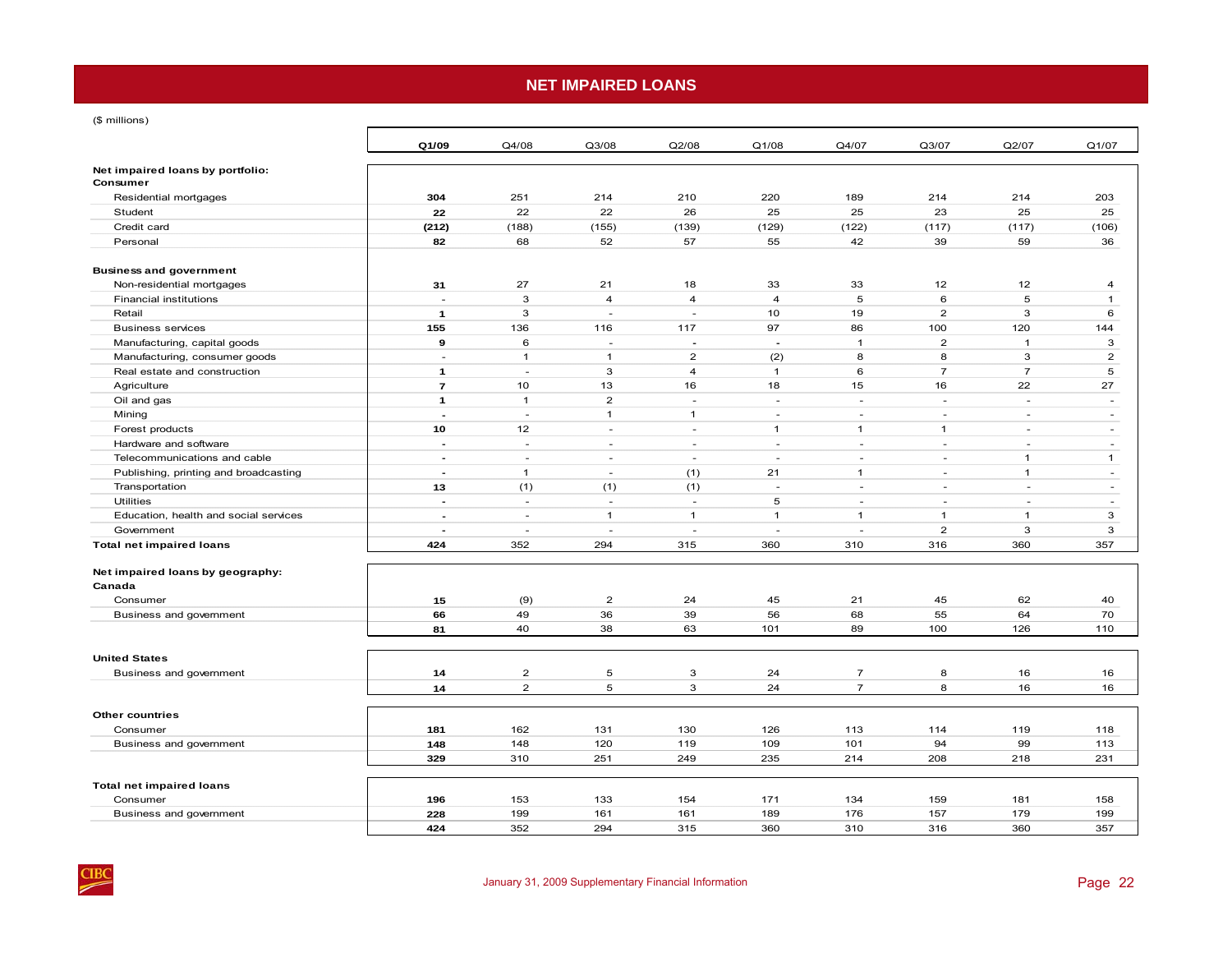## **CHANGES IN GROSS IMPAIRED LOANS**

<span id="page-26-0"></span>

| (\$ millions)                                 |                          |                          |                          |                          |                          |                          |                          |                          |       | 2008       | 2007                            |
|-----------------------------------------------|--------------------------|--------------------------|--------------------------|--------------------------|--------------------------|--------------------------|--------------------------|--------------------------|-------|------------|---------------------------------|
|                                               | Q1/09                    | Q4/08                    | Q3/08                    | Q2/08                    | Q1/08                    | Q4/07                    | Q3/07                    | Q2/07                    | Q1/07 | <b>12M</b> | 12M                             |
|                                               |                          |                          |                          |                          |                          |                          |                          |                          |       |            |                                 |
| Gross impaired loans at beginning of period   |                          |                          |                          |                          |                          |                          |                          |                          |       |            |                                 |
| Consumer                                      | 584                      | 517                      | 523                      | 536                      | 493                      | 526                      | 555                      | 547                      | 386   | 493        | 386                             |
| Business and government                       | 399                      | 372                      | 371                      | 404                      | 370                      | 397                      | 426                      | 444                      | 244   | 370        | 244                             |
|                                               | 983                      | 889                      | 894                      | 940                      | 863                      | 923                      | 981                      | 991                      | 630   | 863        | 630                             |
| <b>New additions</b>                          |                          |                          |                          |                          |                          |                          |                          |                          |       |            |                                 |
| Consumer                                      | 349                      | 293                      | 261                      | 248                      | 239                      | 234                      | 242                      | 291                      | 277   | 1,041      | 1,044                           |
| Business and government                       | 125                      | 110                      | 67                       | 46                       | 74                       | 77                       | 35                       | 79                       | 83    | 297        | 274                             |
|                                               | 474                      | 403                      | 328                      | 294                      | 313                      | 311                      | 277                      | 370                      | 360   | 1,338      | 1,318                           |
| Returned to performing status, repaid or sold |                          |                          |                          |                          |                          |                          |                          |                          |       |            |                                 |
| Consumer                                      | (55)                     | (34)                     | (90)                     | (90)                     | (34)                     | (104)                    | (95)                     | (95)                     | (97)  | (248)      | (391)                           |
| Business and government                       | (49)                     | (25)                     | (32)                     | (48)                     | (15)                     | (52)                     | (38)                     | (65)                     | (10)  | (120)      | (165)                           |
|                                               | (104)                    | (59)                     | (122)                    | (138)                    | (49)                     | (156)                    | (133)                    | (160)                    | (107) | (368)      | (556)                           |
| <b>Acquisition of FirstCaribbean</b>          |                          |                          |                          |                          |                          |                          |                          |                          |       |            |                                 |
| Consumer                                      |                          | $\overline{\phantom{a}}$ |                          | ٠                        |                          | ٠                        |                          | $\overline{\phantom{a}}$ | 169   |            | 169<br>$\overline{\phantom{a}}$ |
| Business and government                       | $\overline{\phantom{a}}$ | $\overline{\phantom{a}}$ | $\overline{\phantom{a}}$ | $\overline{\phantom{a}}$ | $\overline{\phantom{a}}$ | $\overline{\phantom{a}}$ | $\overline{\phantom{a}}$ | $\overline{\phantom{a}}$ | 163   |            | 163<br>$\overline{\phantom{a}}$ |
|                                               | $\overline{\phantom{a}}$ | $\overline{\phantom{a}}$ | $\overline{\phantom{a}}$ | ٠                        | ٠                        | ٠                        | $\overline{\phantom{a}}$ | $\overline{a}$           | 332   |            | 332<br>$\overline{\phantom{a}}$ |
| Write-offs                                    |                          |                          |                          |                          |                          |                          |                          |                          |       |            |                                 |
| Consumer                                      | (210)                    | (192)                    | (177)                    | (171)                    | (162)                    | (163)                    | (176)                    | (188)                    | (188) | (702)      | (715)                           |
| Business and government                       | (18)                     | (58)                     | (34)                     | (31)                     | (25)                     | (52)                     | (26)                     | (32)                     | (36)  | (148)      | (146)                           |
|                                               | (228)                    | (250)                    | (211)                    | (202)                    | (187)                    | (215)                    | (202)                    | (220)                    | (224) | (850)      | (861)                           |
| Gross impaired loans at end of period         |                          |                          |                          |                          |                          |                          |                          |                          |       |            |                                 |
| Consumer                                      | 668                      | 584                      | 517                      | 523                      | 536                      | 493                      | 526                      | 555                      | 547   | 584        | 493                             |
| Business and government                       | 457                      | 399                      | 372                      | 371                      | 404                      | 370                      | 397                      | 426                      | 444   | 399        | 370                             |
|                                               | 1.125                    | 983                      | 889                      | 894                      | 940                      | 863                      | 923                      | 981                      | 991   | 983        | 863                             |
|                                               |                          |                          |                          |                          |                          |                          |                          |                          |       |            |                                 |

# **CHANGES IN ALLOWANCE FOR CREDIT LOSSES**

| (\$ millions)                          |       |       |       |       |       |       |                    |       |       | 2008  | 2007  |
|----------------------------------------|-------|-------|-------|-------|-------|-------|--------------------|-------|-------|-------|-------|
|                                        | Q1/09 | Q4/08 | Q3/08 | Q2/08 | Q1/08 | Q4/07 | Q <sub>3</sub> /07 | Q2/07 | Q1/07 | 12M   | 12M   |
| Total allowance at beginning of period | 1,523 | 1,484 | 1,468 | 1,469 | 1.443 | 1,500 | .516               | 1,556 | 1,444 | 1,443 | 1,444 |
| Write-offs                             | (228) | (250) | (211) | (202) | (187) | (215) | (202)              | (220) | (224) | (850) | (861) |
| Recoveries                             | 44    | 30    | 27    | 26    | 31    | 43    | 29                 | 22    | 53    | 114   | 147   |
| Provision for credit losses            | 284   | 222   | 203   | 176   | 172   | 132   | 162                | 166   | 143   | 773   | 603   |
| Other                                  | 4     | 37    | (3)   | (1)   | 10    | (17)  | (5)                | (8)   | 140   | 43    | 110   |
| Total allowance at end of period       | 1.627 | 1.523 | 1.484 | 1.468 | 1.469 | 1,443 | 1,500              | 1.516 | 1,556 | 1.523 | 443.۱ |
| Specific allowance                     | 701   | 631   | 595   | 579   | 580   | 553   | 608                | 622   | 636   | 631   | 553   |
| General allowance <sup>2</sup>         | 926   | 892   | 889   | 889   | 889   | 890   | 892                | 894   | 920   | 892   | 890   |
| Total allowance for credit losses      | .,627 | 1,523 | .484، | 1,468 | 1,469 | 1,443 | .500               | 1,516 | 1,556 | .523  | 1,443 |

 $1$  Includes \$117 million of specific allowance and \$23 million of general allowance related to the FirstCaribbean acquisition.

 $^2$  Includes \$76 million (Q4/08: \$77 million) of allowance on undrawn credit facilities included in other liabilities. Prior to 2008, it was included in allowance for credit losses.

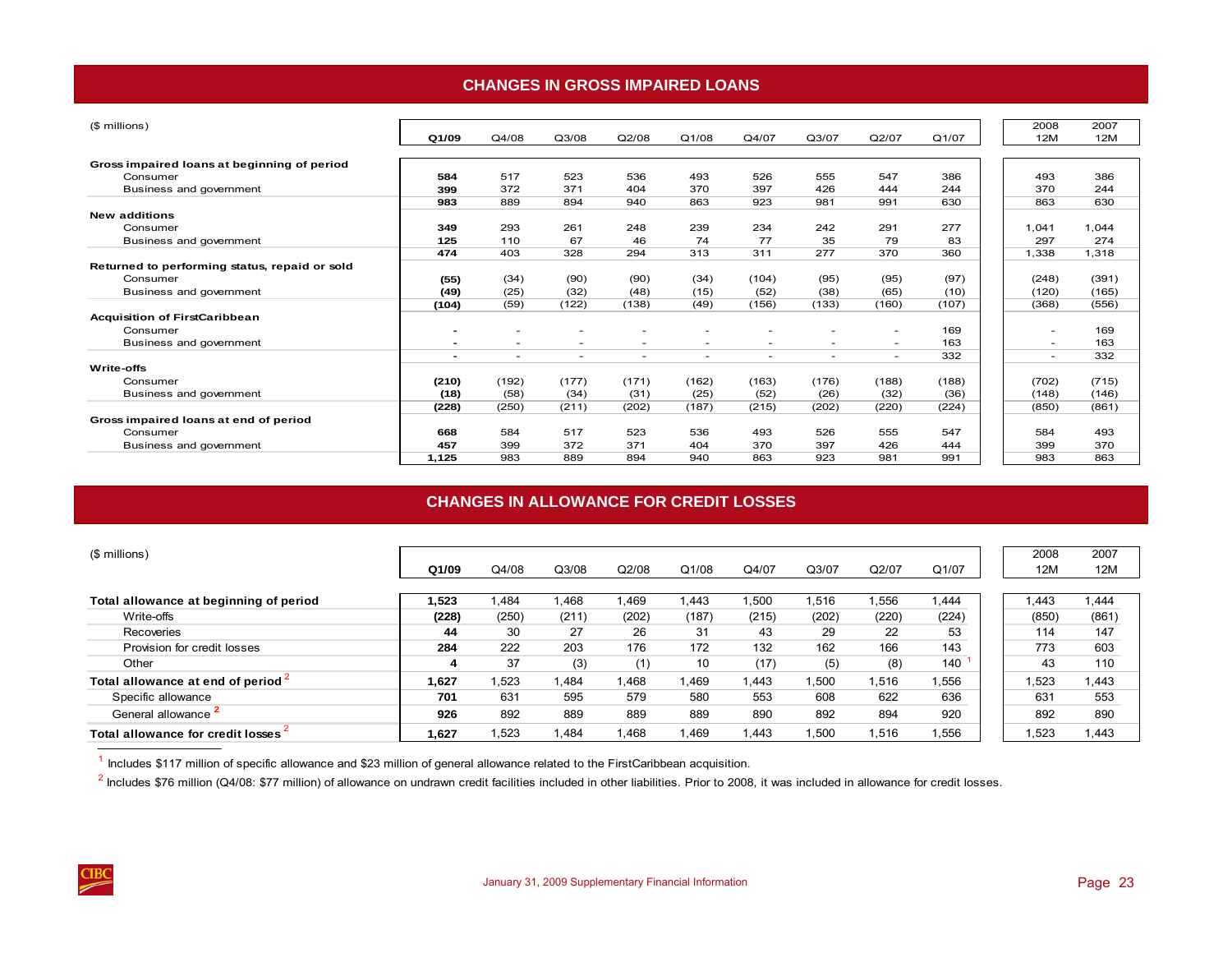<span id="page-27-0"></span>

|                         |                      |               |              | Q1/09 | Q4/08 | Q3/08 | Q2/08 | Q1/08 |
|-------------------------|----------------------|---------------|--------------|-------|-------|-------|-------|-------|
| (\$ millions)           | Less than 31<br>days | 31 to 90 days | Over 90 days | Total | Total | Total | Total | Total |
| Residential mortgages   | 1,452                | 632           | 229          | 2,313 | 2,298 | 2,064 | 1,895 | 2,080 |
| Personal                | 588                  | 170           | 66           | 824   | 728   | 705   | 638   | 715   |
| Credit card             | 565                  | 208           | 124          | 897   | 750   | 724   | 622   | 610   |
| Business and government | 410                  | 324           | 19           | 753   | 554   | 558   | 403   | 589   |
|                         | 3,015                | 1,334         | 438          | 4,787 | 4,330 | 4,051 | 3,558 | 3,994 |

 $<sup>1</sup>$  Past due loans are loans where repayment of principal or payment of interest is contractually in arrears. The above table provides an ageing analysis of the past due</sup> loans. Consumer overdraft balances past due less than 31 days have been excluded from the table as the information is currently indeterminable.

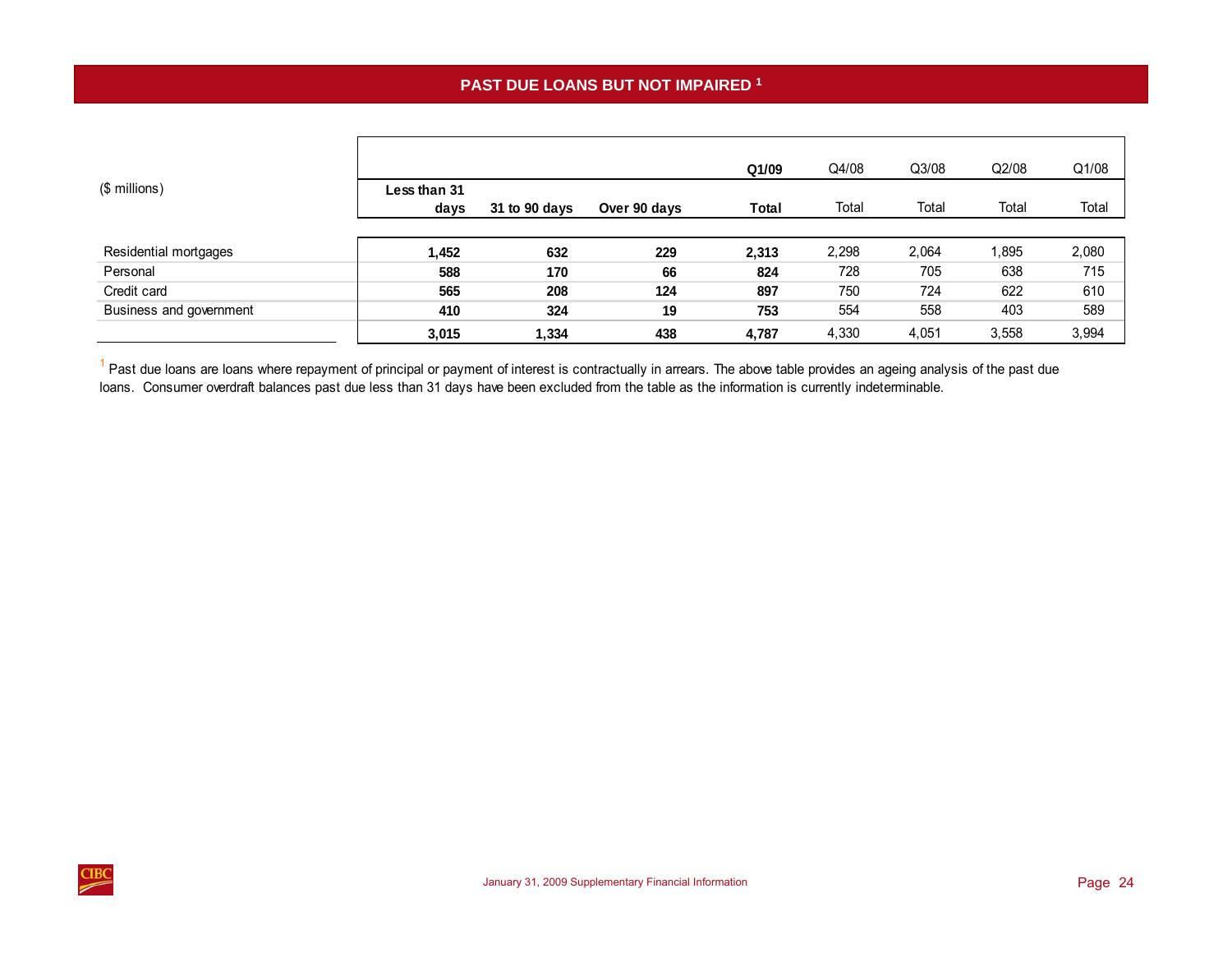# **PROVISION FOR CREDIT LOSSES**

<span id="page-28-0"></span>(\$ millions)

|                                                              | Q1/09                    | Q4/08          | Q3/08          | Q2/08          | Q1/08                    | Q4/07          | Q3/07                     | Q2/07                    | Q1/07           |
|--------------------------------------------------------------|--------------------------|----------------|----------------|----------------|--------------------------|----------------|---------------------------|--------------------------|-----------------|
| Provision for credit losses by portfolio:<br><b>Specific</b> |                          |                |                |                |                          |                |                           |                          |                 |
| Consumer                                                     |                          |                |                |                |                          |                |                           |                          |                 |
| Residential mortgages                                        | $\overline{\mathbf{4}}$  | (1)            | $\overline{2}$ | 5              | $\sim$                   | 6              | $\overline{\phantom{a}}$  | $\overline{2}$           | (2)             |
| Credit card                                                  | 152                      | 136            | 110            | 88             | 79                       | 77             | 68                        | 80                       | 69              |
| Personal                                                     | 69                       | 67             | 57             | 58             | 60                       | 60             | 83                        | 71                       | 66              |
| <b>Business and government</b>                               |                          |                |                |                |                          |                |                           |                          |                 |
| Non-residential mortgages                                    | $\overline{2}$           | (2)            | $\overline{1}$ | $\overline{1}$ | $\sim$                   | $\mathbf{1}$   | $\sim$                    | $\overline{1}$           |                 |
| <b>Financial institutions</b>                                | $\overline{\phantom{a}}$ | $\sim$         | $\overline{1}$ | $\sim$         | $\overline{\phantom{a}}$ | $\mathbf{1}$   | $\overline{2}$            | $\mathbf{1}$             | (22)            |
| Retail                                                       | (14)                     | $\overline{4}$ | 3              | 16             | 12                       | 20             | $\overline{4}$            | 6                        | $\overline{a}$  |
| <b>Business services</b>                                     | 16                       | $\overline{2}$ | 26             | $\sim$         | 9                        | (5)            | 10                        | 9                        | 33              |
| Manufacturing, capital goods                                 | $\overline{\mathbf{4}}$  | $\mathbf{1}$   | $\sim$         | $\sim$         | $\mathbf{1}$             | (10)           | (3)                       | $\overline{2}$           | $\mathbf{1}$    |
| Manufacturing, consumer goods                                | $\mathbf{1}$             | $\mathbf{1}$   | (1)            | $\overline{2}$ | $\mathbf{1}$             | 3              | 3                         | 3                        | (2)             |
| Real estate and construction                                 | $\mathbf{1}$             | $\overline{2}$ | (1)            | 5              | $\overline{2}$           | (5)            | $\overline{2}$            | 8                        | $\mathbf{1}$    |
| Agriculture                                                  | $\blacksquare$           | $\mathbf{1}$   | $\sim$         | $\mathbf{1}$   | (7)                      | (10)           | (3)                       | $\overline{a}$           | (1)             |
| Oil and gas                                                  | $\sim$                   | $\sim$         | $\mathbf{1}$   | $\sim$         | $\sim$                   | $\overline{2}$ | $\overline{a}$            | $\mathbf{1}$             | (4)             |
| Mining                                                       | $\blacksquare$           | $\sim$         | $\sim$         | $\sim$         | (3)                      | $\sim$         | $\overline{a}$            | $\overline{\phantom{a}}$ | (1)             |
| Forest products                                              | $\sim$                   | 5              | $\sim$         | $\overline{1}$ | $\sim$                   | $\mathbf{1}$   | $\overline{a}$            | $\mathbf{1}$             | $\sim$          |
| Hardware and software                                        | $\blacksquare$           | $\sim$         | $\sim$         | $\overline{1}$ | $\mathbf{1}$             | $\mathbf{1}$   | $\overline{a}$            | $\mathbf{1}$             | $\mathbf{1}$    |
| Telecommunications and cable                                 | $\blacksquare$           | $\sim$         | $\sim$         | $\sim$         | (1)                      | (10)           | (5)                       | $\sim$                   | (1)             |
| Publishing, printing and broadcasting                        | $\mathbf{1}$             | $\overline{2}$ | $\sim$         | (4)            | 14                       | $\sim$         | $\sim$                    | $\mathbf{1}$             | $\sim$          |
| Transportation                                               | 11                       | $\sim$         | 3              | $\sim$         | 3                        | $\overline{2}$ | $\overline{2}$            | $\overline{2}$           | $\mathbf{1}$    |
| Education, health and social services                        | $\blacksquare$           | $\mathbf{1}$   | $\sim$         | $\sim$         | $\sim$                   | $\sim$         | $\mathbf{1}$              | $\mathbf{1}$             | $\sim$          |
| Government                                                   | $\sim$                   | $\sim$         | $\sim$         | $\sim$         | $\sim$                   | $\sim$         | $\sim$                    | $\sim$                   | $\sim$          |
| Other                                                        | $\blacksquare$           | $\sim$         | $\sim$         | $\sim$         | $\sim$                   | $\sim$         | $\overline{a}$            | $\sim$                   | $\sim$          |
| Total specific provision for credit losses                   | 247                      | 219            | 202            | 174            | 171                      | 134            | 164                       | 190                      | 143             |
| Total general provision                                      | 37                       | 3              | $\mathbf{1}$   | $\overline{2}$ | $\overline{1}$           | (2)            | (2)                       | (24)                     | $\sim$          |
| <b>Total provision for credit losses</b>                     | 284                      | 222            | 203            | 176            | 172                      | 132            | 162                       | 166                      | 143             |
| Specific provision for credit loss by geography:<br>Canada   |                          |                |                |                |                          |                |                           |                          |                 |
| Consumer                                                     | 222                      | 199            | 167            | 150            | 136                      | 132            | 148                       | 149                      | 133             |
| Business and government                                      | 23                       | 15             | 16             | 31             | 22                       | $\overline{7}$ | 15                        | 33                       | 15              |
|                                                              | 245                      | 214            | 183            | 181            | 158                      | 139            | 163                       | 182                      | 148             |
| <b>United States</b>                                         |                          |                |                |                |                          |                |                           |                          |                 |
| Business and government                                      | 9                        | (5)            | 4              | (9)            | 5                        | (11)           | (7)                       | (2)                      | 16              |
| Other countries                                              |                          |                |                |                |                          |                |                           |                          |                 |
| Consumer                                                     | 3                        | $\mathsf 3$    | $\overline{2}$ | $\mathbf{1}$   | $\mathbf 3$              | 11             | $\ensuremath{\mathsf{3}}$ | $\overline{a}$           | $\sim$          |
| Business and government                                      | (10)                     | $\overline{7}$ | 13             | $\mathbf{1}$   | 5                        | (5)            | 5                         | 6                        | (21)            |
|                                                              | (7)                      | 10             | 15             | $\overline{2}$ | 8                        | 6              | 8                         | 10                       | (21)            |
|                                                              |                          |                |                |                |                          |                |                           |                          |                 |
| Total specific provision for credit losses                   |                          |                |                |                |                          |                |                           |                          |                 |
| Consumer                                                     | 225                      | 202            | 169            | 151            | 139                      | 143            | 151                       | 153                      | 133             |
| Business and government                                      | 22                       | 17             | 33             | 23             | 32                       | (9)            | 13                        | 37                       | 10 <sup>°</sup> |
|                                                              | 247                      | 219            | 202            | 174            | 171                      | 134            | 164                       | 190                      | 143             |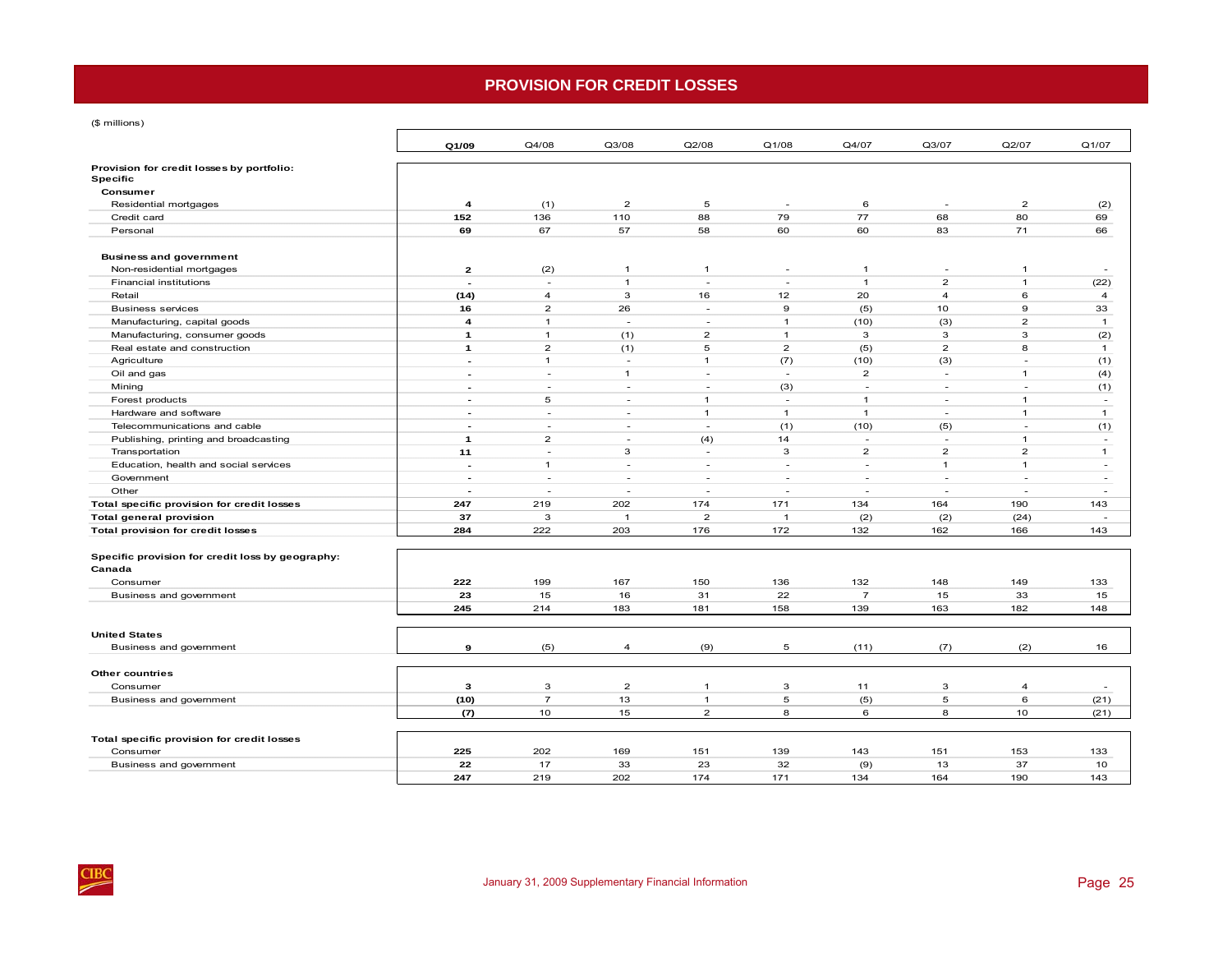# **NET WRITE-OFFS**

<span id="page-29-0"></span>

| (\$ millions)                            | Q1/09                    | Q4/08                    | Q3/08          | Q2/08                    | Q1/08                    | Q4/07                    | Q3/07                    | Q2/07                    | Q1/07                    |
|------------------------------------------|--------------------------|--------------------------|----------------|--------------------------|--------------------------|--------------------------|--------------------------|--------------------------|--------------------------|
|                                          |                          |                          |                |                          |                          |                          |                          |                          |                          |
| Net write-offs by portfolio:<br>Consumer |                          |                          |                |                          |                          |                          |                          |                          |                          |
| Residential mortgages                    | $\mathbf{1}$             | $\mathbf{1}$             | $\mathbf{1}$   | $\mathbf 2$              | $\overline{\phantom{a}}$ | (3)                      | $\mathbf{1}$             | 5                        | $\overline{4}$           |
| Student                                  | $\overline{2}$           | 3                        | 3              | $\overline{2}$           | $\overline{2}$           | 3                        | $\overline{2}$           | $\overline{2}$           | $\overline{4}$           |
| Credit card                              | 126                      | 107                      | 91             | 80                       | 70                       | 71                       | 68                       | 69                       | 68                       |
| Personal                                 | 57                       | 57                       | 58             | 65                       | 67                       | 71                       | 84                       | 93                       | 92                       |
|                                          |                          |                          |                |                          |                          |                          |                          |                          |                          |
| <b>Business and government</b>           |                          |                          |                |                          |                          |                          |                          |                          |                          |
| Non-residential mortgages                | $\overline{a}$           | (1)                      | $\sim$         | $\overline{\phantom{a}}$ | $\overline{\phantom{a}}$ | (3)                      | $\mathbf{1}$             | $\overline{c}$           | $\sim$                   |
| <b>Financial institutions</b>            | $\overline{\phantom{a}}$ | $\mathbf{1}$             | ÷.             | $\sim$                   | ÷,                       | $\overline{2}$           | $\overline{2}$           | $\mathbf{1}$             | (21)                     |
| Retail                                   | (14)                     | $\mathbf 9$              | 5              | 6                        | 6                        | 20                       | $\overline{2}$           | 5                        | 4                        |
| <b>Business services</b>                 | $\overline{7}$           | 22                       | 18             | 3                        | $\mathbf 9$              | 5                        | 12                       | 12                       | 19                       |
| Manufacturing, capital goods             | $\blacksquare$           | 3                        | ÷.             | $\mathbf{1}$             | $\mathbf{1}$             | (3)                      | $\overline{\phantom{a}}$ | $\mathbf{1}$             | $\mathbf{1}$             |
| Manufacturing, consumer goods            | 1                        | $\overline{4}$           | $\mathbf{1}$   | $\mathbf{1}$             | $\mathbf{1}$             | 10                       | $\mathbf{1}$             | $\overline{2}$           | $\mathbf{1}$             |
| Real estate and construction             | $\mathbf{2}$             | 6                        | $\mathbf{1}$   | $\overline{2}$           | $\overline{2}$           | (3)                      | $\mathbf{1}$             | 3                        | $\overline{2}$           |
| Agriculture                              | $\overline{\phantom{a}}$ | $\overline{4}$           | $\mathbf{1}$   | $\sim$                   | (1)                      | $\overline{7}$           | ÷                        | (1)                      | ÷.                       |
| Oil and gas                              | $\overline{\phantom{a}}$ | $\overline{\phantom{a}}$ | $\sim$         | $\mathbf{1}$             | $\sim$                   | $\mathbf{1}$             | ٠                        | $\mathbf{1}$             | (4)                      |
| Mining                                   | $\overline{\phantom{a}}$ | (1)                      | ÷.             | $\sim$                   | (3)                      | $\overline{\phantom{a}}$ | ٠                        | $\overline{\phantom{a}}$ | (1)                      |
| Forest products                          | $\overline{\phantom{a}}$ | $\mathbf{1}$             | $\mathbf{1}$   | $\mathbf{1}$             | $\overline{\phantom{a}}$ | $\mathbf{1}$             | $\overline{\phantom{a}}$ | $\mathbf{1}$             | $\overline{\phantom{a}}$ |
| Hardware and software                    | $\mathbf{1}$             | $\mathbf{1}$             | ÷.             | $\mathbf{1}$             | $\mathbf{1}$             | $\mathbf{1}$             | $\mathbf{1}$             | $\overline{\phantom{a}}$ | $\mathbf{1}$             |
| Telecommunications and cable             | $\overline{\phantom{a}}$ | (1)                      | $\mathbf{1}$   | $\sim$                   | (1)                      | (10)                     | (5)                      | $\overline{\phantom{a}}$ | (1)                      |
| Publishing, printing and broadcasting    | $\overline{\phantom{a}}$ | $\overline{2}$           | $\mathbf{1}$   | 8                        | $\sim$                   | $\sim$                   | $\mathbf{1}$             | $\overline{\phantom{a}}$ | $\sim$                   |
| Transportation                           | 1                        | $\overline{2}$           | $\mathbf{1}$   | 3                        | $\overline{2}$           | $\mathbf{1}$             | $\overline{2}$           | $\mathbf{1}$             | $\overline{2}$           |
| Education, health and social services    | $\overline{\phantom{a}}$ | $\sim$                   | $\mathbf{1}$   | ä,                       | ÷,                       | $\mathbf{1}$             | ÷,                       | $\mathbf{1}$             | $\overline{\phantom{a}}$ |
| Government                               | $\overline{a}$           | $\sim$                   | $\sim$         | ä,                       | $\overline{\phantom{a}}$ | ÷,                       | ÷,                       | ÷,                       | ÷.                       |
| <b>Total net write-offs</b>              | 184                      | 220                      | 184            | 176                      | 156                      | 172                      | 173                      | 198                      | 171                      |
| Net write-offs by geography:             |                          |                          |                |                          |                          |                          |                          |                          |                          |
| Canada                                   |                          |                          |                |                          |                          |                          |                          |                          |                          |
| Consumer                                 | 187                      | 166                      | 161            | 142                      | 139                      | 135                      | 155                      | 162                      | 160                      |
| Business and government                  | 16                       | 40                       | 15             | 24                       | 21                       | 49                       | 24                       | 23                       | 16                       |
|                                          | 203                      | 206                      | 176            | 166                      | 160                      | 184                      | 179                      | 185                      | 176                      |
| <b>United States</b>                     |                          |                          |                |                          |                          |                          |                          |                          |                          |
| Business and government                  |                          | 3                        | 14             |                          | (5)                      | (11)                     | (7)                      | (2)                      | $\mathbf{1}$             |
| <b>Other countries</b>                   |                          |                          |                |                          |                          |                          |                          |                          |                          |
| Consumer                                 | (1)                      | $\overline{c}$           | (8)            | $\overline{7}$           | $\overline{\phantom{a}}$ | $\overline{7}$           | $\overline{\phantom{a}}$ | $\overline{7}$           | 8                        |
| Business and government                  | (18)                     | 9                        | $\overline{2}$ | 3                        | $\mathbf{1}$             | (8)                      | $\mathbf{1}$             | 8                        | (14)                     |
|                                          | (19)                     | 11                       | (6)            | 10                       | $\mathbf{1}$             | (1)                      | $\mathbf{1}$             | 15                       | (6)                      |
|                                          |                          |                          |                |                          |                          |                          |                          |                          |                          |
| <b>Total net-write offs</b>              |                          |                          |                |                          |                          |                          |                          |                          |                          |
| Consumer<br>Business and government      | 186<br>(2)               | 168<br>52                | 153<br>31      | 149<br>27                | 139<br>17                | 142<br>30                | 155<br>18                | 169<br>29                | 168<br>3                 |
|                                          | 184                      | 220                      | 184            | 176                      | 156                      | 172                      | 173                      | 198                      | 171                      |
|                                          |                          |                          |                |                          |                          |                          |                          |                          |                          |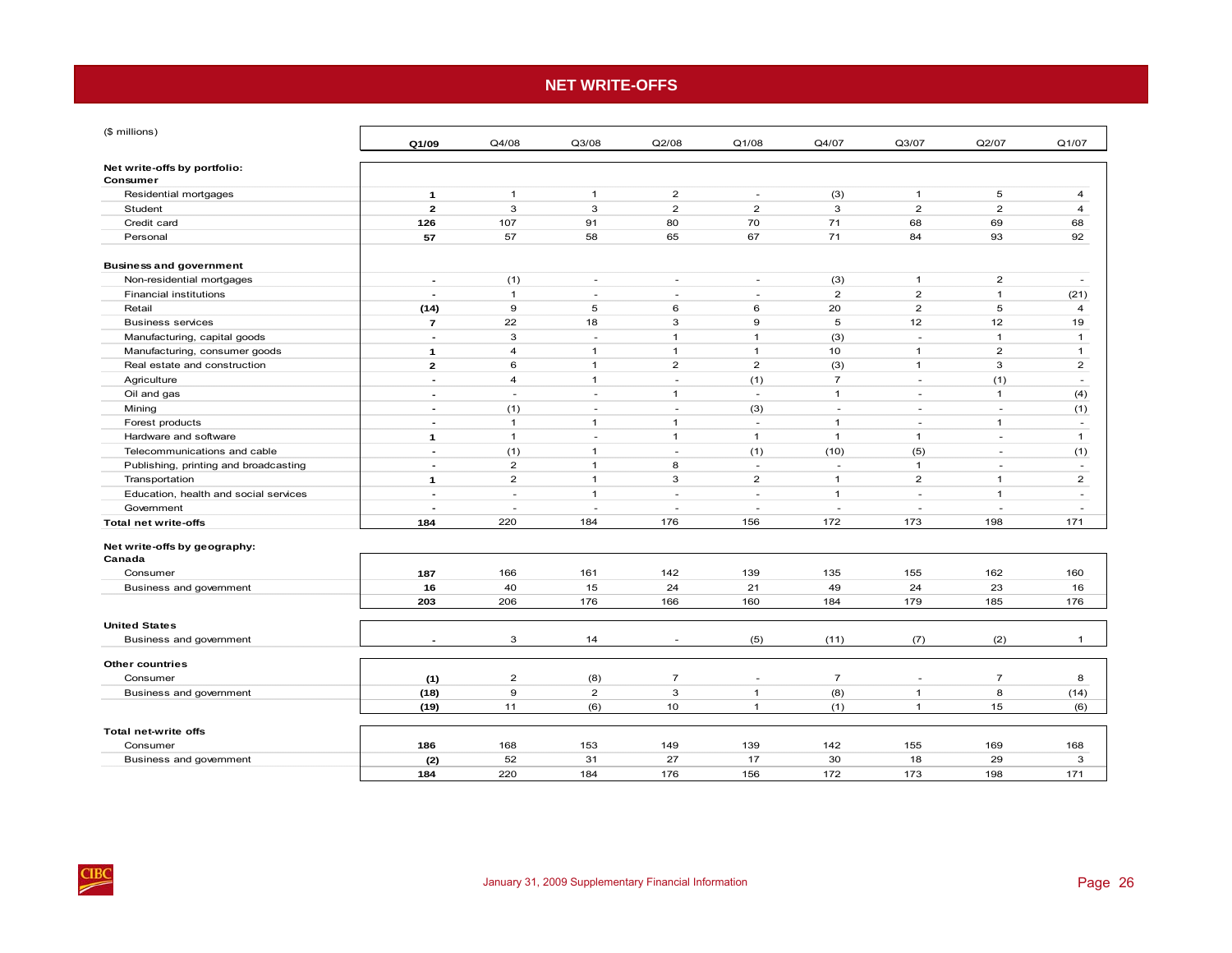# **CREDIT RISK FINANCIAL MEASURES**

<span id="page-30-0"></span>

|                                                                                                                        | Q1/09  | Q4/08  | Q3/08  | Q2/08  | Q1/08  | Q4/07  | Q3/07  | Q2/07  | Q1/07  |
|------------------------------------------------------------------------------------------------------------------------|--------|--------|--------|--------|--------|--------|--------|--------|--------|
|                                                                                                                        |        |        |        |        |        |        |        |        |        |
| <b>Diversification ratios</b>                                                                                          |        |        |        |        |        |        |        |        |        |
| <b>Gross loans and acceptances</b>                                                                                     |        |        |        |        |        |        |        |        |        |
| Consumer                                                                                                               | 73%    | 74%    | 75%    | 75%    | 75%    | 76%    | 76%    | 75%    | 74%    |
| Business and government                                                                                                | 27%    | 26%    | 25%    | 25%    | 25%    | 24%    | 24%    | 25%    | 26%    |
| Canada                                                                                                                 | 90%    | 90%    | 91%    | 91%    | 91%    | 91%    | 91%    | 91%    | 89%    |
| <b>United States</b>                                                                                                   | 3%     | 3%     | 3%     | 3%     | 3%     | 3%     | 3%     | 3%     | 4%     |
| Other countries                                                                                                        | 7%     | 7%     | 6%     | 6%     | 6%     | 6%     | 6%     | 6%     | 7%     |
| Net loans and acceptances                                                                                              |        |        |        |        |        |        |        |        |        |
| Consumer                                                                                                               | 73%    | 74%    | 76%    | 76%    | 75%    | 76%    | 76%    | 75%    | 74%    |
| Business and government                                                                                                | 27%    | 26%    | 24%    | 24%    | 25%    | 24%    | 24%    | 25%    | 26%    |
| Canada                                                                                                                 | 90%    | 90%    | 91%    | 91%    | 91%    | 91%    | 91%    | 91%    | 89%    |
| <b>United States</b>                                                                                                   | 3%     | 3%     | 3%     | 3%     | 3%     | 3%     | 3%     | 3%     | 4%     |
| Other countries                                                                                                        | 7%     | 7%     | 6%     | 6%     | 6%     | 6%     | 6%     | 6%     | 7%     |
| <b>Coverage ratios</b><br>Specific allowances for credit losses (ACL)-to-gross<br>impaired loans and acceptances (GIL) |        |        |        |        |        |        |        |        |        |
| Total                                                                                                                  | 62%    | 64%    | 67%    | 65%    | 62%    | 64%    | 66%    | 63%    | 64%    |
| Consumer                                                                                                               | 71%    | 74%    | 74%    | 71%    | 68%    | 73%    | 70%    | 67%    | 71%    |
| Business and government                                                                                                | 50%    | 50%    | 57%    | 57%    | 53%    | 52%    | 60%    | 58%    | 55%    |
| <b>Condition ratios</b>                                                                                                |        |        |        |        |        |        |        |        |        |
| GIL-to-gross loans and acceptances                                                                                     | 0.64%  | 0.54%  | 0.51%  | 0.51%  | 0.55%  | 0.50%  | 0.55%  | 0.59 % | 0.62%  |
| Net impaired loans and acceptances (NIL)-to-net loans and acceptances                                                  | 0.24%  | 0.20%  | 0.17%  | 0.18%  | 0.21%  | 0.18%  | 0.19%  | 0.22%  | 0.22%  |
| Segmented NIL-to-segmented net loans and acceptances                                                                   |        |        |        |        |        |        |        |        |        |
| Consumer                                                                                                               | 0.15%  | 0.12%  | 0.10%  | 0.12%  | 0.13%  | 0.10%  | 0.12%  | 0.15%  | 0.13%  |
| Business and government                                                                                                | 0.49%  | 0.42%  | 0.38%  | 0.38%  | 0.45%  | 0.42%  | 0.39 % | 0.43%  | 0.49 % |
| Canada                                                                                                                 | 0.05%  | 0.02%  | 0.02%  | 0.04%  | 0.07%  | 0.06%  | 0.07%  | 0.08%  | 0.08%  |
| <b>United States</b>                                                                                                   | 0.28%  | 0.03%  | 0.11%  | 0.06%  | 0.50%  | 0.15%  | 0.17%  | 0.29%  | 0.26%  |
| Other countries                                                                                                        | 2.55 % | 2.56 % | 2.30 % | 2.37 % | 2.13 % | 1.96 % | 2.06 % | 2.17 % | 2.18 % |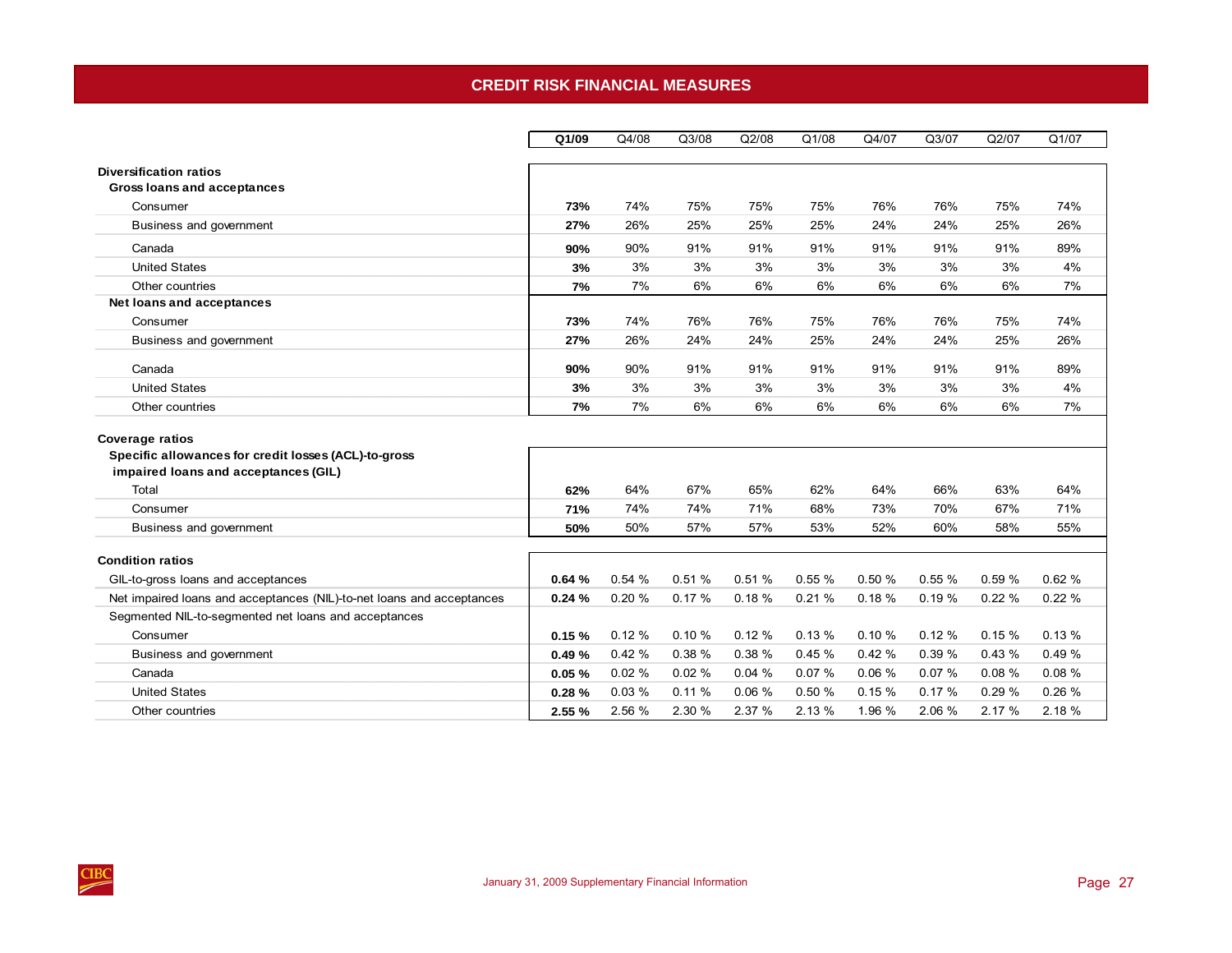<span id="page-31-0"></span>(\$ millions)

|                                          |                                       |                          |                          | Q1/09             |                   | Q1/09                    | Q4/08             | Q3/08             | Q2/08                 | Q1/08             |  |
|------------------------------------------|---------------------------------------|--------------------------|--------------------------|-------------------|-------------------|--------------------------|-------------------|-------------------|-----------------------|-------------------|--|
|                                          |                                       |                          |                          |                   |                   |                          |                   |                   |                       |                   |  |
|                                          | Residual term to contractual maturity |                          |                          | Total             | Analyzed by use   |                          |                   |                   | Total notional amount |                   |  |
|                                          | Less than 1                           | $1 - 5$                  | Ovér                     | notional          | Trading           | <b>ALM</b>               |                   |                   |                       |                   |  |
|                                          | year                                  | years                    | 5 years                  | amount            |                   |                          |                   |                   |                       |                   |  |
| Interest rate derivatives                |                                       |                          |                          |                   |                   |                          |                   |                   |                       |                   |  |
| Over-the-counter                         |                                       |                          |                          |                   |                   |                          |                   |                   |                       |                   |  |
| Forward rate agreements                  | 61,333                                | 2,090                    | 1,659                    | 65.082            | 62,139            | 2,943                    | 69.346<br>605,068 | 40.746<br>630,153 | 9,669<br>620,511      | 25.704<br>625,081 |  |
| Swap contracts<br>Purchased options      | 142,486<br>6,419                      | 337,627<br>25,193        | 105,974<br>30,256        | 586,087<br>61,868 | 397,410<br>60,676 | 188,677<br>1,192         | 62,712            | 59,020            | 52,366                | 47,738            |  |
| Written options                          | 13,535                                | 16,190                   | 16,171                   | 45,896            | 44,287            | 1,609                    | 45,899            | 41,734            | 36,111                | 35,482            |  |
|                                          |                                       |                          |                          |                   |                   |                          | 783,025           | 771,653           | 718,657               | 734,005           |  |
|                                          | 223,773                               | 381,100                  | 154.060                  | 758.933           | 564.512           | 194,421                  |                   |                   |                       |                   |  |
| Exchange traded<br>Futures contracts     | 29,404                                | 13,202                   | 152                      | 42,758            | 40,802            | 1,956                    | 56,279            | 80,569            | 79,553                | 85,966            |  |
| Purchased options                        | 1,901                                 | 61                       | $\blacksquare$           | 1,962             | 1,962             | $\blacksquare$           | 241               | 1,084             | 3.774                 | 6.123             |  |
| Written options                          | 2,390                                 | $\overline{\phantom{a}}$ | $\overline{\phantom{a}}$ | 2,390             | 2,390             | $\overline{\phantom{a}}$ | 7,009             | 4,506             | 6,446                 | 11,891            |  |
|                                          | 33,695                                | 13,263                   | 152                      | 47,110            | 45,154            | 1,956                    | 63,529            | 86,159            | 89,773                | 103,980           |  |
|                                          |                                       |                          |                          |                   |                   |                          |                   |                   |                       |                   |  |
| <b>Total interest rate derivatives</b>   | 257,468                               | 394,363                  | 154,212                  | 806,043           | 609,666           | 196,377                  | 846,554           | 857,812           | 808,430               | 837,985           |  |
| Foreign exchange derivatives             |                                       |                          |                          |                   |                   |                          |                   |                   |                       |                   |  |
| Over-the-counter                         |                                       |                          |                          |                   |                   |                          |                   |                   |                       |                   |  |
| Forward contracts                        | 82.843                                | 3.488                    | 430                      | 86.761            | 77,832            | 8.929                    | 80.013            | 78.427            | 83.885                | 81.126            |  |
| Swap contracts                           | 17,467                                | 33,983                   | 18,367                   | 69,817            | 61,218            | 8,599                    | 74,237            | 65,429            | 67,988                | 68,189            |  |
| Purchased options                        | 2,305                                 | 1,145                    | 129                      | 3,579             | 3,579             | $\overline{\phantom{a}}$ | 3,169             | 2,492             | 2,959                 | 3,137             |  |
| Written options                          | 2,977                                 | 670                      | 138                      | 3,785             | 3,697             | 88                       | 3,640             | 2,358             | 2,835                 | 3,155             |  |
|                                          | 105,592                               | 39,286                   | 19,064                   | 163,942           | 146,326           | 17,616                   | 161,059           | 148,706           | 157,667               | 155,607           |  |
| Exchange traded                          |                                       |                          |                          |                   |                   |                          |                   |                   |                       |                   |  |
| <b>Futures contracts</b>                 | 12                                    |                          |                          | 12                | 12                |                          | 8                 | 412               |                       | 11                |  |
| Total foreign exchange derivatives       | 105,604                               | 39,286                   | 19,064                   | 163,954           | 146,338           | 17,616                   | 161,067           | 149,118           | 157,667               | 155,618           |  |
| Credit derivatives                       |                                       |                          |                          |                   |                   |                          |                   |                   |                       |                   |  |
| Over-the-counter                         |                                       |                          |                          |                   |                   |                          |                   |                   |                       |                   |  |
| Swap contracts purchased protection      | 231                                   | 428                      |                          | 659               | 588               | 71                       | 1.835             | 2,595             | 3,274                 | 2.807             |  |
| Swap contracts written protection        |                                       |                          | 3,970                    | 3,970             | 3,970             | $\overline{a}$           | 3,892             | 3,565             | 3,696                 | 6,275             |  |
| Purchased options                        | 972                                   | 18,050                   | 30,274                   | 49,296            | 44,489            | 4,807                    | 49,796            | 49,372            | 52,232                | 85,013            |  |
| Written options                          | 30                                    | 11,759                   | 18,736                   | 30,525            | 30,494            | 31                       | 32,717            | 30,845            | 32,148                | 67,032            |  |
| <b>Total credit derivatives</b>          | 1,233                                 | 30,237                   | 52,980                   | 84,450            | 79,541            | 4,909                    | 88,240            | 86,377            | 91,350                | 161,127           |  |
| Equity derivatives <sup>2</sup>          |                                       |                          |                          |                   |                   |                          |                   |                   |                       |                   |  |
| Over-the-counter                         | 7,339                                 | 4,756                    | 79                       | 12,174            | 11,833            | 341                      | 20,024            | 24,932            | 31,439                | 37,109            |  |
| Exchange traded                          | 9,492                                 | 3,009                    | $\overline{\phantom{a}}$ | 12,501            | 12,366            | 135                      | 21,514            | 24,368            | 30,444                | 29,049            |  |
| <b>Total equity derivatives</b>          | 16,831                                | 7,765                    | 79                       | 24,675            | 24,199            | 476                      | 41,538            | 49,300            | 61,883                | 66,158            |  |
| Precious metal derivatives               |                                       |                          |                          |                   |                   |                          |                   |                   |                       |                   |  |
| Over-the-counter                         | 1,293                                 | 190                      | $\overline{\phantom{a}}$ | 1,483             | 1,483             | $\overline{\phantom{a}}$ | 1,250             | 945               | 830                   | 846               |  |
| Exchange traded                          | 17                                    | $\overline{\phantom{0}}$ | $\overline{\phantom{a}}$ | 17                | 17                | $\sim$                   | $\overline{2}$    | 6                 | $\mathbf{1}$          | 18                |  |
| Total precious metal derivatives         | 1,310                                 | 190                      | $\blacksquare$           | 1,500             | 1,500             | $\blacksquare$           | 1,252             | 951               | 831                   | 864               |  |
| Other commodity derivatives <sup>2</sup> |                                       |                          |                          |                   |                   |                          |                   |                   |                       |                   |  |
| Over-the-counter                         | 6,506                                 | 4.346                    | 419                      | 11.271            | 11,271            | $\overline{\phantom{a}}$ | 14.559            | 15.330            | 15.297                | 15.482            |  |
| Exchange traded                          | 2,083                                 | 1,106                    | $\overline{\phantom{a}}$ | 3,189             | 3,189             | $\blacksquare$           | 4,137             | 4,832             | 4,221                 | 3,531             |  |
| Total other commodity derivatives        | 8,589                                 | 5,452                    | 419                      | 14,460            | 14,460            | $\overline{a}$           | 18,696            | 20,162            | 19,518                | 19,013            |  |
| <b>Total notional amount</b>             | 391,035                               | 477.293                  | 226,754                  | 1,095,082         | 875,704           | 219,378                  | 1,157,347         | 1,163,720         | 1,139,679             | 1,240,765         |  |
|                                          |                                       |                          |                          |                   |                   |                          |                   |                   |                       |                   |  |

1 ALM: Asset/liability management.

2 Comprises forwards, futures, swaps and options.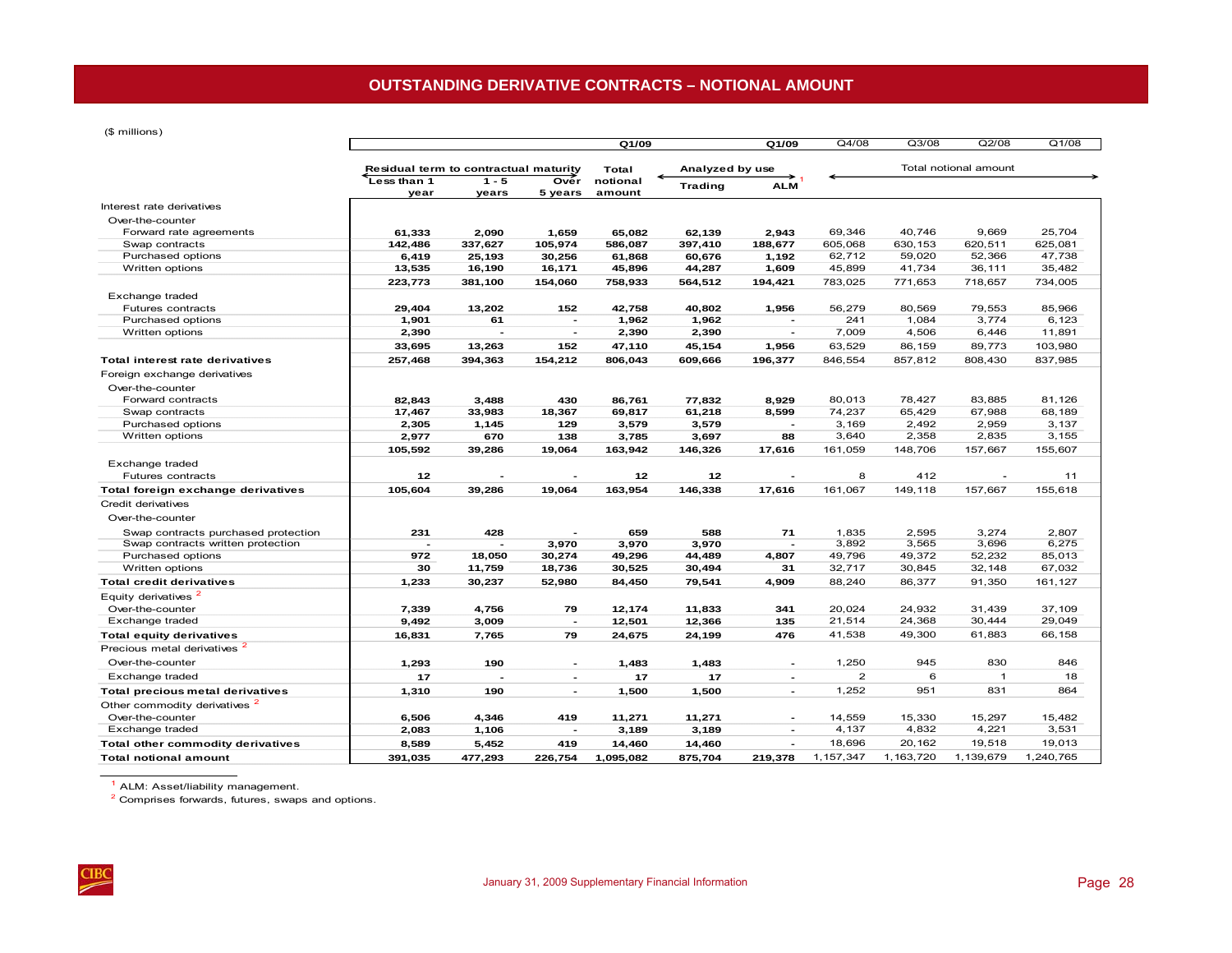# **CREDIT RISK ASSOCIATED WITH DERIVATIVES**

<span id="page-32-0"></span>(\$ millions)

|                                           |                |                          |           |                             | Q1/09  | Q4/08  | Q3/08                       | Q2/08          | Q1/08 |
|-------------------------------------------|----------------|--------------------------|-----------|-----------------------------|--------|--------|-----------------------------|----------------|-------|
|                                           |                | Current replacement cost |           | <b>Credit</b><br>equivalent |        |        | <b>Risk-weighted amount</b> |                |       |
|                                           | <b>Trading</b> | <b>ALM</b>               | Total     | $\frac{amount^2}{2}$        |        |        |                             |                |       |
| Interest rate derivatives                 |                |                          |           |                             |        |        |                             |                |       |
| Forward rate agreements                   | 157            | $\overline{\phantom{0}}$ | 157       | 65                          | 8      | 4      | 1                           | $\overline{2}$ | 3     |
| Swap contracts                            | 15,315         | 3,590                    | 18,905    | 4,209                       | 1,640  | 1,126  | 953                         | 922            | 959   |
| Purchased options                         | 1,539          | 32                       | 1,571     | 318                         | 113    | 76     | 66                          | 56             | 53    |
|                                           | 17,011         | 3,622                    | 20,633    | 4,592                       | 1,761  | 1,206  | 1,020                       | 980            | 1,015 |
| Foreign exchange derivatives              |                |                          |           |                             |        |        |                             |                |       |
| Forward contracts                         | 1,774          | 16                       | 1,790     | 1,295                       | 314    | 420    | 202                         | 194            | 205   |
| Swap contracts                            | 3,810          | 366                      | 4,176     | 2,712                       | 640    | 587    | 599                         | 620            | 626   |
| Purchased options                         | 258            |                          | 258       | 116                         | 63     | 74     | 19                          | 17             | 19    |
|                                           | 5,842          | 382                      | 6,224     | 4,123                       | 1,017  | 1,081  | 820                         | 831            | 850   |
| Credit derivatives <sup>3</sup>           |                |                          |           |                             |        |        |                             |                |       |
| Swap contracts                            | 140            |                          | 140       | 148                         | 113    | 109    | 79                          | 83             | 47    |
| Purchased options                         | 3,647          | $\overline{\phantom{0}}$ | 3,647     | 5,656                       | 11,531 | 7,535  | 12,729                      | 8,423          | 4,631 |
| Written options <sup>4</sup>              |                | $\overline{\phantom{0}}$ |           | 122                         | 45     | 22     | 35                          | 41             | 109   |
|                                           | 3,787          | $\overline{\phantom{0}}$ | 3,787     | 5,926                       | 11,689 | 7,666  | 12,843                      | 8,547          | 4,787 |
| Equity derivatives <sup>5</sup>           | 790            | 1.                       | 791       | 477                         | 162    | 190    | 330                         | 343            | 398   |
| Precious metal derivatives <sup>5</sup>   | 94             | $\overline{\phantom{0}}$ | 94        | 35                          | 14     | 9      | 6                           |                | 3     |
| Other commodity derivatives <sup>5</sup>  | 1,259          | $\overline{\phantom{0}}$ | 1,259     | 1,194                       | 479    | 399    | 407                         | 439            | 366   |
|                                           | 28,783         | 4,005                    | 32,788    | 16,347                      | 15,122 | 10,551 | 15,426                      | 11,141         | 7,419 |
| Less: effect of master netting agreements | (22, 185)      | -                        | (22, 185) |                             |        |        | $\overline{\phantom{a}}$    |                |       |
| <b>Total</b>                              | 6,598          | 4,005                    | 10,603    | 16,347                      | 15,122 | 10,551 | 15,426                      | 11,141         | 7,419 |

 Exchange-traded instruments with a replacement cost of \$895 million (Q4/08: \$1,242 million) are excluded in accordance with the guidelines of the Office of the Superintendent of Financial Institutions, Canada (OSFI).

<sup>2</sup> Sum of current replacement cost and potential credit exposure, adjusted for the impact of collateral amounting to \$2,526 million (Q4/08: \$2,268 million). The collateral comprises cash \$2,254 million (Q4/08: \$1,929 million), government securities \$268 million (Q4/08: \$335 million) and other instruments \$4 million (Q4/08: \$4 million).

 $3$  Written ALM credit derivatives are treated as quarantee commitment; bought ALM credit derivatives meeting hedge effectiveness criteria are treated as credit risk mitigation with no counterparty credit risk charge; and bought ALM credit derivatives not meeting the hedge effectiveness criteria receive a counterparty credit risk charge.

<sup>4</sup> Comprises credit protection sold. Represents the fair value of contracts for which fees are received over the life of the contracts.

5 Comprises forwards, swaps and options.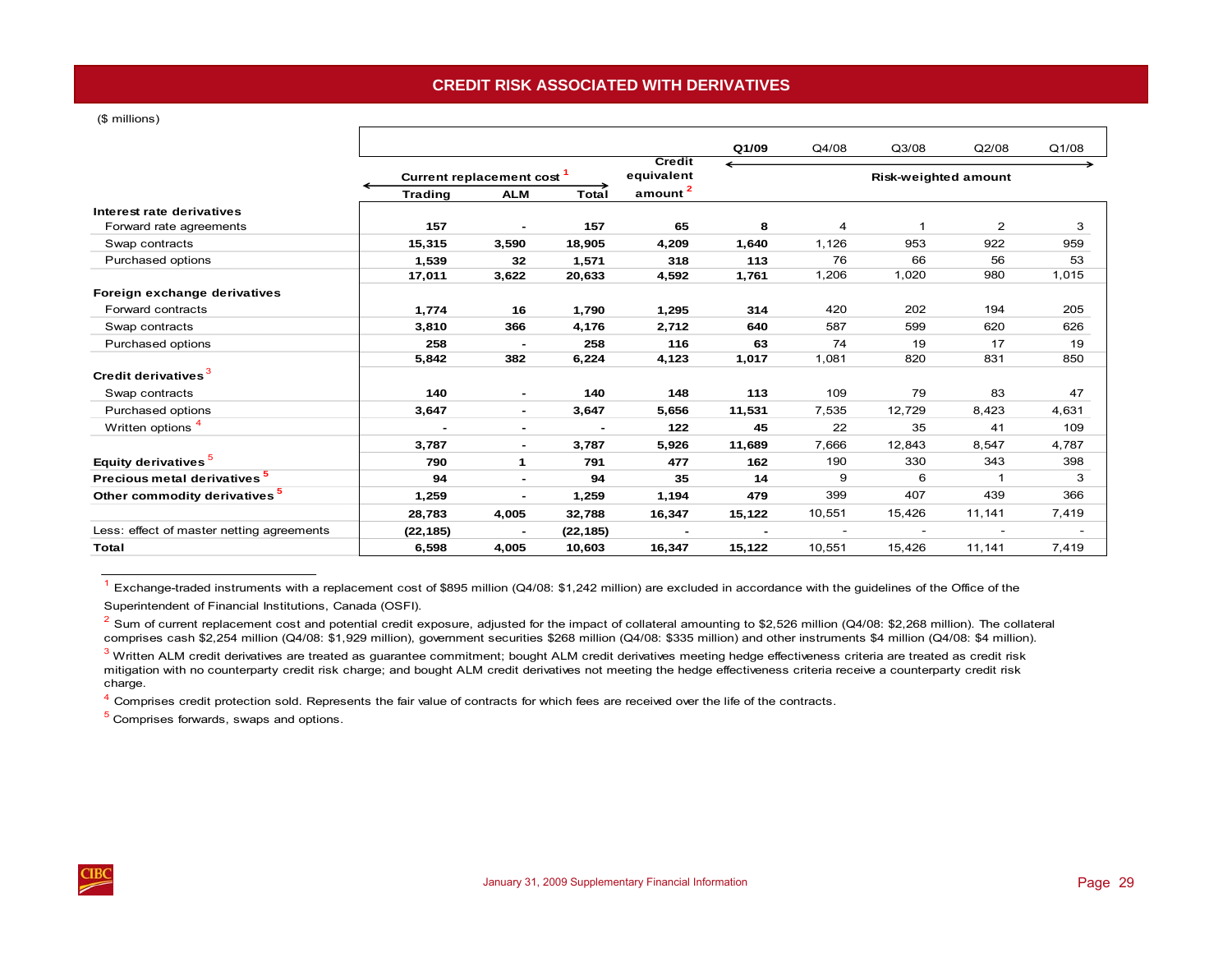## **FAIR VALUE OF FINANCIAL INSTRUMENTS**

<span id="page-33-0"></span>

|  | (\$ millions) |  |
|--|---------------|--|
|--|---------------|--|

|                                              |                                                        |               | Q1/09                    | Q4/08                    | Q3/08                    | Q2/08                              | Q1/08                    | Q4/07                    | Q3/07                    | Q2/07                    | Q1/07                    |
|----------------------------------------------|--------------------------------------------------------|---------------|--------------------------|--------------------------|--------------------------|------------------------------------|--------------------------|--------------------------|--------------------------|--------------------------|--------------------------|
|                                              | Book value<br>(includes<br><b>AFS</b><br>securities at |               |                          |                          |                          | Fair value over (under) book value |                          |                          |                          |                          |                          |
|                                              | amortized<br>cost)                                     | Fair<br>value |                          |                          |                          |                                    |                          |                          |                          |                          |                          |
| Assets                                       |                                                        |               |                          |                          |                          |                                    |                          |                          |                          |                          |                          |
| Cash and deposits with banks                 | 9,642                                                  | 9,642         |                          |                          |                          |                                    |                          |                          |                          |                          | ٠                        |
| Securities                                   | 80,918                                                 | 80,084        | (834)                    | (406)                    | 417                      | 519                                | 438                      | 372                      | 360                      | 474                      | 351                      |
| Securities borrowed or purchased             |                                                        |               |                          |                          |                          |                                    |                          |                          |                          |                          |                          |
| under resale agreements                      | 33,253                                                 | 33,253        | $\overline{\phantom{a}}$ | ۰                        | $\overline{\phantom{a}}$ | $\overline{\phantom{a}}$           | ٠                        | $\overline{\phantom{a}}$ | $\overline{\phantom{a}}$ | $\overline{\phantom{a}}$ | $\overline{\phantom{a}}$ |
| Loans                                        | 165,157                                                | 167,409       | 2,252                    | 1,328                    | 1,365                    | 1,276                              | 804                      | 51                       | (360)                    | 50                       | 171                      |
| Derivative instruments                       | 34,144                                                 | 34,144        | ۰                        | $\blacksquare$           | ٠                        | ٠                                  | ٠                        | $\overline{\phantom{a}}$ | $\overline{\phantom{a}}$ | ٠                        | $\overline{\phantom{a}}$ |
| Customers' liability under acceptances       | 9,342                                                  | 9,342         | ۰                        | $\overline{\phantom{a}}$ | $\overline{\phantom{a}}$ | $\sim$                             | $\sim$                   | $\overline{\phantom{a}}$ | $\sim$                   | $\sim$                   | -                        |
| Other assets                                 | 9,338                                                  | 9,345         | $\overline{7}$           | 12                       | 28                       | 21                                 | 25                       | 43                       | 42                       | 49                       | 37                       |
| Liabilities                                  |                                                        |               |                          |                          |                          |                                    |                          |                          |                          |                          |                          |
| Deposits                                     | 226,383                                                | 227,824       | 1,441                    | 601                      | 166                      | 17                                 | (73)                     | (335)                    | (448)                    | (23)                     | (107)                    |
| Derivative instruments                       | 38,851                                                 | 38,851        | $\overline{\phantom{a}}$ | $\blacksquare$           |                          | ۰                                  | ۰                        |                          | ٠                        | $\blacksquare$           | $\overline{\phantom{a}}$ |
| Acceptances                                  | 9.345                                                  | 9,345         | $\overline{\phantom{a}}$ | ۰                        |                          |                                    | ٠                        |                          | ٠                        | $\overline{\phantom{a}}$ | $\sim$                   |
| Obligations related to securities sold short | 6,465                                                  | 6,465         | ۰                        | ۰                        | $\overline{\phantom{a}}$ | $\overline{\phantom{a}}$           | $\overline{\phantom{a}}$ | $\overline{\phantom{a}}$ | $\overline{\phantom{a}}$ | $\overline{\phantom{a}}$ | ۰                        |
| Obligations related to securities lent or    |                                                        |               |                          |                          |                          |                                    |                          |                          |                          |                          |                          |
| sold under repurchase agreements             | 38,141                                                 | 38,141        | ۰                        | ۰                        |                          |                                    |                          |                          | ٠                        | ٠                        | -                        |
| Other liabilities                            | 10,744                                                 | 10,744        | $\overline{\phantom{a}}$ | $\overline{\phantom{a}}$ | $\overline{\phantom{a}}$ | $\overline{\phantom{a}}$           | $\sim$                   | $\overline{\phantom{a}}$ | $\overline{\phantom{a}}$ | $\overline{\phantom{a}}$ | -                        |
| Subordinated indebtedness                    | 6,728                                                  | 6,487         | (241)                    | (212)                    | 276                      | 215                                | 218                      | 206                      | 215                      | 334                      | 335                      |
| Preferred share liabilities                  | 600                                                    | 619           | 19                       | -1                       | 17                       | 19                                 | 20                       | 23                       | 23                       | 20                       | 36                       |

### <sup>1</sup> The fair value of publicly traded equities classified as AFS does not take into account any adjustments for resale restrictions that expire within one year or for future expenses.

<sup>2</sup> Includes certain restricted securities with fair value exceeding book value by nil (Q4/08: \$0.6 million).

3 Includes \$87 million (Q4/08: \$366 million) of unrealized gains on equities that do not have quoted market prices in an active market.

4 Includes positive and negative fair values of \$895 million (Q4/08: \$1,242 million) and \$835 million (Q4/08: \$1,407 million) respectively, for exchange-traded options.

**5** Total fair value is net of master netting agreements.

# **FAIR VALUE OF AFS / HTM SECURITIES**

| (\$ millions)                      |                   |                   | Q1/09     | Q4/08       | Q3/08 | Q2/08 | Q1/08                           | Q4/07 | Q3/07 | Q2/07 | Q1/07 |
|------------------------------------|-------------------|-------------------|-----------|-------------|-------|-------|---------------------------------|-------|-------|-------|-------|
|                                    | Amortized<br>cost | <b>Fair value</b> |           |             |       |       | Unrealized net gains / (losses) |       |       |       |       |
| AFS securities                     |                   |                   |           |             |       |       |                                 |       |       |       |       |
| Government debt                    | 28.041            | 28.114            | 73        | (18)        | 42    | 21    | 90                              | (122) | (287) | (219) | (318) |
| Asset / mortgage-backed securities | 3,371             | 3,430             | 59        | (26)        | (97)  | (85)  | (129)                           | (37)  | (28)  | 4     | 6     |
| Debt                               | 3,537             | 3,476             | (61)      | (84)<br>2.3 | 11    | 14    | 20                              | 25    | 21    | 20    | 23    |
| Equity                             | 1,029             | 1,074             | 2.3<br>45 | 351         | 461   | 569   | 457                             | 506   | 654   | 669   | 640   |
|                                    | 35.978            | 36.094            | 116       | 223         | 417   | 519   | 438                             | 372   | 360   | 474   | 351   |
| <b>HTM</b> securities              |                   |                   |           |             |       |       |                                 |       |       |       |       |
| Asset / mortgage-backed securities | 6,785             | 5,835             | (950)     | (629)       | n/a   | n/a   | n/a                             | n/a   | n/a   | n/a   | n/a   |
|                                    | 42.763            | 41.929            | (834)     | (406)       | 417   | 519   | 438                             | 372   | 360   | 474   | 351   |

# **FAIR VALUE OF DERIVATIVE INSTRUMENTS**

| (\$ millions)                                         |          |          | Q1/09    | Q4/08    | Q3/08    | Q2/08   | Q1/08           | Q4/07    | Q <sub>3</sub> /07 | Q2/07 | Q1/07 |
|-------------------------------------------------------|----------|----------|----------|----------|----------|---------|-----------------|----------|--------------------|-------|-------|
|                                                       | Positive | Negative |          |          |          |         | Fair value, net |          |                    |       |       |
| Total held for trading purposes                       | 29.679   | 33,058   | (3, 379) | (2,914)  | 1,095)   | 1,557   | (1,606)         | (1, 518) | 927                | (23)  | 467   |
| Total held for ALM purposes                           | 4,465    | 5,793    | (1, 328) | (1, 184) | (750)    | 1,100)  | (1, 108)        | (1,095)  | 62                 | 32    | 504   |
| Total fair value                                      | 34.144   | 38,851   | (4,707)  | (4,098)  | 1,845)   | (2,657) | (2,714)         | (2,613)  | 989                |       | 971   |
| Average fair values of derivatives during the quarter | 33.936   | 38,735   | (4,799)  | (2,699)  | (2, 367) | (2,580) | 1,584)          | (617)    | 130                | 631   | 258   |



n/a - Not applicable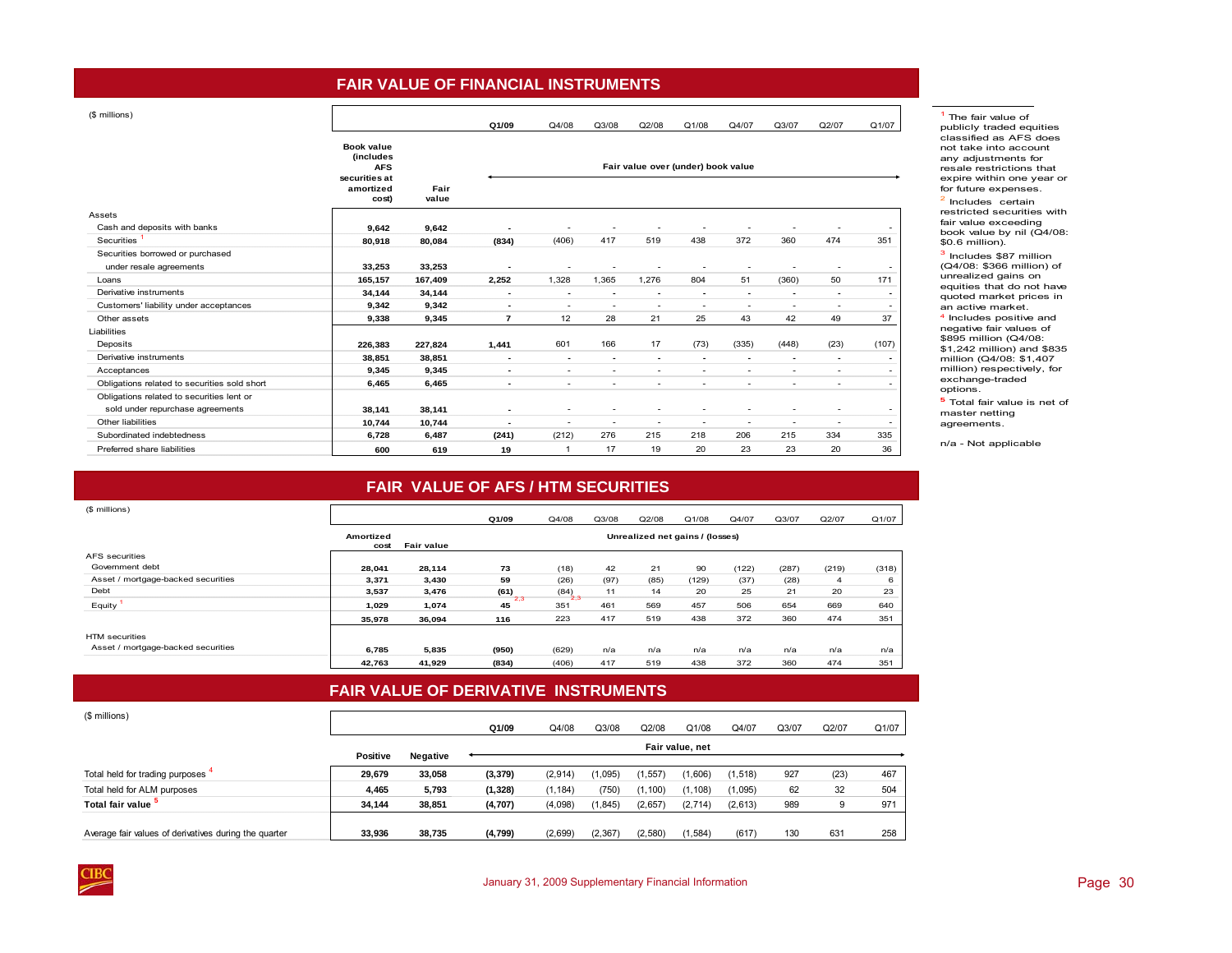# **INTEREST RATE SENSITIVITY 1, 2**

<span id="page-34-0"></span>

|                                      | Based on earlier of maturity or repricing date of interest-sensitive instruments |           |            |           |          |              |            |
|--------------------------------------|----------------------------------------------------------------------------------|-----------|------------|-----------|----------|--------------|------------|
|                                      |                                                                                  |           | Total      |           |          | Non-interest |            |
| (\$ millions)                        | within                                                                           | 3 to 12   | within     | 1 to 5    | Over 5   | rate         | Total      |
|                                      | 3 months                                                                         | months    | 1 year     | years     | years    | sensitive    |            |
|                                      |                                                                                  |           |            |           |          |              |            |
| Q1/09<br><b>Canadian currency</b>    |                                                                                  |           |            |           |          |              |            |
| Assets                               | 147,374                                                                          | 14,579    | 161,953    | 59,409    | 6,208    | 25,847       | 253,417    |
| Structural assumptions <sup>3</sup>  | (7, 219)                                                                         | 4,834     | (2, 385)   | 4,448     |          | (2,063)      |            |
| Liabilities and shareholders' equity | (127, 150)                                                                       | (31, 512) | (158, 662) | (35, 561) | (7, 356) | (51, 838)    | (253, 417) |
| Structural assumptions <sup>3</sup>  | 4,928                                                                            | (19,902)  | (14, 974)  | (18, 240) | ٠        | 33,214       |            |
| Off-balance sheet                    | 493                                                                              | 8,532     | 9,025      |           |          |              |            |
|                                      |                                                                                  |           |            | (8,881)   | (144)    |              |            |
| Gap                                  | 18,426                                                                           | (23, 469) | (5,043)    | 1,175     | (1, 292) | 5,160        |            |
| <b>Foreign currencies</b>            |                                                                                  |           |            |           |          |              |            |
| Assets                               | 84,140                                                                           | 2,878     | 87,018     | 1,849     | 1,870    | 9,661        | 100,398    |
| Liabilities and shareholders' equity | (82, 172)                                                                        | (4,986)   | (87, 158)  | (4, 423)  | (1,050)  | (7, 767)     | (100, 398) |
| Off-balance sheet                    | (4,680)                                                                          | 2,969     | (1,711)    | 2,736     | (1,025)  |              |            |
| Gap                                  | (2, 712)                                                                         | 861       | (1, 851)   | 162       | (205)    | 1,894        |            |
| Total gap                            | 15,714                                                                           | (22, 608) | (6, 894)   | 1,337     | (1, 497) | 7,054        | ۰.         |
| Q4/08                                |                                                                                  |           |            |           |          |              |            |
| Canadian currency                    | 9,898                                                                            | (18, 418) | (8,520)    | 4,727     | (3, 548) | 7,341        |            |
| Foreign currencies                   | (9, 833)                                                                         | 6,891     | (2,942)    | (885)     | (113)    | 3,940        |            |
| Total gap                            | 65                                                                               | (11, 527) | (11, 462)  | 3,842     | (3,661)  | 11,281       | ۰.         |
| Q3/08                                |                                                                                  |           |            |           |          |              |            |
| Canadian currency                    | (8, 292)                                                                         | (7, 414)  | (15, 706)  | 7,161     | (3, 395) | 11,940       |            |
| Foreign currencies                   | 2,048                                                                            | (6, 579)  | (4, 531)   | 141       | 203      | 4,187        |            |
| Total gap                            | (6, 244)                                                                         | (13,993)  | (20, 237)  | 7,302     | (3, 192) | 16,127       | ٠          |
| Q2/08                                |                                                                                  |           |            |           |          |              |            |
| Canadian currency                    | (13, 412)                                                                        | (4,005)   | (17, 417)  | 5,001     | (4, 811) | 17,227       |            |
| Foreign currencies                   | (6,688)                                                                          | 744       | (5, 944)   | 185       | 666      | 5,093        |            |
| Total gap                            | (20, 100)                                                                        | (3, 261)  | (23, 361)  | 5,186     | (4, 145) | 22,320       | ۰          |
| Q1/08                                |                                                                                  |           |            |           |          |              |            |
| Canadian currency                    | (16, 965)                                                                        | (5, 468)  | (22, 433)  | 4,769     | (3, 431) | 21,095       |            |
| Foreign currencies                   | (667)                                                                            | (3,809)   | (4, 476)   | (1, 317)  | 75       | 5,718        |            |
| Total gap                            | (17, 632)                                                                        | (9, 277)  | (26,909)   | 3,452     | (3, 356) | 26,813       | ÷          |
|                                      |                                                                                  |           |            |           |          |              |            |

<sup>1</sup> On- and off-balance sheet financial instruments have been reported on the earlier of their contractual repricing or maturity dates. Certain contractual repricing dates have been adjusted according to management's estimates for prepayments and early redemptions.

 $2$  Based on the interest rate sensitivity profile as at January 31, 2009, as adjusted for structural assumptions, estimated prepayments and early w ithdraw als, an immediate 1% increase in interest rates across all maturities w ould increase net income after taxes by approximately \$71 million (\$24 million increase as at October 31, 2008) over the next 12 months, and increase shareholders' equity as measured on a present value basis by approximately \$91 million (\$143 million increase as at October 31, 2008).

 $3$  We manage our interest rate gap by inputing a duration to certain assets and liabilities based on historical and forecasted trends in core balances.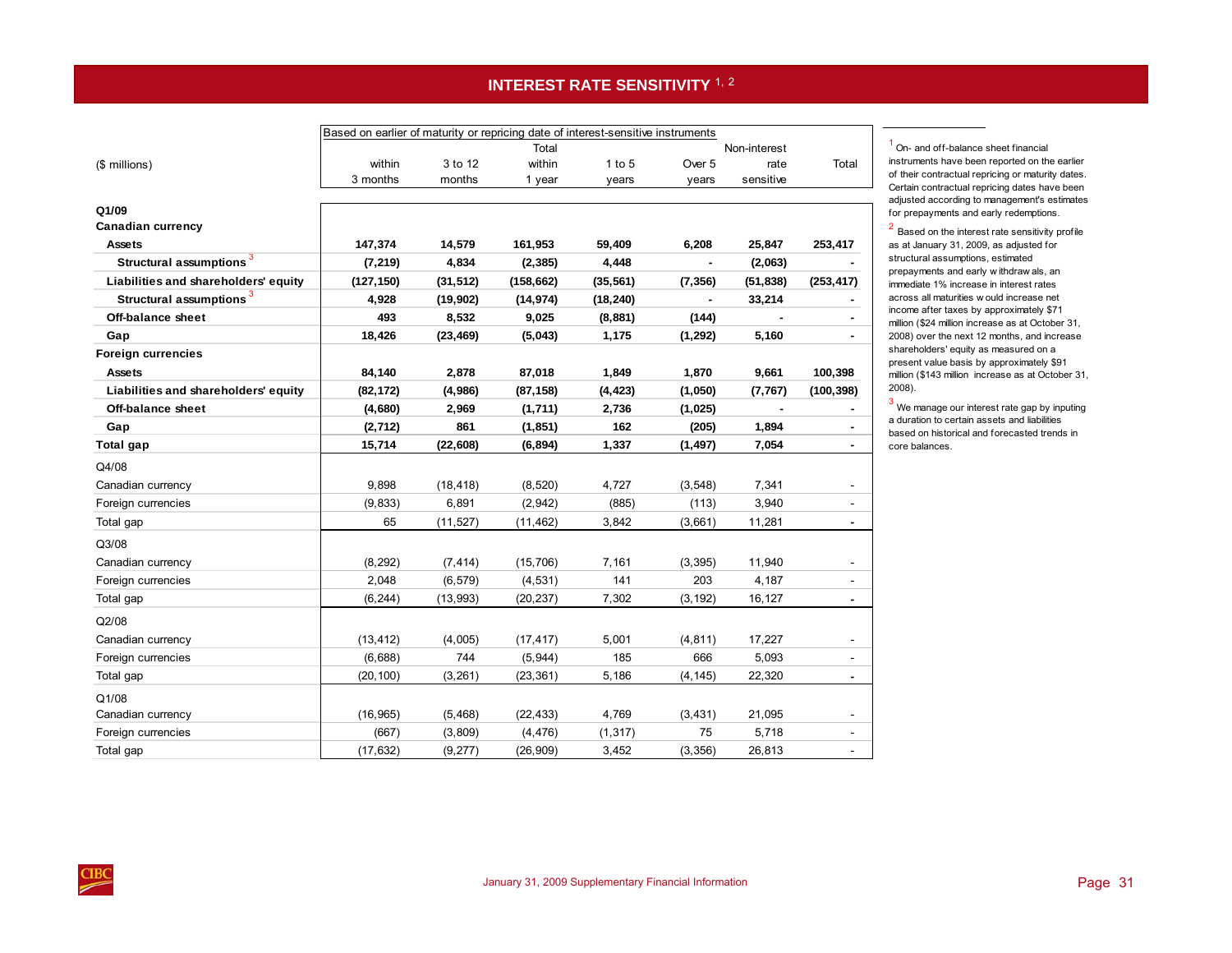### **REGULATORY CAPITAL** <sup>1</sup>

<span id="page-35-0"></span>(\$ millions)

|                                                                                       | Q1/09    | Q4/08                    | Q3/08                    | Q2/08                    | Q1/08    |
|---------------------------------------------------------------------------------------|----------|--------------------------|--------------------------|--------------------------|----------|
|                                                                                       |          |                          |                          |                          |          |
| <b>Tier 1 capital</b>                                                                 |          |                          |                          |                          |          |
| Common shares <sup>2</sup>                                                            | 6.074    | 6,063                    | 6,059                    | 6,057                    | 6,050    |
| Contributed surplus                                                                   | 100      | 96                       | 89                       | 90                       | 86       |
| Retained earnings                                                                     | 5,257    | 5,483                    | 5.409                    | 5,699                    | 7,174    |
| Net after tax fair value losses arising from changes in institution's own credit risk | 16       | $\mathbf{2}$             |                          |                          |          |
| Foreign currency translation adjustments (component of AOCI)                          | (328)    | (357)                    | (776)                    | (833)                    | (860)    |
| Net after tax unrealized holding losses on AFS equity securities in OCI               | (32)     | (10)                     | $\overline{\phantom{a}}$ |                          |          |
| Non-cumulative preferred shares <sup>3</sup>                                          | 3,231    | 3,231                    | 2.931                    | 2,931                    | 2,931    |
| Certain non-controlling interests in subsidiaries                                     | 178      | 174                      | 151                      | 147                      | 145      |
| Goodwill                                                                              | (2, 123) | (2, 100)                 | (1,932)                  | (1,916)                  | (1, 911) |
| Gains on sale of securitizations                                                      | (62)     | (53)                     | (55)                     | (44)                     | (21)     |
| 50/50 deductions from each of Tier 1 and Tier 2 <sup>4</sup>                          | (294)    | (164)                    | (250)                    | (122)                    | (168)    |
|                                                                                       | 12,017   | 12,365                   | 11,626                   | 12,009                   | 13,426   |
| <b>Tier 2 capital</b>                                                                 |          |                          |                          |                          |          |
| Perpetual subordinated indebtedness                                                   | 370      | 363                      | 309                      | 303                      | 303      |
| Other subordinated indebtedness                                                       |          |                          |                          |                          |          |
| (net of amortization)                                                                 | 6,118    | 6,062                    | 6,014                    | 4,859                    | 4,856    |
| Other subordinated indebtedness in excess of Tier 1 qualifying instruments            |          | $\overline{\phantom{a}}$ | (49)                     | $\overline{\phantom{a}}$ |          |
| Net after tax unrealized holding gains on AFS equity securities in OCI                |          |                          | 5                        | 10                       | 15       |
| Eligible general allowance (standardized approach)                                    | 106      | 108                      | 83                       | 83                       | 91       |
| 50/50 deductions from each of Tier 1 and Tier 2 <sup>4</sup>                          | (294)    | (164)                    | (250)                    | (122)                    | (168)    |
| Other equity and substantial investments deduction <sup>4</sup>                       | (202)    | (605)                    | (651)                    | (652)                    | (678)    |
|                                                                                       | 6.098    | 5,764                    | 5,461                    | 4,481                    | 4,419    |
| <b>Total capital</b>                                                                  | 18,115   | 18,129                   | 17,087                   | 16,490                   | 17,845   |
| Total risk-weighted assets (see page 33)                                              | 122,400  | 117,946                  | 118,494                  | 114,767                  | 117,408  |
| Tier 1 capital ratio                                                                  | 9.8%     | 10.5%                    | 9.8%                     | 10.5%                    | 11.4%    |
| <b>Total capital ratio</b>                                                            | 14.8%    | 15.4%                    | 14.4%                    | 14.4%                    | 15.2%    |

 $1$  The capital standards developed by the BIS require a minimum Total capital ratio of 8% of which 4% must be Tier 1 capital. The BIS framework allows some domestic regulatory discretion in determining capital. Capital ratios of banks in different countries are, therefore, not strictly comparable unless adjusted for discretionary differences. The OSFI has minimum standards for Tier 1 and Total capital ratios of 7% and 10%, respectively.

 $2$  Does not include short trading positions (Q1/09: nil; Q4/08: \$0.4 million) in CIBC common shares.

 $3$  Includes non-cumulative preferred shares totalling \$600 million (Q4/08: \$600 million) that are redeemable by the holders and as such, are shown as preferred share liabilities on the consolidated balance sheet.

**<sup>4</sup>** Items which are deducted 50% from each of Tier 1 capital and Tier 2 capital include allowance shortfall calculated under Advanced Internal Ratings Based (AIRB) approach, securitization exposures (other than gain on sale) and substantial investments in unconsolidated entities. The substantial investment amounts which qualified for OSFI's transition rules were deducted 100% from Tier 2 capital during 2008. In addition, investment in insurance activities continue to be deducted 100% from Tier 2 capital in accordance with the OSFI's transition rules.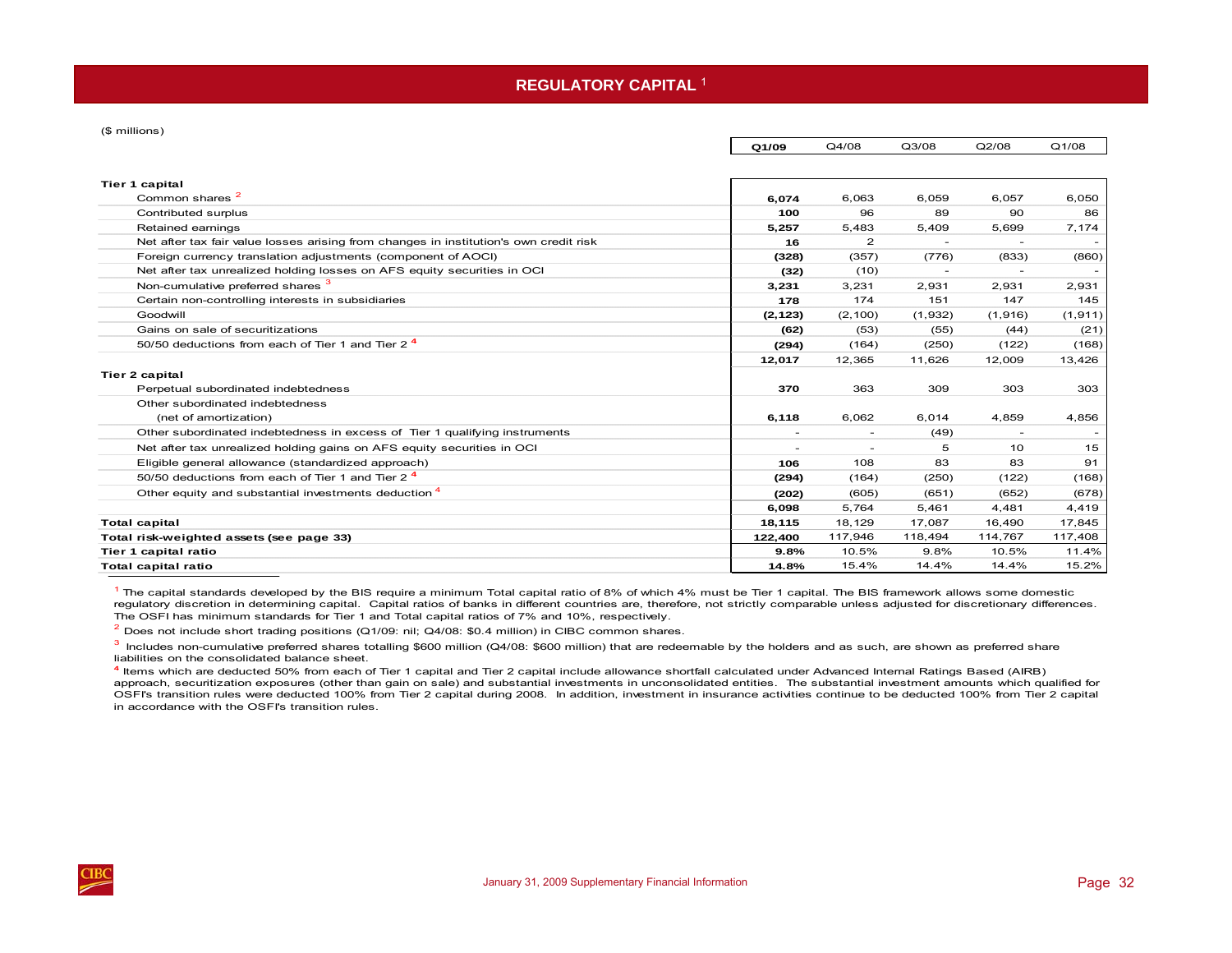## **RISK-WEIGHTED ASSETS**

<span id="page-36-0"></span>

| (\$ billions)                                           | Q1/09                    | Q4/08          | Q3/08         | Q2/08 | Q1/08 |
|---------------------------------------------------------|--------------------------|----------------|---------------|-------|-------|
| <b>Credit risk</b>                                      |                          |                |               |       |       |
| Standardized approach                                   |                          |                |               |       |       |
| Corporate                                               | 6.7                      | 6.7            | 5.2           | 4.8   | 5.4   |
| Sovereign                                               | 0.3                      | 0.3            | 0.1           | 0.1   | 0.3   |
| <b>Banks</b>                                            | 0.3                      | 0.2            | 0.2           | 0.3   | 0.2   |
| Real estate secured personal lending                    | 1.9                      | 1.9            | 1.6           | 1.5   | 1.5   |
| Other retail                                            | 1.2                      | 1.2            | 1.0           | 1.0   | 1.0   |
| Securitization                                          | $\overline{\phantom{a}}$ | 0.1            | 0.1           | 0.2   | 0.2   |
|                                                         | 10.4                     | 10.4           | 8.2           | 7.9   | 8.6   |
| AIRB approach                                           |                          |                |               |       |       |
| Corporate                                               | 32.8                     | 32.3           | 29.2          | 29.8  | 29.6  |
| Sovereign                                               | 1.5                      | 1.2            | 1.3           | 2.2   | 4.0   |
| <b>Banks</b>                                            | 3.7                      | 3.3            | 3.7           | 3.5   | 4.1   |
| Real estate secured personal lending                    | 4.5                      | 6.1            | 6.8           | 6.3   | 6.0   |
| Qualifying revolving retail                             | 10.9                     | 10.9           | 11.1          | 11.1  | 10.9  |
| Other retail                                            | 5.8                      | 6.0            | 6.1           | 6.2   | 6.2   |
| Equity <sup>1</sup>                                     | 0.9                      | 0.9            | 1.0           | 1.2   | 1.5   |
| Trading book                                            | 13.2                     | 8.6            | 15.2          | 11.0  | 7.2   |
| Securitization                                          | 2.6                      | 2.5            | 1.3           | 1.3   | 1.5   |
| Adjustment for scaling factor                           | 4.6                      | 4.3            | 4.6           | 4.4   | 4.3   |
|                                                         | 80.5                     | 76.1           | 80.3          | 77.0  | 75.3  |
| Other credit risk-weighted assets                       | 8.7                      | 8.6            | 7.7           | 7.3   | 7.1   |
| <b>Total credit risk</b>                                | 99.6                     | 95.1           | 96.2          | 92.2  | 91.0  |
| Market risk (Internal Models Approach)                  | 2.8                      | 2.9            | 2.9           | 3.4   | 4.0   |
| <b>Operational risk (Advanced Measurement Approach)</b> | 20.0                     | 19.9           | 19.4          | 19.2  | 19.7  |
| Adjustment for floor                                    | $\overline{\phantom{0}}$ | $\blacksquare$ | $\rightarrow$ |       | 2.7   |
|                                                         | 122.4                    | 117.9          | 118.5         | 114.8 | 117.4 |
| Common equity to risk-weighted assets                   | 9.0%                     | 9.5%           | 9.1%          | 9.6%  | 10.6% |

<sup>1</sup> 100% risk-weighted.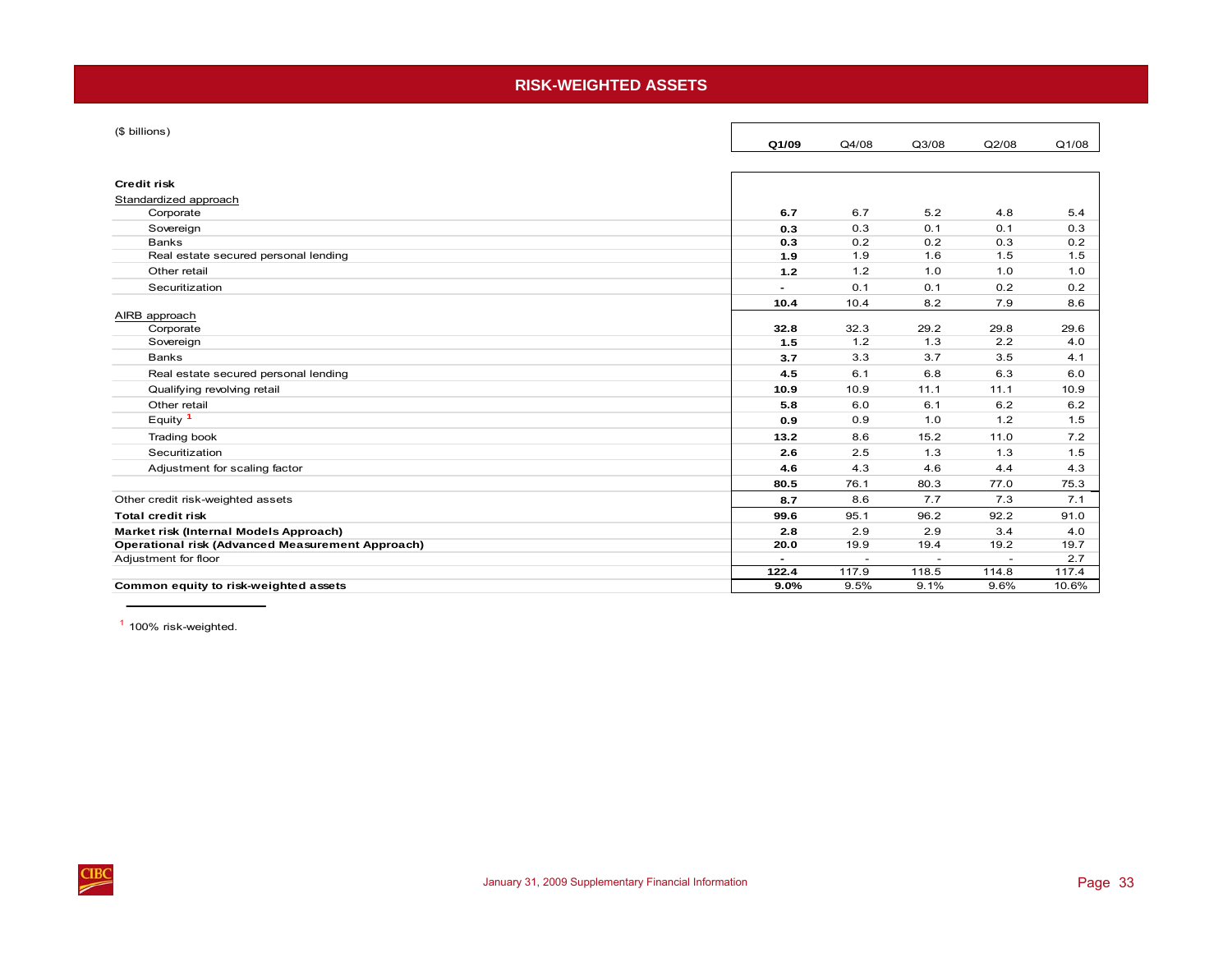# **GROSS CREDIT EXPOSURE 1 (EXPOSURE AT DEFAULT)**

<span id="page-37-0"></span>

| (\$ millions)                                      |                 |                    |                          |              |                          |              |             |              |             |                |
|----------------------------------------------------|-----------------|--------------------|--------------------------|--------------|--------------------------|--------------|-------------|--------------|-------------|----------------|
|                                                    |                 | Q1/09 <sup>2</sup> |                          | Q4/08        |                          | Q3/08        |             | Q2/08        |             | Q1/08          |
|                                                    | <b>AIRB</b>     | Standardized       | <b>AIRB</b>              | Standardized | <b>AIRB</b>              | Standardized | <b>AIRB</b> | Standardized | <b>AIRB</b> | Standardized   |
|                                                    | approach        | approach           | approach                 | approach     | approach                 | approach     | approach    | approach     | approach    | approach       |
| <b>Business and government portfolios</b>          |                 |                    |                          |              |                          |              |             |              |             |                |
| Corporate                                          |                 |                    |                          |              |                          |              |             |              |             |                |
| Drawn                                              | 42,344          | 6,991              | 39,367                   | 7,021        | 35, 134                  | 5,569        | 35,528      | 4,999        | 34,276      | 5,561          |
| Undrawn commitments                                | 17,244          | 376                | 18,024                   | 410          | 18,491                   | 280          | 17,891      | 373          | 18,764      | 332            |
| Repo-style transactions                            | 20,824          | 3                  | 26,401                   | 8            | 21,376                   | 28           | 25,114      | 18           | 26,201      | 46             |
| Other off-balance sheet                            | 4,172           | 227                | 4,744                    | 214          | 5,196                    | 185          | 5,235       | 174          | 6,215       | 197            |
| OTC derivatives                                    | 10,902          | 46                 | 11,421                   | 47           | 11,431                   | 78           | 11,533      | 60           | 12,119      | 67             |
| Sovereign                                          | 95,486          | 7,643              | 99,957                   | 7,700        | 91,628                   | 6,140        | 95,301      | 5,624        | 97,575      | 6,203          |
| Drawn                                              | 50,790          | 1,883              | 32,739                   | 1,848        | 33,547                   | 1,718        | 22,465      | 1,722        | 20,968      | 953            |
| Undrawn commitments                                | 3,711           |                    | 2,689                    |              | 2,734                    |              | 2,636       |              | 2,762       | $\sim$         |
|                                                    | 924             |                    | 863                      |              | 196                      |              |             |              | 1,082       | $\sim$         |
| Repo-style transactions<br>Other off-balance sheet | 161             |                    | 35                       |              | 29                       |              | 1,055<br>29 |              | 32          | $\overline{2}$ |
| OTC derivatives                                    |                 |                    |                          |              | 1,692                    |              | 1,395       |              | 1,661       | $\sim$         |
|                                                    | 1,071<br>56,657 | 1,883              | 1,258<br>37,584          | 1,848        | 38,198                   | 1,718        | 27,580      | 1,722        | 26,505      | 955            |
| <b>Banks</b>                                       |                 |                    |                          |              |                          |              |             |              |             |                |
| Drawn                                              | 17,641          | 1,559              | 11,580                   | 1,095        | 8,469                    | 1,183        | 10,206      | 1,631        | 14,428      | 854            |
| Undrawn commitments                                | 711             |                    | 596                      |              | 595                      |              | 787         |              | 816         | $\sim$         |
| Repo-style transactions                            | 61,108          | 225                | 55,711                   | 306          | 47,918                   | 307          | 48,647      | 175          | 57,051      | 354            |
| Other off-balance sheet                            | 34,485          |                    | 36,384                   |              | 46,534                   |              | 50,657      |              | 41,120      | 14             |
| OTC derivatives                                    | 6,851           | 3                  | 6,084                    | 3            | 5,517                    | $\mathbf{1}$ | 5,407       | 3            | 6,509       | 14             |
|                                                    | 120,796         | 1,787              | 110,355                  | 1,404        | 109,033                  | 1,491        | 115,704     | 1,809        | 119,924     | 1,236          |
| Total business and government portfolios           | 272,939         | 11,313             | 247,896                  | 10,952       | 238,859                  | 9,349        | 238,585     | 9,155        | 244,004     | 8,394          |
|                                                    |                 |                    |                          |              |                          |              |             |              |             |                |
| <b>Retail portfolios</b>                           |                 |                    |                          |              |                          |              |             |              |             |                |
| Retail estate secured personal lending             |                 |                    |                          |              |                          |              |             |              |             |                |
| Drawn                                              | 97,963          | 2,558              | 102,895                  | 2,505        | 101,372                  | 2,083        | 103,360     | 2,033        | 100,707     | 2,013          |
| Undrawn commitments                                | 19,781          |                    | 20,122                   |              | 31,539                   |              | 28,101      |              | 23,795      | $\sim$         |
|                                                    | 117,744         | 2,558              | 123,017                  | 2,505        | 132,911                  | 2,083        | 131,461     | 2,033        | 124,502     | 2,013          |
| Qualifying revolving retail                        |                 |                    |                          |              |                          |              |             |              |             |                |
| Drawn                                              | 17,059          |                    | 17,172                   |              | 16,739                   |              | 15,756      |              | 15,259      | $\sim$         |
| Undrawn commitments                                | 21,303          |                    | 21,718                   |              | 21,855                   |              | 23,462      |              | 22,693      | $\sim$         |
| Other off-balance sheet                            | 329             |                    | $\overline{\phantom{a}}$ | ÷            | $\overline{\phantom{a}}$ | $\sim$       | ٠           | ÷            | $\sim$      | $\sim$         |
|                                                    | 38,691          |                    | 38,890                   |              | 38,594                   |              | 39,218      |              | 37,952      | $\sim$         |
| Other retail                                       |                 |                    |                          |              |                          |              |             |              |             |                |
| Drawn                                              | 8,133           | 1,210              | 8,581                    | 1,193        | 9,179                    | 1,009        | 9,207       | 975          | 9,261       | 972            |
| Undrawn commitments                                | 2,149           | 24                 | 2,163                    | 64           | 2,128                    | 54           | 2,104       | 53           | 2,086       | 53             |
| Other off-balance sheet                            | 43              |                    | 105                      |              | 107                      |              | 108         |              | 108         | $\sim$         |
|                                                    |                 |                    |                          |              |                          |              |             |              |             |                |
|                                                    | 10,325          | 1,234              | 10,849                   | 1,257        | 11,414                   | 1,063        | 11,419      | 1,028        | 11,455      | 1,025          |
| <b>Total retail portfolios</b>                     | 166,760         | 3,792              | 172,756                  | 3,762        | 182,919                  | 3,146        | 182,098     | 3,061        | 173,909     | 3,038          |
| <b>Securitization exposures</b>                    | 21,853          | 86                 | 22,732                   | 624          | 13,800                   | 563          | 16,204      | 761          | 17,482      | 839            |
| <b>Gross credit exposure</b>                       | 461,552         | 15,191             | 443,384                  | 15,338       | 435,578                  | 13,058       | 436,887     | 12,977       | 435,395     | 12,271         |

 $^1$  Gross credit exposure after valuation adjustments related to financial guarantors, and before allowance for credit losses and risk mitigation, including \$75.5 billion (Q4/08: \$76.6 billion) of collateral held for our repurchase agreement activities.

 $^2$  Average credit exposure for Q1/09 was approximately 3% higher than January 31, 2009 spot exposure, mainly due to decreased reverse repo activities in January 2009.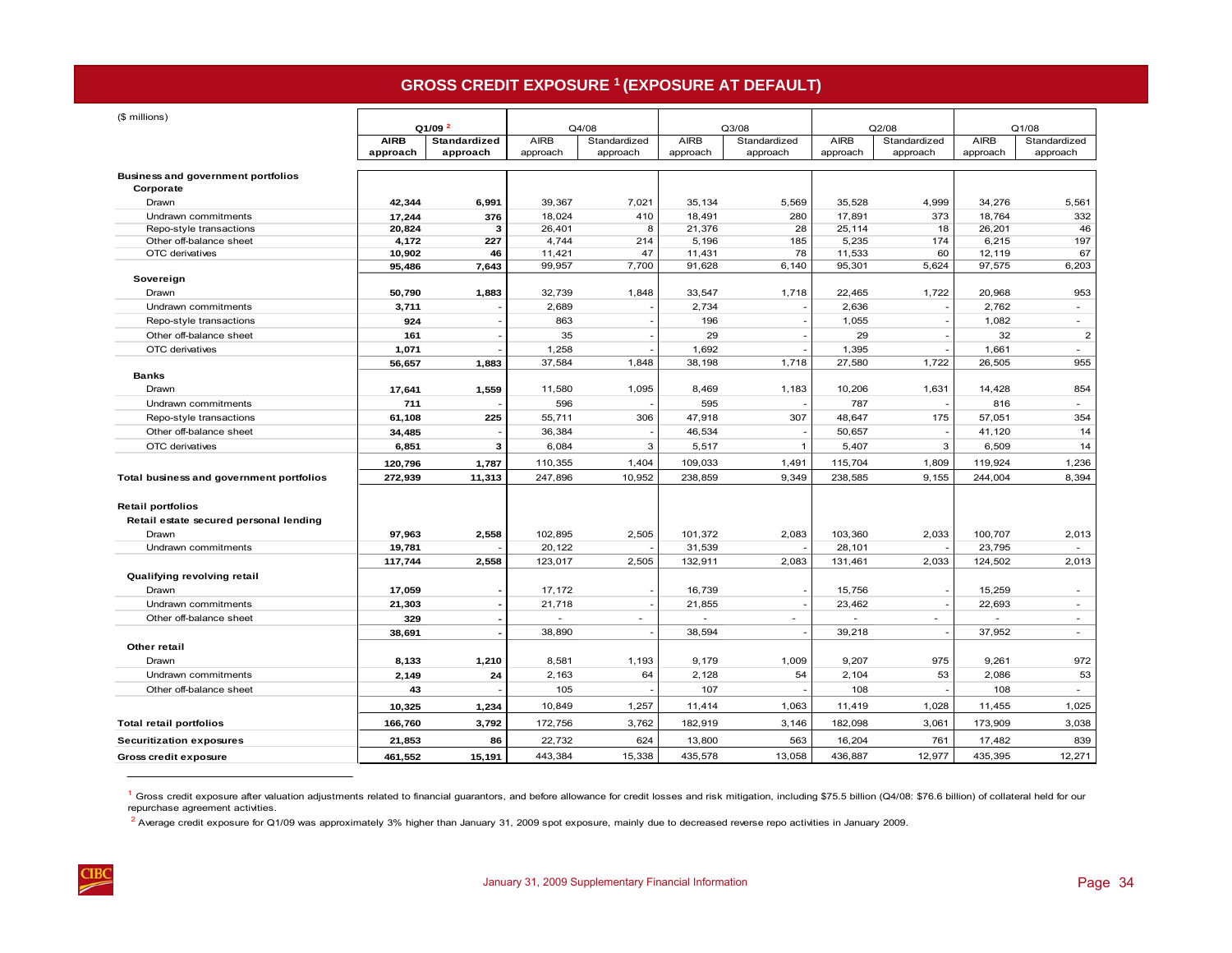<span id="page-38-0"></span>

| (\$ millions)                  |         |         |         |         |         |
|--------------------------------|---------|---------|---------|---------|---------|
|                                | Q1/09   | Q4/08   | Q3/08   | Q2/08   | Q1/08   |
| <b>Business and government</b> |         |         |         |         |         |
| Canada                         |         |         |         |         |         |
| Drawn                          | 76,062  | 66,514  | 63,232  | 52,239  | 51,909  |
| Undrawn commitments            | 19,163  | 18,613  | 19,400  | 19,001  | 19,465  |
| Repo-style transactions        | 3,837   | 2,288   | 2,441   | 1,633   | 1,987   |
| Other off-balance sheet        | 31,201  | 31,202  | 32,796  | 34,329  | 29,996  |
| OTC derivatives                | 6,715   | 6,753   | 6,207   | 6,224   | 6,579   |
|                                | 136,978 | 125,370 | 124,076 | 113,426 | 109,936 |
| <b>United States</b>           |         |         |         |         |         |
| Drawn                          | 22,416  | 9.894   | 8.387   | 9.464   | 9,439   |
| Undrawn commitments            | 1,873   | 1,924   | 1.769   | 1.696   | 2,107   |
| Repo-style transactions        | 2,475   | 2,882   | 3,611   | 1,946   | 1,613   |
| Other off-balance sheet        | 3,244   | 4,717   | 9,929   | 11,551  | 9,526   |
| OTC derivatives                | 6,615   | 7,020   | 7,795   | 7,330   | 7,798   |
|                                | 36,623  | 26,437  | 31,491  | 31,987  | 30,483  |
| <b>Europe</b>                  |         |         |         |         |         |
| Drawn                          | 9,586   | 5,535   | 3,606   | 5,059   | 6,272   |
| Undrawn commitments            | 369     | 350     | 302     | 288     | 267     |
| Repo-style transactions        | 882     | 1,059   | 338     | 191     | 325     |
| Other off-balance sheet        | 4,190   | 4,851   | 8,051   | 9,081   | 7,036   |
| OTC derivatives                | 4,893   | 4,278   | 4,017   | 4,232   | 5,392   |
|                                | 19,920  | 16,073  | 16,314  | 18,851  | 19,292  |
| <b>Other countries</b>         |         |         |         |         |         |
| Drawn                          | 2,711   | 1,743   | 1,925   | 1,437   | 2,052   |
| Undrawn commitments            | 261     | 422     | 349     | 329     | 503     |
| Repo-style transactions        | 161     | 158     | 93      | 734     | 1,399   |
| Other off-balance sheet        | 183     | 393     | 983     | 960     | 809     |
| OTC derivatives                | 601     | 712     | 621     | 549     | 520     |
|                                | 3,917   | 3,428   | 3,971   | 4,009   | 5,283   |
| <b>Gross credit exposure</b>   | 197,438 | 171,308 | 175.852 | 168,273 | 164.994 |

 $<sup>1</sup>$  This table provides information of our business and government exposures under the AIRB approach. Substantially, all our retail exposures under the</sup> AIRB approach are based in Canada. The classification of geography is based upon the country of ultimate risk. Amounts are before allowance for credit losses and risk mitigation, and after valuation adjustments related to financial guarantors and \$75.5 billion (Q4/08: \$76.6 billion) of collateral held for our repurchase agreement activities.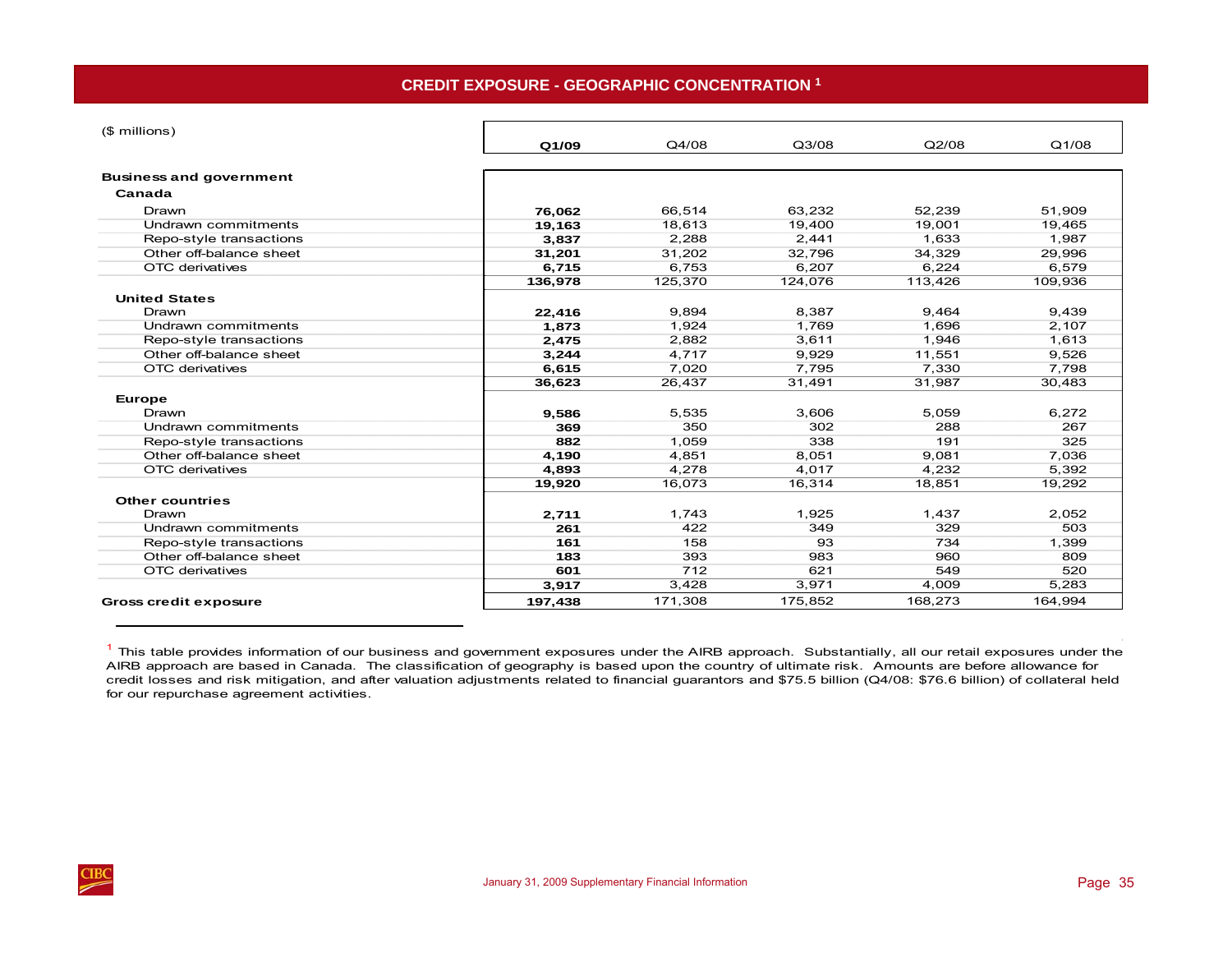<span id="page-39-0"></span>

|                      |                    |                   | Moody's Investor |
|----------------------|--------------------|-------------------|------------------|
|                      |                    | Standard & Poor's | Services         |
| Grade                | <b>CIBC</b> rating | equivalent        | equivalent       |
| Investment grade     | $00 - 47$          | AAA to BBB-       | Aaa to Baa3      |
| Non-investment grade | $51 - 67$          | $BB+$ to $B-$     | Ba1 to B3        |
| Watchlist            | 70 - 80            | CCC+ to CC        | Caa1 to Ca       |
| Default              | 90                 |                   |                  |

 $<sup>1</sup>$  The above table for mapping of internal ratings with external rating agencies is used for</sup> business and government exposures under risk-rating method.

# **PD BANDS TO VARIOUS RISK LEVELS 1**

| <b>Description</b>       | <b>PD bands</b>    |
|--------------------------|--------------------|
| <b>Exceptionally low</b> | $0.01\% - 0.20\%$  |
| Very low                 | $0.21\% - 0.50\%$  |
| Low                      | $0.51\% - 2.00\%$  |
| Medium                   | $2.01\% - 10.00\%$ |
| High                     | 10.01% - 99.99%    |
| Default                  | 100.00%            |

 $<sup>1</sup>$  The above table for PD bands to various risk levels is used for retail portfolios.</sup>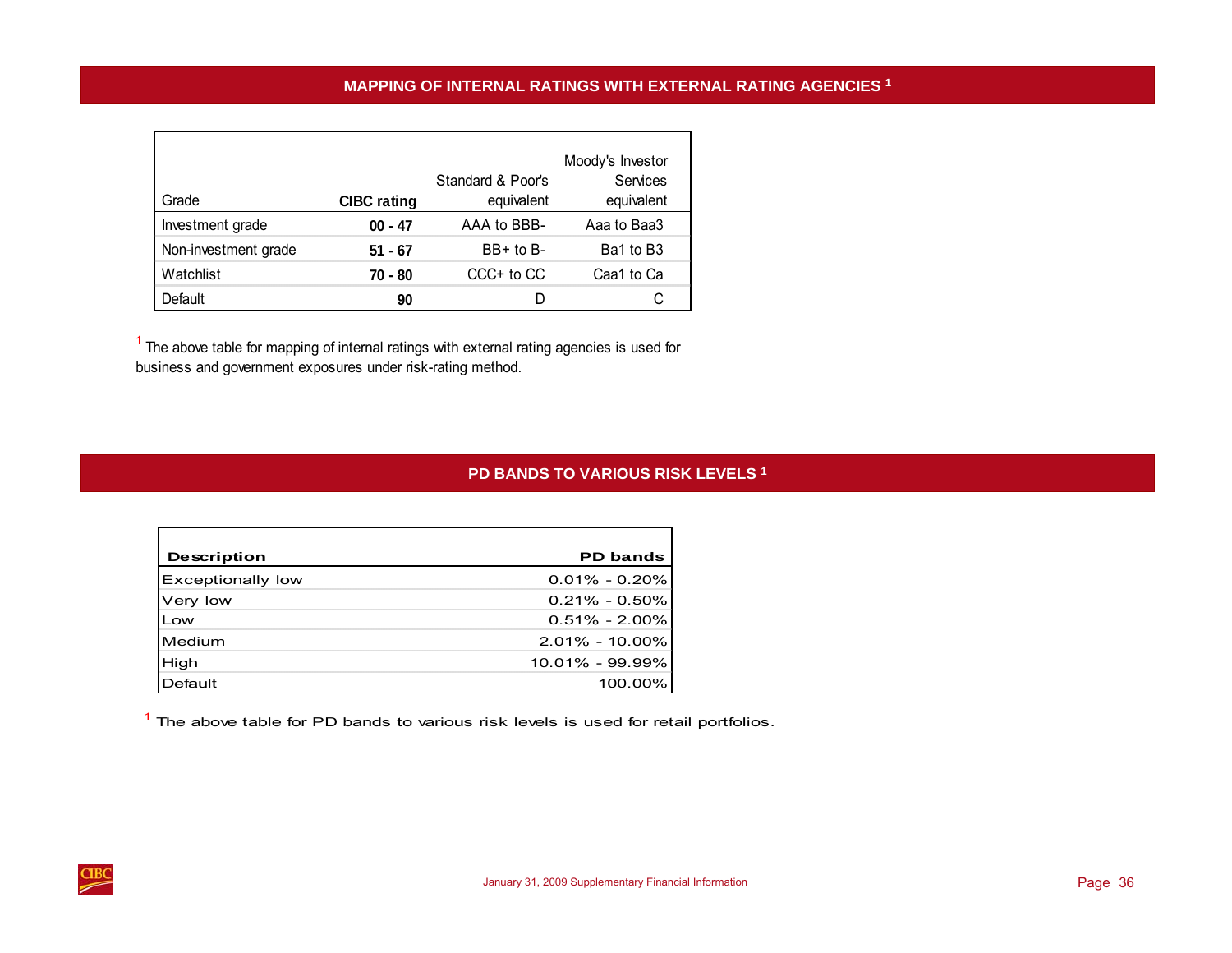# **CREDIT QUALITY OF AIRB EXPOSURE - BUSINESS AND GOVERNMENT PORTFOLIOS (RISK RATING METHOD) 1**

<span id="page-40-0"></span>

| (\$ millions)        |                          |                                       | Q1/09                                    |                                                |                                          |                                                  |                          |                                       |                                          | Q4/08                                |                                          |                                                  |
|----------------------|--------------------------|---------------------------------------|------------------------------------------|------------------------------------------------|------------------------------------------|--------------------------------------------------|--------------------------|---------------------------------------|------------------------------------------|--------------------------------------|------------------------------------------|--------------------------------------------------|
|                      | <b>EAD</b>               | Notional of<br>undrawn<br>commitments | Exposure<br>weighted-<br>average<br>EAD% | <b>Exposure</b><br>weighted-<br>average<br>PD% | Exposure<br>weighted-<br>average<br>LGD% | Exposure<br>weighted-<br>average risk<br>weight% | EAD                      | Notional of<br>undrawn<br>commitments | Exposure<br>weighted-<br>average<br>EAD% | Exposure<br>weighted-<br>average PD% | Exposure<br>weighted-<br>average<br>LGD% | Exposure<br>weighted-<br>average risk<br>weight% |
| Corporate            |                          |                                       |                                          |                                                |                                          |                                                  |                          |                                       |                                          |                                      |                                          |                                                  |
| Investment grade     | 38,470                   | 14,660                                | 74%                                      | 0.19%                                          | 34%                                      | 28%                                              | 38.214                   | 15,920                                | 74%                                      | 0.20%                                | 31%                                      | 29%                                              |
| Non-investment grade | 26,419                   | 8,897                                 | 56%                                      | 2.59%                                          | 34%                                      | 88%                                              | 25,811                   | 9,034                                 | 54%                                      | 2.53%                                | 30%                                      | 73%                                              |
| Watchlist            | 1,779                    | 120                                   | 51%                                      | 21.85%                                         | 48%                                      | 273%                                             | 1,654                    | 101                                   | 40%                                      | 21.82%                               | 48%                                      | 274%                                             |
| Default              | 252                      | 30                                    | 65%                                      | 100.00%                                        | 49%                                      | 45%                                              | 186                      | 24                                    | 73%                                      | 100.00%                              | 55%                                      | 106%                                             |
|                      | 66,920                   | 23,707                                | 67%                                      | 2.09%                                          | 34%                                      | 59%                                              | 65,865                   | 25,079                                | 67%                                      | 1.94%                                | 31%                                      | 53%                                              |
| Sovereign            |                          |                                       |                                          |                                                |                                          |                                                  |                          |                                       |                                          |                                      |                                          |                                                  |
| Investment grade     | 113,467                  | 4,909                                 | 79%                                      | 0.01%                                          | 6%                                       | 1%                                               | 86,298                   | 3,639                                 | 78%                                      | 0.01%                                | 6%                                       | 1%                                               |
| Non-investment grade | 583                      | 118                                   | 36%                                      | 1.56%                                          | 10%                                      | 24%                                              | 70                       | 23                                    | 63%                                      | 5.27%                                | 44%                                      | 133%                                             |
| Watchlist            | $\mathbf{z}$             | $\sim$                                | $\overline{\phantom{a}}$                 | 19.98%                                         | 97%                                      | 562%                                             | $\overline{a}$           | $\sim$                                | $\sim$                                   | 19.98%                               | 69%                                      | 394%                                             |
| Default              |                          | $\overline{\phantom{a}}$              | $\overline{\phantom{a}}$                 | 100.00%                                        | 17%                                      | 45%                                              |                          | $\overline{\phantom{a}}$              | $\overline{\phantom{a}}$                 | $\sim$                               | $\overline{\phantom{a}}$                 |                                                  |
|                      | 114,052                  | 5,027                                 | 78%                                      | 0.02%                                          | 6%                                       | 1%                                               | 86,370                   | 3,662                                 | 78%                                      | 0.02%                                | 6%                                       | 2%                                               |
| <b>Banks</b>         |                          |                                       |                                          |                                                |                                          |                                                  |                          |                                       |                                          |                                      |                                          |                                                  |
| Investment grade     | 50,909                   | 2,134                                 | 77%                                      | 0.08%                                          | 21%                                      | 8%                                               | 46,625                   | 1,901                                 | 76%                                      | 0.08%                                | 20%                                      | 8%                                               |
| Non-investment grade | 17,857                   | 113                                   | 64%                                      | 0.93%                                          | 4%                                       | 8%                                               | 16,239                   | 121                                   | 65%                                      | 1.01%                                | 3%                                       | 8%                                               |
| Watchlist            | 24                       | $\sim$                                | $\sim$                                   | 27.90%                                         | 52%                                      | 505%                                             | $\overline{7}$           | $\sim$                                | $\sim$                                   | 19.98%                               | 75%                                      | 412%                                             |
| Default              | $\overline{\phantom{a}}$ | $\overline{\phantom{a}}$              | $\overline{\phantom{a}}$                 | ٠                                              | $\sim$                                   |                                                  | $\overline{\phantom{a}}$ | $\overline{\phantom{a}}$              | $\sim$                                   |                                      | $\overline{\phantom{a}}$                 |                                                  |
|                      | 68,790                   | 2,247                                 | 76%                                      | 0.31%                                          | 17%                                      | 9%                                               | 62,871                   | 2,022                                 | 75%                                      | 0.32%                                | 16%                                      | 8%                                               |
|                      | 249.762                  | 30,981                                | 70%                                      | 0.66%                                          | 17%                                      | 19%                                              | 215,106                  | 30,763                                | 69%                                      | 0.69%                                | 17%                                      | 19%                                              |

|                                   |                          |                                       | Q3/08                                           |                                      |                                          |                                                  |                          |                                       |                                          | Q2/08                                |                                          |                                                  |
|-----------------------------------|--------------------------|---------------------------------------|-------------------------------------------------|--------------------------------------|------------------------------------------|--------------------------------------------------|--------------------------|---------------------------------------|------------------------------------------|--------------------------------------|------------------------------------------|--------------------------------------------------|
|                                   | EAD                      | Notional of<br>undrawn<br>commitments | <b>Exposure</b><br>weighted-<br>average<br>EAD% | Exposure<br>weighted-<br>average PD% | Exposure<br>weighted-<br>average<br>LGD% | Exposure<br>weighted-<br>average risk<br>weight% | EAD                      | Notional of<br>undrawn<br>commitments | Exposure<br>weighted-<br>average<br>EAD% | Exposure<br>weighted-<br>average PD% | Exposure<br>weighted-<br>average<br>LGD% | Exposure<br>weighted-<br>average risk<br>weight% |
| Corporate                         |                          |                                       |                                                 |                                      |                                          |                                                  |                          |                                       |                                          |                                      |                                          |                                                  |
|                                   |                          |                                       |                                                 |                                      |                                          |                                                  |                          |                                       |                                          |                                      |                                          |                                                  |
| Investment grade                  | 35,041                   | 15,915                                | 72%                                             | 0.20%                                | 30%                                      | 29%                                              | 35,533                   | 14,907                                | 72%                                      | 0.20%                                | 32%                                      | 31%                                              |
| Non-investment grade<br>Watchlist | 27,672<br>414            | 10,101<br>84                          | 54%<br>45%                                      | 3.51%<br>21.35%                      | 33%<br>25%                               | 100%<br>125%                                     | 25,845<br>484            | 9,853<br>79                           | 54%<br>47%                               | 2.58%<br>22.09%                      | 31%<br>26%                               | 74%                                              |
| Default                           | 206                      | 53                                    | 68%                                             | 100.00%                              | 60%                                      | 75%                                              | 548                      | 50                                    | 67%                                      | 100.00%                              | 84%                                      | 132%<br>83%                                      |
|                                   |                          |                                       |                                                 |                                      |                                          |                                                  |                          |                                       |                                          |                                      |                                          |                                                  |
| Sovereign                         | 63,333                   | 26,153                                | 65%                                             | 2.11%                                | 31%                                      | 61%                                              | 62,410                   | 24,889                                | 65%                                      | 2.23%                                | 32%                                      | 57%                                              |
|                                   |                          |                                       | 78%                                             |                                      | 6%                                       |                                                  |                          |                                       | 77%                                      | 0.01%                                | 6%                                       |                                                  |
| Investment grade                  | 85,510                   | 3,675                                 |                                                 | 0.01%                                |                                          | 1%                                               | 80.021                   | 3,608                                 |                                          |                                      |                                          | 2%                                               |
| Non-investment grade              | 231                      | 53                                    | 65%                                             | 6.52%                                | 41%                                      | 143%                                             | 267                      | 40                                    | 63%                                      | 6.56%                                | 42%                                      | 147%                                             |
| Watchlist                         | $\sim$                   | $\overline{\phantom{a}}$              | $\overline{\phantom{a}}$                        | $\overline{\phantom{a}}$             | $\overline{\phantom{a}}$                 |                                                  | $\overline{\phantom{a}}$ | $\overline{\phantom{a}}$              | ۰.                                       |                                      |                                          |                                                  |
| Default                           | $\sim$                   | $\overline{\phantom{a}}$              | $\overline{\phantom{a}}$                        | $\overline{\phantom{a}}$             | $\overline{\phantom{a}}$                 |                                                  | 1                        | ٠                                     | 56%                                      | 100.00%                              | 17%                                      | 83%                                              |
|                                   | 85.741                   | 3.728                                 | 78%                                             | 0.03%                                | 6%                                       | 2%                                               | 80.289                   | 3.648                                 | 77%                                      | 0.03%                                | 6%                                       | 3%                                               |
| <b>Banks</b>                      |                          |                                       |                                                 |                                      |                                          |                                                  |                          |                                       |                                          |                                      |                                          |                                                  |
| Investment grade                  | 55,334                   | 2,131                                 | 75%                                             | 0.09%                                | 15%                                      | 6%                                               | 61,211                   | 2,634                                 | 76%                                      | 0.09%                                | 15%                                      | 6%                                               |
| Non-investment grade              | 13,534                   | 124                                   | 64%                                             | 1.41%                                | 5%                                       | 12%                                              | 12,682                   | 203                                   | 65%                                      | 1.04%                                | 4%                                       | 9%                                               |
| Watchlist                         |                          | $\overline{\phantom{a}}$              | $\overline{\phantom{a}}$                        | $\overline{\phantom{a}}$             | $\overline{\phantom{a}}$                 |                                                  | ۰                        | ۰                                     | $\overline{\phantom{a}}$                 |                                      | $\overline{\phantom{a}}$                 | -                                                |
| Default                           | $\overline{\phantom{a}}$ | $\overline{\phantom{a}}$              | $\overline{\phantom{a}}$                        | $\overline{\phantom{a}}$             | $\overline{\phantom{a}}$                 |                                                  | $\overline{\phantom{a}}$ | $\overline{\phantom{a}}$              | $\overline{\phantom{a}}$                 |                                      |                                          |                                                  |
|                                   | 68.868                   | 2,255                                 | 75%                                             | 0.35%                                | 13%                                      | 7%                                               | 73,893                   | 2,837                                 | 75%                                      | 0.25%                                | 13%                                      | 6%                                               |
|                                   | 217,942                  | 32,136                                | 67%                                             | 0.74%                                | 16%                                      | 21%                                              | 216,592                  | 31,374                                | 67%                                      | 0.74%                                | 16%                                      | 20%                                              |

<sup>1</sup> Amounts provided are before allowance for credit losses, and after credit risk mitigation, valuation adjustments related to financial guarantors, and collateral on repurchase agreement activities. Insured residential m and student loan portfolios of \$58.6 billion (Q4/08: \$50.0 billion), are reclassified to either sovereign or corporate exposures.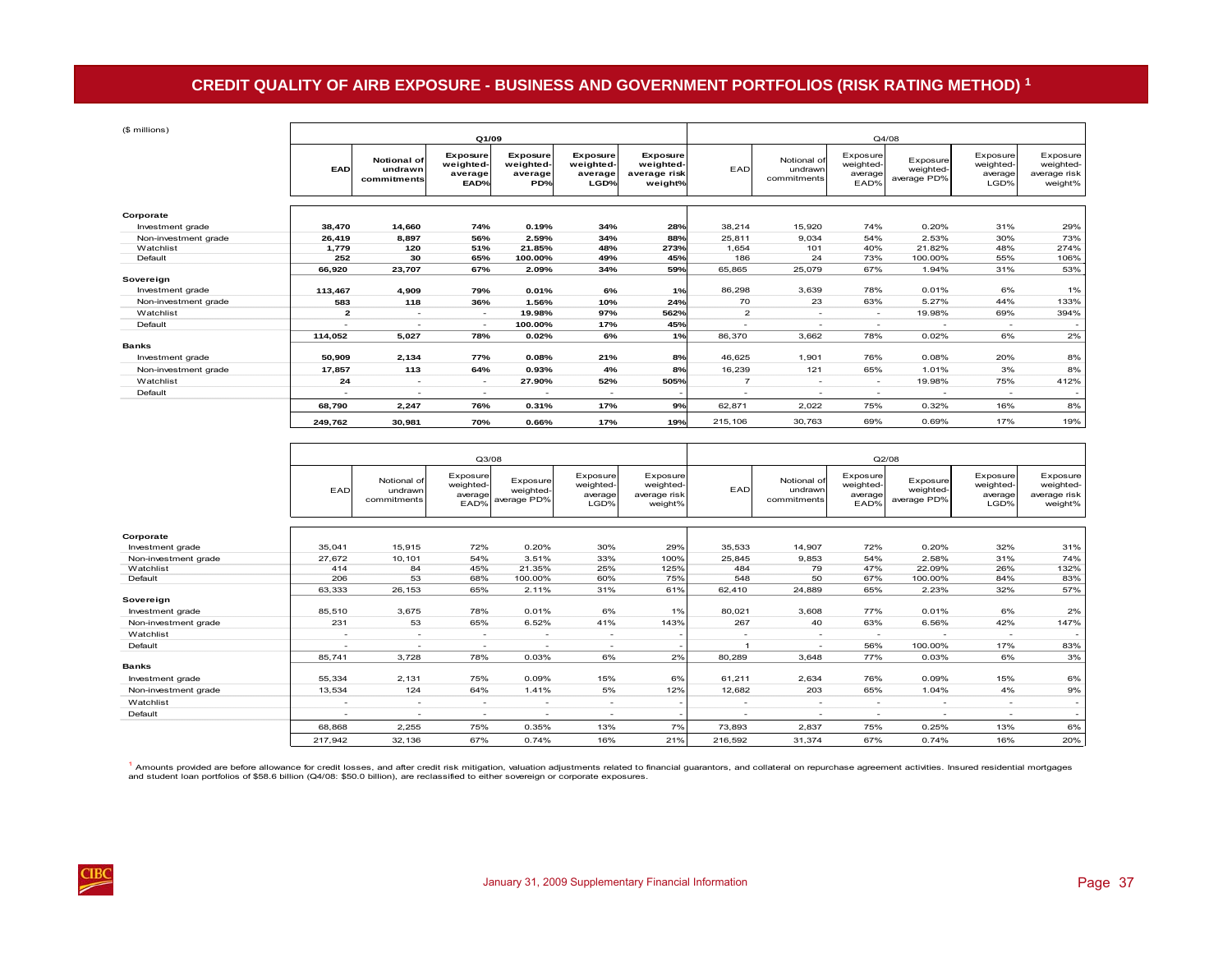<span id="page-41-0"></span>

| (\$ millions) | Q1/09 | Q4/08 | Q3/08 | Q2/08 | Q1/08 |
|---------------|-------|-------|-------|-------|-------|
|               |       |       |       |       |       |
| Strong        | 6,073 | 6,034 | 5,909 | 5,693 | 5,594 |
| Good          | 166   | 141   | 139   | 131   | 130   |
| Satisfactory  | 55    | 38    | 42    | 40    | 40    |
| Weak          | 10    | 10    | 6     | 6     |       |
| Default       | 8     | 5     |       |       | 3     |
|               | 6,312 | 6,228 | 6,103 | 5,877 | 5,774 |

<sup>1</sup> Facilities in the strong and good categories have key attributes exceeding our risk criteria. Facilities in the satisfactory category have key attributes that meet our risk criteria.

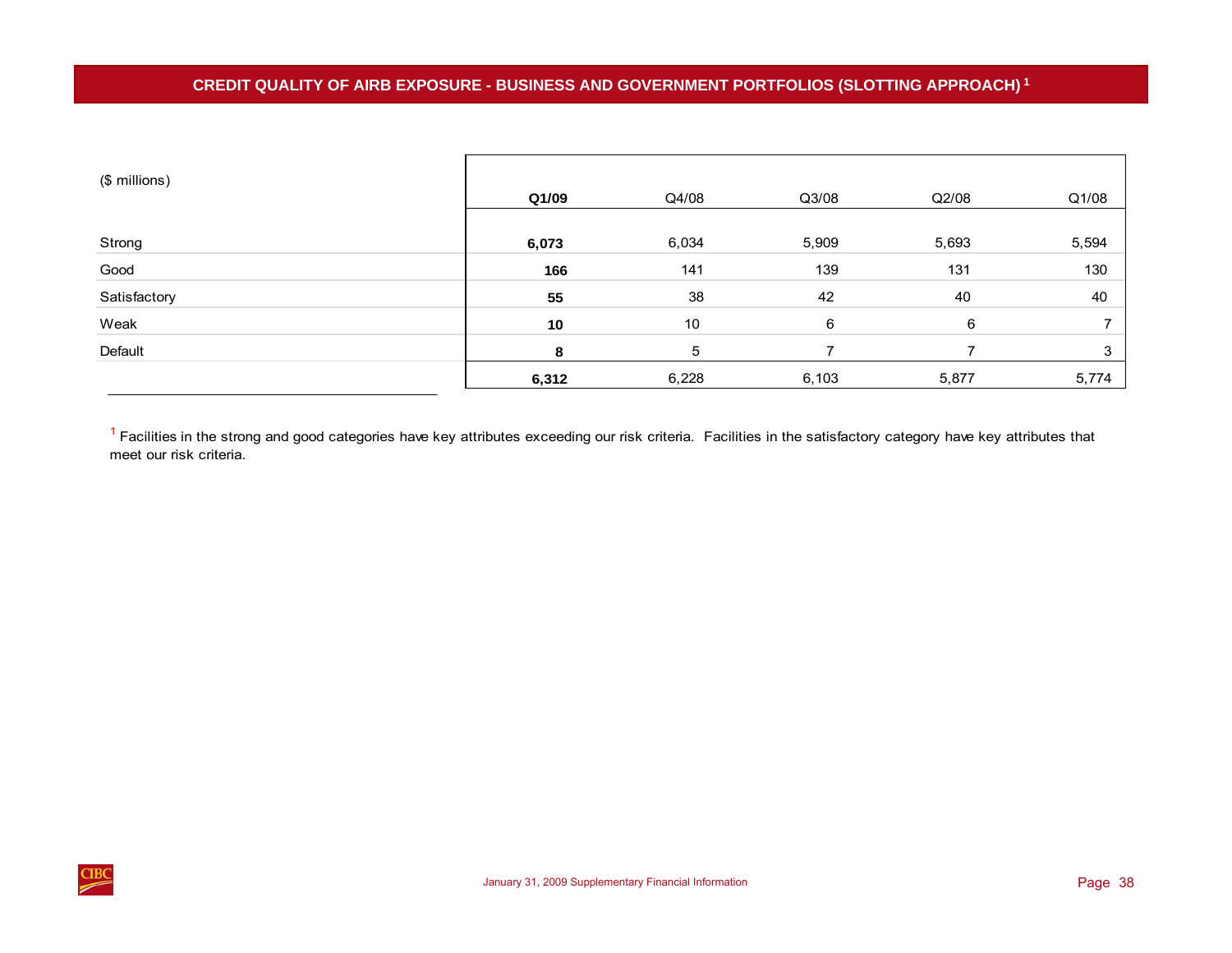# **CREDIT QUALITY OF AIRB EXPOSURE - RETAIL PORTFOLIOS 1**

<span id="page-42-0"></span>

| (\$ millions)                                                    |         |                                       | Q1/09                                    |                                         |                                          |                                                  |         |                                       | Q4/08                                 |                                      |                                      |                                                  |
|------------------------------------------------------------------|---------|---------------------------------------|------------------------------------------|-----------------------------------------|------------------------------------------|--------------------------------------------------|---------|---------------------------------------|---------------------------------------|--------------------------------------|--------------------------------------|--------------------------------------------------|
|                                                                  | EAD     | Notional of<br>undrawn<br>commitments | Exposure<br>weighted-<br>average<br>EAD% | Exposure<br>weighted-<br>average<br>PD% | Exposure<br>weighted-<br>average<br>LGD% | Exposure<br>weighted-<br>average risk<br>weight% | EAD     | Notional of<br>undrawn<br>commitments | Exposure<br>weighted-<br>average EAD% | Exposure<br>weighted-<br>average PD% | Exposure<br>weighted<br>average LGD% | Exposure<br>weighted-<br>average risk<br>weight% |
|                                                                  |         |                                       |                                          |                                         |                                          |                                                  |         |                                       |                                       |                                      |                                      |                                                  |
| Real estate secured personal lending<br><b>Exceptionally low</b> | 35,213  | 18,534                                | 89%                                      | 0.06%                                   | 14%                                      | 2%                                               | 34,683  | 18,153                                | 89%                                   | 0.06%                                | 14%                                  | 2%                                               |
| Very low                                                         | 8.993   | 3,230                                 | 23%                                      | 0.35%                                   | 10%                                      | 6%                                               | 11.014  | 3,905                                 | 100%                                  | 0.35%                                | 10%                                  | 6%                                               |
| Low                                                              | 14.549  | 832                                   | 12%                                      | 1.10%                                   | 16%                                      | 20%                                              | 27,230  | 833                                   | 12%                                   | 1.12%                                | 13%                                  | 17%                                              |
| Medium                                                           | 102     | 38                                    | 3%                                       | 7.66%                                   | 15%                                      | 60%                                              | 119     | 36                                    | 3%                                    | 7.56%                                | 13%                                  | 54%                                              |
| High                                                             | 233     | $\overline{\phantom{a}}$              | $\sim$                                   | 27.17%                                  | 11%                                      | 59%                                              | 68      | $\sim$                                | $\sim$                                | 62.73%                               | 23%                                  | 69%                                              |
| Default                                                          | 175     | 10                                    | $\sim$                                   | 100.00%                                 | 13%                                      | 46%                                              | 108     | $\sim$                                | $\sim$                                | 100.00%                              | 15%                                  | 49%                                              |
|                                                                  | 59.265  | 22.644                                | 60%                                      | 0.78%                                   | 14%                                      | 8%                                               | 73.222  | 22.927                                | 88%                                   | 0.70%                                | 13%                                  | 8%                                               |
| Qualifying revolving credit<br>Exceptionally low                 | 20,218  | 33,841                                | 46%                                      | 0.13%                                   | 68%                                      | 6%                                               | 16,975  | 32,969                                | 42%                                   | 0.11%                                | 67%                                  | 7%                                               |
| Very low                                                         | 1,293   | 11,863                                | 3%                                       | 0.29%                                   | 90%                                      | 13%                                              | 6,070   | 11,524                                | 17%                                   | 0.28%                                | 80%                                  | 3%                                               |
| Low                                                              | 11.444  | 9.897                                 | 40%                                      | 1.06%                                   | 80%                                      | 31%                                              | 10,798  | 9.778                                 | 31%                                   | 1.08%                                | 80%                                  | 33%                                              |
| Medium                                                           | 3.895   | 3,291                                 | 41%                                      | 3.59%                                   | 81%                                      | 76%                                              | 3,512   | 3,245                                 | 38%                                   | 3.61%                                | 80%                                  | 77%                                              |
| High                                                             | 1,678   | 859                                   | 35%                                      | 16.09%                                  | 79%                                      | 180%                                             | 1,359   | 749                                   | 23%                                   | 15.46%                               | 79%                                  | 180%                                             |
| Default                                                          | 162     | 28                                    | - 2                                      | 100.00%                                 | 76%                                      | 26%                                              | 176     | $\sim$                                | $\sim$                                | 100.00%                              | 76%                                  | 29%                                              |
|                                                                  | 38.690  | 59,779                                | 36%                                      | 1.87%                                   | 74%                                      | 28%                                              | 38,890  | 58.265                                | 37%                                   | 1.82%                                | 73%                                  | 28%                                              |
| Other retail                                                     |         |                                       |                                          |                                         |                                          |                                                  |         |                                       |                                       |                                      |                                      |                                                  |
| <b>Exceptionally low</b>                                         | 2,039   | 507                                   | 75%                                      | 0.04%                                   | 35%                                      | 4%                                               | 2,349   | 493                                   | 74%                                   | 0.04%                                | 34%                                  | 4%                                               |
| Very low                                                         | 2.487   | 1.591                                 | 72%                                      | 0.43%                                   | 60%                                      | 40%                                              | 2.529   | 1.615                                 | 72%                                   | 0.43%                                | 60%                                  | 40%                                              |
| Low                                                              | 4.052   | 762                                   | 73%                                      | 1.44%                                   | 72%                                      | 83%                                              | 4.157   | 770                                   | 73%                                   | 1.44%                                | 72%                                  | 83%                                              |
| Medium                                                           | 1.417   | 84                                    | 78%                                      | 5.39%                                   | 62%                                      | 92%                                              | 1,386   | 89                                    | 78%                                   | 5.38%                                | 63%                                  | 92%                                              |
| High                                                             | 65      | $\overline{\phantom{a}}$              | $\sim$                                   | 58.62%                                  | 64%                                      | 119%                                             | 91      | $\overline{\phantom{a}}$              | $\sim$                                | 75.82%                               | 71%                                  | 95%                                              |
| Default                                                          | 110     | $\mathbf{1}$                          | 63%                                      | 100.00%                                 | 67%                                      | 20%                                              | 106     | $\mathbf{1}$                          | 71%                                   | 100.00%                              | 68%                                  | 22%                                              |
|                                                                  | 10.170  | 2.945                                 | 73%                                      | 2.89%                                   | 60%                                      | 57%                                              | 10.618  | 2.968                                 | 73%                                   | 3.03%                                | 60%                                  | 56%                                              |
|                                                                  | 108,125 | 85.368                                | 43%                                      | 1.37%                                   | 40%                                      | 20%                                              | 122,730 | 84.160                                | 52%                                   | 1.25%                                | 36%                                  | 19%                                              |

|                                      |         |                                       | Q3/08                                    |                       |                                                  |                                                  |         |                                       | Q2/08                                 |                                     |                                      |                                                  |  |
|--------------------------------------|---------|---------------------------------------|------------------------------------------|-----------------------|--------------------------------------------------|--------------------------------------------------|---------|---------------------------------------|---------------------------------------|-------------------------------------|--------------------------------------|--------------------------------------------------|--|
|                                      | EAD     | Notional of<br>undrawr<br>commitments | Exposure<br>weighted-<br>average<br>EAD% | Exposure<br>weighted- | Exposure<br>weighted<br>average PD% average LGD% | Exposure<br>weighted-<br>average risk<br>weight% | EAD     | Notional of<br>undrawn<br>commitments | Exposure<br>weighted-<br>average EAD% | Exposure<br>weighted<br>average PD% | Exposure<br>weighted<br>average LGD% | Exposure<br>weighted-<br>average risk<br>weight% |  |
|                                      |         |                                       |                                          |                       |                                                  |                                                  |         |                                       |                                       |                                     |                                      |                                                  |  |
| Real estate secured personal lending |         |                                       |                                          |                       |                                                  |                                                  |         |                                       |                                       |                                     |                                      |                                                  |  |
| Exceptionally low                    | 33.625  | 17.454                                | 89%                                      | 0.07%                 | 14%                                              | 2%                                               | 31.547  | 16,390                                | 89%                                   | 0.06%                               | 14%                                  | 2%                                               |  |
| Very low                             | 24,473  | 15,938                                | 100%                                     | 0.38%                 | 11%                                              | 6%                                               | 20,383  | 13,483                                | 100%                                  | 0.38%                               | 11%                                  | 6%                                               |  |
| Low                                  | 26,584  | 800                                   | 13%                                      | 1.12%                 | 13%                                              | 17%                                              | 25,324  | 724                                   | 10%                                   | 1.15%                               | 13%                                  | 17%                                              |  |
| Medium                               | 129     | 40                                    | 3%                                       | 7.54%                 | 13%                                              | 53%                                              | 129     | 36                                    | 3%                                    | 7.48%                               | 13%                                  | 51%                                              |  |
| High                                 | 68      | $\sim$                                | $\sim$                                   | 48.79%                | 23%                                              | 70%                                              | 75      | $\sim$                                | $\sim$                                | 49.28%                              | 22%                                  | 68%                                              |  |
| Default                              | 81      | $\overline{\phantom{a}}$              | $\sim$                                   | 100.00%               | 16%                                              | 47%                                              | 66      | $\sim$                                | $\sim$                                | 100.00%                             | 17%                                  | 45%                                              |  |
|                                      | 84.960  | 34,232                                | 92%                                      | 0.63%                 | 13%                                              | 8%                                               | 77,524  | 30,633                                | 92%                                   | 0.64%                               | 13%                                  | 8%                                               |  |
| Qualifying revolving credit          |         |                                       |                                          |                       |                                                  |                                                  |         |                                       |                                       |                                     |                                      |                                                  |  |
| Exceptionally low                    | 16,819  | 32,537                                | 40%                                      | 0.11%                 | 66%                                              | 5%                                               | 17,129  | 32,071                                | 42%                                   | 0.11%                               | 66%                                  | 5%                                               |  |
| Very low                             | 5,367   | 10,420                                | 31%                                      | 0.28%                 | 79%                                              | 11%                                              | 5,743   | 11,381                                | 31%                                   | 0.28%                               | 79%                                  | 11%                                              |  |
| Low                                  | 10.432  | 10.198                                | 38%                                      | 1.07%                 | 80%                                              | 32%                                              | 10.390  | 8.873                                 | 49%                                   | 1.08%                               | 81%                                  | 32%                                              |  |
| Medium                               | 4.124   | 3.535                                 | 45%                                      | 3.76%                 | 81%                                              | 78%                                              | 4.122   | 3.164                                 | 58%                                   | 3.64%                               | 82%                                  | 77%                                              |  |
| High                                 | 1.700   | 911                                   | 36%                                      | 16.12%                | 79%                                              | 182%                                             | 1,695   | 905                                   | 45%                                   | 16.04%                              | 79%                                  | 183%                                             |  |
| Default                              | 152     | $\sim$                                | $\sim$                                   | 100.00%               | 76%                                              | 26%                                              | 139     | $\sim$                                | $\sim$                                | 100.00%                             | 77%                                  | 17%                                              |  |
|                                      | 38.594  | 57.601                                | 38%                                      | 1.88%                 | 74%                                              | 29%                                              | 39.218  | 56.394                                | 42%                                   | 1.80%                               | 74%                                  | 28%                                              |  |
| Other retail                         |         |                                       |                                          |                       |                                                  |                                                  |         |                                       |                                       |                                     |                                      |                                                  |  |
| <b>Exceptionally low</b>             | 2.695   | 475                                   | 74%                                      | 0.04%                 | 33%                                              | 4%                                               | 2.564   | 461                                   | 73%                                   | 0.04%                               | 34%                                  | 4%                                               |  |
| Very low                             | 2.579   | 1,610                                 | 72%                                      | 0.43%                 | 60%                                              | 40%                                              | 2,608   | 1,602                                 | 72%                                   | 0.43%                               | 60%                                  | 40%                                              |  |
| Low                                  | 4,278   | 757                                   | 73%                                      | 1.45%                 | 72%                                              | 83%                                              | 4.374   | 745                                   | 73%                                   | 1.46%                               | 72%                                  | 84%                                              |  |
| Medium                               | 1,403   | 86                                    | 79%                                      | 5.41%                 | 62%                                              | 92%                                              | 1,393   | 86                                    | 79%                                   | 5.46%                               | 61%                                  | 91%                                              |  |
| High                                 | 110     | $\overline{\phantom{a}}$              | $\sim$                                   | 77.70%                | 75%                                              | 96%                                              | 97      | $\sim$                                | $\sim$                                | 76.13%                              | 71%                                  | 94%                                              |  |
| Default                              | 106     | $\overline{1}$                        | 65%                                      | 100.00%               | 67%                                              | 24%                                              | 123     | $\mathbf{1}$                          | 62%                                   | 100.00%                             | 67%                                  | 17%                                              |  |
|                                      | 11,171  | 2.929                                 | 73%                                      | 3.05%                 | 59%                                              | 55%                                              | 11,159  | 2,895                                 | 73%                                   | 3.12%                               | 59%                                  | 55%                                              |  |
|                                      | 134.725 | 94,762                                | 59%                                      | 1.19%                 | 34%                                              | 18%                                              | 127,901 | 89.922                                | 60%                                   | 1.22%                               | 36%                                  | 18%                                              |  |

<sup>1</sup> Amounts are before allowance for credit losses, and after credit risk mitigation. Insured residential mortgage and student loan portfolios of \$58.6 billion (Q4/08: \$50.0 billion) are reclassified to either sovereign o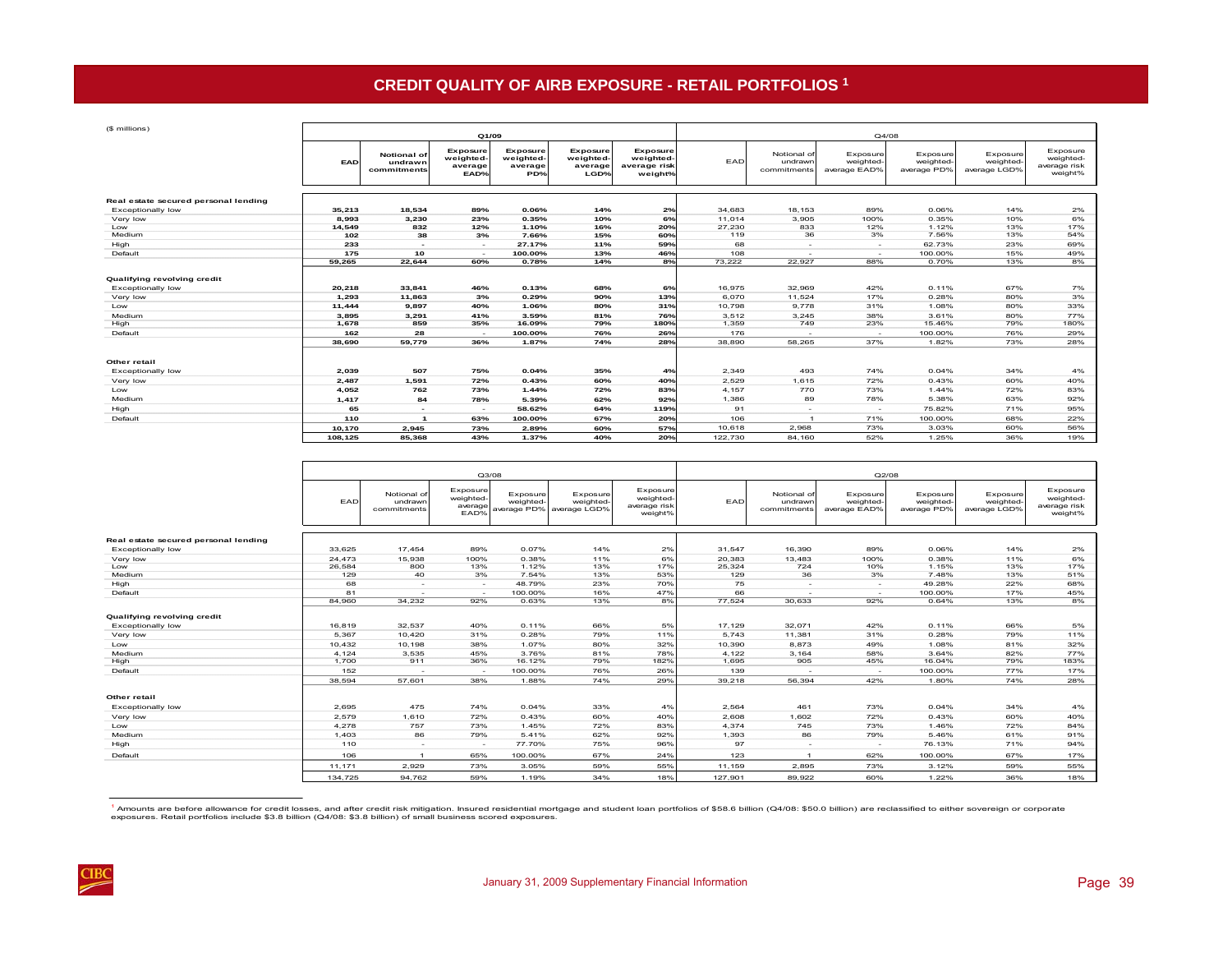# **CREDIT EXPOSURE - MATURITY PROFILE 1**

<span id="page-43-0"></span>

| (\$ millions)                                   |         |         |         |         |         |
|-------------------------------------------------|---------|---------|---------|---------|---------|
|                                                 | Q1/09   | Q4/08   | Q3/08   | Q2/08   | Q1/08   |
| <b>Business and government portfolios</b>       |         |         |         |         |         |
| Corporate                                       |         |         |         |         |         |
| Less than 1 year $^2$                           | 44,793  | 49,766  | 43,385  | 48,957  | 50,487  |
| $1 - 3$ years                                   | 25,201  | 24,581  | 22,237  | 20,534  | 20,611  |
| $3 - 5$ years                                   | 21,304  | 20,904  | 19,507  | 19,716  | 18,545  |
| Over 5 years                                    | 4,188   | 4,706   | 6,499   | 6,094   | 7,932   |
|                                                 | 95,486  | 99,957  | 91,628  | 95,301  | 97,575  |
| Sovereign                                       |         |         |         |         |         |
| Less than 1 year <sup>2</sup>                   | 7,562   | 4,503   | 3,727   | 5,533   | 6,295   |
| $1 - 3$ years                                   | 25,843  | 14,193  | 14,058  | 6,178   | 4,602   |
| $3 - 5$ years                                   | 22,689  | 18,457  | 19,702  | 15,625  | 15,349  |
| Over 5 years                                    | 563     | 431     | 711     | 244     | 259     |
|                                                 | 56,657  | 37,584  | 38,198  | 27,580  | 26,505  |
| <b>Banks</b>                                    |         |         |         |         |         |
| Less than 1 year $2$                            | 104,608 | 93,887  | 92,379  | 102,945 | 99,954  |
| $1 - 3$ years                                   | 9,338   | 9,161   | 10,642  | 5,272   | 12,320  |
| $3 - 5$ years                                   | 5,201   | 5,857   | 4,518   | 5,681   | 6,135   |
| Over 5 years                                    | 1,649   | 1,450   | 1,494   | 1,806   | 1,515   |
|                                                 | 120,796 | 110,355 | 109,033 | 115,704 | 119,924 |
| <b>Total Business and government portfolios</b> | 272,939 | 247,896 | 238,859 | 238,585 | 244,004 |
| <b>Retail portfolios</b>                        |         |         |         |         |         |
| Real estate and secured personal lending        |         |         |         |         |         |
| Less than 1 year $^2$                           | 39,120  | 39,214  | 49,513  | 45,045  | 39,760  |
| $1 - 3$ years                                   | 6,991   | 7,128   | 8,295   | 8,204   | 8,027   |
| $3 - 5$ years                                   | 64,607  | 69,370  | 67,429  | 70,407  | 68,832  |
| Over 5 years                                    | 7,026   | 7,305   | 7,674   | 7,805   | 7,883   |
|                                                 | 117,744 | 123,017 | 132,911 | 131,461 | 124,502 |
| Qualifying revolving retail                     |         |         |         |         |         |
| Less than 1 year $^2$                           | 38.691  | 38,890  | 38,594  | 39,218  | 37,952  |
|                                                 | 38,691  | 38,890  | 38,594  | 39,218  | 37,952  |
| Other retail                                    |         |         |         |         |         |
| Less than 1 year <sup>2</sup>                   | 7,275   | 7,723   | 8,143   | 8,102   | 8,195   |
| $1 - 3$ years                                   | 2,917   | 2,988   | 3,085   | 3,134   | 3,084   |
| $3 - 5$ years                                   | 94      | 96      | 103     | 109     | 110     |
| Over 5 years                                    | 39      | 42      | 83      | 74      | 66      |
|                                                 | 10,325  | 10,849  | 11,414  | 11,419  | 11,455  |
| <b>Total retail portfolios</b>                  | 166,760 | 172,756 | 182,919 | 182,098 | 173,909 |
| <b>Gross credit exposure</b>                    | 439,699 | 420,652 | 421,778 | 420,683 | 417,913 |
|                                                 |         |         |         |         |         |

 $<sup>1</sup>$  This table provides information of our gross exposure at default for our business and government and retail exposures under the AIRB approach.</sup> Amounts are after valuation adjustments related to financial guarantors, and before allowance for credit losses and risk mitigation, including \$75.5 billion (Q4/08: \$76.6 billion) of collateral held for our repurchase agreement activities.

2 Demand loans are included in the "Less than 1 year" category.

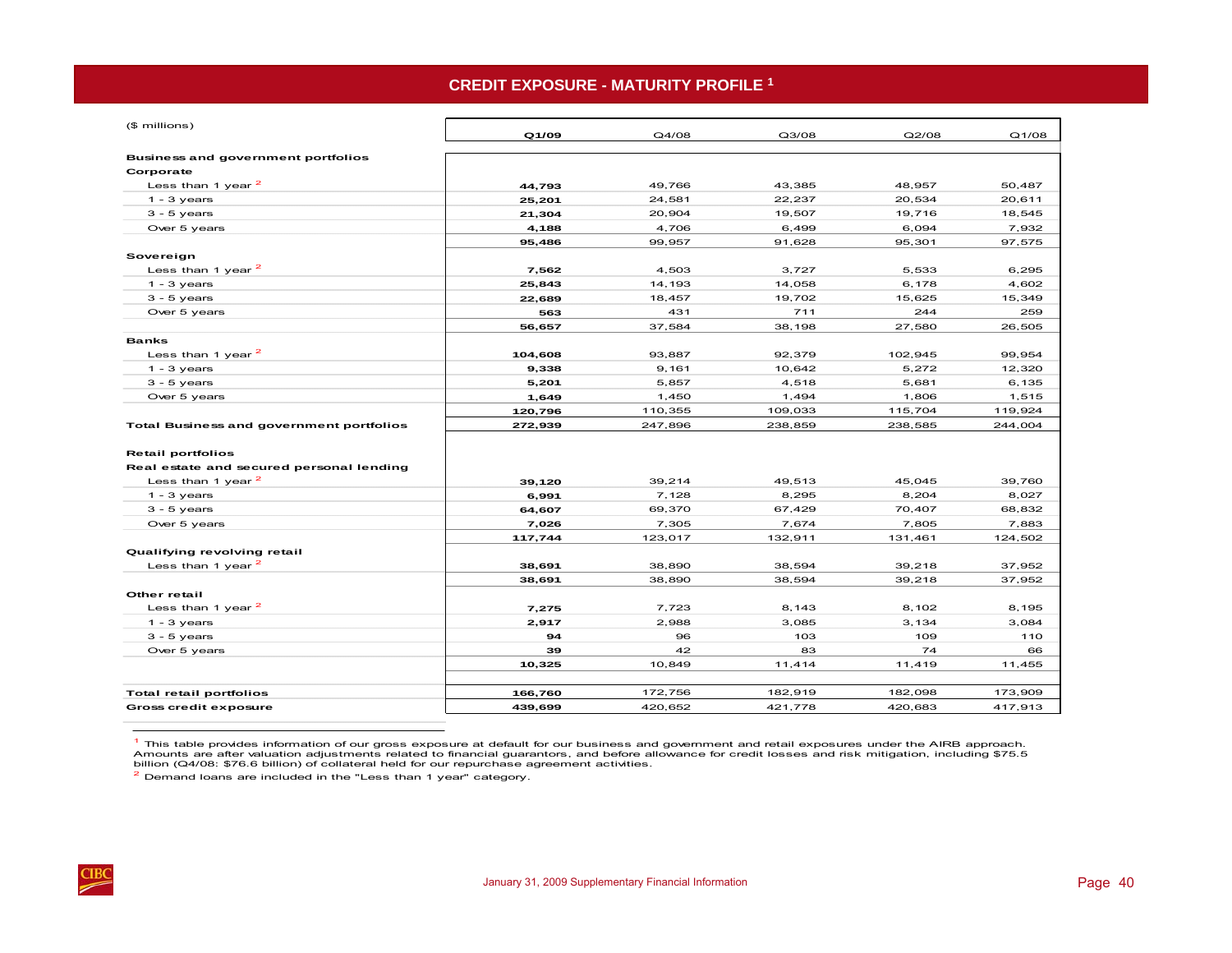# **BUSINESS AND GOVERNMENT EXPOSURES (AIRB) BY INDUSTRY GROUPS** <sup>1</sup>

<span id="page-44-0"></span>

| (\$ millions)                         |         |             |                          |            |                               |         |         |         |         |         |
|---------------------------------------|---------|-------------|--------------------------|------------|-------------------------------|---------|---------|---------|---------|---------|
|                                       |         |             | Q1/09                    |            |                               |         | Q4/08   | Q3/08   | Q2/08   | Q1/08   |
|                                       |         | Undrawn     | Repo-style               | Other off- |                               |         |         |         |         |         |
|                                       | Drawn   | commitments | transactions             |            | balance sheet OTC derivatives | Total   | Total   | Total   | Total   | Total   |
|                                       |         |             |                          |            |                               |         |         |         |         |         |
| Commercial mortgages                  | 6,198   | 114         |                          |            |                               | 6,312   | 6,229   | 6,102   | 5,877   | 5,774   |
| <b>Financial institutions</b>         | 25,158  | 2,801       | 7,321                    | 35,075     | 15,454                        | 85,809  | 77,030  | 84,865  | 88,987  | 87,321  |
| Retail and wholesale                  | 2,356   | 1,429       |                          | 234        | 73                            | 4,092   | 4,152   | 4,048   | 4,237   | 4,319   |
| Business and personal services        | 3,494   | 963         | 2                        | 163        | 76                            | 4,698   | 4,912   | 4,947   | 4,559   | 6,363   |
| Manufacturing, capital goods          | 1,217   | 995         | $\overline{\phantom{a}}$ | 233        | 153                           | 2,598   | 2,440   | 2,347   | 2,454   | 2,613   |
| Manufacturing, consumer goods         | 1,687   | 824         | $\overline{\phantom{a}}$ | 47         | 82                            | 2,640   | 2,254   | 2,269   | 2.176   | 1,978   |
| Real estate and construction          | 6,411   | 1,694       | $\overline{\phantom{0}}$ | 675        | 105                           | 8,885   | 8,575   | 7,969   | 8,103   | 8,246   |
| Agriculture                           | 2,847   | 992         | $\overline{\phantom{a}}$ | 22         | 37                            | 3,898   | 3,815   | 3,852   | 3,869   | 3,925   |
| Oil and gas                           | 3,938   | 3,817       | $\overline{\phantom{a}}$ | 479        | 574                           | 8,808   | 8,888   | 8,948   | 8,983   | 7,826   |
| Mining                                | 2,759   | 631         | $\overline{\phantom{a}}$ | 179        | 122                           | 3,691   | 3,986   | 2,382   | 2,354   | 2,348   |
| Forest products                       | 825     | 282         | $\overline{\mathbf{2}}$  | 147        | 41                            | 1,297   | 1,003   | 866     | 861     | 927     |
| Technology                            | 453     | 383         | $\overline{\phantom{a}}$ | 130        | 21                            | 987     | 1,125   | 1,111   | 1,056   | 1,174   |
| Cable and telecommunications          | 724     | 667         | $\overline{\phantom{a}}$ | 104        | 290                           | 1,785   | 1,909   | 1,890   | 1,923   | 1,327   |
| Broadcasting, publishing and printing | 729     | 378         |                          | 58         | 47                            | 1,212   | 1,188   | 1,356   | 1,197   | 1,660   |
| Transportation                        | 1,293   | 547         | $\overline{\phantom{a}}$ | 608        | 151                           | 2,599   | 2,673   | 2,711   | 2,848   | 2,237   |
| Utilities                             | 846     | 1,614       |                          | 457        | 654                           | 3,571   | 3,503   | 3,129   | 3,248   | 3,137   |
| Social/educational services           | 1,187   | 763         | 6                        | 171        | 96                            | 2,223   | 2,289   | 2,447   | 2,350   | 2,158   |
| Governments                           | 48,653  | 2,772       | 24                       | 36         | 848                           | 52,333  | 35,337  | 34,613  | 23,191  | 21,661  |
|                                       | 110,775 | 21,666      | 7,355                    | 38,818     | 18,824                        | 197,438 | 171,308 | 175,852 | 168,273 | 164,994 |

1 Amounts are before allowance for credit losses and risk mitigation, and after valuation adjustments related to financial guarantors and \$75.5 billion (Q4/08: \$76.6 billion) of collateral held for our repurchase agreement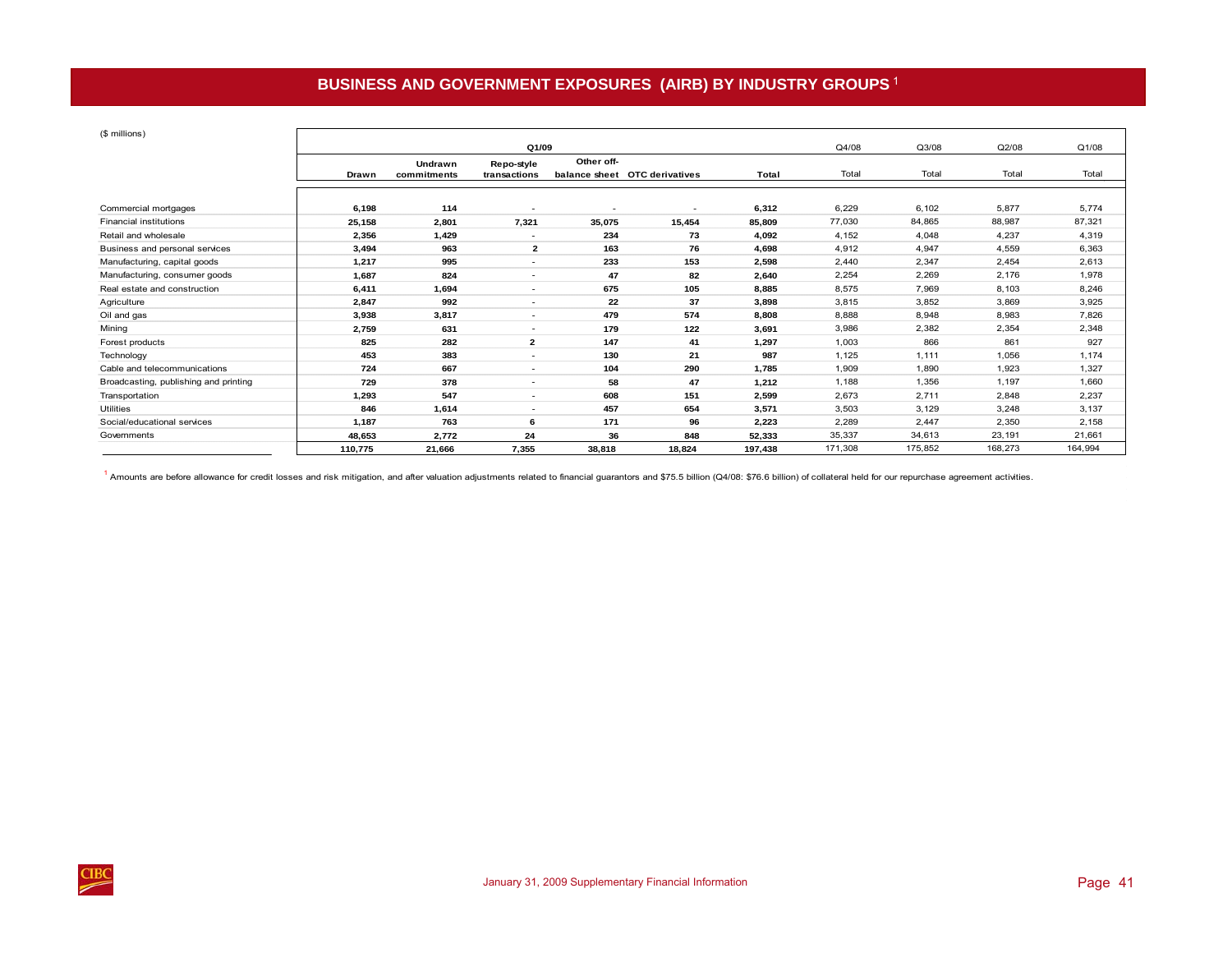# **RISK-WEIGHT OF EXPOSURES UNDER THE STANDARDIZED APPROACH**

<span id="page-45-0"></span>

| (\$ millions)                        |                          |                          | Risk-weight category     |                          |        |        |
|--------------------------------------|--------------------------|--------------------------|--------------------------|--------------------------|--------|--------|
|                                      | $0\%$                    | 20%                      | 50%                      | 75%                      | 100%   | Total  |
| Q1/09                                |                          |                          |                          |                          |        |        |
| Corporate                            | $\blacksquare$           | 996                      | 149                      | $\sim$                   | 6,498  | 7,643  |
| Sovereign                            | 1,532                    | 59                       | 93                       | $\sim$                   | 199    | 1,883  |
| <b>Banks</b>                         | $\blacksquare$           | 1,787                    | $\sim$                   | $\overline{\phantom{a}}$ | $\sim$ | 1,787  |
| Real estate secured personal lending | $\overline{\phantom{a}}$ | $\sim$                   | $\sim$                   | 2,552                    | 6      | 2,558  |
| Other retail                         | $\overline{\phantom{a}}$ | $\overline{\phantom{a}}$ | $\overline{\phantom{a}}$ | 24                       | 1,210  | 1,234  |
|                                      | 1,532                    | 2,842                    | 242                      | 2,576                    | 7,913  | 15,105 |
| Q4/08                                | 1,523                    | 2,445                    | 215                      | 2,564                    | 7,967  | 14,714 |
| Q3/08                                | 1,366                    | 2,833                    | 66                       | 2,132                    | 6,098  | 12,495 |
| Q2/08                                | 1,426                    | 2,949                    | 95                       | 2,081                    | 5,665  | 12,216 |
|                                      |                          |                          |                          |                          |        |        |
| Q1/08                                | 430                      | 2,306                    | 222                      | 2,060                    | 6,414  | 11,432 |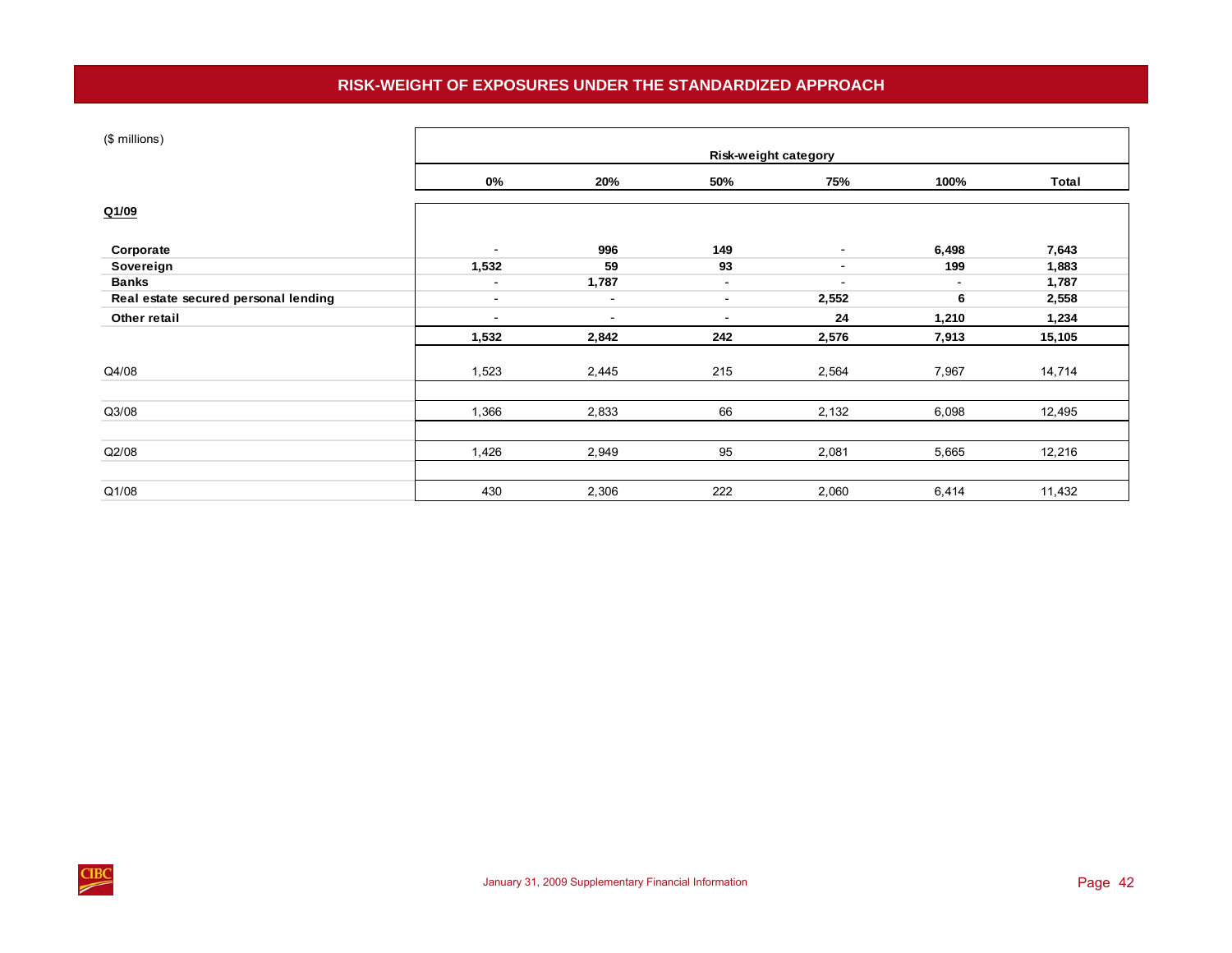T

┬

 $\blacksquare$ 

┬

## <span id="page-46-0"></span> $\mathbf{e}$

| (\$ millions)                        |       |                                               |             |                          |                                               |                          |                          |                                               |                          |                |                                               |                          |                                               |                          |                          |
|--------------------------------------|-------|-----------------------------------------------|-------------|--------------------------|-----------------------------------------------|--------------------------|--------------------------|-----------------------------------------------|--------------------------|----------------|-----------------------------------------------|--------------------------|-----------------------------------------------|--------------------------|--------------------------|
|                                      |       | Q1/09                                         |             |                          | Q4/08                                         |                          |                          | Q3/08                                         |                          |                | Q2/08                                         |                          | Q1/08                                         |                          |                          |
|                                      |       | Provider of guarantees/ credit<br>derivatives |             |                          | Provider of guarantees/ credit<br>derivatives |                          |                          | Provider of guarantees/ credit<br>derivatives |                          |                | Provider of guarantees/ credit<br>derivatives |                          | Provider of guarantees/ credit<br>derivatives |                          |                          |
|                                      |       | Corporate Sovereign                           | <b>Bank</b> | Corporate                | Sovereign                                     | Bank                     | Corporate                | Sovereign                                     | Bank                     |                | Corporate Sovereign                           | <b>Bank</b>              | Corporate Sovereign                           |                          | Bank                     |
| Corporate                            | 1,502 | 403                                           | 2,646       | 1,505                    | 352                                           | 2,611                    | 1,011                    | 324                                           | 2,722                    | 1,104          | 315                                           | 3,155                    | 2,526                                         | 252                      | 2,281                    |
| Sovereign                            |       | 1,284                                         | 106         | $\overline{\phantom{a}}$ | 1,428                                         | $\overline{\phantom{a}}$ | 33                       | 1,327                                         | $\overline{\phantom{a}}$ | $\blacksquare$ | 2,303                                         | $\overline{\phantom{0}}$ | $\sim$                                        | 2,101                    | $\overline{\phantom{a}}$ |
| Banks                                |       |                                               | 721         | $\overline{\phantom{0}}$ | $\overline{\phantom{a}}$                      | 470                      | $\overline{\phantom{a}}$ |                                               | 1,975                    |                |                                               | 2,065                    | 2,046                                         | $\overline{\phantom{0}}$ |                          |
| Real estate secured personal lending | 695   | 57,785                                        | $\sim$      | 710                      | 49,084                                        | $\sim$                   | 780                      | 47,171                                        | $\sim$                   | 766            | 53,170                                        | $\sim$                   | 785                                           | 51,995                   |                          |
| Other retail                         |       | 155                                           |             | $\overline{\phantom{0}}$ | 228                                           | $\overline{\phantom{a}}$ | $\overline{\phantom{a}}$ | 243                                           | $\overline{\phantom{a}}$ | $\sim$         | 259                                           | $\blacksquare$           | $\sim$                                        | 275                      | $\overline{\phantom{a}}$ |
|                                      | 2,197 | 59,627                                        | 3,473       | 2,215                    | 51,092                                        | 3,081                    | 1,824                    | 49,065                                        | 4,697                    | 1,870          | 56,047                                        | 5,220                    | 5,357                                         | 54,623                   | 2,282                    |

<sup>1</sup> This table provides information on credit mitigants against exposures under the AIRB approach.

Е

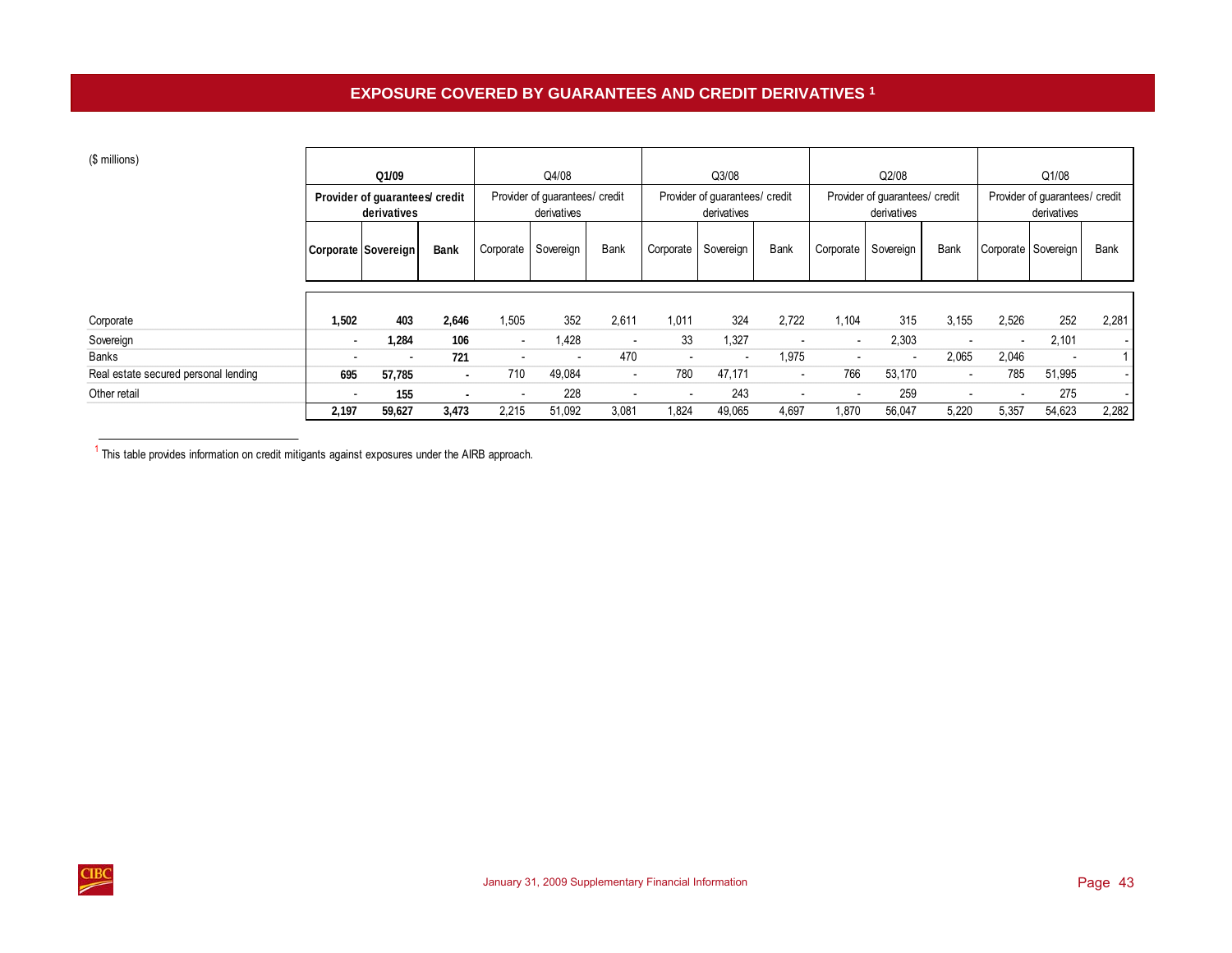# **EXPOSURES SECURITIZED AS ORIGINATOR 1**

<span id="page-47-0"></span>

| (\$ millions)                             |                          | Q1/09                                          |       |        | Q4/08  | Q3/08  | Q2/08  | Q1/08  |
|-------------------------------------------|--------------------------|------------------------------------------------|-------|--------|--------|--------|--------|--------|
|                                           | Residential<br>mortgages | Commercial<br><b>Credit cards</b><br>mortgages |       | Total  | Total  | Total  | Total  | Total  |
| Securitized and sold assets               | 25,500                   | 606                                            | 3,541 | 29,647 | 23,527 | 20,863 | 20,463 | 21,005 |
| Securitized and retained as MBS inventory | 19,185                   |                                                |       | 19,185 | 19,882 | 20,989 | 14,587 | 13,463 |
| Impaired and other past due loans         |                          | $\overline{\phantom{a}}$                       | 41    | 48     | 40     | 37     | 38     | 35     |
| Net write-offs for the period             | $\overline{\phantom{a}}$ |                                                | 42    | 42     | 36     | 38     | 35     | 31     |

# **BANK SPONSORED MULTISELLER CONDUITS EXPOSURE**

| (\$ millions)          | Q1/09                    | Q4/08  | Q3/08                    | Q2/08                    | Q1/08                    |
|------------------------|--------------------------|--------|--------------------------|--------------------------|--------------------------|
|                        |                          |        | <b>Asset Amount</b>      |                          |                          |
| Residential mortgages  | 2,917                    | 3,247  | 3,642                    | 4,075                    | 4,385                    |
| Auto leases            | 1,891                    | 2,174  | 2,709                    | 3,109                    | 3,445                    |
| Franchise Ioans        | 610                      | 722    | 785                      | 1,873                    | 1,461                    |
| Auto Ioans             | 374                      | 478    | 608                      | 769                      | 948                      |
| Credit cards           | 975                      | 975    | 975                      | 975                      | 975                      |
| Dealer floor plan      | $\sim$                   | 544    | 487                      | 600                      | 587                      |
| Equipment leases/loans | 243                      | 289    | 351                      | 582                      | 679                      |
| Commercial mortgages   | 10                       | $\sim$ | $\overline{\phantom{0}}$ | $\overline{\phantom{0}}$ | $\overline{\phantom{a}}$ |
| Other                  | $\overline{\phantom{0}}$ | 11     | 26                       | 177                      | 217                      |
|                        | 7,020                    | 8,440  | 9,583                    | 12,160                   | 12,697                   |

# **SECURITIZATION EXPOSURES (IRB APPROACH)**

| (\$ millions) |                          | Q1/09                  |             |        | Q4/08  | Q3/08  | Q2/08  | Q1/08  |
|---------------|--------------------------|------------------------|-------------|--------|--------|--------|--------|--------|
|               |                          | Own securitized assets | Third party |        |        |        |        |        |
|               | Residential<br>mortgages | <b>Credit cards</b>    | assets      | Total  | Total  | Total  | Total  | Total  |
| EAD           | 720                      | 263                    | 20,869      | 21,852 | 22,732 | 13,800 | 16,204 | 17,482 |

<sup>1</sup> This table provides the amount of assets securitized by CIBC as originator. Related impaired and other past due loans and the net write-offs on the securitized assets (which are not recognized on CIBC consolidated balance sheet) are also included in the table.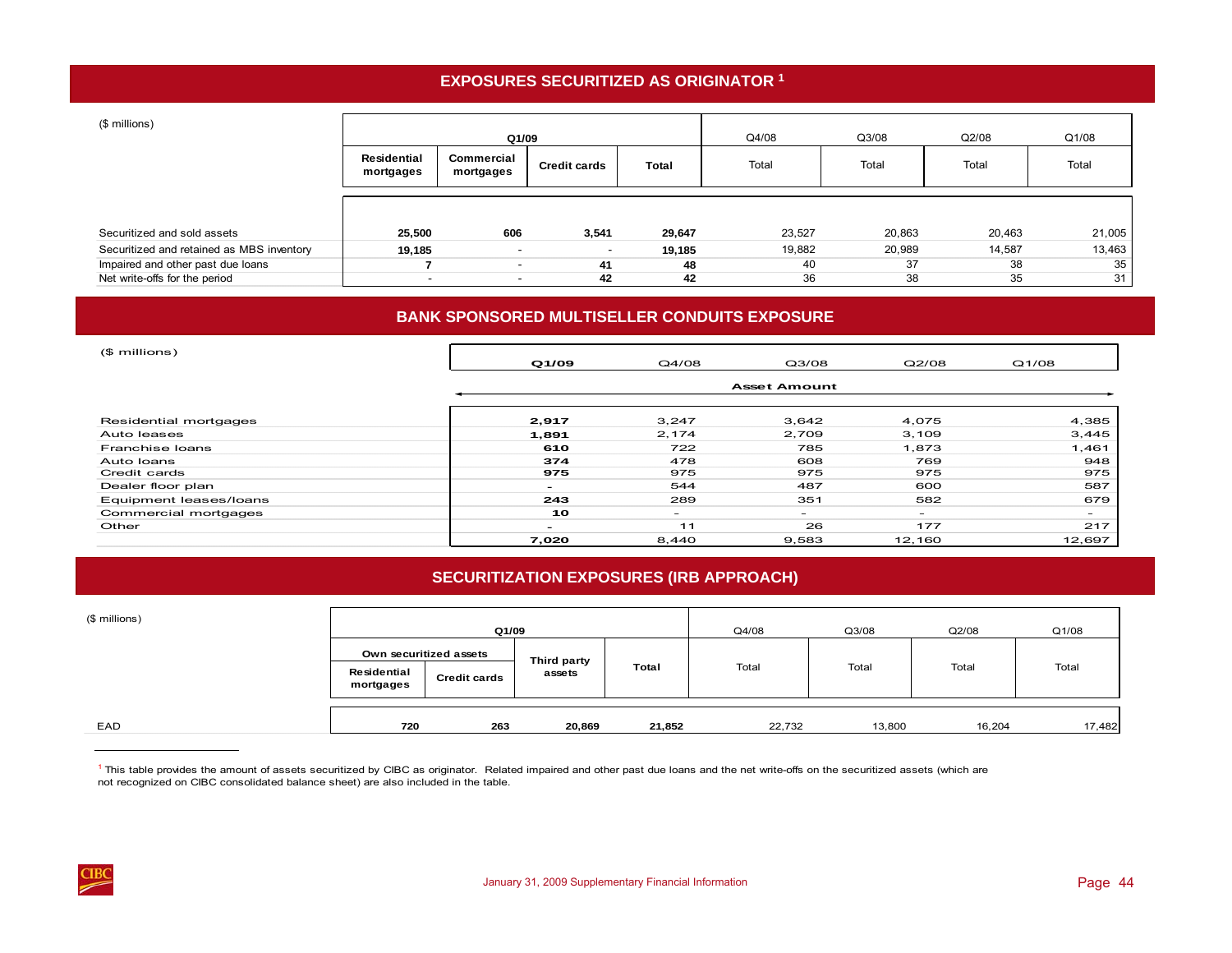# **SECURITIZATION EXPOSURES - RISK WEIGHTED ASSETS AND CAPITAL CHARGES**

<span id="page-48-0"></span>

| (\$ millions)                       |                  |                          |                          |                          |            |                |                  |                          |            |                          |                |                          |
|-------------------------------------|------------------|--------------------------|--------------------------|--------------------------|------------|----------------|------------------|--------------------------|------------|--------------------------|----------------|--------------------------|
|                                     |                  |                          |                          | Q1/09                    |            |                |                  |                          |            | Q4/08                    |                |                          |
|                                     | EAD              |                          |                          | <b>RWA</b>               |            |                | EAD              |                          | <b>RWA</b> |                          | Capital charge |                          |
|                                     |                  |                          |                          |                          |            | Capital charge |                  |                          |            |                          |                |                          |
| Risk ratings <sup>1</sup>           | IRB <sup>3</sup> | Standardized             | <b>IRB</b>               | Standardized             | <b>IRB</b> | Standardized   | IRB <sup>2</sup> | Standardized             | <b>IRB</b> | Standardized             | <b>IRB</b>     | Standardized             |
| AAA to BBB-                         | 20,230           | 86                       | 1,949                    | 19                       | 156        | 2              | 21,505           | 624                      | 1,931      | 131                      | 154            | 11                       |
| BB+ to BB-                          | 46               | $\sim$                   | 115                      | $\overline{\phantom{a}}$ | 9          |                | 99               | $\sim$                   | 336        | $\sim$                   | 27             |                          |
| Unrated                             | 947              | $\overline{\phantom{a}}$ | 498                      |                          | 40         |                | 347              | $\overline{\phantom{a}}$ | 188        | $\overline{\phantom{a}}$ | 15             |                          |
|                                     | 21,223           | 86                       | 2,562                    | 19                       | 205        |                | 21,951           | 624                      | 2,455      | 131                      | 196            | 11                       |
| <b>Deduction from capital</b>       |                  |                          |                          |                          |            |                |                  |                          |            |                          |                |                          |
| Tier 1                              |                  |                          |                          |                          |            |                |                  |                          |            |                          |                |                          |
| Accumulated gain on sale 3          | 62               | $\overline{\phantom{a}}$ |                          | $\sim$                   | 62         |                | 53               | $\overline{\phantom{a}}$ | $\sim$     | $\sim$                   | 53             |                          |
| Tier 1 and 2                        |                  |                          |                          |                          |            |                |                  |                          |            |                          |                |                          |
| Rated below BB-                     | 60               | $\overline{\phantom{a}}$ | $\overline{\phantom{a}}$ | $\overline{\phantom{a}}$ | 60         |                | 64               | $\sim$                   | $\sim$     | $\sim$                   | 64             | $\overline{\phantom{a}}$ |
| Other unrated exposure <sup>4</sup> | 84               | $\overline{\phantom{a}}$ |                          |                          | 84         |                | 43               |                          |            |                          | 43             |                          |
|                                     | 206              |                          |                          |                          | 206        |                | 160              | $\overline{\phantom{a}}$ |            | $\overline{\phantom{a}}$ | 160            |                          |
|                                     |                  |                          |                          |                          |            |                |                  |                          |            |                          |                |                          |
| $(8 \text{ million})$               |                  |                          |                          |                          |            |                |                  |                          |            |                          |                |                          |

| (\$ millions)                 |            |                          | Q3/08                    |                          |            |                | Q2/08      |              |                          |                          |            |                |  |
|-------------------------------|------------|--------------------------|--------------------------|--------------------------|------------|----------------|------------|--------------|--------------------------|--------------------------|------------|----------------|--|
|                               | EAD        |                          | <b>RWA</b>               |                          |            | Capital charge | EAD        |              |                          | <b>RWA</b>               |            | Capital charge |  |
| Risk ratings <sup>1</sup>     | <b>IRB</b> | Standardized             | <b>IRB</b>               | Standardized             | <b>IRB</b> | Standardized   | <b>IRB</b> | Standardized | <b>IRB</b>               | Standardized             | <b>IRB</b> | Standardized   |  |
| AAA to BBB-                   | 13,241     | 563                      | 1,092                    | 115                      | 87         |                | 15,860     | 761          | 1,277                    | 168                      | 102        | 13             |  |
| BB+ to BB-                    |            | $\sim$                   | 13                       |                          |            |                | 8          |              | 30                       |                          | 2          |                |  |
| Unrated                       | 369        | $\sim$                   | 212                      | $\overline{\phantom{a}}$ | 17         |                | 208        | $\sim$       | 36                       |                          |            |                |  |
|                               | 13,614     | 563                      | 1,317                    | 115                      | 105        |                | 16,076     | 761          | 1,343                    | 168                      | 107        | 13             |  |
| <b>Deduction from capital</b> |            |                          |                          |                          |            |                |            |              |                          |                          |            |                |  |
| Tier 1                        |            |                          |                          |                          |            |                |            |              |                          |                          |            |                |  |
| Accumulated gain on sale 3    | 55         | $\sim$                   | $\overline{\phantom{a}}$ | $\sim$                   | 55         |                | 43         | $\sim$       | $\sim$                   | $\overline{\phantom{a}}$ | 43         |                |  |
| Tier 1 and 2                  |            |                          |                          |                          |            |                |            |              |                          |                          |            |                |  |
| Rated below BB-               | 101        | $\overline{\phantom{a}}$ | $\sim$                   | $\sim$                   | 101        |                | 57         | $\sim$       | $\sim$                   | $\sim$                   | 57         |                |  |
| Other unrated exposure 4      | 30         | $\sim$                   | <b>COL</b>               | $\sim$                   | 30         |                | 28         | $\sim$       | $\overline{\phantom{a}}$ | $\sim$                   | 28         |                |  |
|                               | 186        | $\sim$                   | $\overline{\phantom{a}}$ | $\sim$                   | 186        |                | 128        | $\sim$       | $\sim$                   | . .                      | 128        |                |  |

# **SECURITIZATION SUBJECT TO EARLY AMORTIZATION**

| (\$ millions)                                                    | Q1/09  | Q4/08 | Q3/08 | Q2/08 | Q1/08 |
|------------------------------------------------------------------|--------|-------|-------|-------|-------|
|                                                                  | Retail |       |       |       |       |
| <b>Originator/ Seller's interest</b><br>Drawn - EAD <sup>5</sup> | 3,541  | 3,541 | 3,778 | 4,251 | 4,251 |
| Capital charge (for drawn and undrawn)                           |        |       |       |       |       |

1 Includes originator and investor interests.

2 Net of financial collateral \$424 million (Q4/08: 621 million).

<sup>3</sup> Underlying assets include residential mortgages of \$684 million (Q4/08: \$648 million) and credit card loans of \$3.5 billion (Q4/08: 3.5 billion).

 $<sup>4</sup>$  Pertains to cash account that is a first loss protection for residential mortgage securitized, unrated credit exposures and securities.</sup>

<sup>5</sup> Underlying asset comprises credit card loans.